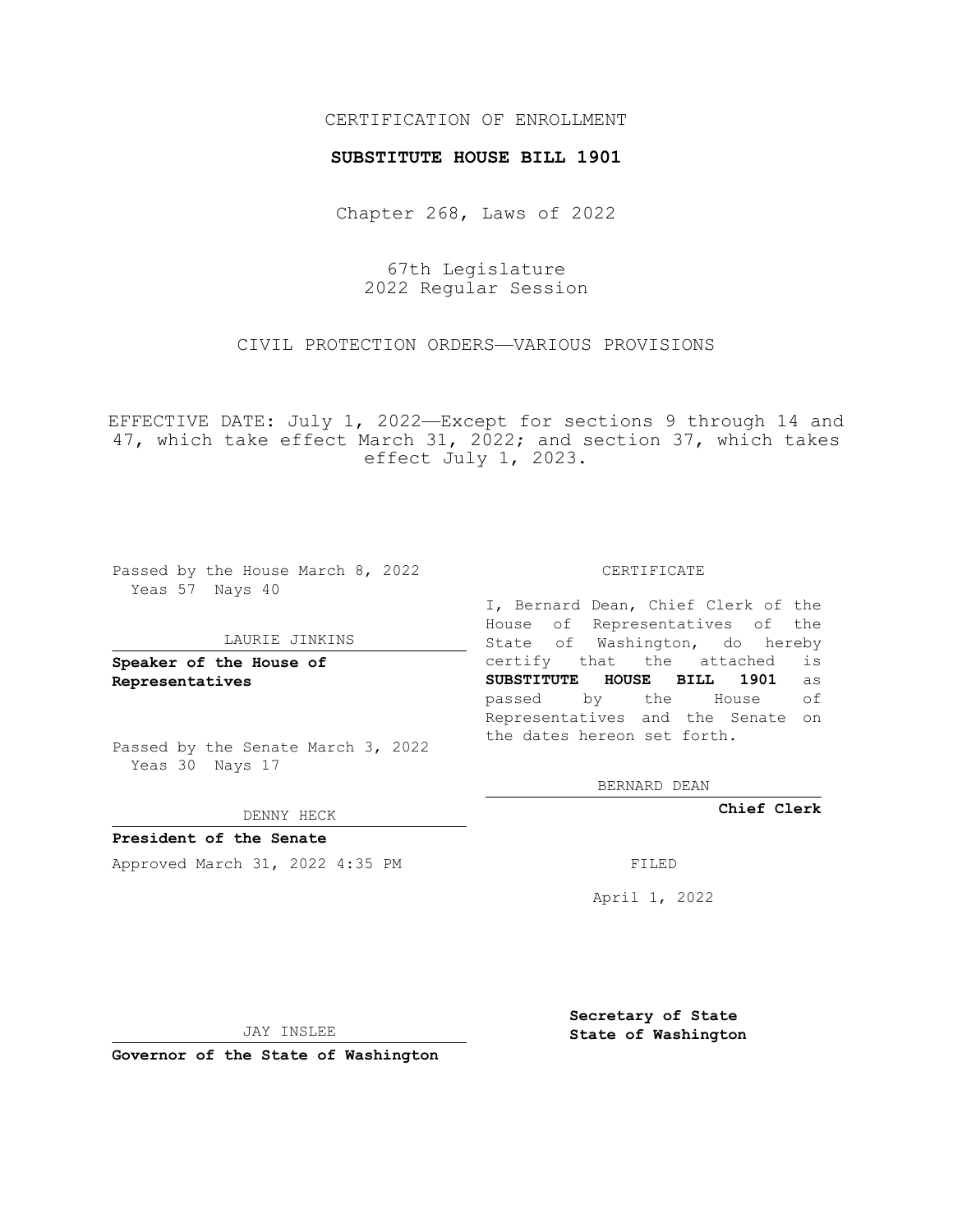#### **SUBSTITUTE HOUSE BILL 1901**

AS AMENDED BY THE SENATE

Passed Legislature - 2022 Regular Session

## **State of Washington 67th Legislature 2022 Regular Session**

**By** House Civil Rights & Judiciary (originally sponsored by Representatives Goodman, Davis, Taylor, and Kloba)

READ FIRST TIME 01/31/22.

 AN ACT Relating to updating laws concerning civil protection orders to further enhance and improve their efficacy and accessibility; amending RCW 7.105.010, 7.105.050, 7.105.070, 7.105.075, 7.105.100, 7.105.105, 7.105.115, 7.105.120, 7.105.150, 7.105.155, 7.105.165, 7.105.200, 7.105.205, 7.105.250, 7.105.255, 7.105.305, 7.105.310, 7.105.320, 7.105.340, 7.105.400, 7.105.450, 7.105.460, 7.105.500, 7.105.510, 7.105.555, 7.105.902, 9.41.040, 9.41.800, 9.41.801, 42.56.240, 4.08.050, 9.41.042, 12.04.140, 12.04.150, 13.40.0357, 13.40.0357, 13.40.160, 13.40.193, 13.40.265, and 26.28.015; amending 2021 c 215 s 87 (uncodified); reenacting and amending RCW 70.02.240; reenacting RCW 50.20.050 and 70.02.230; creating a new section; repealing RCW 7.105.055, 7.105.060, 7.105.170, and 7.105.901; providing effective dates; providing 14 expiration dates; and declaring an emergency.

BE IT ENACTED BY THE LEGISLATURE OF THE STATE OF WASHINGTON:

 **Sec. 1.** RCW 7.105.010 and 2021 c 215 s 2 are each amended to 17 read as follows:

 The definitions in this section apply throughout this chapter 19 unless the context clearly requires otherwise.

 (1) "Abandonment" means action or inaction by a person or entity with a duty of care for a vulnerable adult that leaves the vulnerable

p. 1 SHB 1901.SL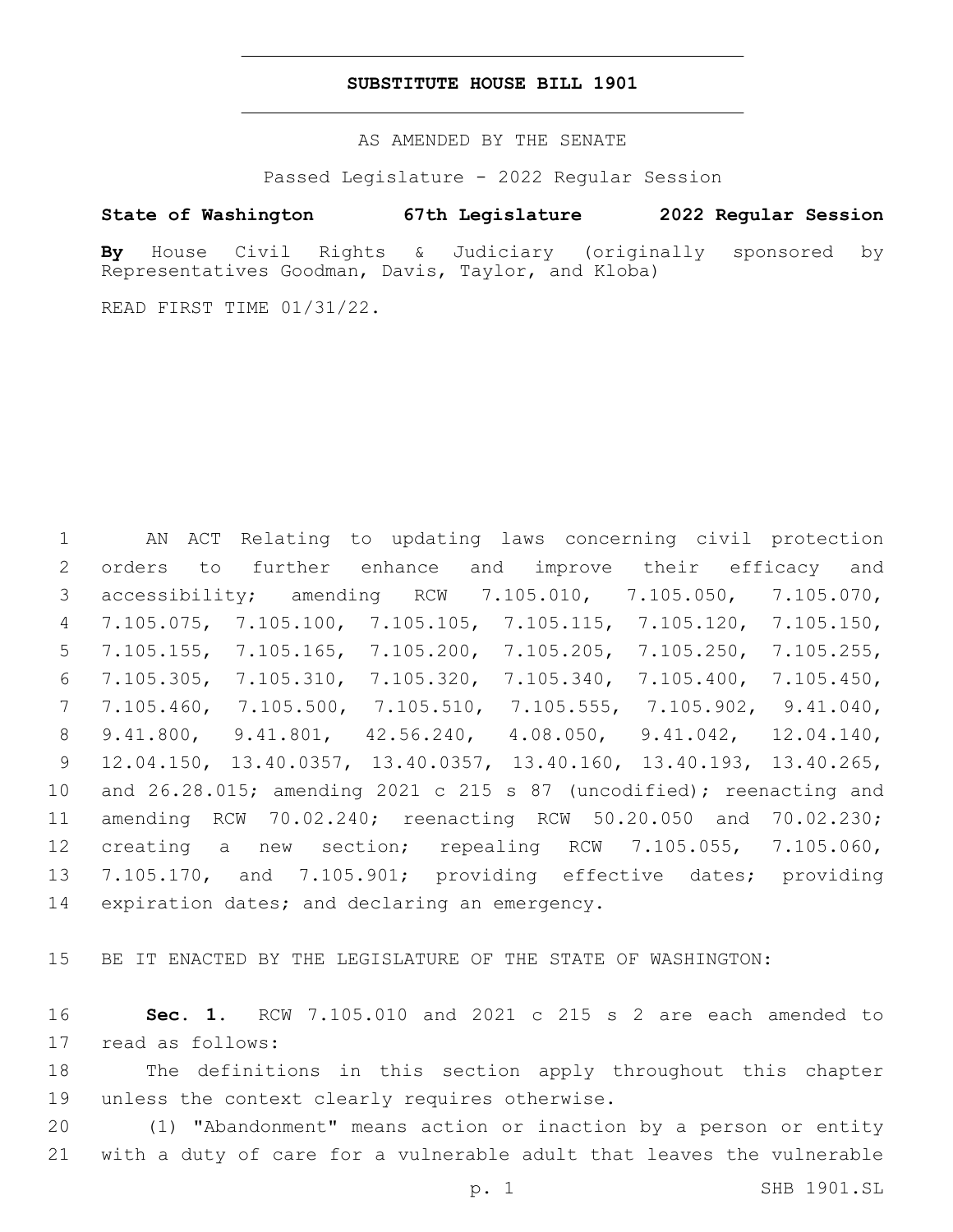adult without the means or ability to obtain necessary food, 2 clothing, shelter, or health care.

 (2) "Abuse," for the purposes of a vulnerable adult protection order, means intentional, willful, or reckless action or inaction that inflicts injury, unreasonable confinement, intimidation, or punishment on a vulnerable adult. In instances of abuse of a vulnerable adult who is unable to express or demonstrate physical harm, pain, or mental anguish, the abuse is presumed to cause physical harm, pain, or mental anguish. "Abuse" includes sexual abuse, mental abuse, physical abuse, personal exploitation, and improper use of restraint against a vulnerable adult, which have the 12 following meanings:

 (a) "Improper use of restraint" means the inappropriate use of chemical, physical, or mechanical restraints for convenience or discipline, or in a manner that: (i) Is inconsistent with federal or state licensing or certification requirements for facilities, hospitals, or programs authorized under chapter 71A.12 RCW; (ii) is not medically authorized; or (iii) otherwise constitutes abuse under 19 this section.

 (b) "Mental abuse" means an intentional, willful, or reckless 21 verbal or nonverbal action that threatens, humiliates, harasses, coerces, intimidates, isolates, unreasonably confines, or punishes a vulnerable adult. "Mental abuse" may include ridiculing, yelling, swearing, or withholding or tampering with prescribed medications or 25 their dosage.

 (c) "Personal exploitation" means an act of forcing, compelling, or exerting undue influence over a vulnerable adult causing the vulnerable adult to act in a way that is inconsistent with relevant past behavior, or causing the vulnerable adult to perform services 30 for the benefit of another.

 (d) "Physical abuse" means the intentional, willful, or reckless action of inflicting bodily injury or physical mistreatment. "Physical abuse" includes, but is not limited to, striking with or without an object, slapping, pinching, strangulation, suffocation, 35 kicking, shoving, or prodding.

 (e) "Sexual abuse" means any form of nonconsensual sexual conduct including, but not limited to, unwanted or inappropriate touching, rape, molestation, indecent liberties, sexual coercion, sexually explicit photographing or recording, voyeurism, indecent exposure, and sexual harassment. "Sexual abuse" also includes any sexual

p. 2 SHB 1901.SL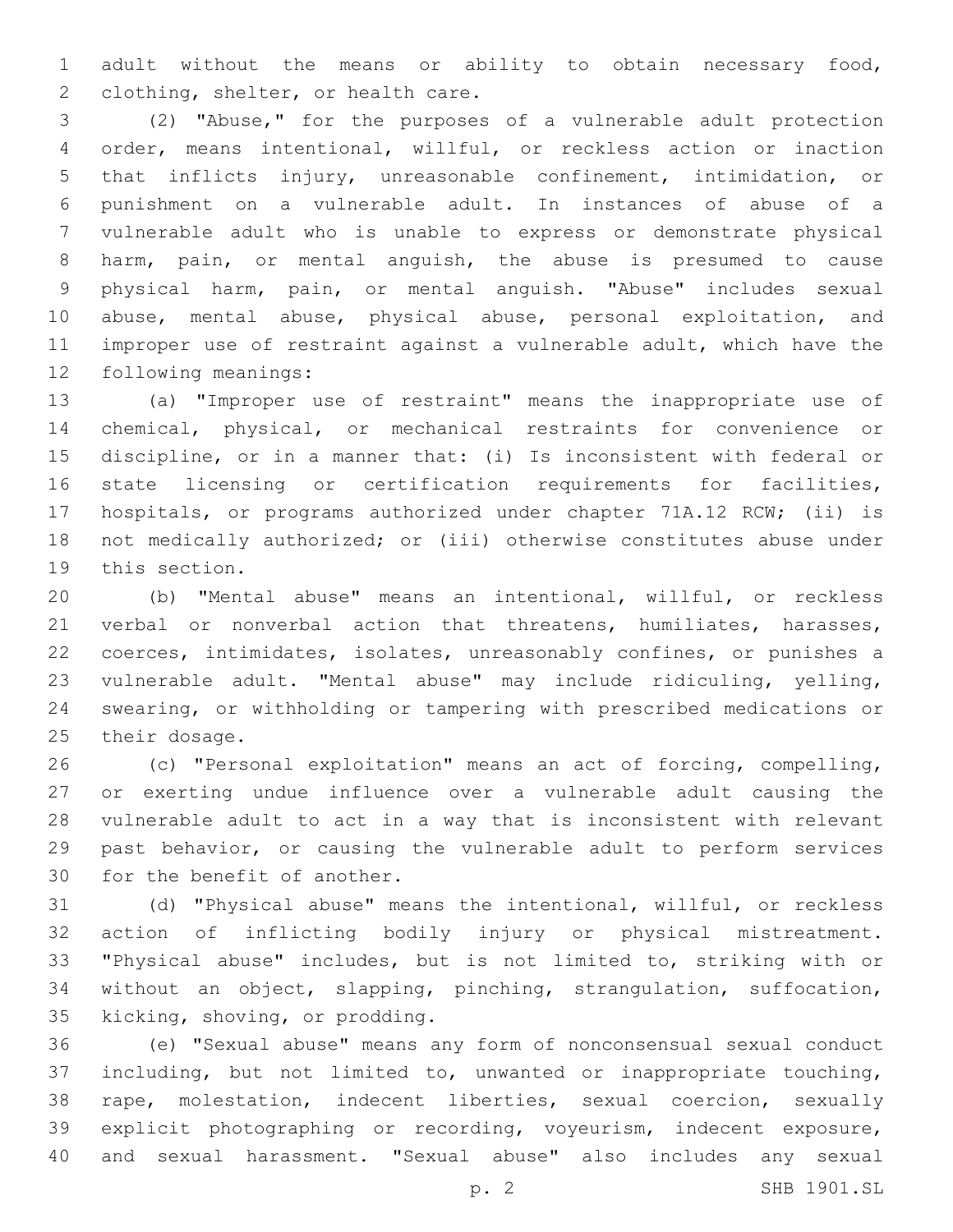conduct between a staff person, who is not also a resident or client, of a facility or a staff person of a program authorized under chapter 71A.12 RCW, and a vulnerable adult living in that facility or receiving service from a program authorized under chapter 71A.12 RCW, 5 whether or not the sexual conduct is consensual.

 (3) "Chemical restraint" means the administration of any drug to manage a vulnerable adult's behavior in a way that reduces the safety risk to the vulnerable adult or others, has the temporary effect of restricting the vulnerable adult's freedom of movement, and is not standard treatment for the vulnerable adult's medical or psychiatric 11 condition.

 (4) "Consent" in the context of sexual acts means that at the time of sexual contact, there are actual words or conduct indicating freely given agreement to that sexual contact. Consent must be ongoing and may be revoked at any time. Conduct short of voluntary agreement does not constitute consent as a matter of law. Consent cannot be freely given when a person does not have capacity due to disability, intoxication, or age. Consent cannot be freely given when the other party has authority or control over the care or custody of 20 a person incarcerated or detained.

 (5)(a) "Course of conduct" means a pattern of conduct composed of a series of acts over a period of time, however short, evidencing a continuity of purpose. "Course of conduct" includes any form of communication, contact, or conduct, including the sending of an electronic communication, but does not include constitutionally protected free speech. Constitutionally protected activity is not included within the meaning of "course of conduct."

 (b) In determining whether the course of conduct serves any legitimate or lawful purpose, a court should consider whether:

 (i) Any current contact between the parties was initiated by the 31 respondent only or was initiated by both parties;

 (ii) The respondent has been given clear notice that all further 33 contact with the petitioner is unwanted;

 (iii) The respondent's course of conduct appears designed to 35 alarm, annoy, or harass the petitioner;

 (iv) The respondent is acting pursuant to any statutory authority including, but not limited to, acts which are reasonably necessary 38 to:

- (A) Protect property or liberty interests;
- 40 (B) Enforce the law; or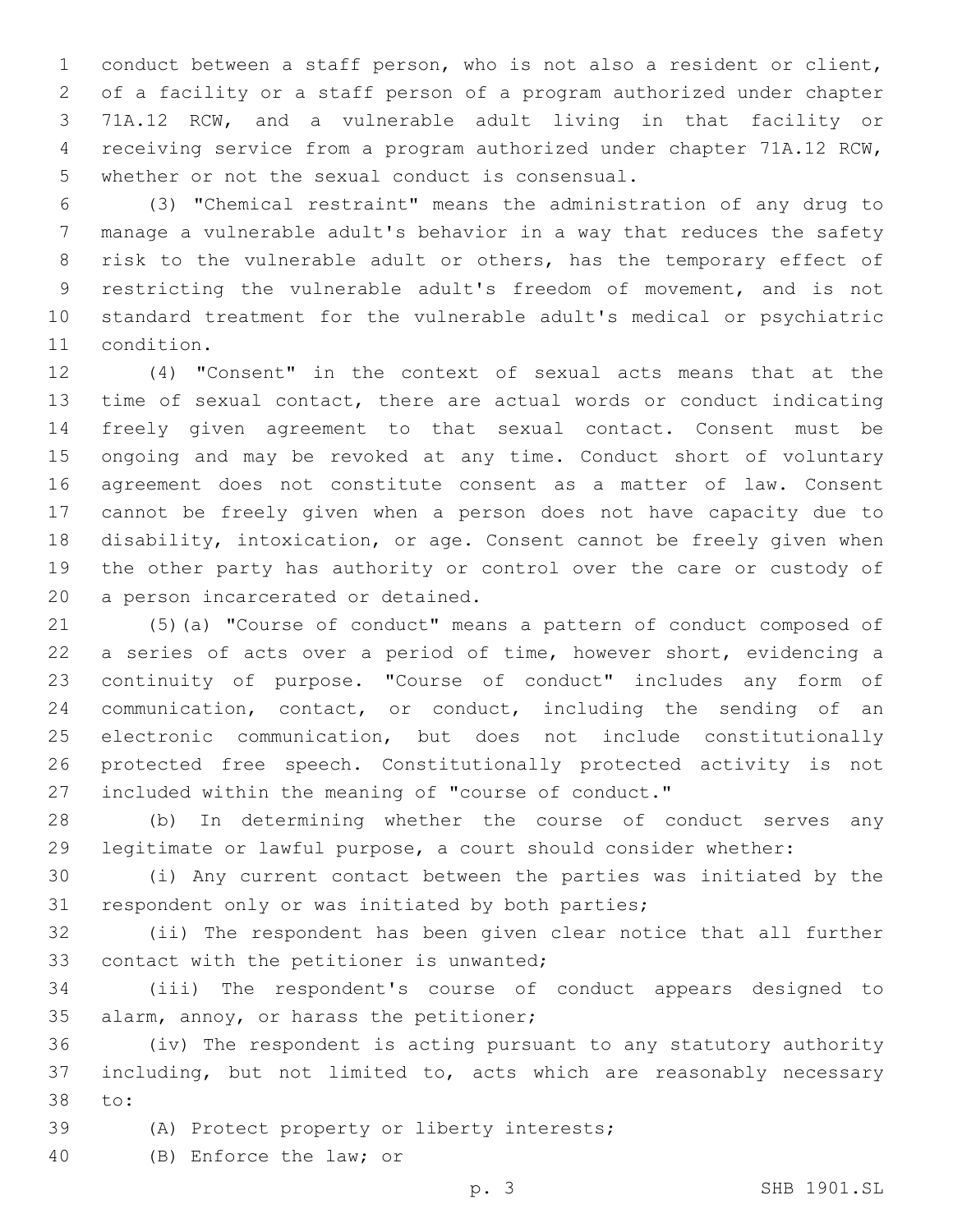- 
- (C) Meet specific statutory duties or requirements;

 (v) The respondent's course of conduct has the purpose or effect of unreasonably interfering with the petitioner's privacy or the purpose or effect of creating an intimidating, hostile, or offensive 5 living environment for the petitioner; or

 (vi) Contact by the respondent with the petitioner or the petitioner's family has been limited in any manner by any previous 8 court order.

 (6) "Court clerk" means court administrators in courts of limited 10 jurisdiction and elected court clerks.

 (7) "Dating relationship" means a social relationship of a romantic nature. Factors that the court may consider in making this determination include: (a) The length of time the relationship has existed; (b) the nature of the relationship; and (c) the frequency of 15 interaction between the parties.

16 (8) "Domestic violence" means:

 (a) Physical harm, bodily injury, assault, or the infliction of fear of physical harm, bodily injury, or assault; nonconsensual 19 sexual conduct or nonconsensual sexual penetration; coercive control; unlawful harassment; or stalking of one intimate partner by another 21 intimate partner; or

 (b) Physical harm, bodily injury, assault, or the infliction of fear of physical harm, bodily injury, or assault; nonconsensual 24 sexual conduct or nonconsensual sexual penetration; coercive control; unlawful harassment; or stalking of one family or household member by 26 another family or household member.

 (9) "Electronic monitoring" has the same meaning as in RCW 28 9.94A.030.

 (10) "Essential personal effects" means those items necessary for a person's immediate health, welfare, and livelihood. "Essential personal effects" includes, but is not limited to, clothing, cribs, bedding, medications, personal hygiene items, cellular phones and other electronic devices, and documents, including immigration, health care, financial, travel, and identity documents.

 (11) "Facility" means a residence licensed or required to be licensed under chapter 18.20 RCW, assisted living facilities; chapter 18.51 RCW, nursing homes; chapter 70.128 RCW, adult family homes; chapter 72.36 RCW, soldiers' homes; chapter 71A.20 RCW, residential habilitation centers; or any other facility licensed or certified by 40 the department of social and health services.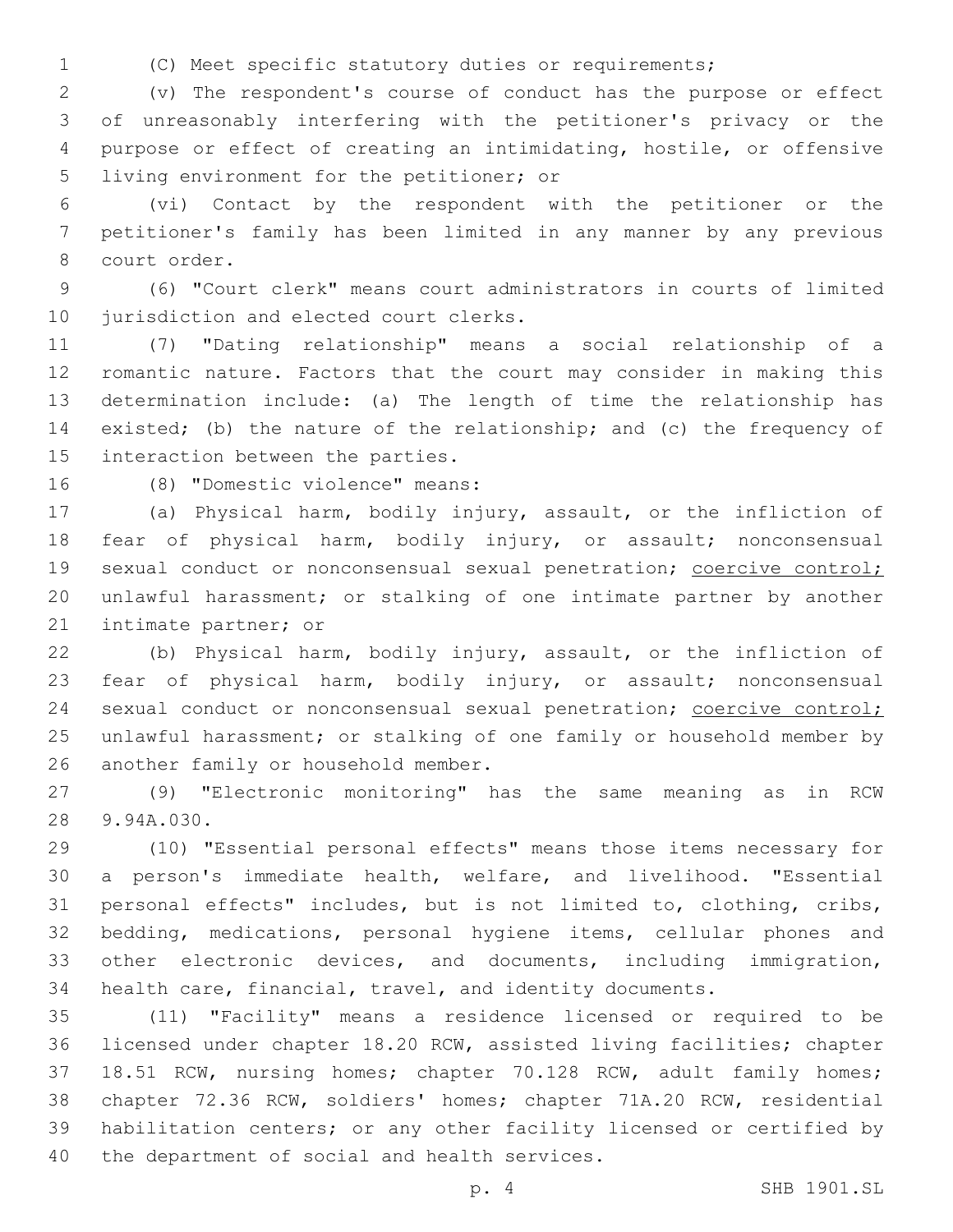(12) "Family or household members" means: (a) Persons related by blood, marriage, domestic partnership, or adoption; (b) persons who currently or formerly resided together; (c) persons who have a biological or legal parent-child relationship, including stepparents and stepchildren and grandparents and grandchildren, or a parent's intimate partner and children; and (d) a person who is acting or has 7 acted as a legal quardian.

 (13) "Financial exploitation" means the illegal or improper use of, control over, or withholding of, the property, income, resources, or trust funds of the vulnerable adult by any person or entity for any person's or entity's profit or advantage other than for the vulnerable adult's profit or advantage. "Financial exploitation" 13 includes, but is not limited to:

 (a) The use of deception, intimidation, or undue influence by a person or entity in a position of trust and confidence with a vulnerable adult to obtain or use the property, income, resources, government benefits, health insurance benefits, or trust funds of the vulnerable adult for the benefit of a person or entity other than the 19 vulnerable adult;

 (b) The breach of a fiduciary duty, including, but not limited to, the misuse of a power of attorney, trust, or a guardianship or conservatorship appointment, that results in the unauthorized appropriation, sale, or transfer of the property, income, resources, or trust funds of the vulnerable adult for the benefit of a person or 25 entity other than the vulnerable adult; or

 (c) Obtaining or using a vulnerable adult's property, income, resources, or trust funds without lawful authority, by a person or entity who knows or clearly should know that the vulnerable adult lacks the capacity to consent to the release or use of the vulnerable adult's property, income, resources, or trust funds.

 (14) "Firearm" means a weapon or device from which a projectile or projectiles may be fired by an explosive such as gunpowder. "Firearm" does not include a flare gun or other pyrotechnic visual distress signaling device, or a powder-actuated tool or other device designed solely to be used for construction purposes. "Firearm" also includes parts that can be assembled to make a firearm.

 (15) "Full hearing" means a hearing where the court determines 38 whether to issue a full protection order.

 (16) "Full protection order" means a protection order that is issued by the court after notice to the respondent and where the

p. 5 SHB 1901.SL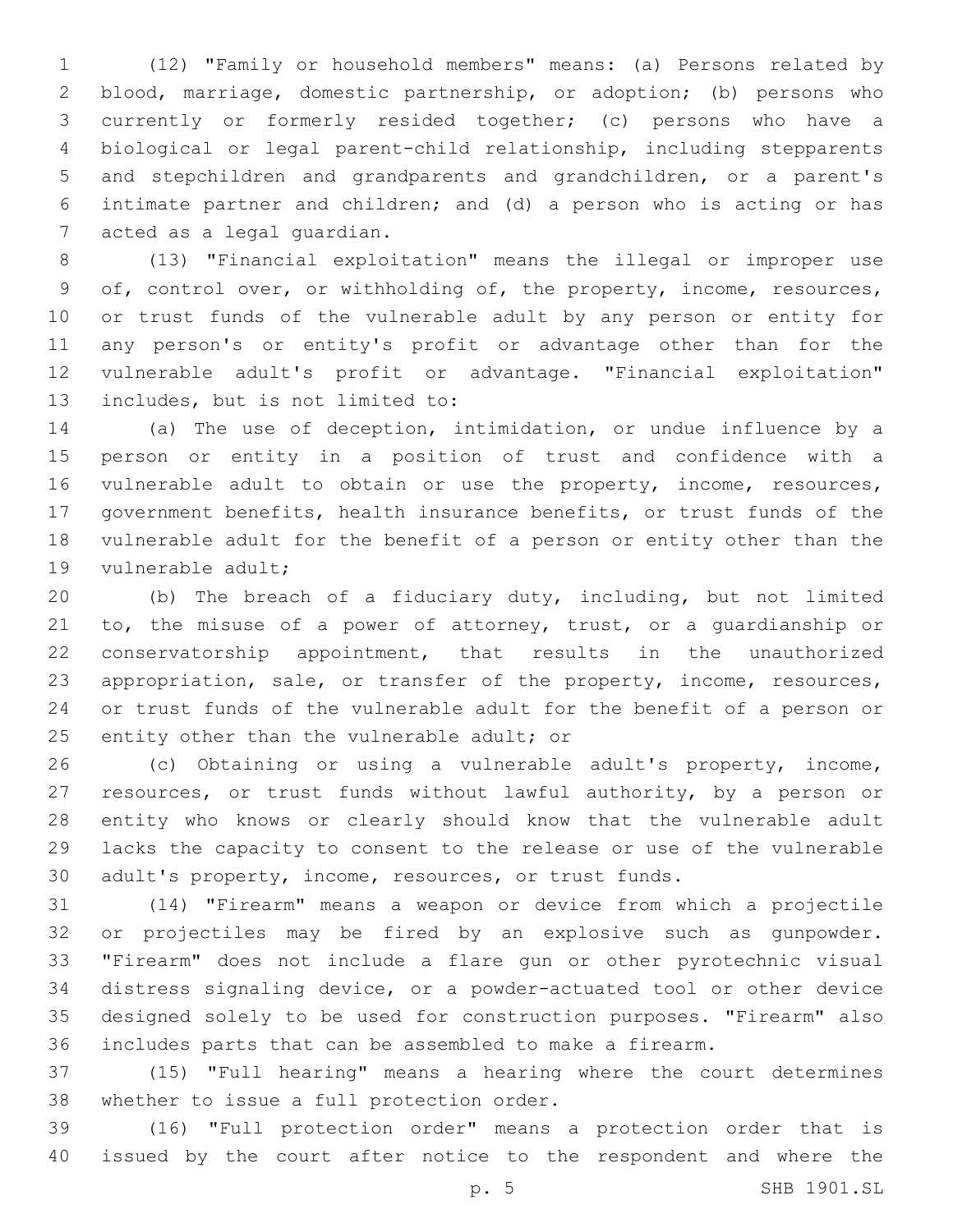parties had the opportunity for a full hearing by the court. "Full protection order" includes a protection order entered by the court by agreement of the parties to resolve the petition for a protection order without a full hearing.4

 (17) "Hospital" means a facility licensed under chapter 70.41 or 71.12 RCW or a state hospital defined in chapter 72.23 RCW and any employee, agent, officer, director, or independent contractor 8 thereof.

 (18) "Interested person" means a person who demonstrates to the court's satisfaction that the person is interested in the welfare of a vulnerable adult, that the person has a good faith belief that the court's intervention is necessary, and that the vulnerable adult is unable, due to incapacity, undue influence, or duress at the time the petition is filed, to protect his or her own interests.

 (19) "Intimate partner" means: (a) Spouses or domestic partners; (b) former spouses or former domestic partners; (c) persons who have a child in common regardless of whether they have been married or have lived together at any time, unless the child is conceived 19 through sexual assault; or (d) persons who have or have had a dating relationship where both persons are at least 13 years of age or 21 older.

 (20)(a) "Isolate" or "isolation" means to restrict a person's ability to communicate, visit, interact, or otherwise associate with persons of his or her choosing. Isolation may be evidenced by acts 25 including, but not limited to:

 (i) Acts that prevent a person from sending, making, or receiving his or her personal mail, electronic communications, or telephone 28 calls; or

 (ii) Acts that prevent or obstruct a person from meeting with others, such as telling a prospective visitor or caller that the 31 person is not present or does not wish contact, where the statement 32 is contrary to the express wishes of the person.

 (b) The term "isolate" or "isolation" may not be construed in a manner that prevents a guardian or limited guardian from performing his or her fiduciary obligations under chapter 11.92 RCW or prevents a hospital or facility from providing treatment consistent with the 37 standard of care for delivery of health services.

 (21) "Judicial day" means days of the week other than Saturdays, 39 Sundays, or legal holidays.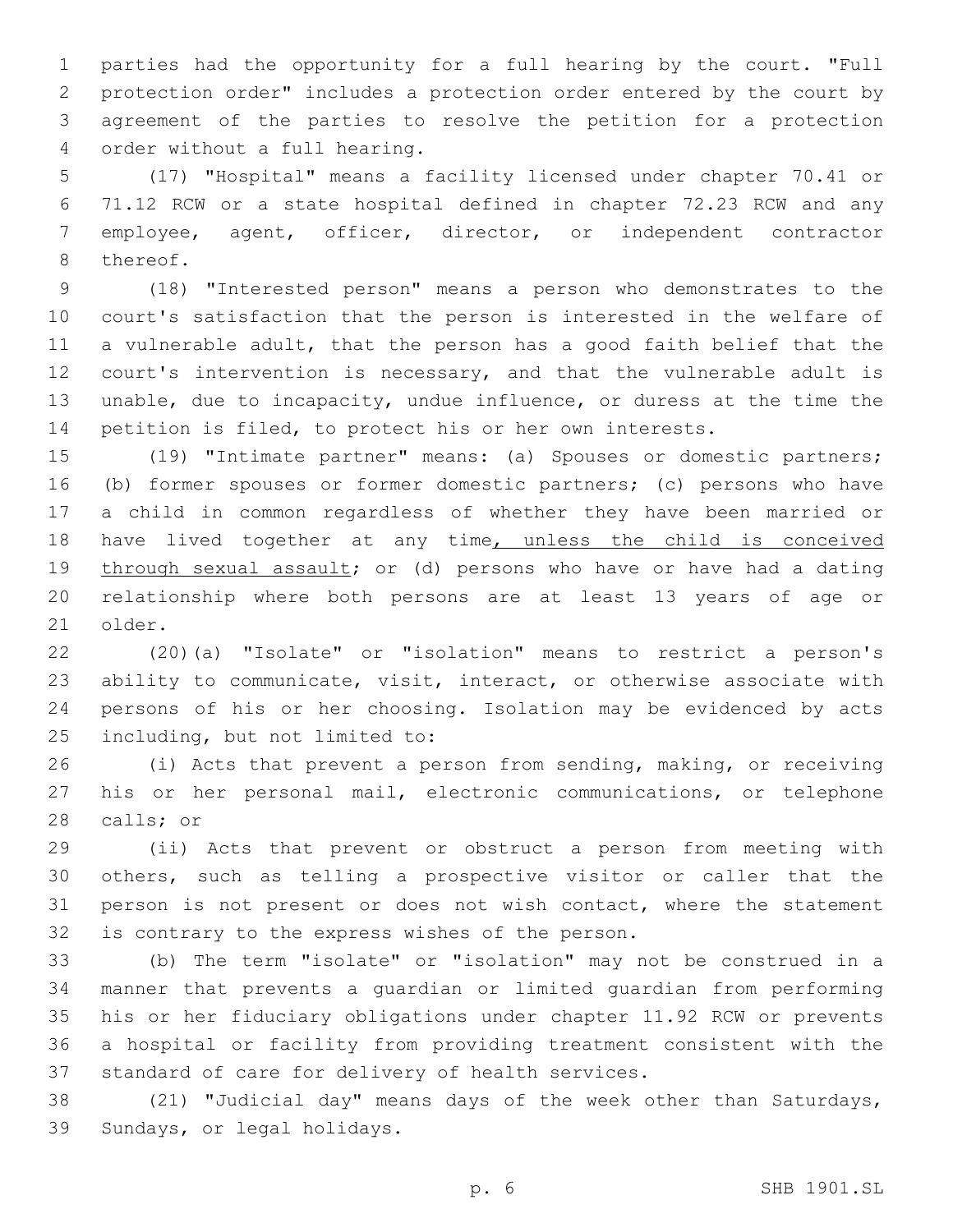(22) "Mechanical restraint" means any device attached or adjacent to a vulnerable adult's body that the vulnerable adult cannot easily remove that restricts freedom of movement or normal access to the vulnerable adult's body. "Mechanical restraint" does not include the use of devices, materials, or equipment that are (a) medically authorized, as required, and (b) used in a manner that is consistent with federal or state licensing or certification requirements for facilities, hospitals, or programs authorized under chapter 71A.12 9 RCW.

(23) "Minor" means a person who is under 18 years of age.

 (24) "Neglect" means: (a) A pattern of conduct or inaction by a person or entity with a duty of care that fails to provide the goods and services that maintain the physical or mental health of a vulnerable adult, or that fails to avoid or prevent physical or mental harm or pain to a vulnerable adult; or (b) an act or omission by a person or entity with a duty of care that demonstrates a serious disregard of consequences of such a magnitude as to constitute a clear and present danger to the vulnerable adult's health, welfare, or safety including, but not limited to, conduct prohibited under RCW 20 9A.42.100.

(25) "Nonconsensual" means a lack of freely given consent.

 (26) "Nonphysical contact" includes, but is not limited to, written notes, mail, telephone calls, email, text messages, contact through social media applications, contact through other 25 technologies,  $((and))$  or contact through third parties.

 (27) "Petitioner" means any named petitioner or any other person identified in the petition on whose behalf the petition is brought.

 (28) "Physical restraint" means the application of physical force without the use of any device, for the purpose of restraining the free movement of a vulnerable adult's body. "Physical restraint" does not include (a) briefly holding, without undue force, a vulnerable adult in order to calm or comfort him or her, or (b) holding a vulnerable adult's hand to safely escort him or her from one area to 34 another.

 (29) "Possession" means having an item in one's custody or control. Possession may be either actual or constructive. Actual possession occurs when the item is in the actual physical custody of the person charged with possession. Constructive possession occurs when there is no actual physical possession, but there is dominion 40 and control over the item.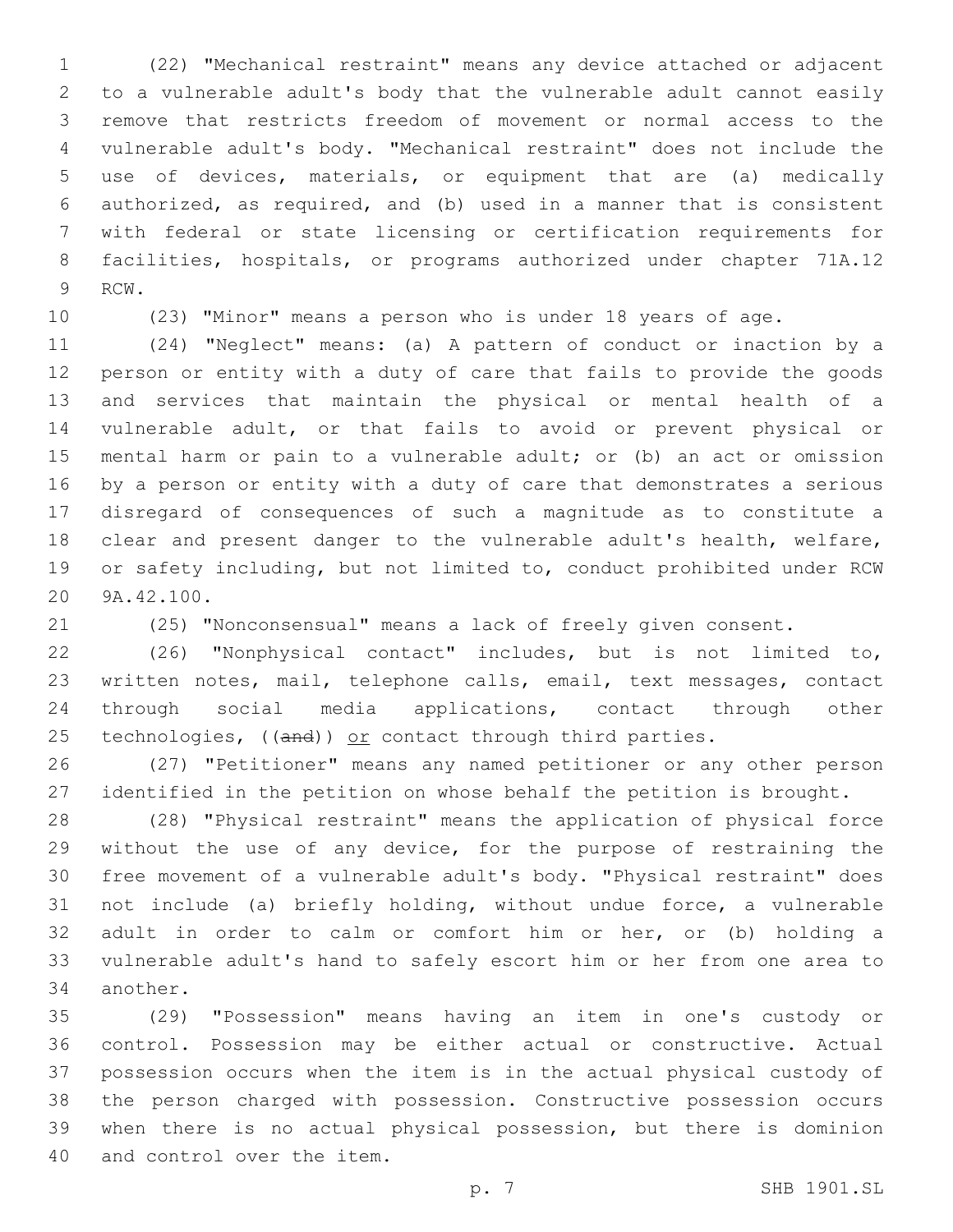(30) "Respondent" means the person who is identified as the 2 respondent in a petition filed under this chapter.

(31) "Sexual conduct" means any of the following:

 (a) Any intentional or knowing touching or fondling of the genitals, anus, or breasts, directly or indirectly, including through clothing;6

 (b) Any intentional or knowing display of the genitals, anus, or breasts for the purposes of arousal or sexual gratification of the 9 respondent;

 (c) Any intentional or knowing touching or fondling of the genitals, anus, or breasts, directly or indirectly, including through clothing, that the petitioner is forced to perform by another person 13 or the respondent;

 (d) Any forced display of the petitioner's genitals, anus, or breasts for the purposes of arousal or sexual gratification of the 16 respondent or others;

 (e) Any intentional or knowing touching of the clothed or unclothed body of a child under the age of 16, if done for the purpose of sexual gratification or arousal of the respondent or 20 others; or

 (f) Any coerced or forced touching or fondling by a child under the age of 16, directly or indirectly, including through clothing, of 23 the genitals, anus, or breasts of the respondent or others.

 (32) "Sexual penetration" means any contact, however slight, 25 between the sex organ or anus of one person by an object, the sex organ, mouth, or anus of another person, or any intrusion, however slight, of any part of the body of one person or of any animal or object into the sex organ or anus of another person including, but not limited to, cunnilingus, fellatio, or anal penetration. Evidence of emission of semen is not required to prove sexual penetration.

(33) "Stalking" means any of the following:31

(a) Any act of stalking as defined under RCW 9A.46.110;

(b) Any act of cyberstalking as defined under RCW 9.61.260; or

 (c) Any course of conduct involving repeated or continuing contacts, attempts to contact, monitoring, tracking, surveillance, keeping under observation, disrupting activities in a harassing 37 manner, or following of another person that:

 (i) Would cause a reasonable person to feel intimidated, frightened, under duress, significantly disrupted, or threatened and 40 that actually causes such a feeling;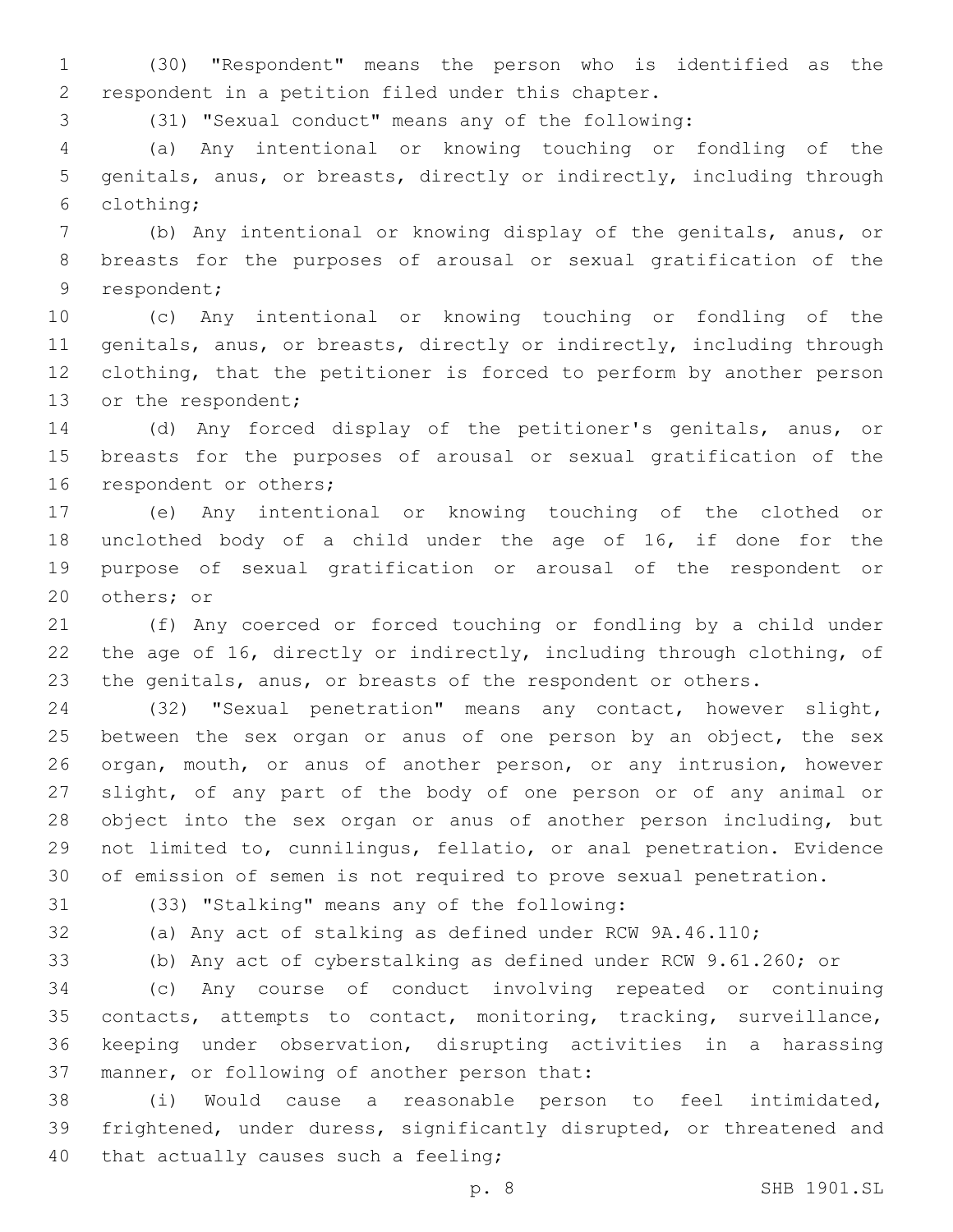- 
- (ii) Serves no lawful purpose; and1

 (iii) The respondent knows, or reasonably should know, threatens, frightens, or intimidates the person, even if the respondent did not intend to intimidate, frighten, or threaten the person.

 (34) "Temporary protection order" means a protection order that is issued before the court has decided whether to issue a full protection order. "Temporary protection order" includes ex parte temporary protection orders, as well as temporary protection orders that are reissued by the court pending the completion of a full hearing to decide whether to issue a full protection order. An "ex parte temporary protection order" means a temporary protection order that is issued without prior notice to the respondent.

13 (35) "Unlawful harassment" means:

 (a) A knowing and willful course of conduct directed at a 15 specific person that seriously alarms, annoys, harasses, or is detrimental to such person, and that serves no legitimate or lawful purpose. The course of conduct must be such as would cause a reasonable person to suffer substantial emotional distress, and must actually cause substantial emotional distress to the petitioner; or

 (b) A single act of violence or threat of violence directed at a specific person that seriously alarms, annoys, harasses, or is detrimental to such person, and that serves no legitimate or lawful purpose, which would cause a reasonable person to suffer substantial emotional distress, and must actually cause substantial emotional distress to the petitioner. A single threat of violence must include: (i) A malicious and intentional threat as described in RCW 9A.36.080(1)(c); or (ii) the presence of a firearm or other weapon.

28 (36) "Vulnerable adult" includes a person:

 (a) Sixty years of age or older who has the functional, mental, or physical inability to care for himself or herself; or

 (b) Subject to a guardianship under RCW 11.130.265 or adult subject to conservatorship under RCW 11.130.360; or

 (c) Who has a developmental disability as defined under RCW 71A.10.020; or34

35 (d) Admitted to any facility; or

 (e) Receiving services from home health, hospice, or home care agencies licensed or required to be licensed under chapter 70.127 38 RCW; or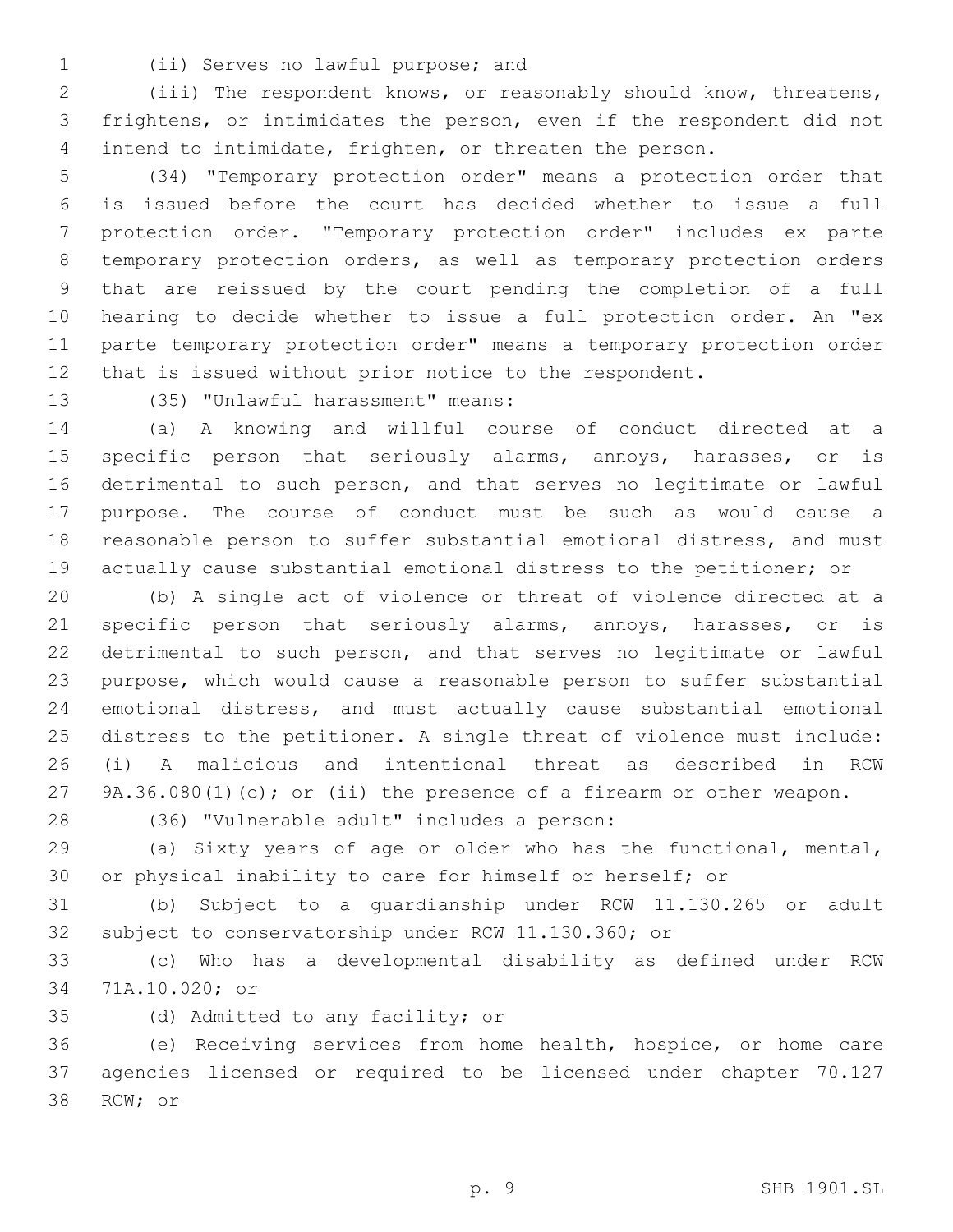(f) Receiving services from a person under contract with the department of social and health services to provide services in the 3 home under chapter 74.09 or 74.39A RCW; or

 (g) Who self-directs his or her own care and receives services 5 from a personal aide under chapter 74.39 RCW.

 (37)(a) "Coercive control" means a pattern of behavior that is used to cause another to suffer physical, emotional, or psychological harm, and in purpose or effect unreasonably interferes with a person's free will and personal liberty. In determining whether the 10 interference is unreasonable, the court shall consider the context and impact of the pattern of behavior from the perspective of a similarly situated person. Examples of coercive control include, but 13 are not limited to, engaging in any of the following:

(i) Intimidation or controlling or compelling conduct by:

 (A) Damaging, destroying, or threatening to damage or destroy, or 16 forcing the other party to relinquish, goods, property, or items of special value;

 (B) Using technology to threaten, humiliate, harass, stalk, 19 intimidate, exert undue influence over, or abuse the other party, including by engaging in cyberstalking, monitoring, surveillance, impersonation, manipulation of electronic media, or distribution of 22 or threats to distribute actual or fabricated intimate images;

 (C) Carrying, exhibiting, displaying, drawing, or threatening to use, any firearm or any other weapon apparently capable of producing bodily harm, in a manner, under circumstances, and at a time and 26 place that either manifests an intent to intimidate the other party or that warrants alarm by the other party for their safety or the 28 safety of other persons;

 (D) Driving recklessly with the other party or minor children in the vehicle;

(E) Communicating, directly or indirectly, the intent to:

 (I) Harm the other party's children, family members, friends, or pets, including by use of physical forms of violence;

(II) Harm the other party's career;

- (III) Attempt suicide or other acts of self-harm; or
- (IV) Contact local or federal agencies based on actual or suspected immigration status;
- (F) Exerting control over the other party's identity documents;

# (G) Making, or threatening to make, private information public,

including the other party's sexual orientation or gender identity,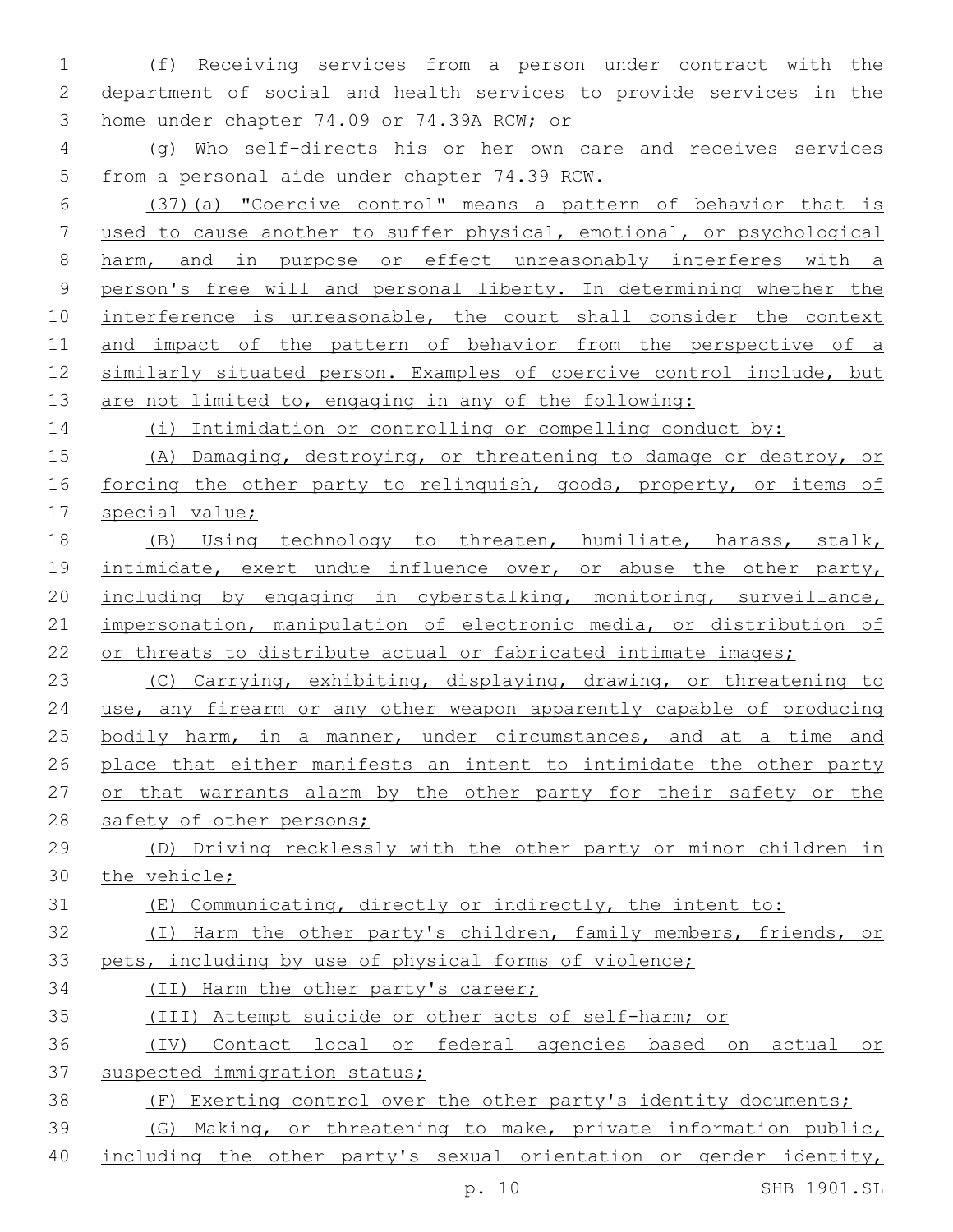medical or behavioral health information, or other confidential 2 information that jeopardizes safety; or (H) Engaging in sexual or reproductive coercion; (ii) Causing dependence, confinement, or isolation of the other party from friends, relatives, or other sources of support, including schooling and employment, or subjecting the other party to physical 7 confinement or restraint;

8 (iii) Depriving the other party of basic necessities or 9 committing other forms of financial exploitation;

10 (iv) Controlling, exerting undue influence over, interfering 11 with, regulating, or monitoring the other party's movements, 12 communications, daily behavior, finances, economic resources, or 13 employment, including but not limited to interference with or 14 attempting to limit access to services for children of the other 15 party, such as health care, medication, child care, or school-based 16 extracurricular activities;

 (v) Engaging in vexatious litigation or abusive litigation as defined in RCW 26.51.020 against the other party to harass, coerce, 19 or control the other party, to diminish or exhaust the other party's financial resources, or to compromise the other party's employment or housing; or

22 (vi) Engaging in psychological aggression, including inflicting 23 fear, humiliating, degrading, or punishing the other party.

 (b) "Coercive control" does not include protective actions taken 25 by a party in good faith for the legitimate and lawful purpose of protecting themselves or children from the risk of harm posed by the other party.

28 **Sec. 2.** RCW 7.105.050 and 2021 c 215 s 4 are each amended to read as follows:29

30 (1) The superior( $(\tau)$ ) and district( $(\tau)$  and municipal)) courts have 31 jurisdiction over domestic violence protection order proceedings 32 ((and)), sexual assault protection order proceedings, stalking 33 protection order proceedings, and antiharassment protection order 34 proceedings under this chapter((- The jurisdiction of district and 35 municipal courts is limited to enforcement of RCW 7.105.450(1), or 36 the equivalent municipal ordinance, and the issuance and enforcement 37 of temporary orders for protection provided for in RCW 7.105.305  $38 \quad \text{iff}$ ), except that such proceedings must be transferred from district 39 court to superior court when: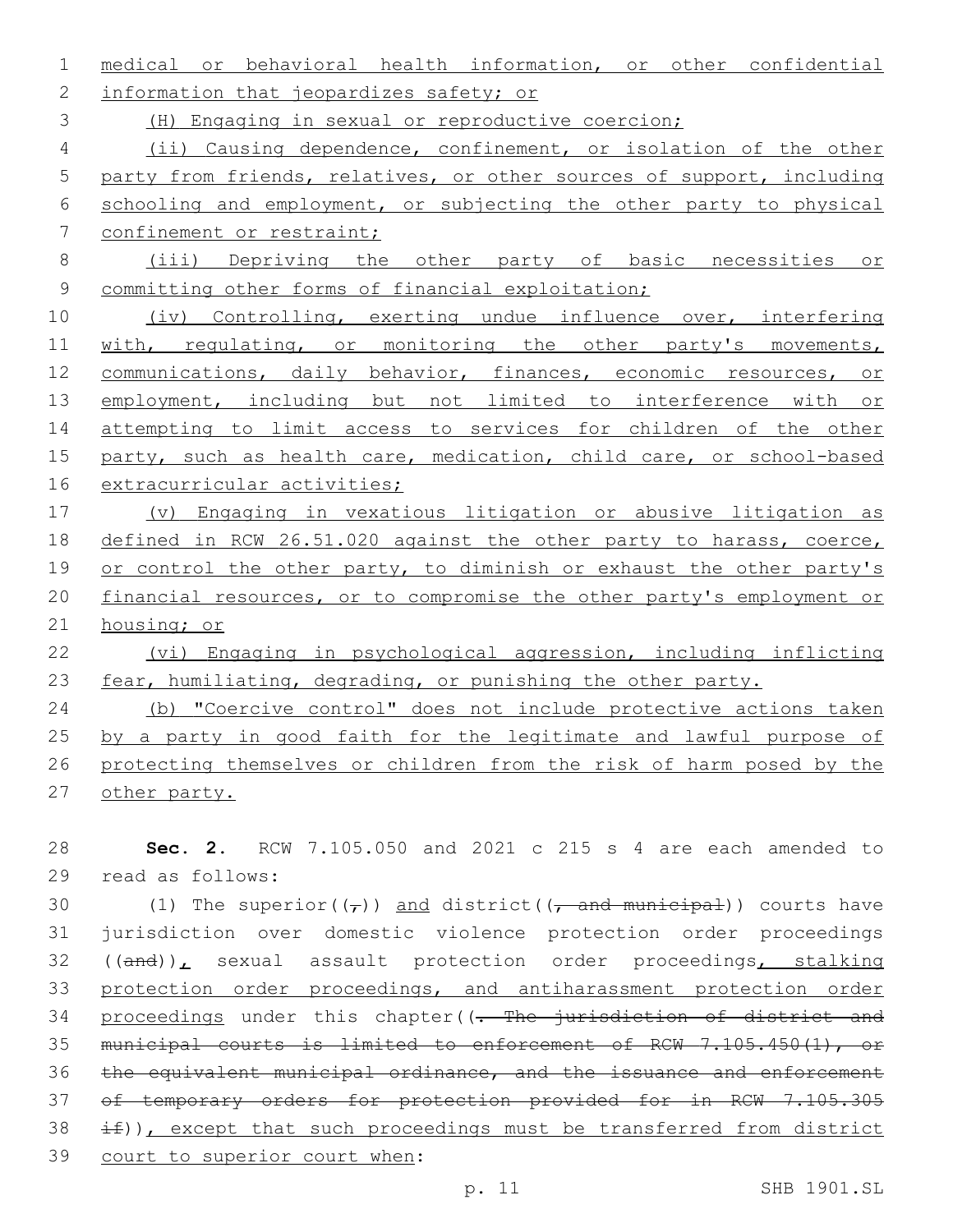- 1 (a) A superior court has exercised or is exercising jurisdiction 2 over a proceeding involving the parties;
- 3 (b) ((The petition for relief under this chapter presents issues 4 of the residential schedule of, and contact with, children of the 5 parties; or
- 6 (c) The petition for relief under this chapter requests the court 7 to exclude a party from the dwelling which the parties share)) The 8 action would have the effect of interfering with a respondent's care, 9 control, or custody of the respondent's minor child;
- 10 (c) The action would affect the use or enjoyment of real property 11 for which the respondent has a cognizable claim or would exclude a 12 party from a shared dwelling;
- 13 (d) The petitioner, victim, or respondent to the petition is 14 under 18 years of age; or
- 15 (e) The district court is unable to verify whether there are 16 potentially conflicting or related orders involving the parties as 17 required by RCW 7.105.105 or 7.105.555.
- 18 (2)(a) When the jurisdiction of a district ((or municipal)) court 19 is limited to the issuance and enforcement of a temporary protection 20 order, the district ((or municipal)) court shall set the full hearing 21 in superior court and transfer the case, indicating in the transfer 22 order the circumstances and findings supporting transfer to the 23 superior court.
- 24 (b) If the notice and order are not served on the respondent in 25 time for the full hearing, the issuing court shall have concurrent 26 jurisdiction with the superior court to extend the temporary 27 protection order. The superior court to which the case is being 28 transferred shall determine whether to grant any request for a 29 continuance.
- 30 (3) Transfer procedures, court calendars, and judicial officer 31 assignment must further the goals of this chapter to: Minimize delay; 32 make the system less complex; provide sufficient victim support, 33 consistency, safety, timeliness, and procedural fairness; enable 34 comprehensive use of electronic filing, case tracking, and records 35 management systems; provide for judicial officers with expertise and 36 training in protection orders and trauma-informed practices and 37 continuity of judicial officers at each hearing so the judicial 38 officer will have greater familiarity with the parties, history, and 39 allegations; and help ensure that there is compliance with timely and 40 comprehensive firearms relinquishment to reduce risk of harm. Courts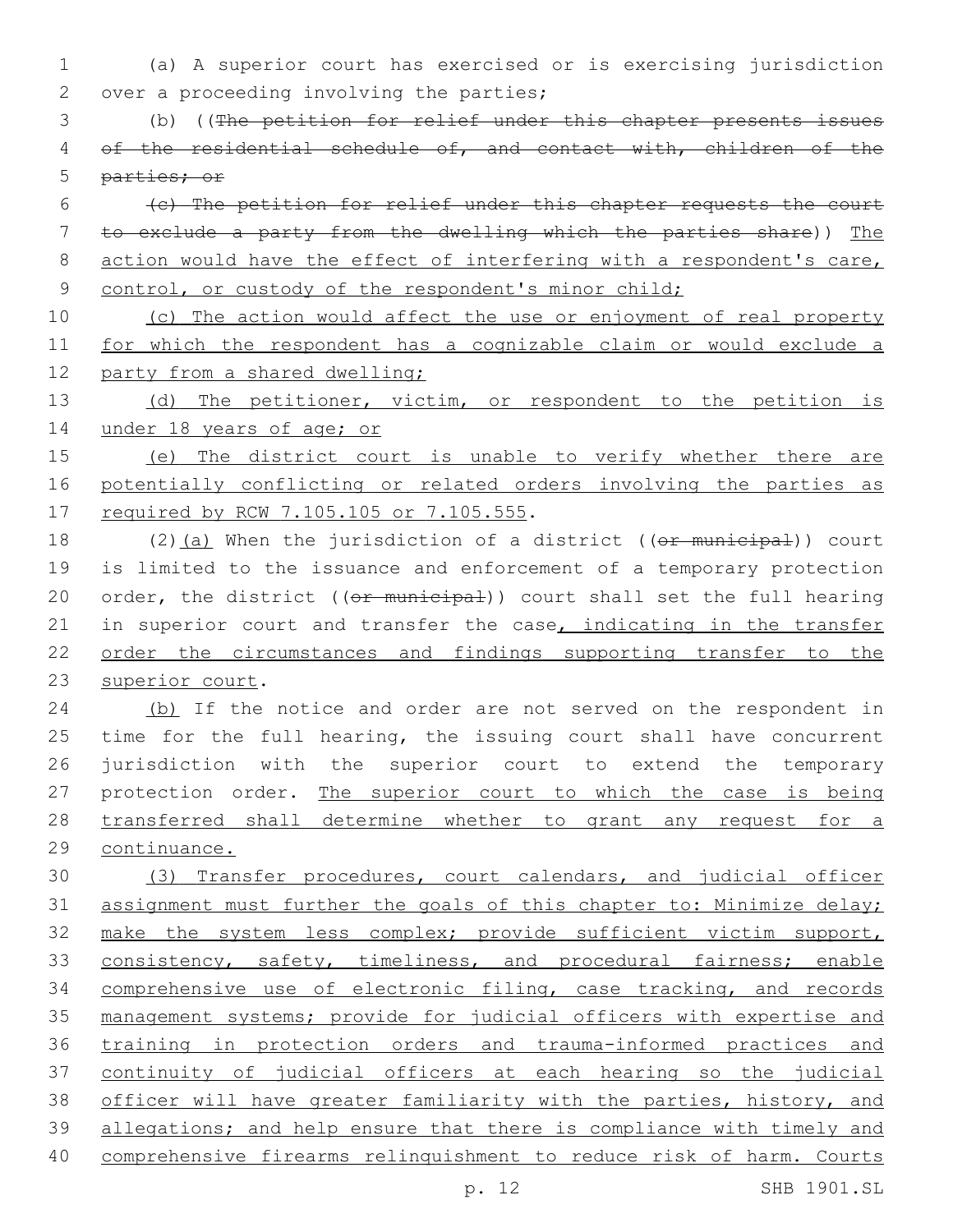1 shall make publicly available in print and online information about 2 their transfer procedures, court calendars, and judicial officer 3 assignment.

4 **Sec. 3.** RCW 7.105.070 and 2021 c 215 s 8 are each amended to 5 read as follows:

 The superior courts have jurisdiction over extreme risk protection order proceedings under this chapter. The juvenile court may hear an extreme risk protection order proceeding under this 9 chapter if the respondent is under the age of 18 years. Additionally, 10 district ((and municipal)) courts have limited jurisdiction over the issuance and enforcement of temporary extreme risk protection orders 12 issued under RCW 7.105.330. The district ((or municipal)) court shall set the full hearing in superior court and transfer the case. If the notice and order are not served on the respondent in time for the full hearing, the issuing court has concurrent jurisdiction with the superior court to extend the temporary extreme risk protection order. 17 The superior court to which the case is being transferred shall determine whether to grant any request for a continuance.

19 **Sec. 4.** RCW 7.105.075 and 2021 c 215 s 9 are each amended to 20 read as follows:

21 An action for a protection order should be filed in the county 22 ((or municipality)) where the petitioner resides. The petitioner may 23 also file in:

24 (1) The county ((or municipality)) where an act giving rise to 25 the petition for a protection order occurred;

26 (2) The county ((or municipality)) where a child to be protected 27 by the order primarily resides;

28 (3) The county ((or municipality)) where the petitioner resided 29 prior to relocating if relocation was due to the respondent's 30 conduct; or

31 (4) The court nearest to the petitioner's residence or former 32 residence under subsection (3) of this section.

33 **Sec. 5.** RCW 7.105.100 and 2021 c 215 s 13 are each amended to 34 read as follows:

35 (1) There exists an action known as a petition for a protection 36 order. The following types of petitions for a protection order may be 37 filed: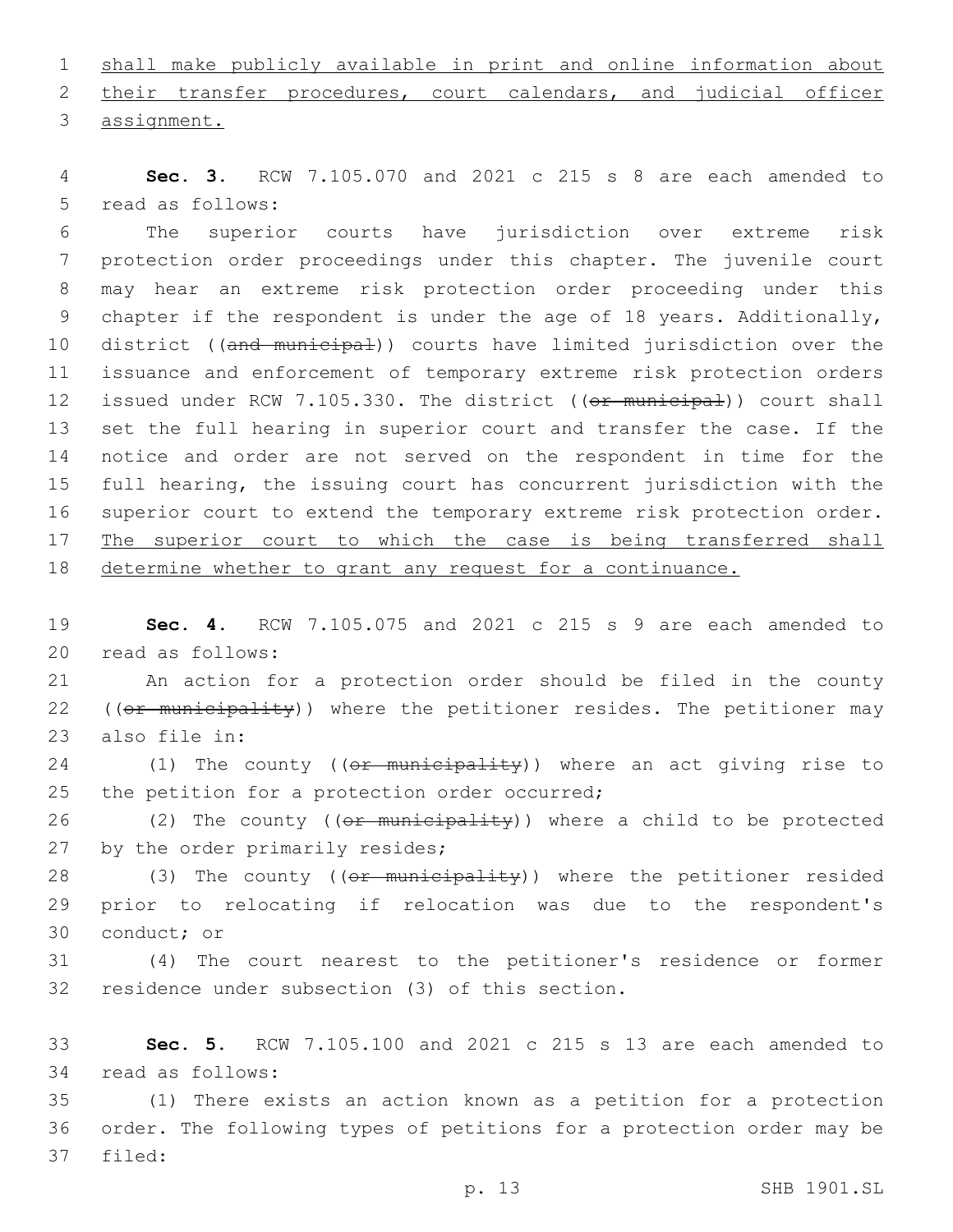(a) A petition for a domestic violence protection order, which must allege the existence of domestic violence committed against the petitioner or petitioners by an intimate partner or a family or household member. The petitioner may petition for relief on behalf of himself or herself and on behalf of family or household members who are minors or vulnerable adults. A petition for a domestic violence protection order must specify whether the petitioner and the respondent are intimate partners or family or household members. A petitioner who has been sexually assaulted or stalked by an intimate partner or a family or household member should, but is not required 11 to, seek a domestic violence protection order, rather than a sexual assault protection order or a stalking protection order.

 (b) A petition for a sexual assault protection order, which must allege the existence of nonconsensual sexual conduct or nonconsensual sexual penetration that was committed against the petitioner by the respondent. A petitioner who has been sexually assaulted by an intimate partner or a family or household member should, but is not required to, seek a domestic violence protection order, rather than a sexual assault protection order. A single incident of nonconsensual sexual conduct or nonconsensual sexual penetration is sufficient grounds for a petition for a sexual assault protection order. The petitioner may petition for a sexual assault protection order on 23 behalf of:

24 (i) Himself or herself;

 (ii) A minor child, where the petitioner is the parent, legal 26 quardian, or custodian;

 (iii) A vulnerable adult, where the petitioner is an interested 28 person; or

 (iv) Any other adult for whom the petitioner demonstrates to the court's satisfaction that the petitioner is interested in the adult's well-being, the court's intervention is necessary, and the adult cannot file the petition because of age, disability, health, or 33 inaccessibility.

 (c) A petition for a stalking protection order, which must allege the existence of stalking committed against the petitioner or petitioners by the respondent. A petitioner who has been stalked by an intimate partner or a family or household member should, but is not required to, seek a domestic violence protection order, rather than a stalking protection order. The petitioner may petition for a 40 stalking protection order on behalf of: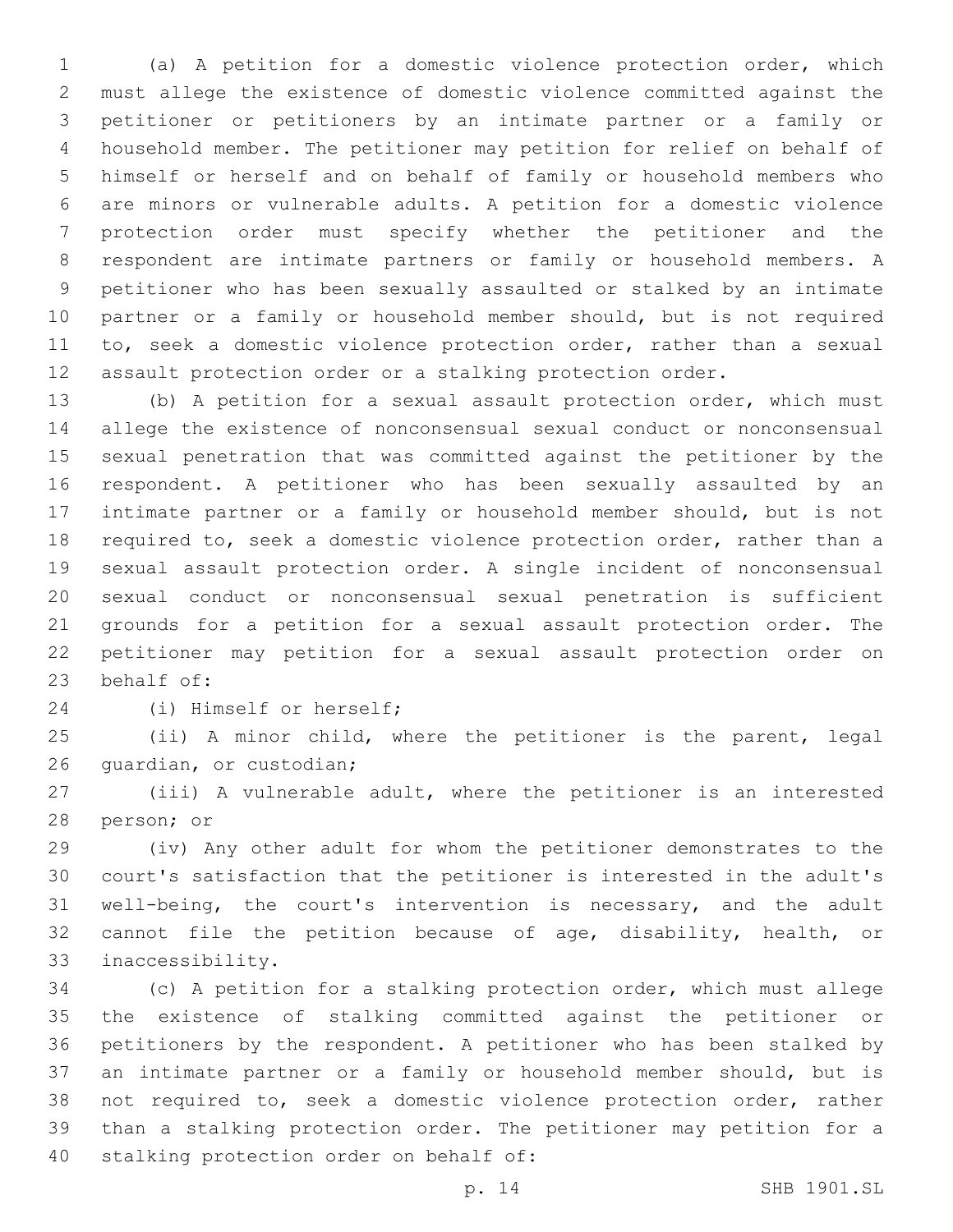(i) Himself or herself;1

 (ii) A minor child, where the petitioner is the parent, legal 3 quardian, or custodian;

 (iii) A vulnerable adult, where the petitioner is an interested 5 person; or

 (iv) Any other adult for whom the petitioner demonstrates to the court's satisfaction that the petitioner is interested in the adult's well-being, the court's intervention is necessary, and the adult cannot file the petition because of age, disability, health, or 10 inaccessibility.

 (d) A petition for a vulnerable adult protection order, which must allege that the petitioner, or person on whose behalf the petition is brought, is a vulnerable adult and that the petitioner, 14 or person on whose behalf the petition is brought, has been abandoned, abused, financially exploited, or neglected, or is threatened with abandonment, abuse, financial exploitation, or 17 neglect<sub>L</sub> by the respondent. ( $\sqrt{f}$  the petition is filed by an interested person, the affidavit or declaration must also include a 19 statement of why the petitioner qualifies as an interested person.))

 (e) A petition for an extreme risk protection order, which must allege that the respondent poses a significant danger of causing personal injury to self or others by having in the respondent's custody or control, purchasing, possessing, accessing, receiving, or attempting to purchase or receive, a firearm. The petition must also identify information the petitioner is able to provide about the 26 firearms, such as the number, types, and locations of any firearms the petitioner believes to be in the respondent's current ownership, possession, custody, access, or control. A petition for an extreme risk protection order may be filed by (i) an intimate partner or a family or household member of the respondent; or (ii) a law 31 enforcement agency.

 (f) A petition for an antiharassment protection order, which must allege the existence of unlawful harassment committed against the petitioner or petitioners by the respondent. If a petitioner is seeking relief based on domestic violence, nonconsensual sexual conduct, nonconsensual sexual penetration, or stalking, the petitioner may, but is not required to, seek a domestic violence, sexual assault, or stalking protection order, rather than an antiharassment order. The petitioner may petition for an 40 antiharassment protection order on behalf of: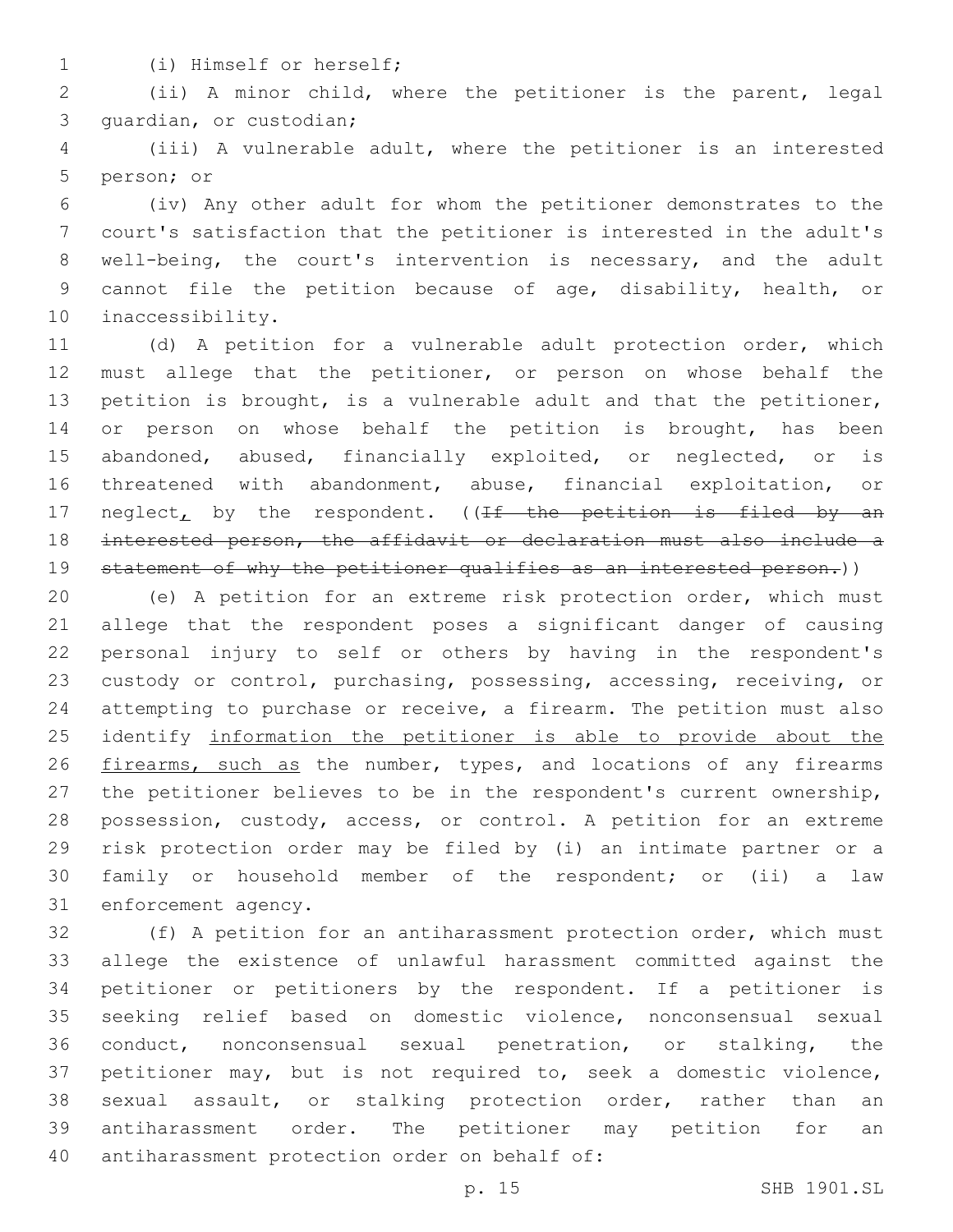(i) Himself or herself;1

 (ii) A minor child, where the petitioner is the parent, legal 3 quardian, or custodian;

 (iii) A vulnerable adult, where the petitioner is an interested 5 person; or

 (iv) Any other adult for whom the petitioner demonstrates to the court's satisfaction that the petitioner is interested in the adult's well-being, the court's intervention is necessary, and the adult cannot file the petition because of age, disability, health, or 10 inaccessibility.

 (2) With the exception of vulnerable adult protection orders, a person under 18 years of age who is 15 years of age or older may seek relief under this chapter as a petitioner and is not required to seek relief through a petition filed on his or her behalf. He or she may also petition on behalf of a family or household member who is a minor if chosen by the minor and capable of pursuing the minor's 17 stated interest in the action.

 (3) A person under 15 years of age who is seeking relief under this chapter is required to seek relief by a person authorized as a 20 petitioner under this section.

 (4) If a petition for a protection order is filed by an interested person, the affidavit or declaration must also include a 23 statement of why the petitioner qualifies as an interested person.

 (5) A petition for any type of protection order must not be dismissed or denied on the basis that the conduct alleged by the petitioner would meet the criteria for the issuance of another type 27 of protection order. If a petition meets the criteria for a different 28 type of protection order other than the one sought by the petitioner, the court shall consider the petitioner's preference, and enter a temporary protection order or set the matter for a hearing as appropriate under the law. The court's decision on the appropriate type of order shall not be premised on alleviating any potential 33 stigma on the respondent.

 (( $(45)$ )) (6) The protection order petition must contain a section where the petitioner, regardless of petition type, may request specific relief provided for in RCW 7.105.310 that the petitioner seeks for himself or herself or for family or household members who are minors. The totality of selected relief, and any other relief the court deems appropriate for the petitioner, or family or household members who are minors, must be considered at the time of entry of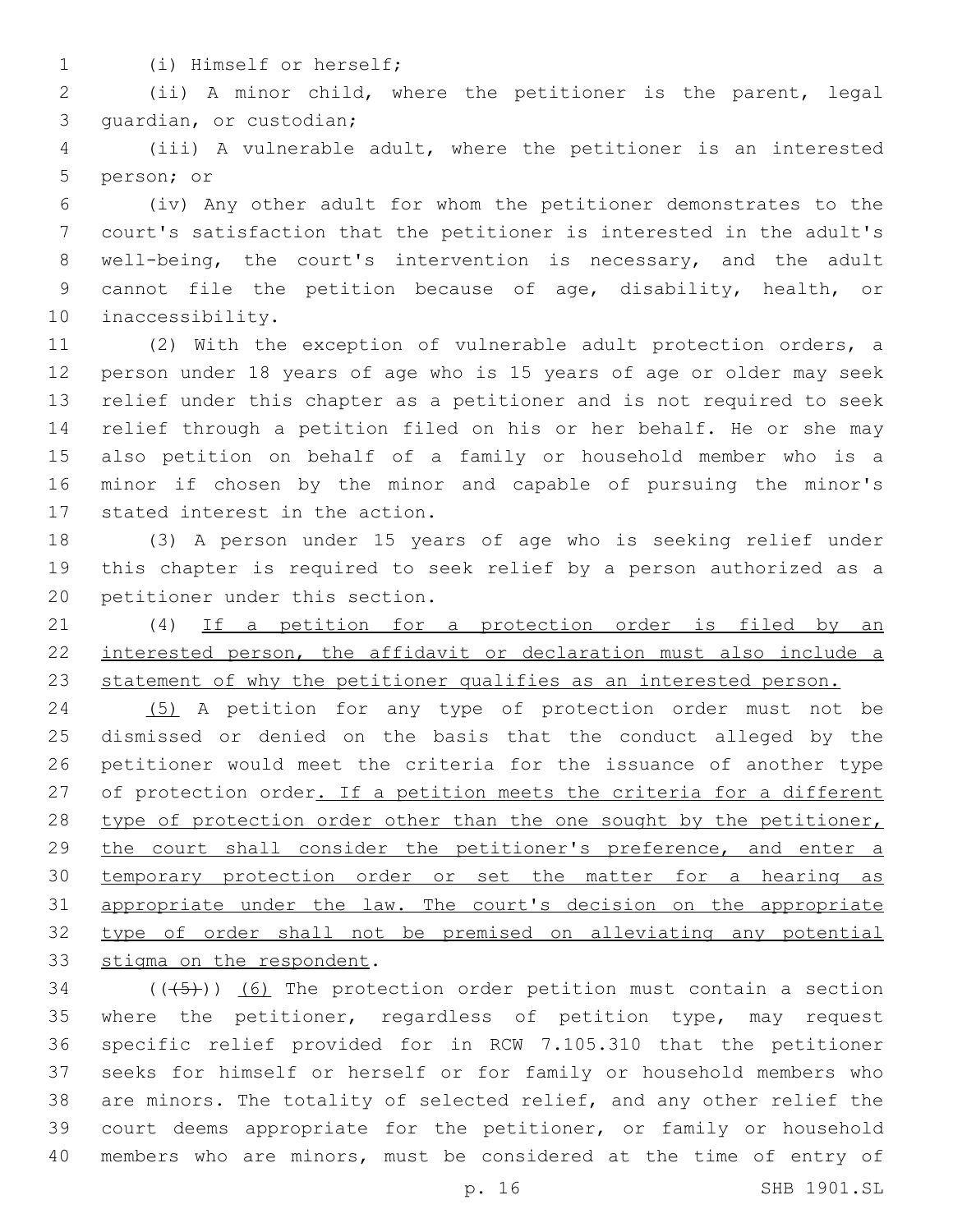1 temporary protection orders and at the time of entry of full 2 protection orders.

 (( $(6)$ )) (7) If a court reviewing the petition for a protection order or a request for a temporary protection order determines that the petition was not filed in the correct court, the court shall enter findings establishing the correct court, and direct the clerk to transfer the petition to the correct court and to provide notice 8 of the transfer to all parties who have appeared.

 $((+7)$ )  $(8)$  Upon filing a petition for a protection order, the petitioner may request that the court enter an ex parte temporary protection order and an order to surrender and prohibit weapons without notice until a hearing on a full protection order may be 13 held. When requested, there shall be a rebuttable presumption to include the petitioner's minor children as protected parties in the ex parte temporary domestic violence protection order until the full hearing to reduce the risk of harm to children during periods of 17 heightened risk, unless there is good cause not to include the minor children. If the court denies the petitioner's request to include the 19 minor children, the court shall make written findings why the 20 children should not be included, pending the full hearing. An ex parte temporary protection order shall be effective for a fixed period of time and shall be issued initially for a period not to 23 exceed 14 days, which may be extended for good cause.

24 ((48) The court may, at its discretion, issue a temporary order 25 on the petition with or without a hearing. If an order is not signed 26 upon presentation, the court shall set a hearing for a full 27 protection order not later than 14 days from the date of the filing 28 of the petition for a protection order, if the petition for a 29 protection order is filed before close of business on a judicial day. 30 If a petition for a protection order is filed after close of business 31 on a judicial day or is filed on a nonjudicial day, the court shall 32 set a hearing for a full protection order not later than 14 days from 33 the first judicial day after the petition is filed.))

34 **Sec. 6.** RCW 7.105.105 and 2021 c 215 s 14 are each amended to 35 read as follows:

36 The following apply to all petitions for protection orders under 37 this chapter.

38 (1)(a) By January 1, 2023, county clerks on behalf of all 39 superior courts and, by January 1, 2026, all courts of limited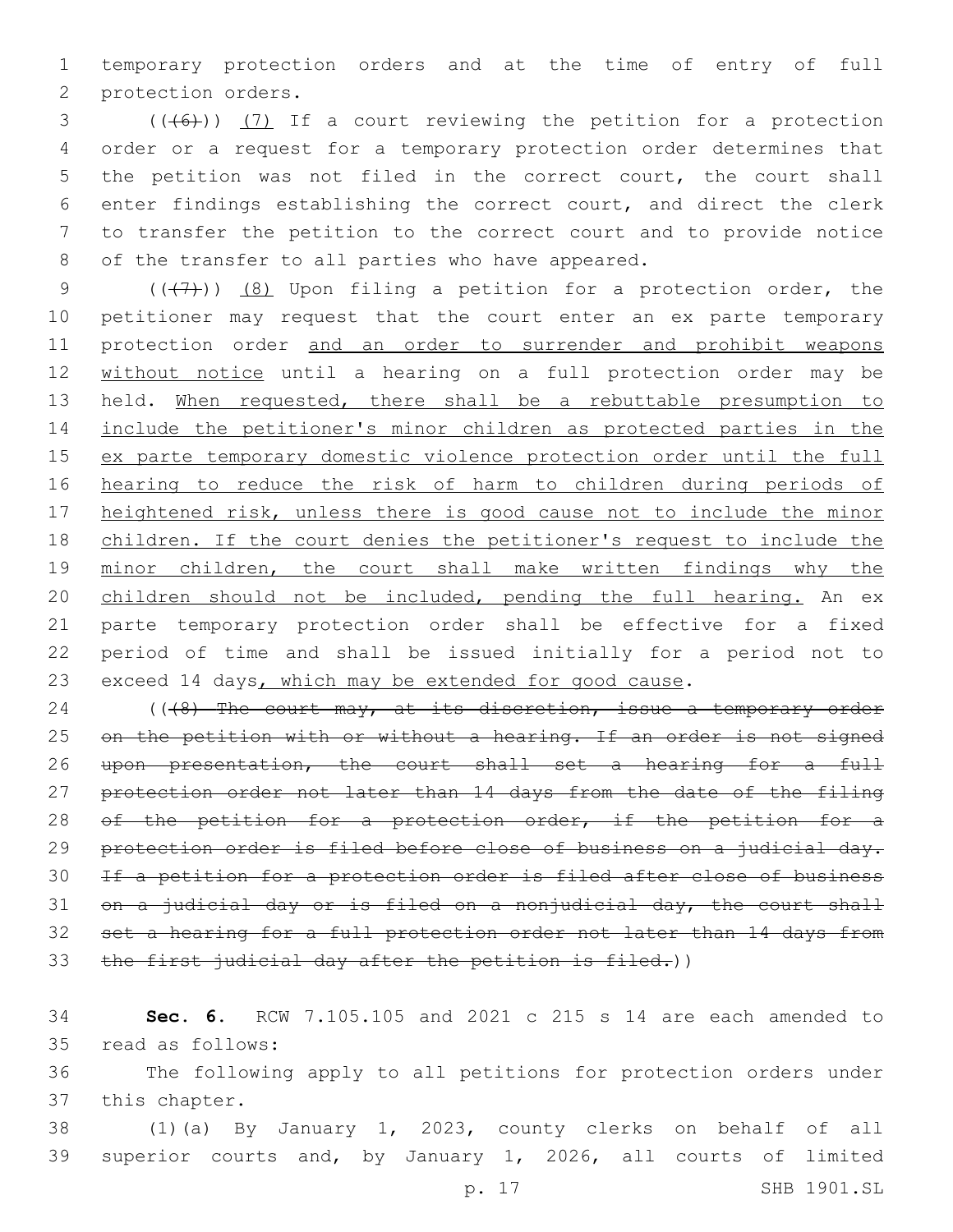jurisdiction, must permit petitions for protection orders and all other filings in connection with the petition to be submitted as preferred by the petitioner either: (i) In person; (ii) remotely through an electronic submission process; or (iii) by mail for persons who are incarcerated or who are otherwise unable to file in person or remotely through an electronic system. The court or clerk must make ((all electronically filed court documents available for electronic access by)) available electronically to judicial officers ((statewide)) any protection orders filed within the state. Judicial officers may not be charged for access to such documents. The 11 electronic (( $f$ iling)) submission system must allow for petitions for 12 protection orders and supportive documents to be ((filed)) submitted 13 at any time of the day. When a petition and supporting documents for 14 a protection order are submitted to the clerk after business hours, 15 they must be processed as soon as possible on the next judicial day. 16 Petitioners and respondents should not ((be charged)) incur 17 additional charges for electronic ((filing)) submission for petitions 18 and documents filed pursuant to this section.

 (b) By January 1, 2023, all superior courts' systems and, by January 1, 2026, all limited jurisdiction courts' systems, should allow for the petitioner to electronically track the progress of the petition for a protection order. Notification may be provided by text messaging or email, and should provide reminders of court appearances and alert the petitioner when the following occur: (i) The petition has been processed and is under review by a judicial officer; (ii) the order has been signed; (iii) the order has been transmitted to law enforcement for entry into the Washington crime information 28 center system; (iv) ((return)) proof of service upon the respondent 29 has been filed with the court or clerk;  $((and))$  (v) a receipt for the 30 surrender of firearms has been filed with the court or clerk; and (vi) the respondent has filed a motion for the release of surrendered 32 firearms. Respondents, once served, should be able to sign up for similar electronic notification. Petitioners and respondents should 34 not be charged for electronic notification.

 (2) The petition must be accompanied by a confidential document to be used by the courts and law enforcement to fully identify the parties and serve the respondent. This record will be exempt from public disclosure at all times, and restricted access to this form is governed by general rule 22 provisions governing access to the confidential information form. The petitioner is required to fill out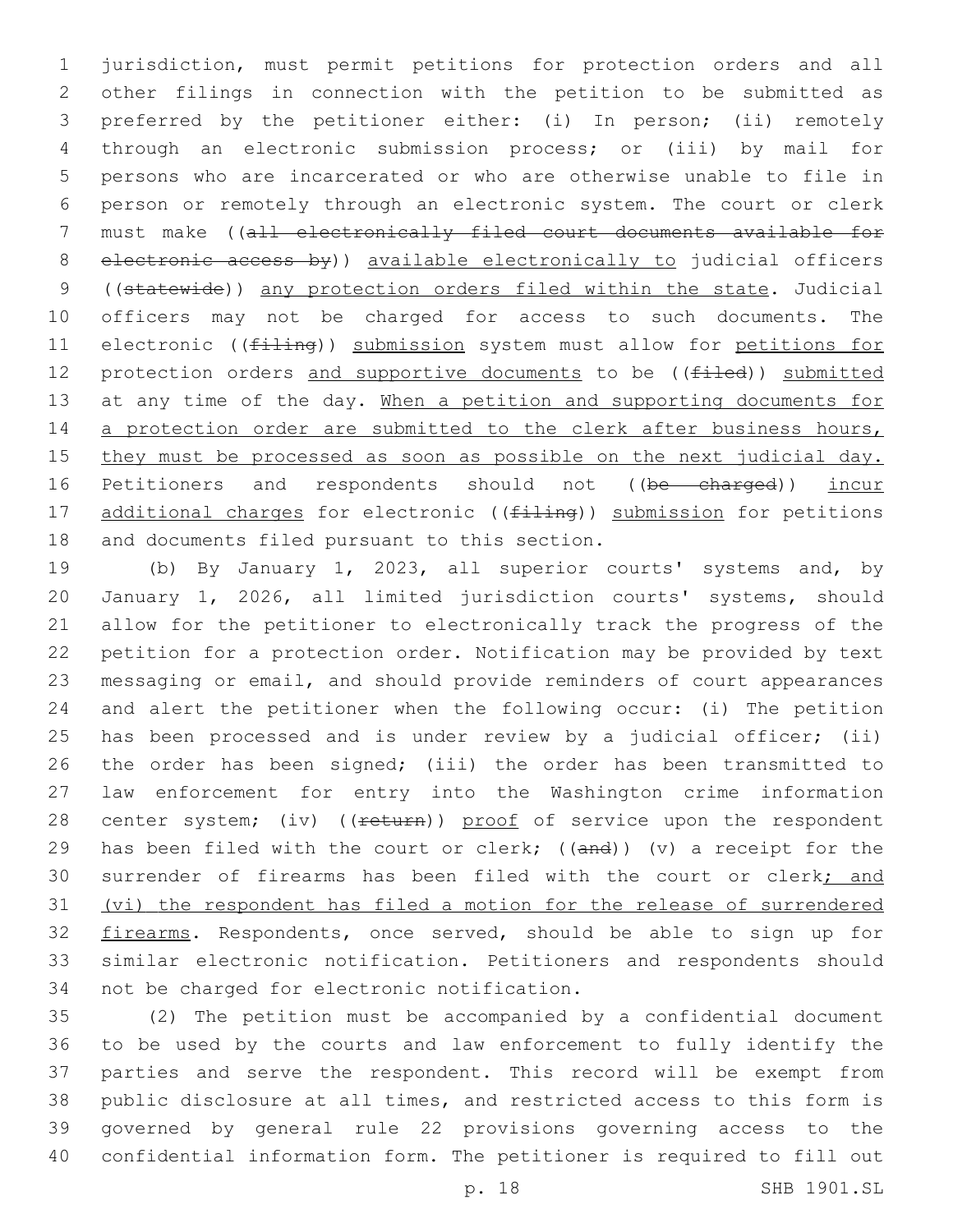the confidential party information form to the petitioner's fullest 2 ability. The respondent ((must)) should be ((served with)) provided a blank confidential party information form at the time of service, and when the respondent first appears, the respondent must confirm with the court the respondent's identifying and current contact information, including electronic means of contact, and file this 7 with the court.

 (3) A petition must be accompanied by a declaration signed under penalty of perjury stating the specific facts and circumstances for 10 which relief is sought. Parties, attorneys, and witnesses may electronically sign sworn statements in all filings.

 (4) The petitioner and the respondent must disclose the existence of any other litigation or of any other restraining, protection, or no-contact orders between the parties, to the extent that such information is known by the petitioner and the respondent. To the extent possible, the court shall take judicial notice of any existing restraining, protection, or no-contact orders between the parties before entering a protection order. The court shall not include provisions in a protection order that would allow the respondent to engage in conduct that is prohibited by another restraining, protection, or no-contact order between the parties that was entered in a different proceeding. The obligation to disclose the existence 23 of any other litigation includes, but is not limited to, the existence of any other litigation concerning the custody or residential placement of a child of the parties as set forth in RCW 26.27.281. The court administrator shall verify for the court the terms of any existing protection order governing the parties.

 (5) The petition may be made regardless of whether or not there is a pending lawsuit, complaint, petition, or other action between the parties, except in cases where the court has realigned the 31 parties in accordance with RCW 7.105.210.

 (6) Relief under this chapter must not be denied or delayed on the grounds that the relief is available in another action. The court shall not defer acting on a petition for a protection order nor grant a petitioner less than the full relief that the petitioner is otherwise entitled to under this chapter because there is, or could be, another proceeding involving the parties including, but not limited to, any potential or pending family law matter or criminal 39 matter.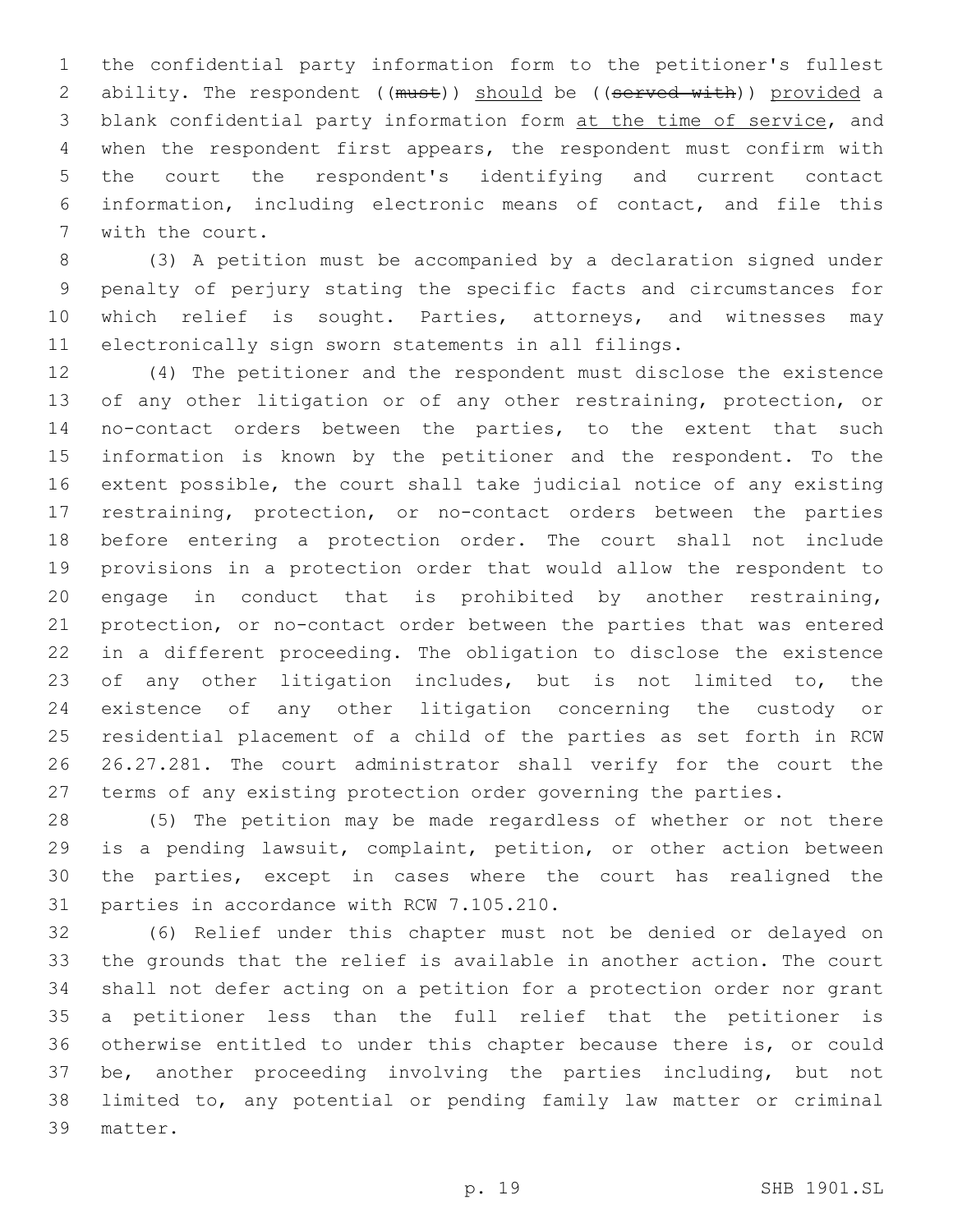(7) A person's right to petition for relief under this chapter is not affected by the person leaving his or her residence or household.

 (8) A petitioner is not required to post a bond to obtain relief 4 in any proceeding for a protection order.

 (9)(a) No fees for service of process may be charged by a court or any public agency to petitioners seeking relief under this chapter. Except as provided in (b) of this subsection, courts may not charge petitioners any fees or surcharges the payment of which is a condition precedent to the petitioner's ability to secure access to relief under this chapter. Petitioners shall be provided the necessary number of certified copies, forms, and instructional 12 brochures free of charge, including a copy of the service packet that consists of all documents that are being served on the respondent. A respondent who is served electronically with a protection order shall be provided a certified copy of the order free of charge upon 16 request.

 (b) A filing fee may be charged for a petition for an antiharassment protection order except as follows:

 (i) No filing fee may be charged to a petitioner seeking an antiharassment protection order against a person who has engaged in 21 acts of stalking as defined in RCW 9A.46.110, a hate crime under RCW 22 9A.36.080(1)(c), or a single act of violence or threat of violence 23 under RCW 7.105.010(35)(b), or from a person who has engaged in 24 nonconsensual sexual conduct or penetration or conduct that would constitute a sex offense as defined in RCW 9A.44.128, or from a person who is a family or household member or intimate partner who has engaged in conduct that would constitute domestic violence; and

 (ii) The court shall waive the filing fee if the court determines the petitioner is not able to pay the costs of filing.

 (10) If the petition states that disclosure of the petitioner's address or other identifying location information would risk harm to the petitioner or any member of the petitioner's family or household, that address may be omitted from all documents filed with the court. If the petitioner has not disclosed an address under this subsection, the petitioner shall designate an alternative address or email address at which the respondent may serve the petitioner.

 (11) Subject to the availability of amounts appropriated for this specific purpose, or as provided through alternative sources including, but not limited to, grants, local funding, or pro bono means, if the court deems it necessary, the court may appoint a

p. 20 SHB 1901.SL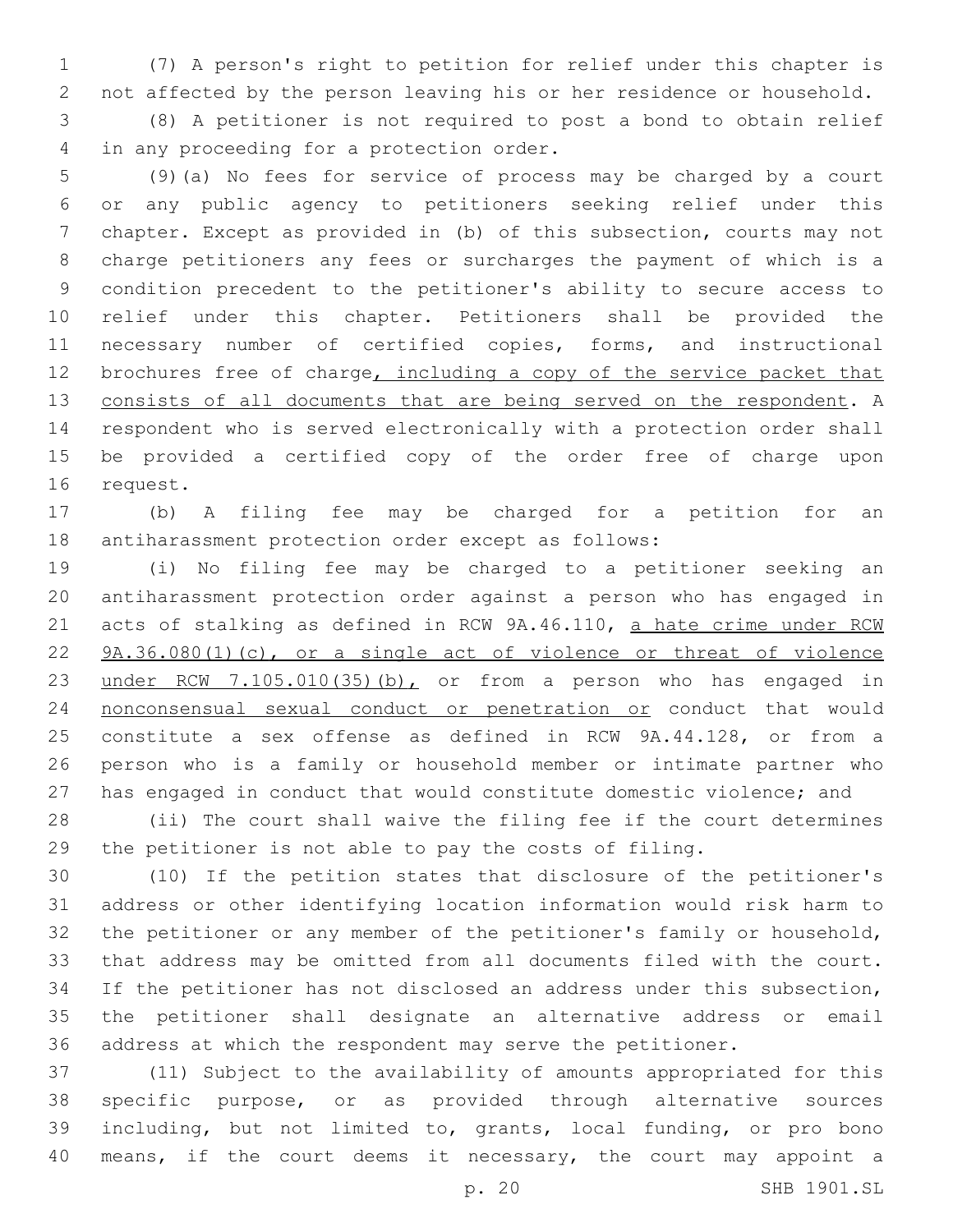guardian ad litem for a petitioner or a respondent who is under 18 years of age and who is not represented by counsel. If a guardian ad litem is appointed by the court for either or both parties, neither the petitioner nor the respondent shall be required by the court to 5 pay any costs associated with the appointment.

 (12) ((Minor children must only be referred to in the petition and in all other publicly available filed documents by their initials 8 and date of birth. Any orders issued by the court for entry into a 9 law enforcement database must show the minor's full name for purposes 10 of identification, but be redacted to only display initials and date 11 of birth for purposes of public access.

12 (13))) If a petitioner has requested an ex parte temporary 13 protection order, because these are often emergent situations, the court shall prioritize review, either entering an order without a hearing or scheduling and holding an ex parte hearing in person, by telephone, by video, or by other electronic means on the day the petition is filed if possible. Otherwise, it must be heard no later than the following judicial day. The clerk shall ensure that the request for an ex parte temporary protection order is presented timely to a judicial officer, and signed orders will be returned promptly to the clerk for entry and to the petitioner as specified in 22 this section.

23 (((414))) (13) Courts shall not require a petitioner to file 24 duplicative forms.

 ( $(\overline{+15})$ )  $(14)$  The Indian child welfare act applies in the 26 following manner.

 (a) In a proceeding under this chapter where the petitioner seeks to protect a minor and the petitioner is not the minor's parent as defined by RCW 13.38.040, the petition must contain a statement alleging whether the minor is or may be an Indian child as defined in RCW 13.38.040. If the minor is an Indian child, chapter 13.38 RCW and the federal Indian child welfare act, 25 U.S.C. Sec. 1901 et seq., shall apply. A party should allege in the petition if these laws have been satisfied in a prior proceeding and identify the proceeding.

 (b) Every order entered in any proceeding under this chapter where the petitioner is not a parent of the minor or minors protected by the order must contain a finding that the federal Indian child welfare act or chapter 13.38 RCW does or does not apply, or if there is insufficient information to make a determination, the court must make a finding that a determination must be made before a full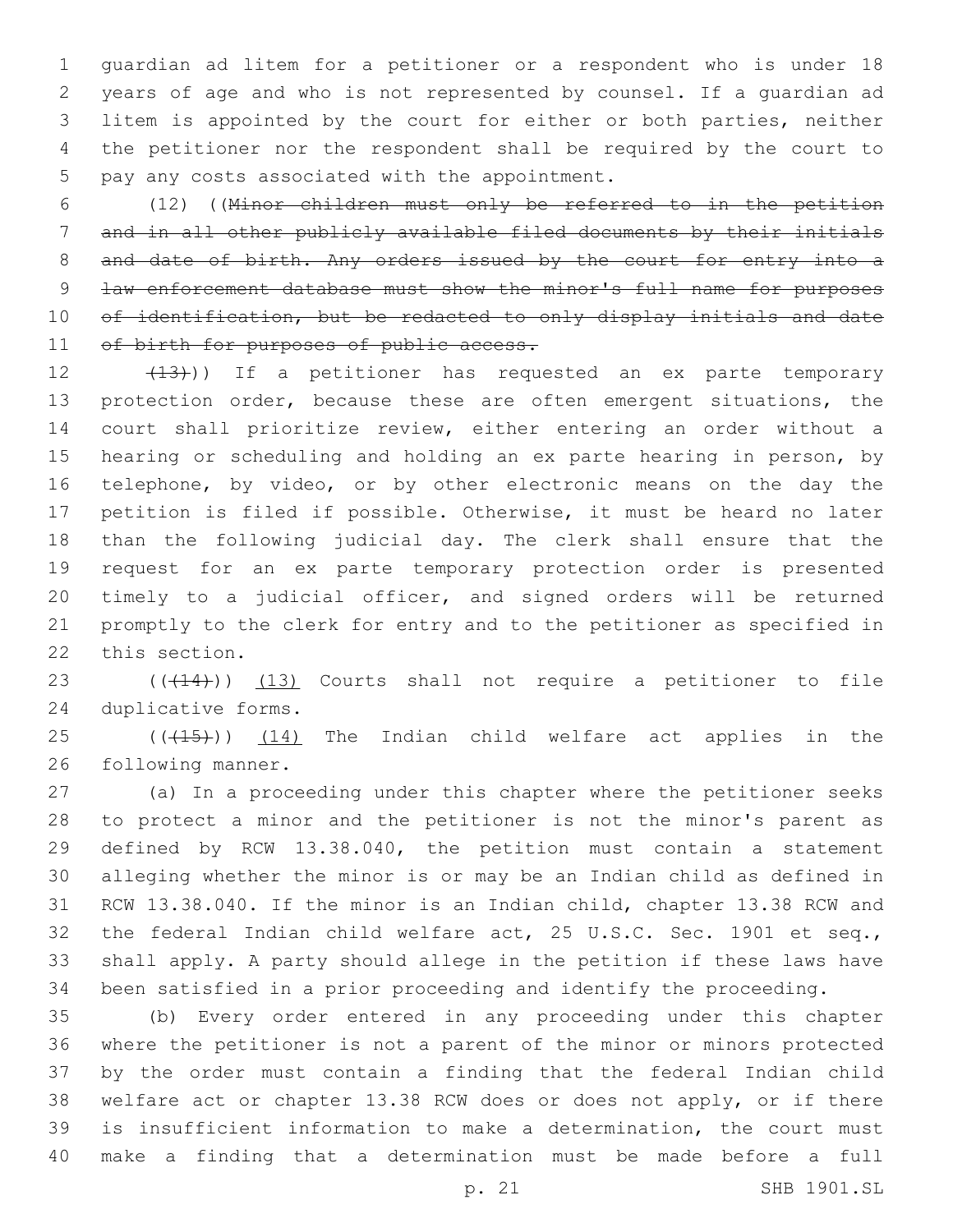protection order may be entered. If there is reason to know the child is an Indian child, but the court does not have sufficient evidence to determine that the child is or is not an Indian child, 25 C.F.R. Sec. 23.107(b) applies. Where there is a finding that the federal Indian child welfare act or chapter 13.38 RCW does apply, the order must also contain a finding that all notice, evidentiary requirements, and placement preferences under the federal Indian child welfare act and chapter 13.38 RCW have been satisfied, or a finding that removal or placement of the child is necessary to prevent imminent physical damage or harm to the child pursuant to 25 U.S.C. Sec. 1922 and RCW 13.38.140. Where there is a finding that the federal Indian child welfare act or chapter 13.38 RCW does not apply, the order must also contain a finding as to why there is no reason to 14 know the child may be an Indian child.

 **Sec. 7.** RCW 7.105.115 and 2021 c 215 s 16 are each amended to 16 read as follows:

17 (1) By ((June)) December 30, 2022, the administrative office of 18 the courts shall:

 (a) Develop and distribute standard forms for petitions and orders issued under this chapter, and facilitate the use of online 21 forms for electronic filings.

 (i) For all protection orders except extreme risk protection orders, the protection order must include, in a conspicuous location, a notice of criminal penalties resulting from a violation of the order, and the following statement: "You can be arrested even if the protected person or persons invite or allow you to violate the order. You alone are responsible for following the order. Only the court may change the order. Requests for changes must be made in writing."

 (ii) For extreme risk protection orders, the protection order must include, in a conspicuous location, a notice of criminal penalties resulting from a violation of the order, and the following statement: "You have the sole responsibility to avoid or refrain from violating this order's provisions. Only the court may change the order. Requests for changes must be made in writing.";

 (b) Develop and distribute instructions and informational brochures regarding protection orders and a court staff handbook on the protection order process, which shall be made available online to view and download at no cost. Developing additional methods to inform the public about protection orders in understandable terms and in

p. 22 SHB 1901.SL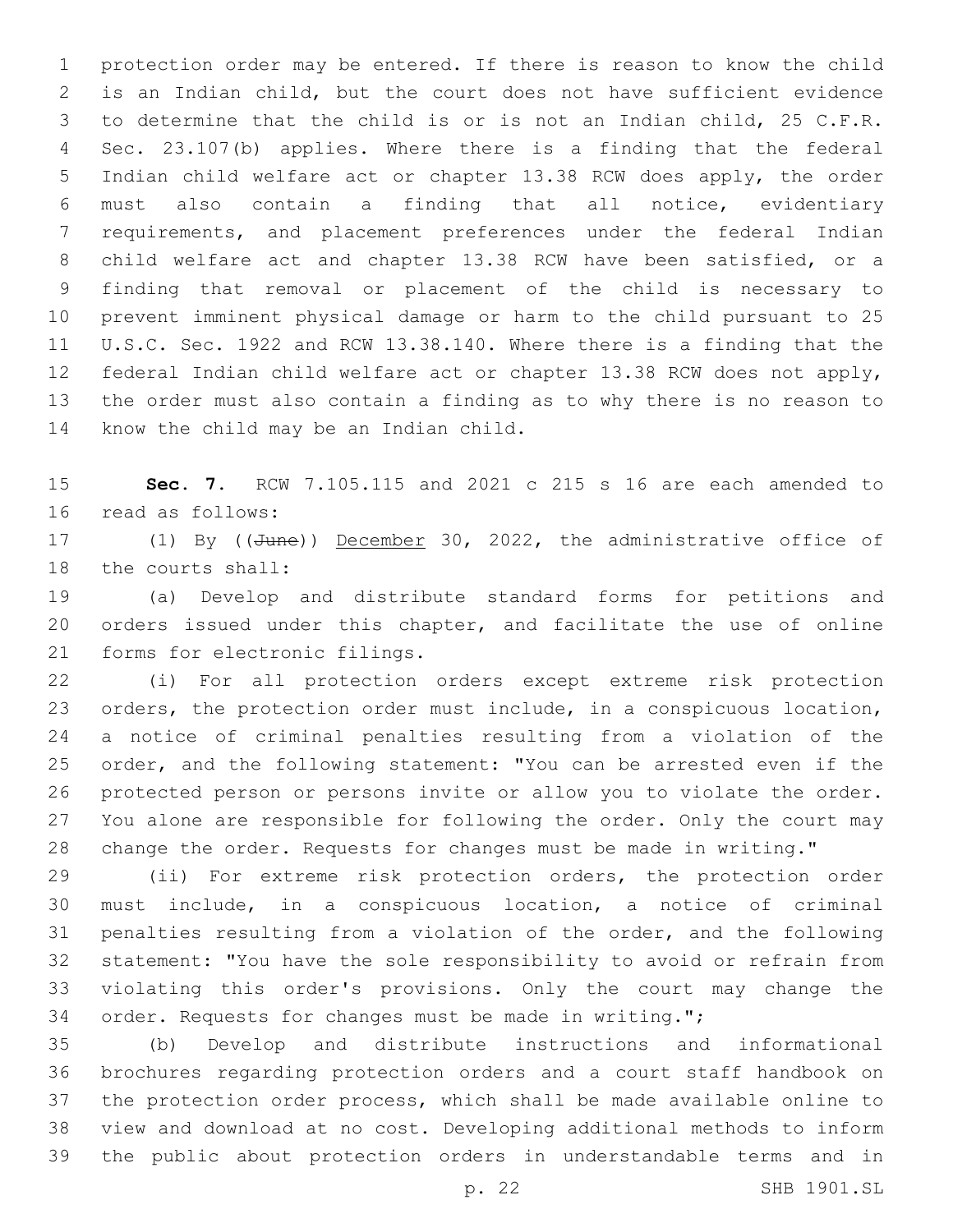languages other than English through videos and social media should also be considered. The instructions, brochures, forms, and handbook must be prepared in consultation with civil legal aid, culturally specific advocacy programs, and domestic violence and sexual assault advocacy programs. The instructions must be designed to assist petitioners in completing the petition, and must include a sample of standard petition and protection order forms. The instructions and standard petition must include a means for the petitioner to 9 identify, with only lay knowledge, the firearms the respondent may own, possess, receive, have access to, or have in the respondent's custody or control. The instructions must provide pictures of types of firearms that the petitioner may choose from to identify the relevant firearms, or an equivalent means to allow petitioners to identify firearms without requiring specific or technical knowledge regarding the firearms. The court staff handbook must allow for the addition of a community resource list by the court clerk. The 17 informational brochure must describe the use of, and the process for, obtaining, renewing, modifying, terminating, and enforcing protection orders as provided under this chapter, as well as the process for obtaining, modifying, terminating, and enforcing an antiharassment no-contact order as provided under chapter 9A.46 RCW, a domestic violence no-contact order as provided under chapter 10.99 RCW, a restraining order as provided under chapters 26.09, 26.26A, 26.26B, and 26.44 RCW, a foreign protection order as defined in chapter 26.52 RCW, and a Canadian domestic violence protection order as defined in 26 RCW 26.55.010;

 (c) Determine the significant non-English-speaking or limited English-speaking populations in the state. The administrative office of the courts shall then arrange for translation of the instructions and informational brochures required by this section, which must contain a sample of the standard petition and protection order forms, into the languages spoken by at least the top five significant non- English-speaking populations, and shall distribute a master copy of the translated instructions and informational brochures to all court clerks and to the Washington supreme court's interpreter commission, minority and justice commission, and gender and justice commission 37 ((by July 25, 2021)). Such materials must be updated and distributed 38 if needed due to relevant changes in the law;

 (d)(i) Distribute a master copy of the petition and order forms, instructions, and informational brochures to all court clerks, and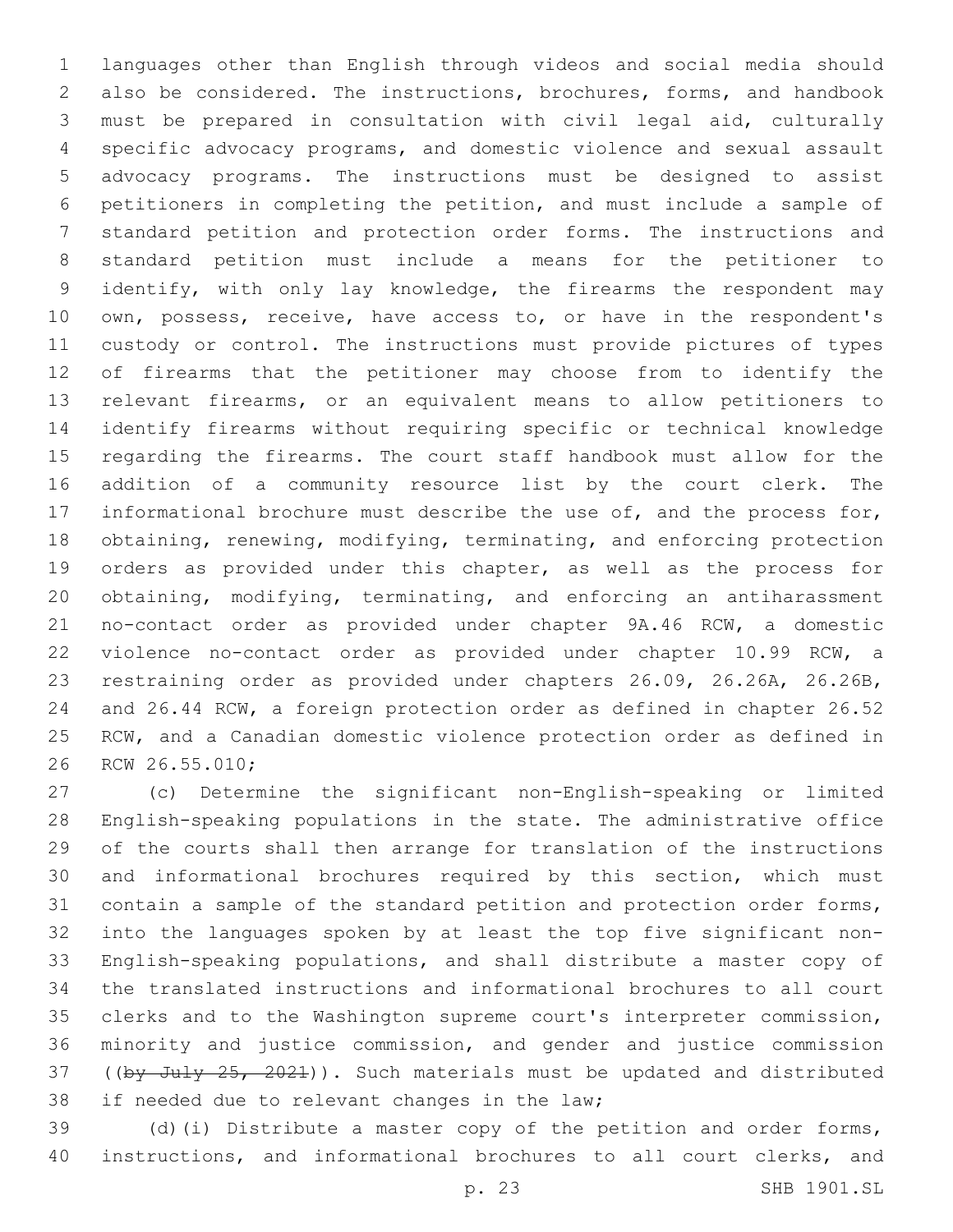distribute a master copy of the petition and order forms to all 2 superior, district, and municipal courts;

 (ii) In collaboration with civil legal aid attorneys, domestic violence advocates, sexual assault advocates, elder abuse advocates, clerks, and judicial officers, develop and distribute a single petition form that a petitioner may use to file for any type of protection order authorized by this chapter, with the exception of 8 extreme risk protection orders;

(iii) For extreme risk protection orders, develop and prepare:

 (A) A standard petition and order form for an extreme risk protection order, as well as a standard petition and order form for an extreme risk protection order sought against a respondent under 18 years of age, titled "Extreme Risk Protection Order - Respondent 14 Under 18 Years";

 (B) Pattern forms to assist in streamlining the process for those persons who are eligible to seal records relating to an order under 17 (d)(i) of this subsection, including:

 (I) A petition and declaration the respondent can complete to 19 ensure that requirements for public sealing have been met; and

 (II) An order sealing the court records relating to that order; 21 and

 (C) An informational brochure to be served on any respondent who is subject to a temporary or full protection order under (d)(iii)(A) 24 of this subsection;

 (e) Create a new confidential party information form to satisfy the purposes of the confidential information form and the law enforcement information sheet that will serve both the court's and law enforcement's data entry needs without requiring a redundant effort for the petitioner, and ensure the petitioner's confidential information is protected for the purpose of safety. The form should be created with the presumption that it will also be used by the respondent to provide all current contact information needed by the court and law enforcement, and full identifying information for improved data entry. The form should also prompt the petitioner to disclose on the form whether the person who the petitioner is seeking to restrain has a disability, brain injury, or impairment requiring 37 special assistance; and

 (f) Update the instructions, brochures, standard petition and order for protection forms, and court staff handbook when changes in 40 the law make an update necessary.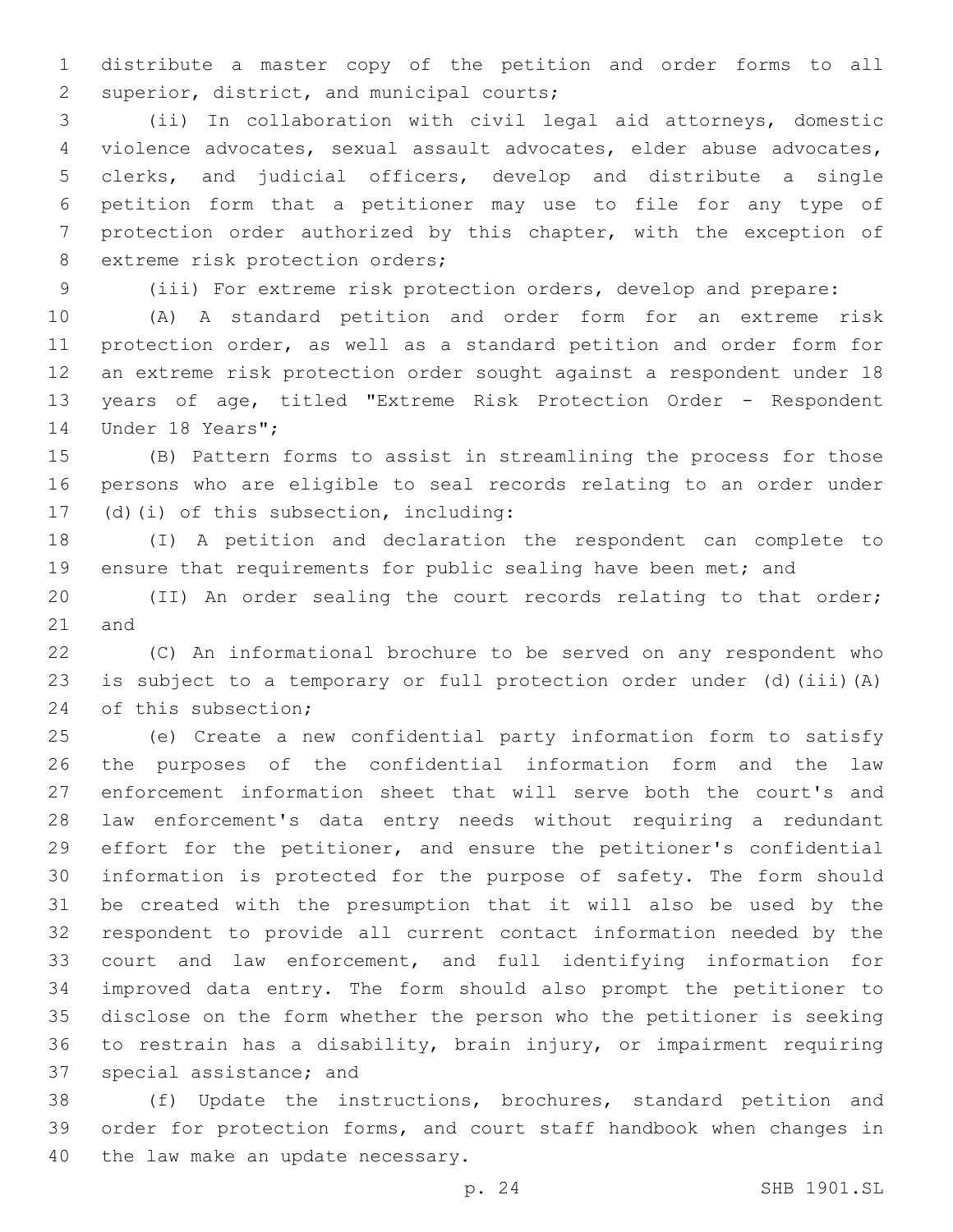(2) ((The)) By July 1, 2022, the administrative office of the courts, through the gender and justice commission of the Washington state supreme court, and with the support of the Washington state women's commission, shall work with representatives of superior, district, and municipal court judicial officers, court clerks, and administrators, including those with experience in protection order proceedings, as well as advocates and practitioners with expertise in each type of protection order, and others with relevant expertise, to 9 develop for the courts:

 (a) Standards for filing evidence in protection order proceedings in a manner that protects victim safety and privacy, including evidence in the form of text messages, social media messages, voice mails, and other recordings, and the development of a sealed cover sheet for explicit or intimate images and recordings; and

 (b) Requirements for private vendors who provide services related to filing systems for protection orders, as well as what data should 17 be collected.

 **Sec. 8.** RCW 7.105.120 and 2021 c 215 s 17 are each amended to 19 read as follows:

 (1) All court clerks' offices shall make available the standardized forms, instructions, and informational brochures 22 required by this chapter, and shall  $((f<sub>1</sub> + 1 + 1 - 1)$  and) keep current specific program names and telephone numbers for community resources, including civil legal aid and volunteer lawyer programs. Any assistance or information provided by clerks under this chapter, or any assistance or information provided by any person, including court clerks, employees of the department of social and health services, and other court facilitators, to complete the forms provided by the court, does not constitute the practice of law, and clerks are not responsible for incorrect information contained in a petition.

 (2) All court clerks shall ((obtain)) accept and provide community resource lists as described in (a) and (b) of this subsection, which the court shall make available as part of, or in addition to, the informational brochures described in RCW 7.105.115.

35 (a) The court clerk shall ((obtain a)) accept an appropriate community resource list from a domestic violence program and from a sexual assault program serving the county in which the court is located. The community resource list must include the names, telephone numbers, and, as available, website links of domestic

p. 25 SHB 1901.SL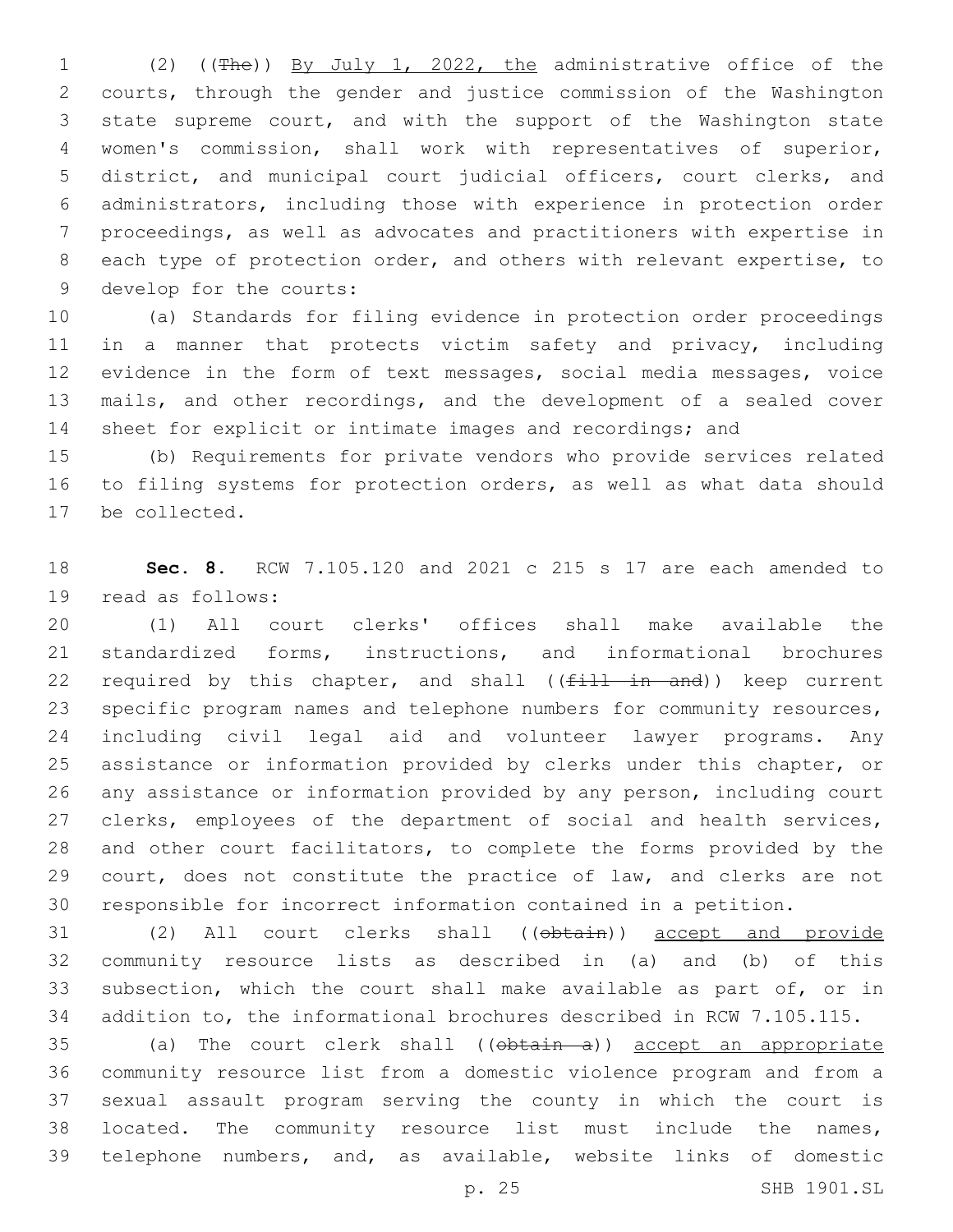violence programs, sexual assault programs, and elder abuse programs serving the community in which the court is located, including law enforcement agencies, domestic violence agencies, sexual assault agencies, civil legal aid programs, elder abuse programs, interpreters, multicultural programs, and batterers' treatment programs. The list must be made available in print and online.

 (b) The court clerk may create a community resource list of crisis intervention, behavioral health, interpreter, counseling, and other relevant resources serving the county in which the court is located. The clerk may also create a community resource list for respondents to include suicide prevention, treatment options, and resources for when children are involved in protection order cases. 13 Any list ((shall)) must be made available in print and online.

 (c) Courts may make the community resource lists specified in (a) and (b) of this subsection available as part of, or in addition to, the informational brochures described in subsection (1) of this 17 section, and should ((translate)) accept from the programs that provided the resource lists translations of them into the languages spoken by the county's top five significant non-English-speaking 20 populations.

 (3) Court clerks should not make an assessment of the merits of a petitioner's petition for a protection order or refuse to accept for filing any petition that meets the basic procedural requirements.

 **Sec. 9.** RCW 7.105.150 and 2021 c 215 s 18 are each amended to 25 read as follows:

 (1) To minimize delays and the need for more hearings, which can hinder access to justice and undermine judicial economy, to lessen costs, to guarantee actual notice to the respondent, and to simplify 29 and modernize processes for petitioners, respondents, law enforcement, and the courts, the following methods of service are authorized for protection order proceedings, including petitions, temporary protection orders, reissuances of temporary protection orders, full protection orders, motions to renew protection orders, and motions to modify or terminate protection orders.

 (a) ((Personal)) (i) Except as provided in (a)(iii) and (b)(i) of this subsection, personal service, consistent with court rules for 37 civil proceedings, ((must be made by law enforcement to mitigate 38 risks, increase safety, and ensure swift recovery of firearms in cases)) is required in: (A) Cases requiring the surrender of

p. 26 SHB 1901.SL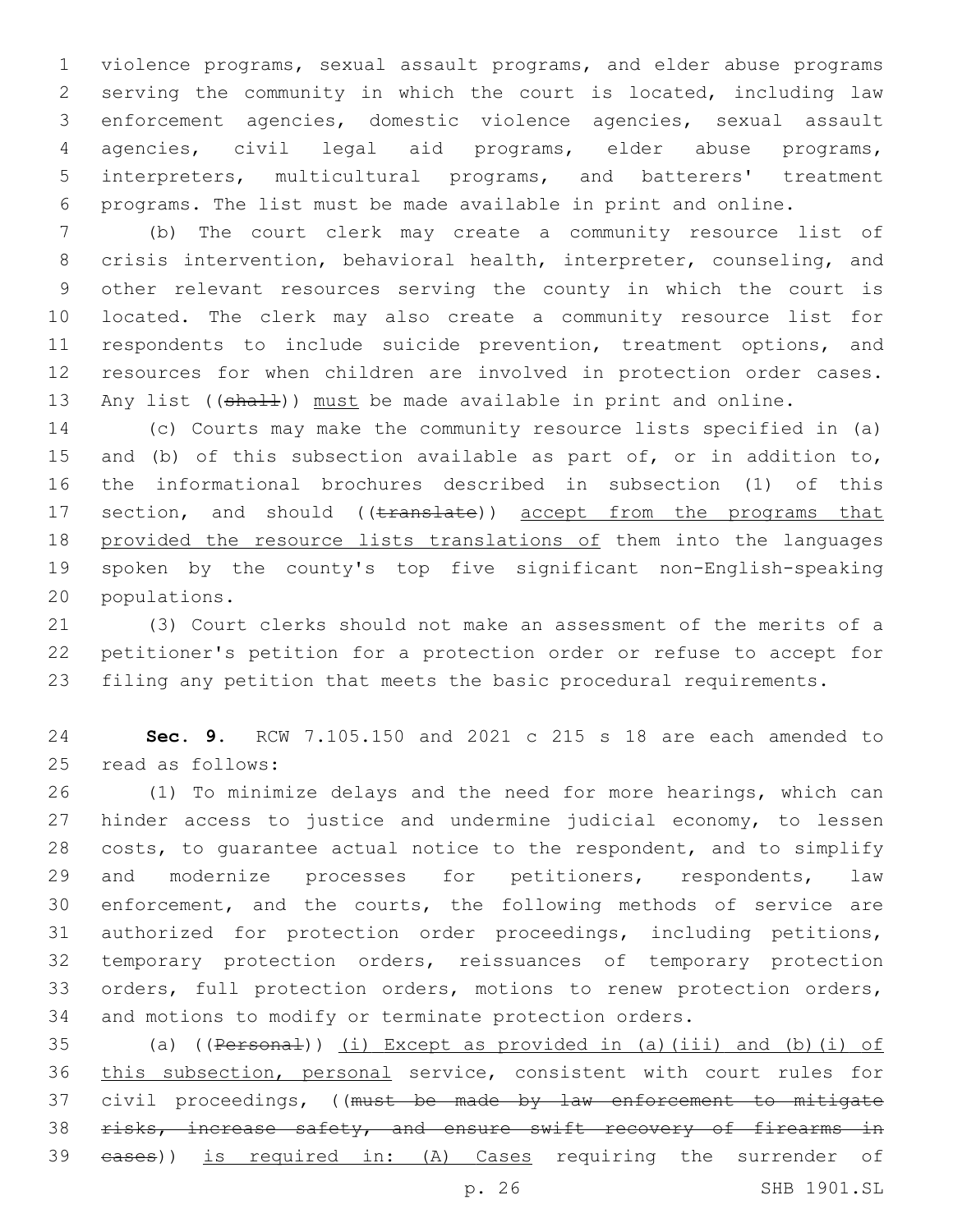1 firearms, such as extreme risk protection orders and protection 2 orders with orders to surrender and prohibit weapons; (B) cases that 3 involve transferring the custody of a child or children from the 4 respondent to the petitioner;  $((eF))$  (C) cases involving vacating the 5 respondent from the parties' shared residence((<del>. Personal service</del> 6 should also be used in)); (D) cases involving a respondent who is 7 incarcerated; and (E) cases where a petition for a vulnerable adult 8 protection order is filed by someone other than the vulnerable adult.

9 (ii) Personal service in cases specified in (a)(i)(A) through (D) 10 of this subsection must be made by law enforcement including, at a 11 minimum, two timely attempts at personal service. To reduce risk of 12 harm for cases requiring personal service, law enforcement should 13 continue to attempt personal service up to the hearing date. Personal 14 service for cases specified in (a)(i)(E) of this subsection and when 15 used for other protection order cases must ((otherwise)) be made by 16 law enforcement unless the petitioner elects to have the respondent 17 served by a third party who is not a party to the action  $((and))_L$  is 18 ((over)) 18 years of age or older and competent to be a witness, and 19 can provide sworn proof of service to the court as required.

20 (iii) In cases where personal service is required under this 21 subsection, after two unsuccessful attempts at personal service, 22 service shall be permitted by electronic means in accordance with (b) 23 of this subsection.

 (b)(i) Service by electronic means, including service by email, text message, social media applications, or other technologies, must be prioritized for all orders at the time of the issuance of 27 temporary protection orders, ((with the exception of the following 28 eases, for which personal service must be prioritized: (A) Cases 29 requiring the surrender of firearms, such as extreme risk protection 30 orders and protection orders with orders to surrender weapons; (B) cases that involve transferring the custody of a child or children from the respondent to the petitioner; (C) cases involving vacating 33 the respondent from the parties' shared residence; or (D) cases involving a respondent who is incarcerated)) except in cases where personal service is required under (a) of this subsection. ((Once)) For cases specified in (a)(i)(A) through (D) of this subsection, once firearms and concealed pistol licenses have been surrendered and verified by the court, or there is evidence the respondent does not possess firearms, the restrained party has been vacated from the 40 shared residence, or the custody of the child or children has been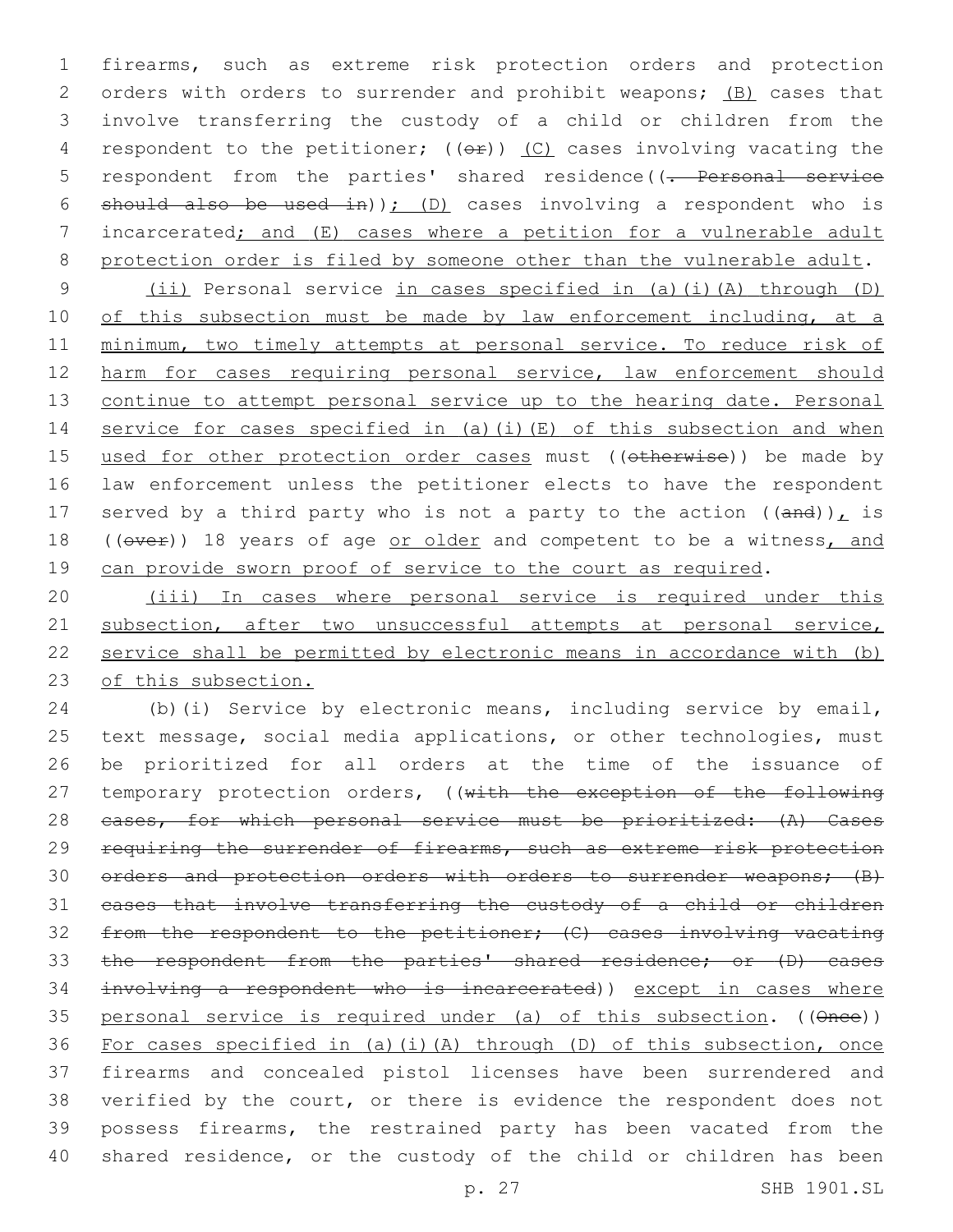1 transferred, per court order, or the respondent is no longer 2 incarcerated, then subsequent motions and orders may be served 3 electronically.

4 (ii) Service by electronic means must be ((effected)) made by a 5 law enforcement agency, unless the petitioner elects to have the 6 respondent served by any person who is not a party to the action, is 7 ((over)) 18 years of age or older and competent to be a witness, and 8 can provide sworn proof of service to the court as required. Court 9 authorization permitting electronic service is not required except in 10 cases specified in (a)(i)(A) through (D) of this subsection. In those 11 cases, either request of the petitioner, or good cause for granting 12 an order for electronic service, such as two failed attempts at 13 personal service, are required to authorize service by electronic 14 means. No formal motion is necessary.

15 (iii) The respondent's email address, number for text messaging, 16 and username or other identification on social media applications and 17 other technologies, if known or available, must be provided by the 18 petitioner to law enforcement in the confidential information form, 19 and attested to by the petitioner as being the legitimate, current, 20 or last known contact information for the respondent.

21 (iv) Electronic service must be effected by transmitting copies of the petition and any supporting materials filed with the petition, notice of hearing, and any orders, or relevant materials for motions, to the respondent at the respondent's electronic address or the respondent's electronic account associated with email, text messaging, social media applications, or other technologies. 27 Verification of ((receipt)) notice is required and may be accomplished through read-receipt mechanisms, a response, a sworn statement from the person who effected service verifying transmission and any follow-up communications such as email or telephone contact used to further verify, or an appearance by the respondent at a hearing. Sworn proof of service must be filed with the court by the 33 person who effected service. ((Service by electronic means is complete upon transmission when made prior to 5:00 p.m. on a judicial day. Service made on a Saturday, Sunday, legal holiday, or after 5:00 p.m. on any other day shall be deemed complete at 9:00 a.m. on the 37 first judicial day thereafter.))

38 (c) Service by mail is permitted when: (i) Personal service was 39 required, there have been two unsuccessful attempts at personal 40 service, and electronic service is not possible( $\sqrt{\frac{1}{1-\alpha}}$  there have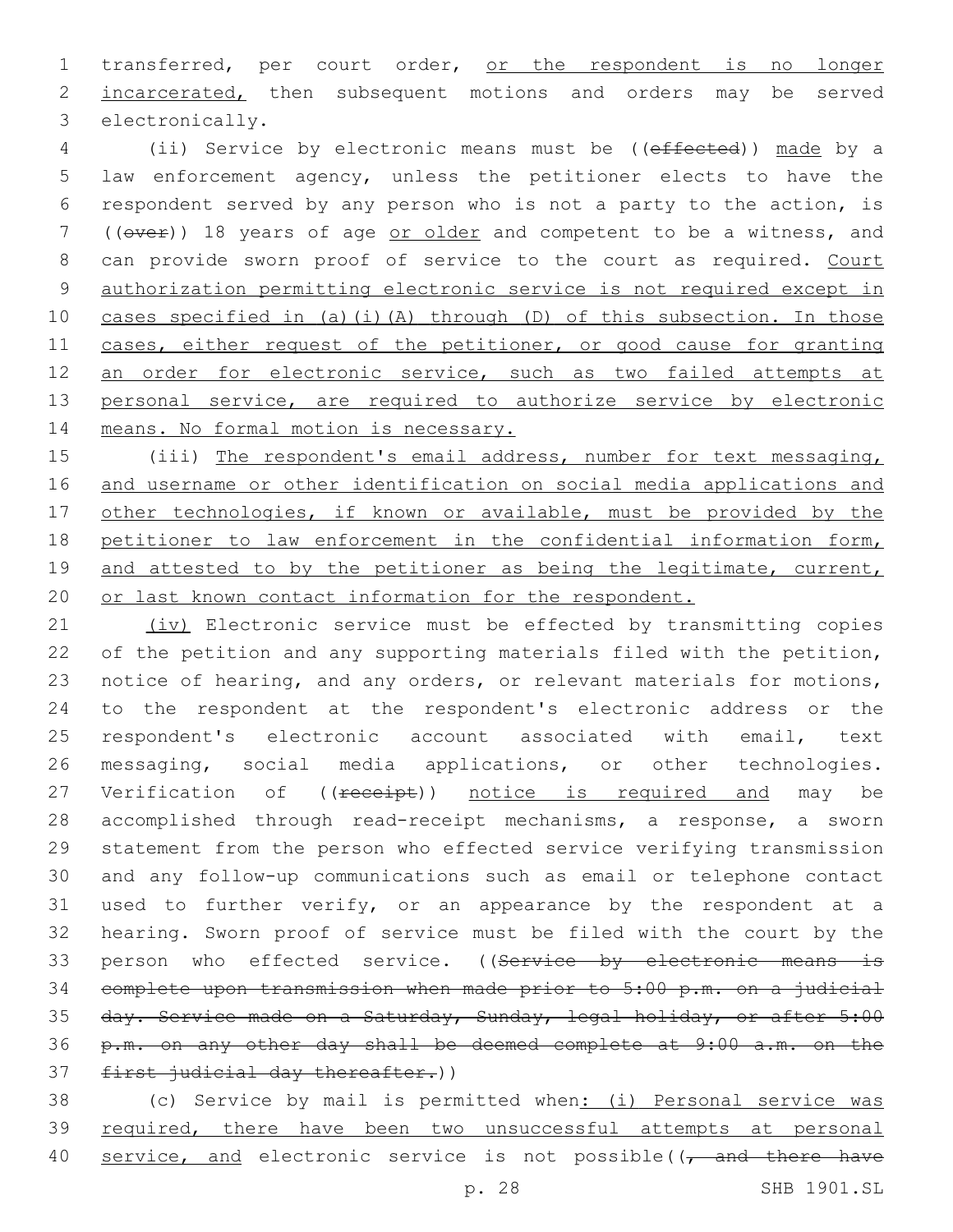been two unsuccessful attempts at personal service or when the petitioner requests it in lieu of electronic service or personal service where personal service is not otherwise required)); or (ii) 4 personal service is not required and there have been two unsuccessful attempts at personal or electronic service. If electronic service and personal service are not successful, the court shall affirmatively order service by mail without requiring additional motions to be filed by the petitioner. Service by mail must be made by any person 9 who is not a party to the action and is ((over)) 18 years of age or 10 older and competent to be a witness, by mailing copies of the materials to be served to the party to be served at the party's last known address or any other address determined by the court to be appropriate. Two copies must be mailed, postage prepaid, one by ordinary first-class mail and the other by a form of mail requiring a tracking or certified information showing when and where it was 16 delivered. The envelopes must bear the return address ((of the 17 sender)) where the petitioner may receive legal mail. Service is 18 complete ((upon)) 10 calendar days after the mailing of two copies as 19 prescribed in this section. Where service by mail is provided by a third party, the clerk shall forward proof of service by mail to the law enforcement agency in the county or municipality where the respondent resides.

 (d) Service by publication is permitted only in those cases where all other means of service have been unsuccessful or are not possible due to lack of any known physical or electronic address of the respondent. Publication must be made in a newspaper of general circulation in the county where the petition was brought and in the county of the last known address of the respondent once a week for three consecutive weeks. The newspaper selected must be one of the three most widely circulated papers in the county. The publication of summons must not be made until the court orders service by publication under this section. Service of the summons is considered 33 complete on the date of the third publication when  $((the)$ ) publication has been made for three consecutive weeks. The summons must be signed by the petitioner. The summons must contain the date of the first publication, and shall require the respondent upon whom service by publication is desired to appear and answer the petition on the date set for the hearing. The summons must also contain a brief statement of the reason for the petition and a summary of the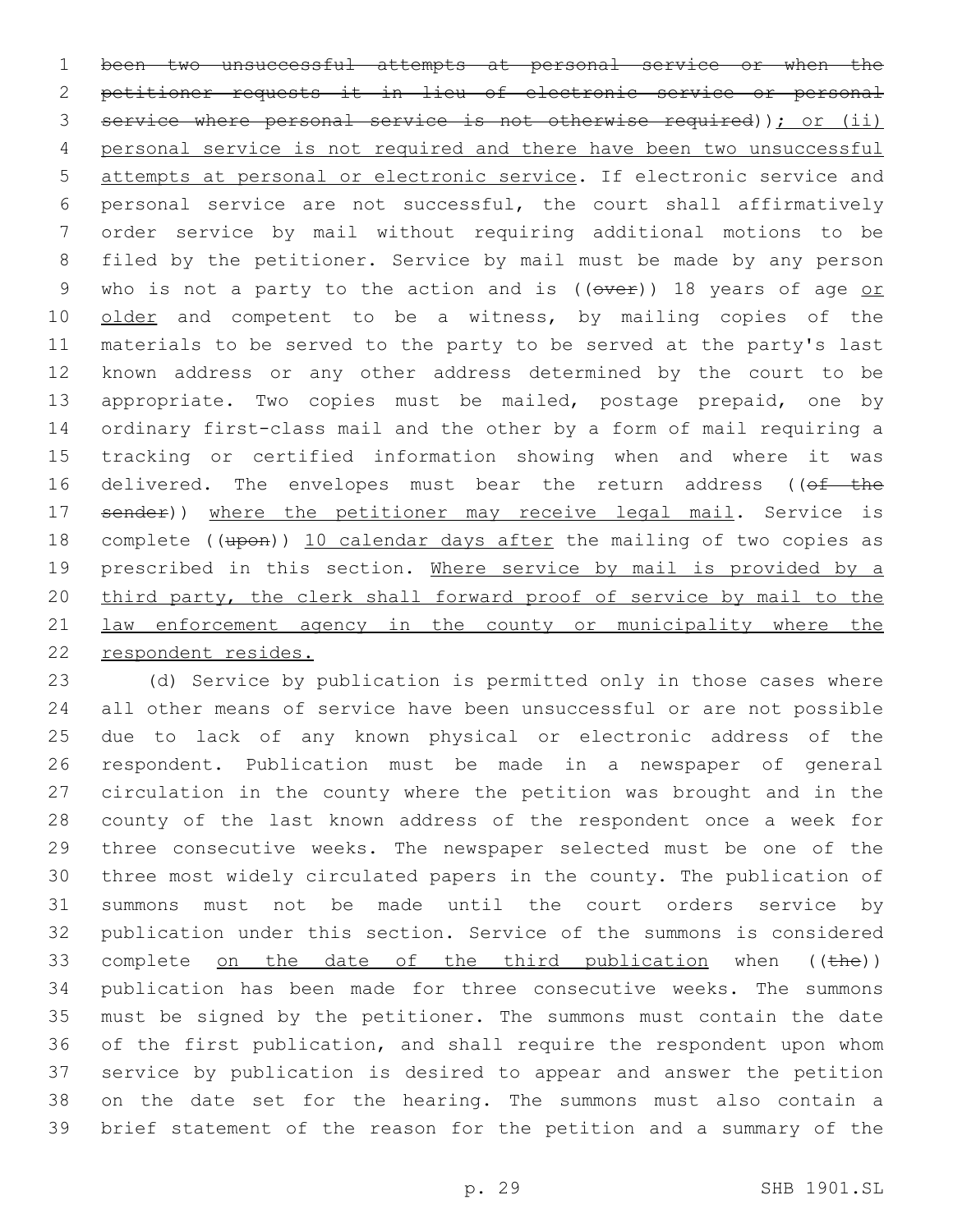| 1  | provisions under the temporary protection order. The summons must be  |
|----|-----------------------------------------------------------------------|
| 2  | essentially in the following form:                                    |
| 3  | In the  court of the state of Washington                              |
| 4  | for the county of $\dots \dots$                                       |
| 5  | , Petitioner                                                          |
| 6  | $No. \ldots$ .<br>VS.                                                 |
| 7  | , Respondent                                                          |
| 8  | The state of Washington to                                            |
| 9  | (respondent):                                                         |
| 10 | You are hereby summoned to appear on the                              |
| 11 | day of $\dots$ , $(year)$ , $\dots$ , at $\dots$ a.m./p.m., and       |
| 12 | respond to the petition. If you fail to respond, a                    |
| 13 | protection order will be issued against you pursuant to               |
| 14 | the provisions of chapter 7.105 RCW, for a minimum of                 |
| 15 | one year from the date you are required to appear. A                  |
| 16 | temporary protection order has been issued against you,               |
| 17 | restraining you from the following: (Insert a brief                   |
| 18 | statement of the provisions of the temporary protection               |
| 19 | order). A copy of the petition, notice of hearing, and                |
| 20 | temporary protection order has been filed with the clerk              |
| 21 | of this court.                                                        |
| 22 | .                                                                     |
| 23 | Petitioner                                                            |
| 24 | (2) The court may authorize multiple methods of service permitted     |
| 25 | by this section and may consider use of any address determined by the |
| 26 | court to be appropriate in order to authorize service that is         |
| 27 | reasonably probable to provide actual notice. The court shall favor   |
| 28 | speedy and cost-effective methods of service to promote prompt and    |
| 29 | accessible resolution of the merits of the petition.                  |
| 30 | promote judicial economy and reduce delays, for<br>(3)<br>$_{\rm TO}$ |
| 31 | respondents who are able to be served electronically, the respondent, |
| 32 | or the parent or quardian of the respondent for respondents under the |
| 33 | age of 18 or the guardian or conservator of an adult respondent,      |
| 34 | shall be required to provide his or her electronic address or         |
| 35 | electronic account associated with an email, text messaging, social   |
| 36 | media application, or other technology by filing the confidential     |
| 37 | party information form referred to in RCW 7.105.115(1). This must     |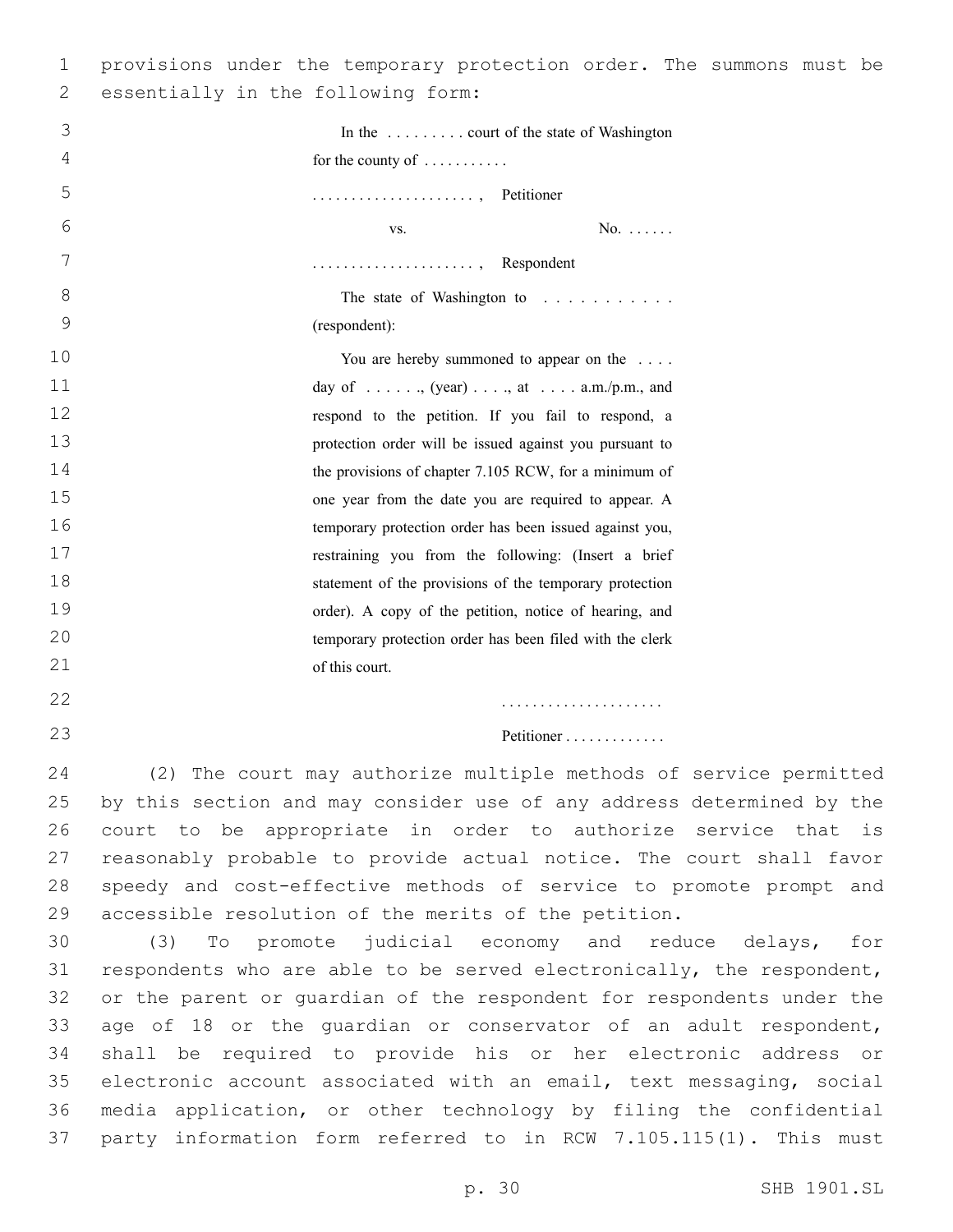occur at the earliest point at which the respondent, parent, guardian, or conservator is in contact with the court so that electronic service can be effected for all subsequent motions, orders, and hearings.4

 (4) If an order entered by the court recites that the respondent appeared before the court, either in person or remotely, the necessity for further service is waived and proof of service of that order is not necessary, including in cases where the respondent leaves the hearing before a final ruling is issued or signed. The court's order, entered after a hearing, need not be served on a respondent who fails to appear before the court for the hearing, if material terms of the order have not changed from those contained in the temporary order, and it is shown to the court's satisfaction that the respondent has previously been served with the temporary order.

 (5) When the respondent for a protection order is under the age of 18 or is an individual subject to a guardianship or 17 conservatorship under Title 11 RCW:

 (a) When the respondent is a minor, service of a petition for a protection order, modification, or renewal, shall be completed, as defined in this chapter, upon both the respondent and the 21 respondent's parent or legal guardian.

 (b) A copy of the protection order must be served on a parent, guardian, or conservator of the respondent at any address where the respondent resides, or the department of children, youth, and families in the case where the respondent is the subject of a dependency or court approved out-of-home placement. A minor respondent shall not be served at the minor respondent's school 28 unless no other address for service is known.

 (c) For extreme risk protection orders, the court shall also provide a parent, guardian, or conservator of the respondent with written notice of the legal obligation to safely secure any firearm on the premises and the potential for criminal prosecution if a prohibited person were to obtain access to any firearm. This notice may be provided at the time the parent, guardian, or conservator of the respondent appears in court or may be served along with a copy of 36 the order, whichever occurs first.

 (6) When a petition for a vulnerable adult protection order is filed by someone other than the vulnerable adult, notice of the petition and hearing must be personally served upon the vulnerable adult. In addition to copies of all pleadings filed by the

p. 31 SHB 1901.SL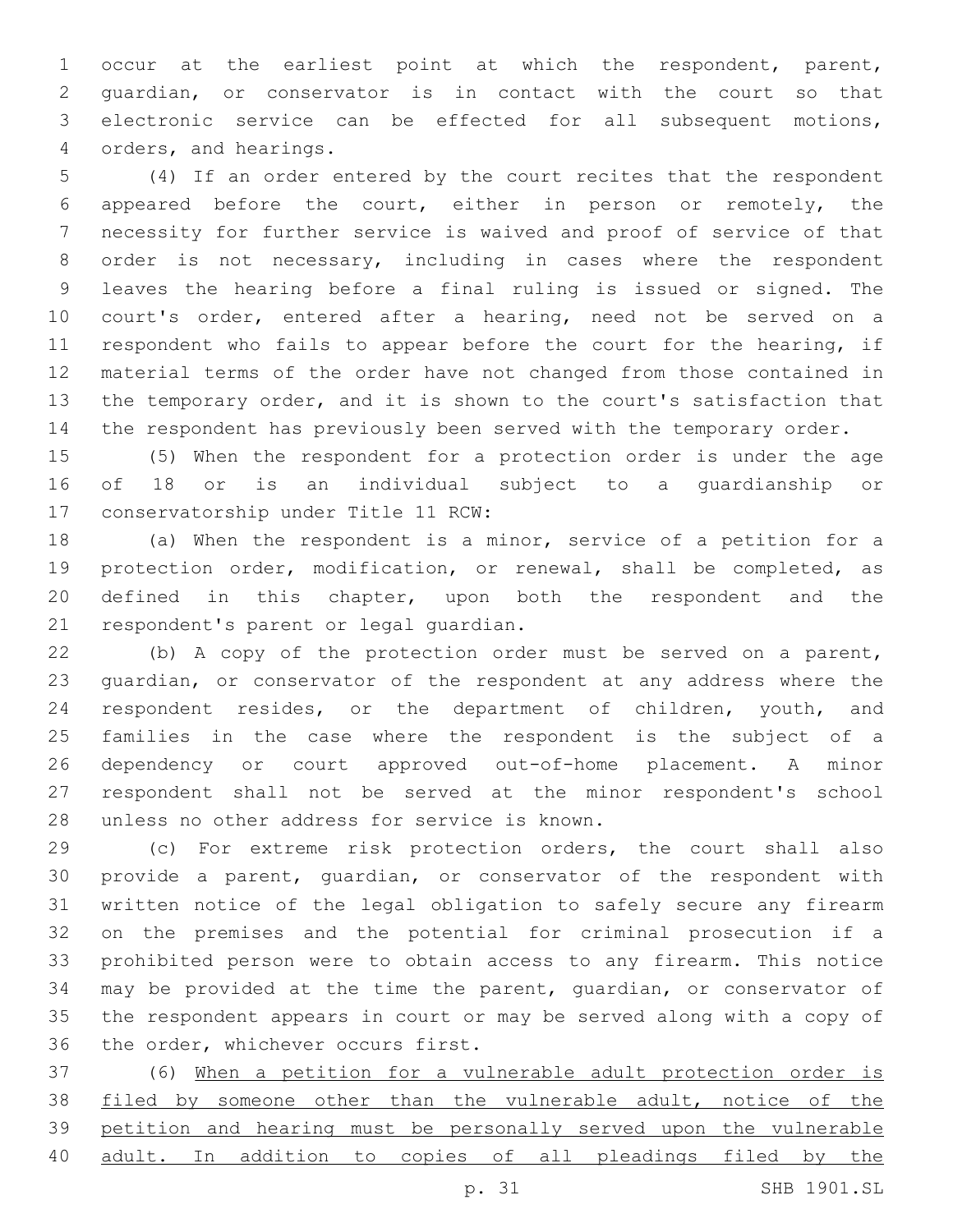petitioner, the petitioner shall provide a written notice to the vulnerable adult using a standard notice form developed by the administrative office of the courts. The standard notice form must be designed to explain to the vulnerable adult in clear, plain language the purpose and nature of the petition and that the vulnerable adult has the right to participate in the hearing and to either support or 7 object to the petition.

 (7) The court shall not dismiss, over the objection of a petitioner, a petition for a protection order or a motion to renew a protection order based on the inability of law enforcement or the petitioner to serve the respondent, unless the court determines that all available methods of service have been attempted unsuccessfully 13 or are not possible.

 **Sec. 10.** RCW 7.105.155 and 2021 c 215 s 19 are each amended to 15 read as follows:

 When service is to be completed under this chapter by a law 17 enforcement officer:

 (1) The clerk of the court shall have a copy of any order issued 19 under this chapter, the confidential information form, as well as the petition for a protection order and any supporting materials, electronically forwarded on or before the next judicial day to the 22 law enforcement agency in the county or municipality where the 23 respondent resides, as specified in the order<sub> $<sub>L</sub>$  for service upon the</sub></sub> 24 respondent. If the respondent has moved from that county or 25 municipality and personal service is not required, the law enforcement agency specified in the order may serve the order;

 (2) Service of an order issued under this chapter must take precedence over the service of other documents by law enforcement 29 unless they are of a similar emergency nature;

 (3) Where personal service is required, the first attempt at service must occur within 24 hours of receiving the order from the court whenever practicable, but not more than five days after receiving the order. If the first attempt is not successful, no fewer than two additional attempts should be made to serve the order, particularly for respondents who present heightened risk of lethality or other risk of physical harm to the petitioner or petitioner's 37 family or household members. ((Law enforcement shall document all)) 38 All attempts at service must be documented on a ((return)) proof of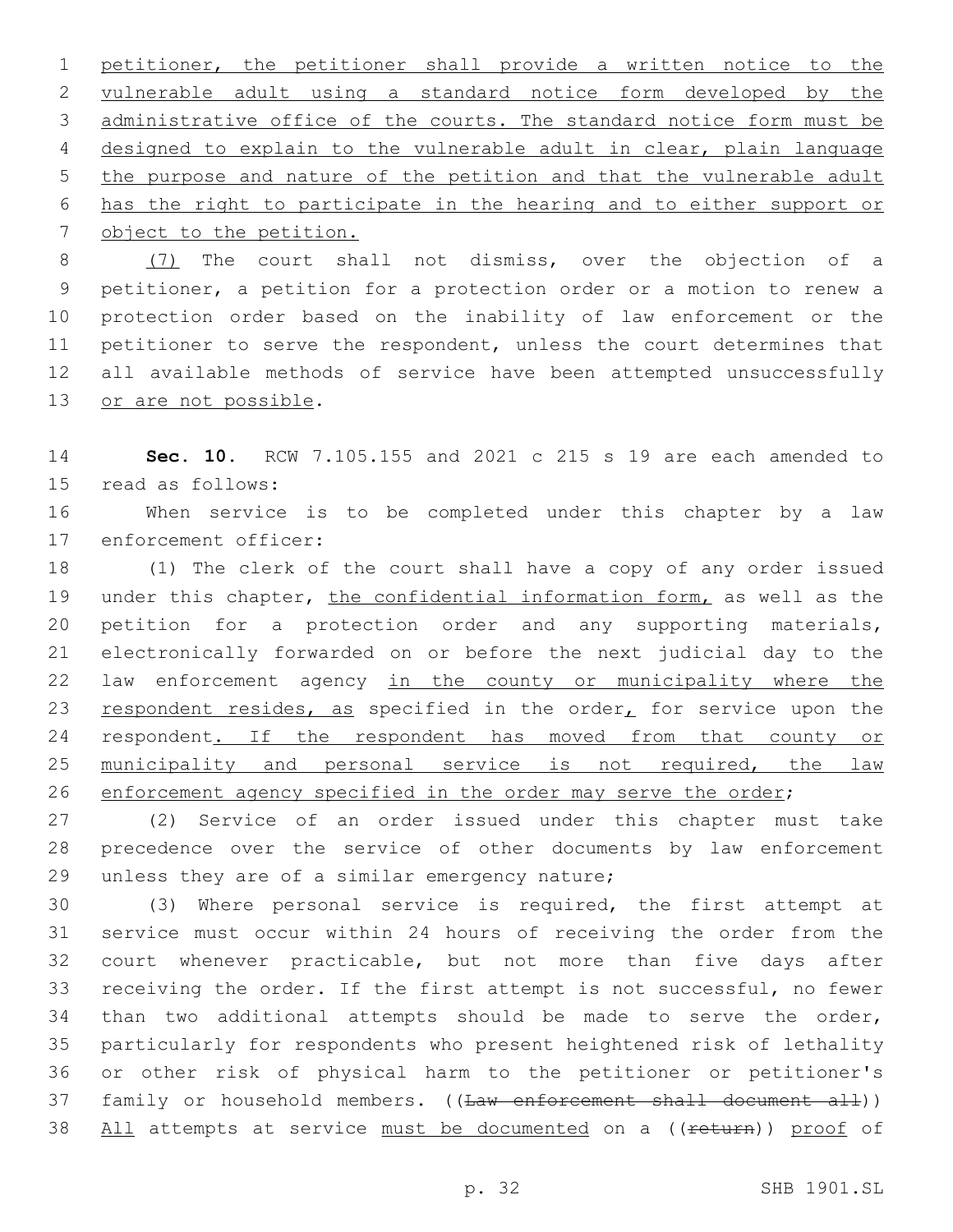1 service form and ((submit it)) submitted to the court in a timely 2 manner;

 (4) If service cannot be completed within 10 calendar days, the law enforcement officer shall notify the petitioner. The petitioner shall provide information sufficient to permit notification. Law enforcement shall continue to attempt to complete service unless otherwise directed by the court. In the event that the petitioner does not provide a service address for the respondent or there is evidence that the respondent is evading service, the law enforcement officer shall use law enforcement databases to assist in locating the 11 respondent;

 (5) If the respondent is in a protected person's presence at the time of contact for service, the law enforcement officer should take reasonable steps to separate the parties when possible prior to completing the service or inquiring about or collecting firearms. When the order requires the respondent to vacate the parties' shared residence, law enforcement shall take reasonable steps to ensure that the respondent has left the premises and is on notice that his or her return is a violation of the terms of the order. The law enforcement officer shall provide the respondent with copies of all forms with 21 the exception of the ((law enforcement information sheet)) confidential information form completed by the protected party and 23 the ((return)) proof of service form;

 (6) Any law enforcement officer who serves a protection order on a respondent with the knowledge that the respondent requires special assistance due to a disability, brain injury, or impairment shall make a reasonable effort to accommodate the needs of the respondent to the extent practicable without compromise to the safety of the 29 petitioner;

 (7) Proof of service must be submitted to the court on the 31 ((return)) proof of service form. The form must include the date and time of service and each document that was served in order for the service to be complete, along with any details such as conduct at the time of service, threats, or avoidance of service, as well as statements regarding possession of firearms, including any denials of ownership despite positive purchase history, active concealed pistol license, or sworn statements in the petition that allege the respondent's access to, or possession of, firearms; or

39 (8) If attempts at service were not successful, the ((return)) proof of service form or the form letter showing that the order was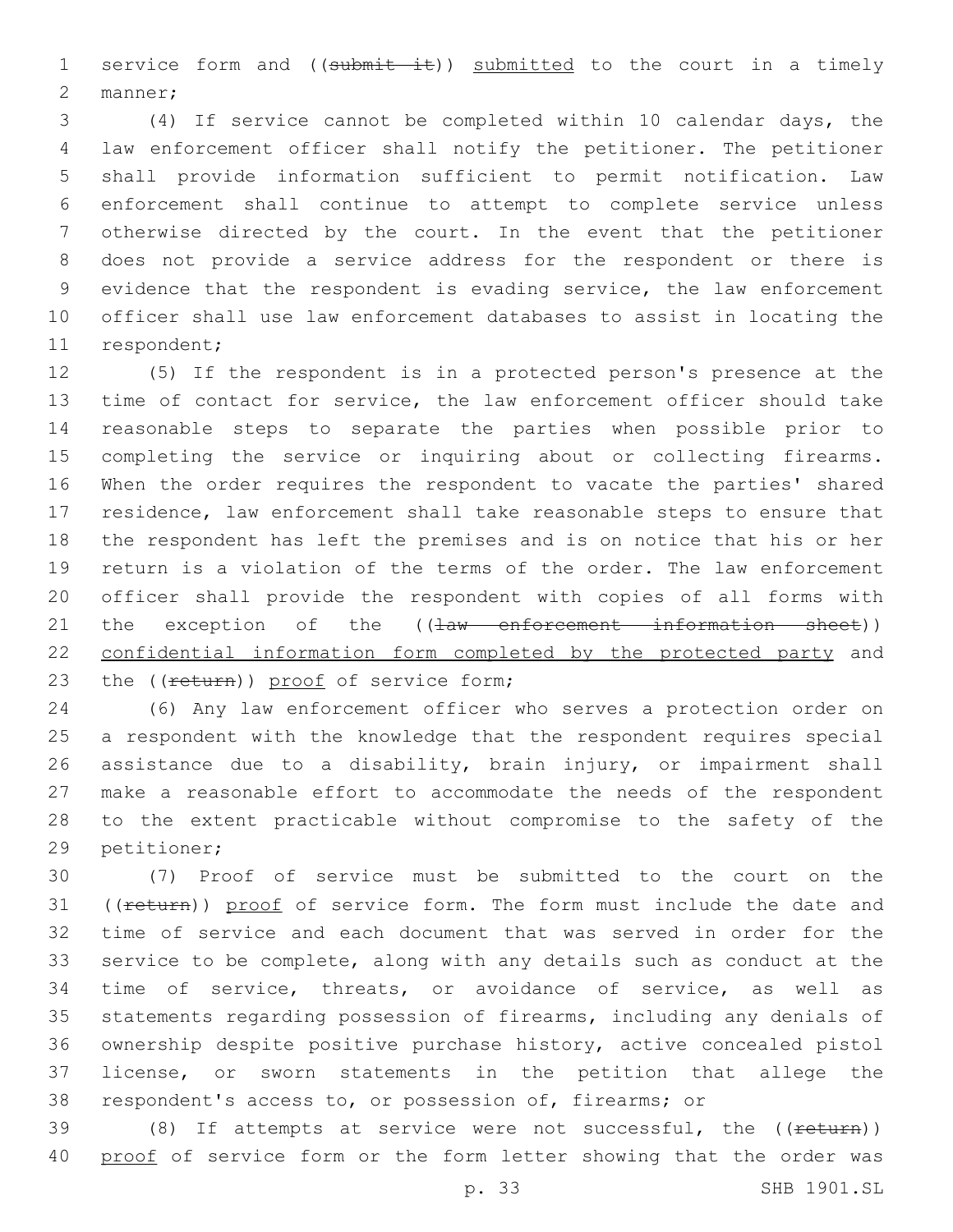not served, and stating the reason it was not served, must be returned to the court by the next judicial day following the last unsuccessful attempt at service. Each attempt at service must be noted and reflected in computer aided dispatch records, with the date, time, address, and reason service was not completed.

 **Sec. 11.** RCW 7.105.165 and 2021 c 215 s 21 are each amended to 7 read as follows:

8 ((Service)) (1) Unless waived by the nonmoving party, service must be completed on the nonmoving party not less than five judicial 10 days before the hearing date((, unless waived by the nonmoving 11 party)). If service cannot be made, the court shall set a new hearing date and shall either require an additional attempt at obtaining service or permit service by other means authorized in this chapter. The court shall not require more than two attempts at obtaining 15 service before permitting service by other means authorized in this chapter unless the moving party requests additional time to attempt service.

 (2) Service is completed on the day the respondent is served 19 personally, on the date of transmission for electronic service, on 20 the 10th calendar day after mailing for service by mail, or on the date of the third publication when publication has been made for three consecutive weeks for service by publication.

 (3) If the nonmoving party was served before the hearing, but 24 less than five judicial days before the hearing, it is not necessary to re-serve materials that the nonmoving party already received, but any new notice of hearing and reissued order must be served on the 27 nonmoving party. ((The court shall not require more than two attempts at obtaining service before permitting service by other means 29 authorized in this chapter unless the moving party requests 30 additional time to attempt service. If the court permits service by 31 mail or by publication, the court shall set the hearing date not later than 24 days from the date of the order authorizing such 33 service.)) This additional service may be made by mail as an alternative to other authorized methods of service under this chapter. If done by mail, this additional service is considered completed on the third calendar day after mailing.

 (4) Where electronic service was not complete because there was no verification of notice, and service by mail or publication has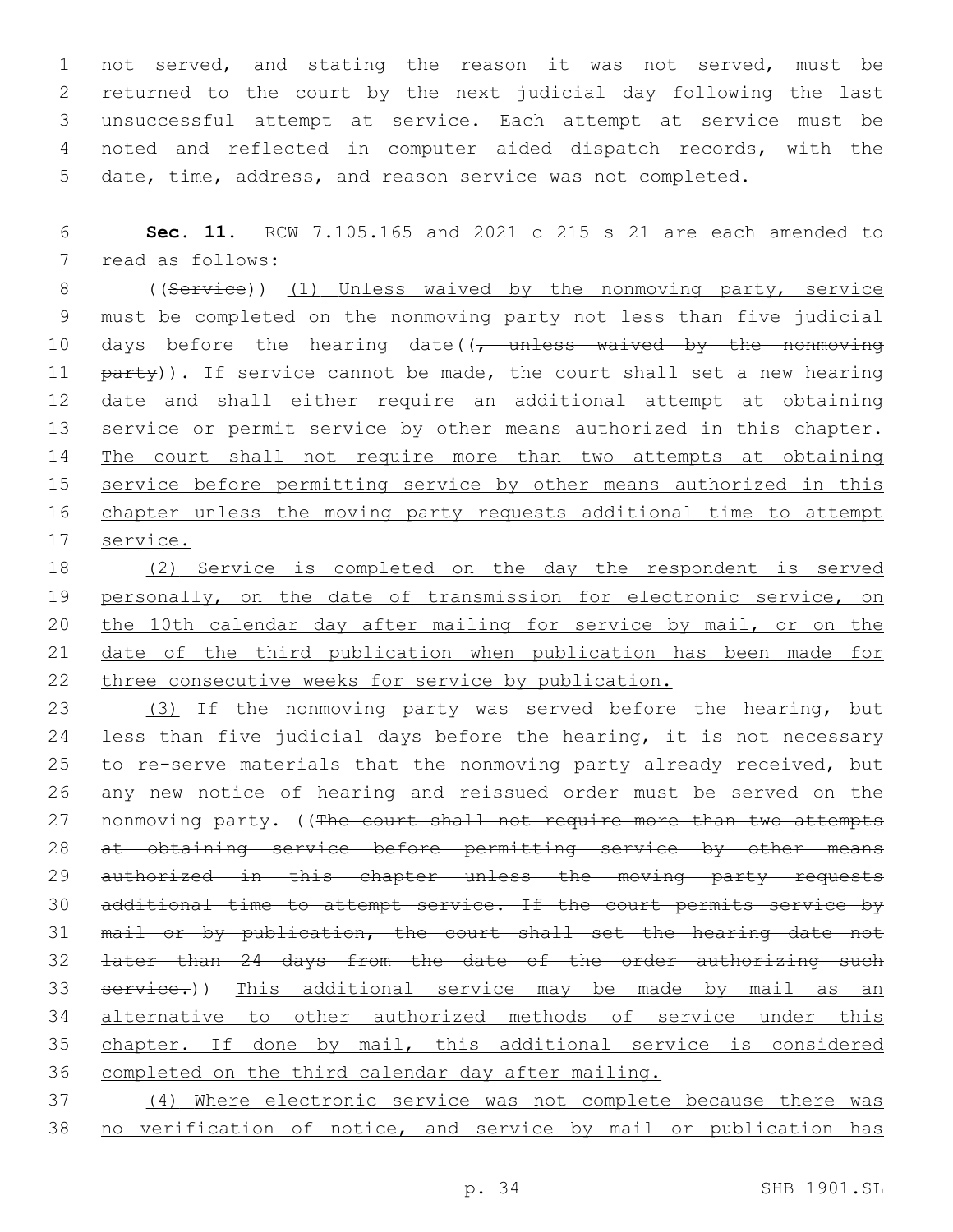been authorized, copies must also be sent by electronic means to any

2 known electronic addresses.

 **Sec. 12.** RCW 7.105.200 and 2021 c 215 s 24 are each amended to 4 read as follows:

In hearings under this chapter, the following apply:

 (1) Hearings under this chapter are special proceedings. The procedures established under this chapter for protection order hearings supersede inconsistent civil court rules. Courts should evaluate the needs and procedures best suited to individual hearings 10 based on consideration of the totality of the circumstances, including disparities that may be apparent in the parties' resources 12 and representation by counsel.

 (2)(a) Courts shall prioritize hearings on petitions for ex parte temporary protection orders over less emergent proceedings.

 (b) For extreme risk protection order hearings where a law enforcement agency is the petitioner, the court shall prioritize scheduling because of the importance of immediate temporary removal of firearms in situations of extreme risk and the goal of minimizing the time law enforcement must otherwise wait for a particular case to be called, which can hinder their other patrol and supervisory duties. Courts also may allow a law enforcement petitioner to 22 participate ((telephonically)) remotely, or allow another representative from that law enforcement agency or the prosecutor's office to present the information to the court if personal presence of the petitioning officer is not required for testimonial purposes.

 (3) ((A hearing on a petition for a protection order must be set 27 by the court even if the court has denied a request for a temporary protection order in the proceeding where the petition is not 29 dismissed or continued pursuant to subsection (11) of this section.

30  $(4)$ )) If the respondent does not appear( $(-$ or the petitioner informs the court that the respondent has not been served at least five judicial days before the hearing date and the petitioner desires 33 to pursue service, or the parties have informed the court of an 34 agreed date of continuance for the hearing,)) for the full hearing 35 and there is no proof of timely and proper service on the respondent, the court shall reissue any temporary protection order previously 37 issued( $\frac{1}{\tau}$  cancel the scheduled hearing,)) and reset the hearing date. 38 If a temporary protection order is reissued, the court shall reset the hearing date not later than 14 days from the reissue date. If a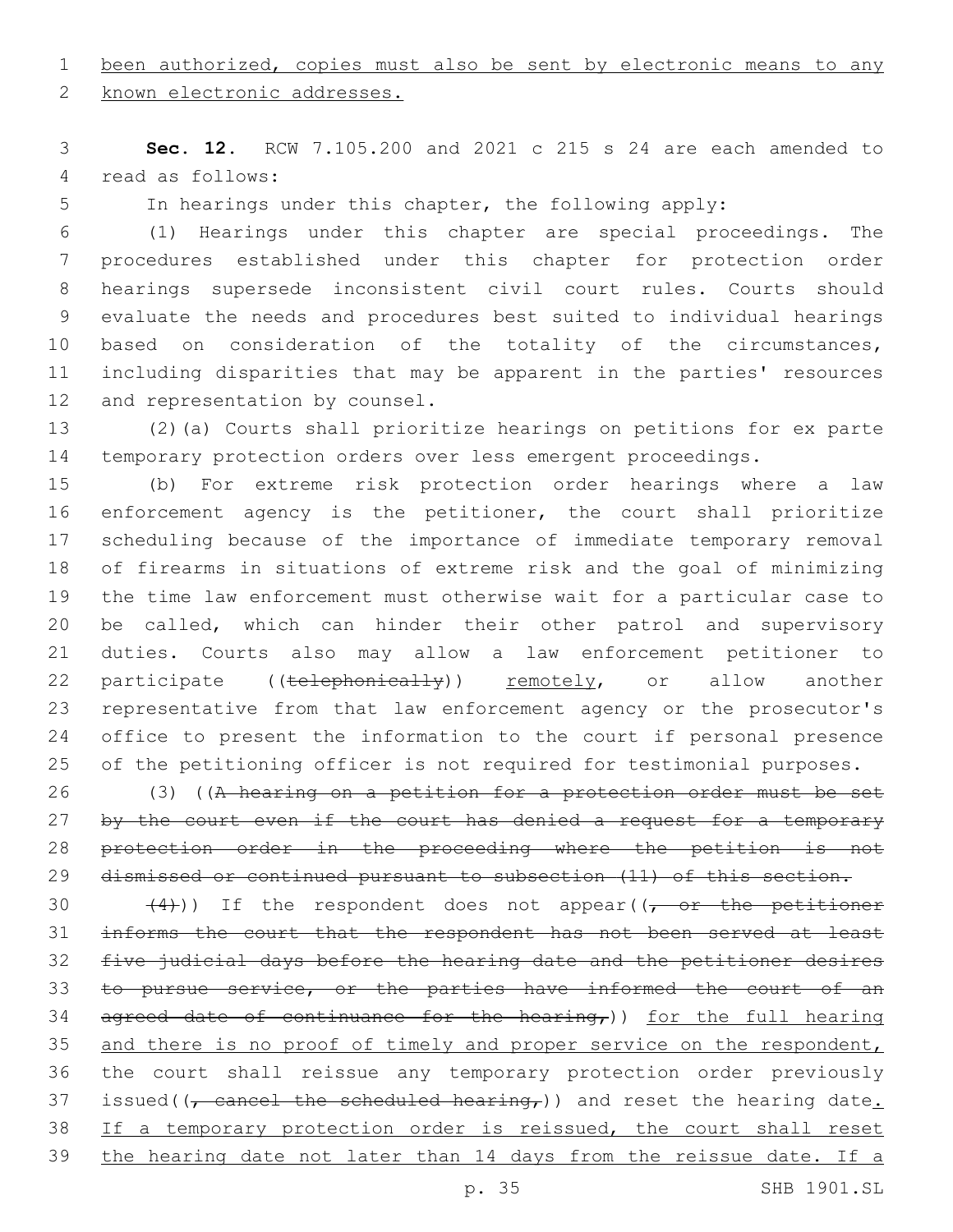temporary protection order is reissued and the court permits service 2 by mail or by publication, the court shall reset the hearing date not later than 30 days from the date of the order authorizing such service. These time frames may be extended for good cause.

 $((\overline{5}))$   $(4)$  When considering any request to stay, continue, or delay a hearing under this chapter because of the pendency of a parallel criminal investigation or prosecution of the respondent, courts shall apply a rebuttable presumption against such delay and give due recognition to the purpose of this chapter to provide victims quick and effective relief. Courts must consider on the 11 record the following factors:

 (a) The extent to which a defendant's Fifth Amendment rights are or are not implicated, given the special nature of protection order proceedings, which burden a defendant's Fifth Amendment privilege substantially less than do other civil proceedings;

(b) Similarities between the civil and criminal cases;

17 (c) Status of the criminal case;

 (d) The interests of the petitioners in proceeding expeditiously with litigation and the potential prejudice and risk to petitioners 20 of a delay;

 (e) The burden that any particular aspect of the proceeding may 22 impose on respondents;

 (f) The convenience of the court in the management of its cases 24 and the efficient use of judicial resources;

 (g) The interests of persons not parties to the civil litigation; and

 (h) The interest of the public in the pending civil and criminal 28 litigation.

29 ( $(\overline{6})$ ) (5) Hearings ((must)) may be conducted upon (( $\overline{4\text{ive}}$ ) testimony of the parties and sworn declarations)) the information provided in the sworn petition, live testimony of the parties should 32 they choose to testify, and any additional sworn declarations. Live 33 testimony of witnesses other than the parties may be requested by a 34 party, but shall not be permitted unless the court finds that live testimony of witnesses other than the parties is necessary and material. If either party requests a continuance to allow for proper notice of witnesses or to afford a party time to seek counsel, the 38 court ((should)) may continue the hearing. In considering the 39 request, the court should consider the rebuttable presumption against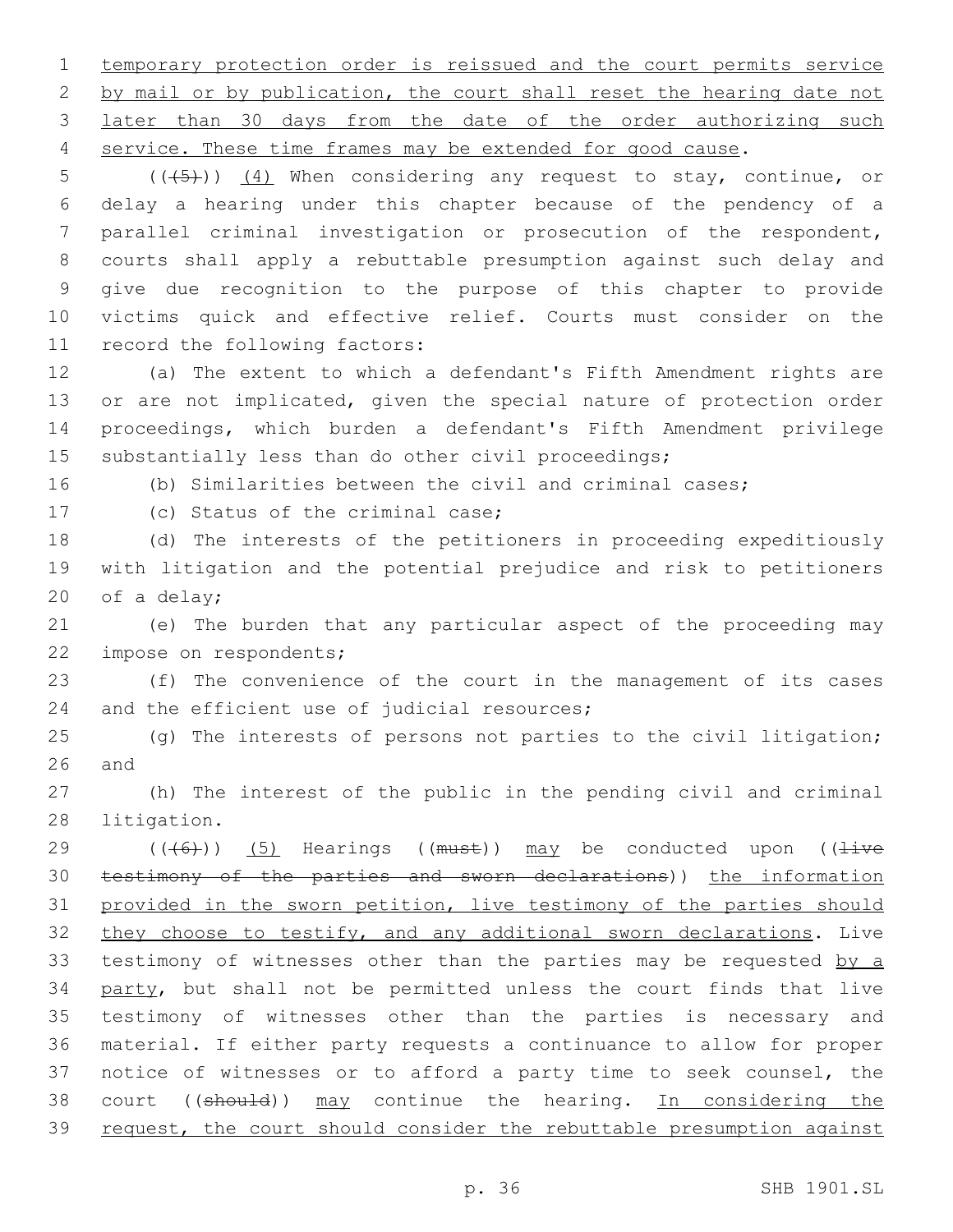1 delay and the purpose of this chapter to provide victims quick and 2 effective relief.

3 (6) If the court continues ((the)) a hearing for any reason, the 4 court shall reissue any temporary orders, including orders to surrender and prohibit weapons, issued with or without notice.

 (7) Prehearing discovery under the civil court rules, including, but not limited to, depositions, requests for production, or requests for admission, is disfavored and only permitted if specifically authorized by the court for good cause shown upon written motion of a party filed six judicial days prior to the hearing and served prior 11 to the hearing.

 (8) The rules of evidence need not be applied, other than with respect to privileges, the requirements of the rape shield statute under RCW 9A.44.020, and evidence rules 412 and 413.

 (9)(a) The prior sexual activity or the reputation of the 16 petitioner is inadmissible except:

 (i) As evidence concerning the past sexual conduct of the petitioner with the respondent when this evidence is offered by the respondent upon the issue of whether the petitioner consented to the sexual conduct alleged for the purpose of a protection order; or

(ii) When constitutionally required to be admitted.

 (b) To determine admissibility, a written motion must be made six judicial days prior to the protection order hearing. The motion must include an offer of proof of the relevancy of the proposed evidence 25 and reasonably specific information as to the date, time, and place 26 of the past sexual conduct between the petitioner and the respondent. If the court finds that the offer of proof is relevant to the issue 28 of the victim's consent, the court shall conduct a hearing in camera. The court may not admit evidence under this subsection unless it determines at the hearing that the evidence is relevant and the probative value of the evidence outweighs the danger of unfair prejudice. The evidence shall be admissible at the hearing to the extent an order made by the court specifies the evidence that may be admitted. If the court finds that the motion and related documents should be sealed pursuant to court rule and governing law, it may 36 enter an order sealing the documents.

 (10) When a petitioner has alleged incapacity to consent to sexual conduct or sexual penetration due to intoxicants, alcohol, or other condition, the court must determine on the record whether the 40 petitioner had the capacity to consent.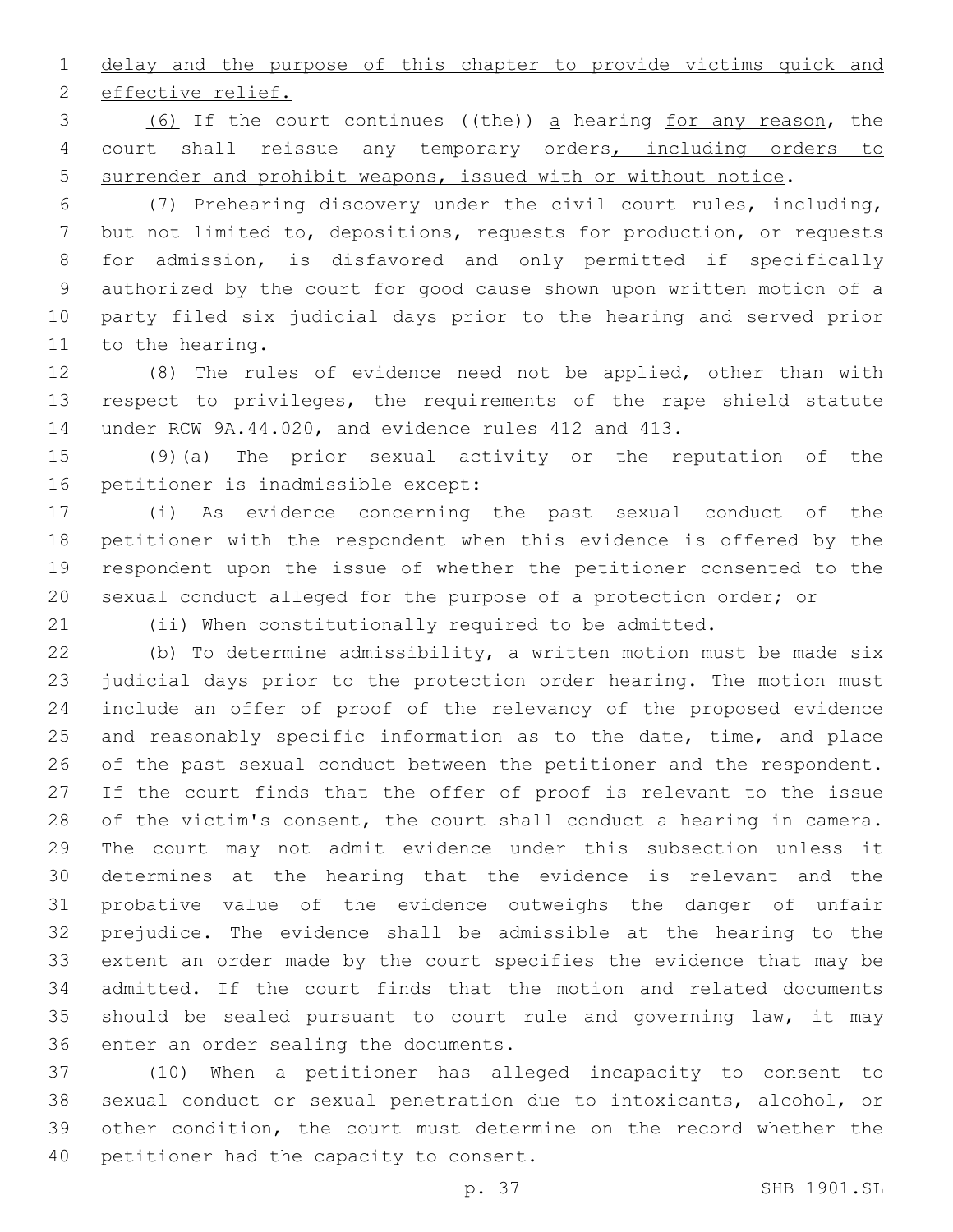(11) ((If, prior to a full hearing, the court finds that the petition for a protection order does not contain sufficient allegations as a matter of law to support the issuance of a protection order, the court shall permit the petitioner 14 days to prepare and file an amended petition, provided the petitioner states an intent to do so and the court does not find that amendment would be futile. If the amended petition is not filed within 14 days, the 8 case must be administratively dismissed by the clerk's office.

9 (12))) Courts shall not require parties to submit duplicate or working copies of pleadings or other materials filed with the court, unless the document or documents cannot be scanned or are illegible.

12 (((13))) (12) Courts shall, if possible, have petitioners and respondents in protection order proceedings gather in separate locations and enter and depart the court room at staggered times. Where the option is available, for safety purposes, the court should arrange for petitioners to leave the court premises first and to have court security escort petitioners to their vehicles or 18 transportation.

 **Sec. 13.** RCW 7.105.205 and 2021 c 215 s 25 are each amended to 20 read as follows:

 (1) Hearings on protection orders, including hearings concerning temporary protection orders, full protection orders, compliance, reissuance, renewal, modification, or termination, may be conducted 24 in person or remotely in order to enhance access for all parties.

25 (2) In the court's discretion, parties  $((and))_L$  witnesses, and others authorized by this chapter to participate in protection order 27 proceedings may attend a hearing on a petition for a protection order, or any hearings conducted pursuant to this chapter, in person 29 or remotely, including by telephone, video, or other electronic means where possible. No later than three judicial days before the hearing, the parties may request to appear at the hearing, with witnesses, remotely by telephone, video, or other electronic means. The court shall grant any request for a remote appearance unless the court finds good cause to require in-person attendance or attendance 35 through a specific means.

 (3) Courts shall require assurances of the identity of persons who appear by telephone, video, or other electronic means. Courts may 38 not charge fees for remote appearances.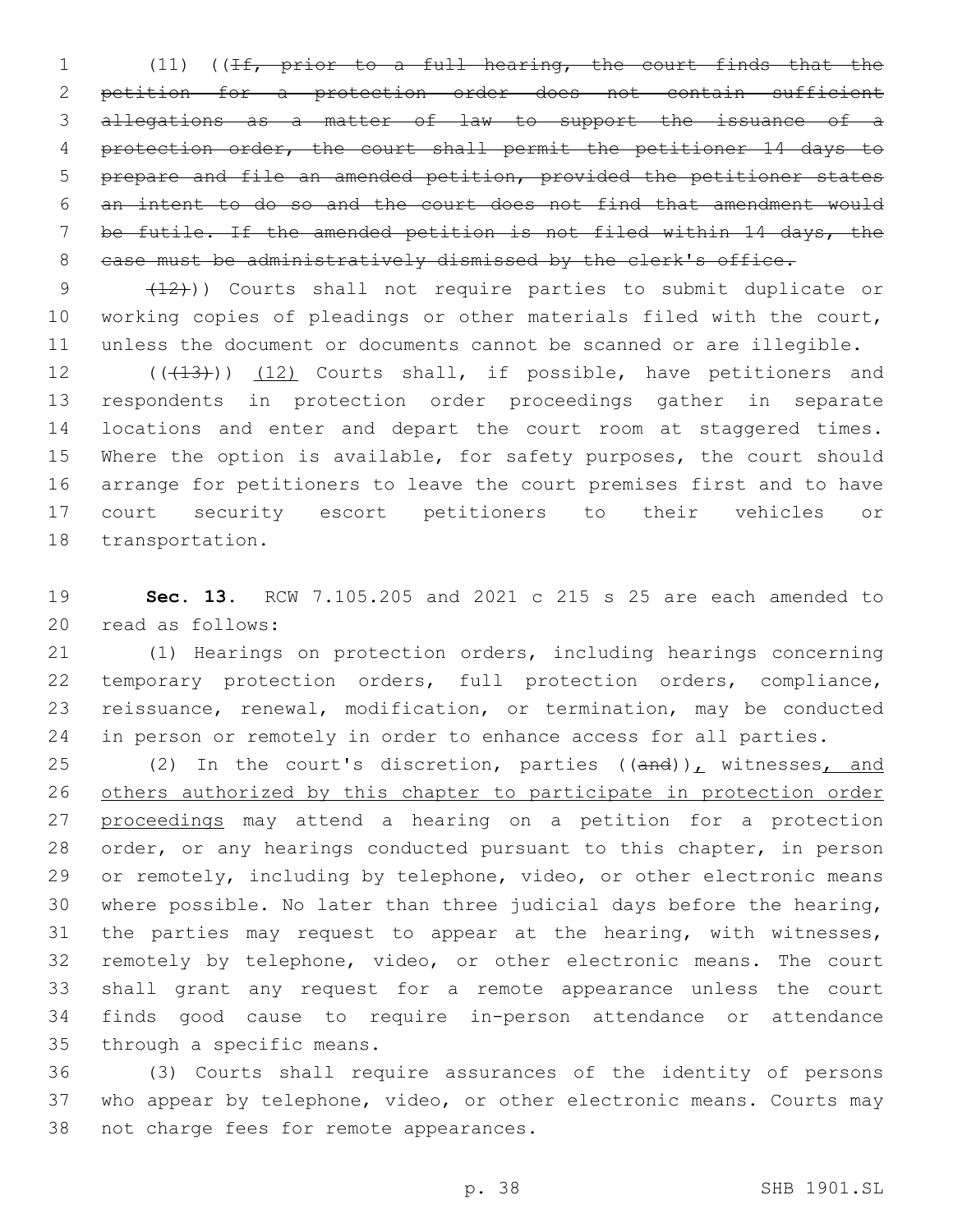(4) Courts shall not post or stream proceedings or recordings of protection order hearings online unless (a) a waiver has been received from all parties, or (b) the hearing is being conducted online and members of the public do not have in-person access to observe or listen to the hearing. Unless the court orders a hearing to be closed to the public consistent with the requirements of Washington law, courts should provide access to members of the public who wish to observe or listen to a hearing conducted by telephone, 9 video, or other electronic means.

 (5) If a hearing is held with any parties or witnesses appearing 11 remotely, the following apply:

 (a) Courts should include directions to access a hearing remotely in the order setting the hearing and in any order granting a party's request for a remote appearance. Such orders shall also include directions to request an interpreter and accommodations for 16 disabilities;

 (b) Courts should endeavor to give a party or witness appearing by telephone no more than a one-hour waiting time by the court for the hearing to begin. For remote hearings, if the court anticipates the parties or witnesses will need to wait longer than one hour to be called or connected, the court should endeavor to inform them of the 22 estimated start time of the hearing;

 (c) Courts should inform the parties before the hearing begins that the hearing is being recorded by the court, in what manner the public is able to view the hearing, how a party may obtain a copy of the recording of the hearing, and that recording or broadcasting any portion of the hearing by any means other than the court record is 28 strictly prohibited without prior court approval;

 (d) To minimize trauma, while allowing remote hearings to be observed by the public, courts should take appropriate measures to prevent members of the public or the parties from harassing or intimidating any party or witness to a case. Such practices may include, but are not limited to, disallowing members of the public from communicating with the parties or with the court during the hearing, ensuring court controls over microphone and viewing settings, and announcing limitations on allowing others to record the 37 hearing;

 (e) Courts shall use technology that accommodates American sign 39 language and other languages;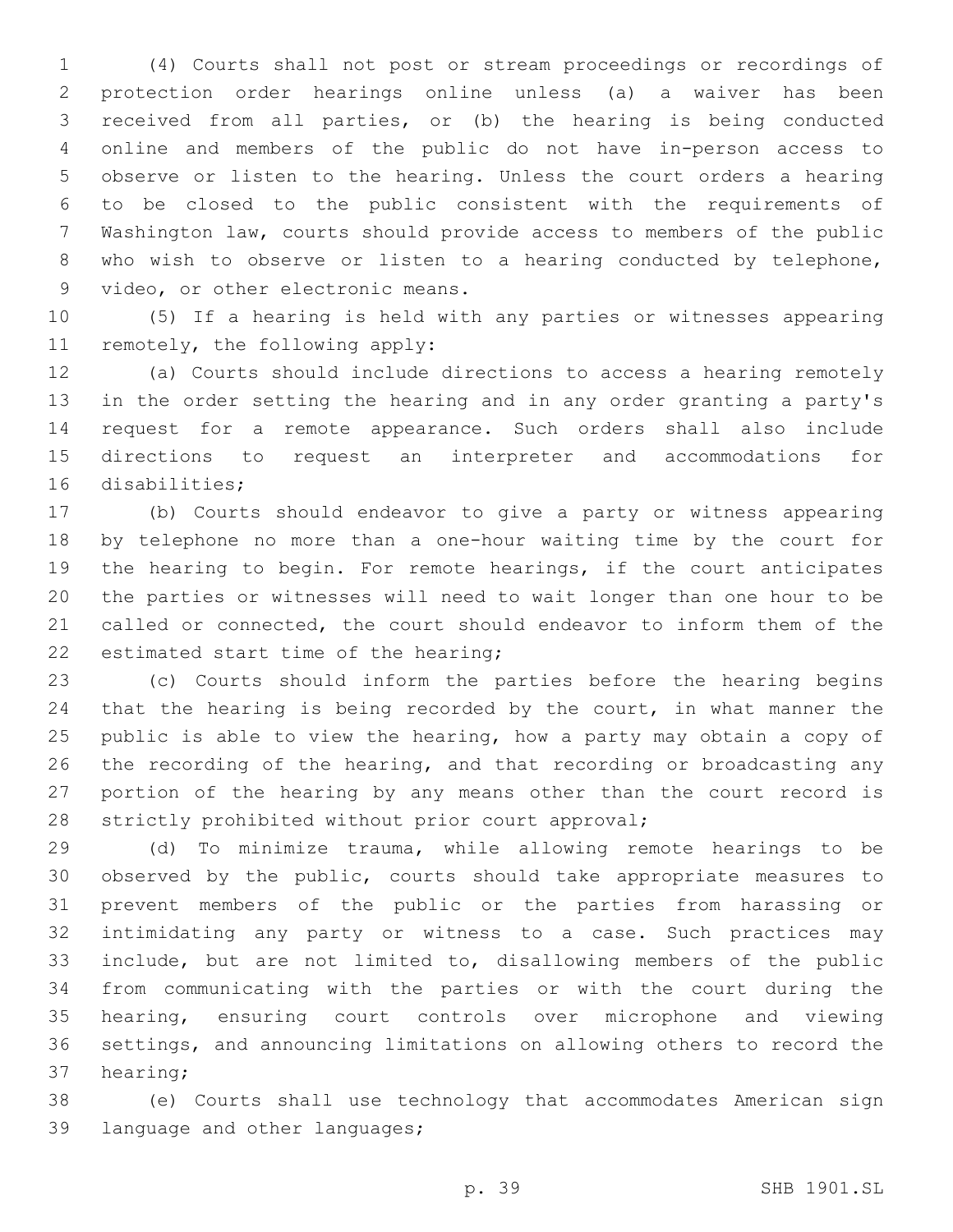(f) To help ensure that remote access does not undermine personal safety or privacy, or introduce other risks, courts should protect the privacy of telephone numbers, emails, and other contact 4 information for parties  $((and))_L$  witnesses, and others authorized by this chapter to participate in protection order proceedings, and inform ((parties and witnesses)) them of these safety considerations. Materials available to ((parties and witnesses)) persons appearing remotely should include warnings not to state their addresses or 9 telephone numbers at the hearing, and that they ((may use virtual backgrounds to help ensure that their backgrounds do not reveal their **location**)) should ensure that background surroundings do not reveal 12 their location;

 (g) Courts should provide the parties, in orders setting the hearing, with a telephone number and an email address for the court, which the parties may use to inform the court if they have been unable to appear remotely for a hearing. Before dismissing or granting a petition due to the petitioner or respondent not appearing for a remote hearing, or the court not being able to reach the party via telephone or video, the court shall check for any notifications to the court regarding issues with remote access or other technological difficulties. If any party has provided such notification to the court, the court shall not dismiss or grant the petition, but shall reset the hearing by continuing it and reissuing any temporary order in place. If a party was unable to provide the notification regarding issues with remote access or other technological difficulties on the day of the hearing prior to the court's ruling, that party may seek relief via a motion for 28 reconsideration; and

 (h) A party attending a hearing remotely who is unable to participate in the hearing outside the presence of others who reside with the party, but who are not part of the proceeding including, but not limited to, children, and who asserts that the presence of those individuals may hinder the party's testimony or the party's ability 34 to fully and meaningfully participate in the hearing, may request( $(\tau)$ 35 and shall be granted, one)) a continuance on that basis. ((Subsequent)) Such requests may be granted in the court's discretion. In considering the request, the court may consider the rebuttable presumption against delay and the purpose of this chapter to provide victims quick and effective relief.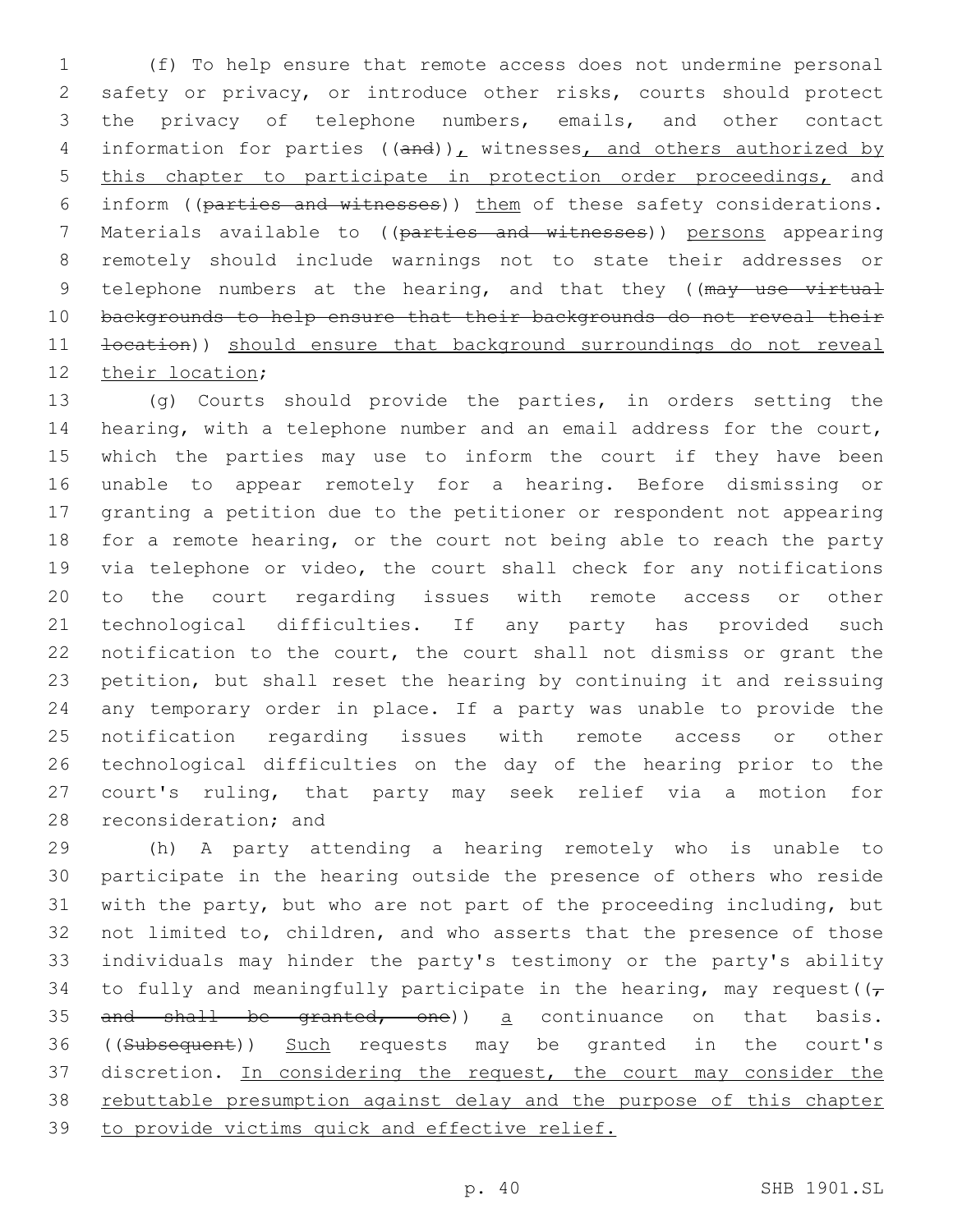**Sec. 14.** RCW 7.105.250 and 2021 c 215 s 34 are each amended to 2 read as follows:

 (1) Whether or not the petitioner has retained an attorney, a sexual assault or domestic violence advocate, as defined in RCW 5.60.060, shall be allowed to accompany the petitioner, or appear 6 remotely with the petitioner, and confer with the petitioner during court proceedings. The sexual assault or domestic violence advocate shall not provide legal representation nor interpretation services. Court administrators shall allow sexual assault and domestic violence advocates to assist petitioners with their protection orders. Sexual assault and domestic violence advocates are not engaged in the unauthorized practice of law when providing assistance of the types specified in this section. Unless the sexual assault or domestic violence advocate seeks to speak directly to the court, advocates shall not be required to be identified on the record beyond stating their role as a sexual assault or domestic violence advocate and identifying the program for which they work or volunteer for. Communications between the petitioner and a sexual assault and domestic violence advocate are protected as provided by RCW 5.60.060.

 (2) Whether or not the petitioner has retained an attorney, a protection order advocate must be allowed to accompany the petitioner to any legal proceeding including, but not limited to, sitting or 23 standing next to the petitioner, appearing remotely with the 24 petitioner, and conferring with the petitioner during court proceedings, or addressing the court when invited to do so.

 (a) For purposes of this section, "protection order advocate" means any employee or volunteer from a program that provides, as some part of its services, information, advocacy, counseling, or support 29 to persons seeking protection orders.

 (b) The protection order advocate shall not provide legal 31 representation nor interpretation services.

 (c) Unless a protection order advocate seeks to speak directly to the court, protection order advocates shall not be required to be identified on the record beyond stating his or her role as a protection order advocate and identifying the program for which he or 36 she works or volunteers.

 (d) A protection order advocate who is not employed by, or under the direct supervision of, a law enforcement agency, a prosecutor's office, the child protective services section of the department of children, youth, and families as defined in RCW 26.44.020, or other

p. 41 SHB 1901.SL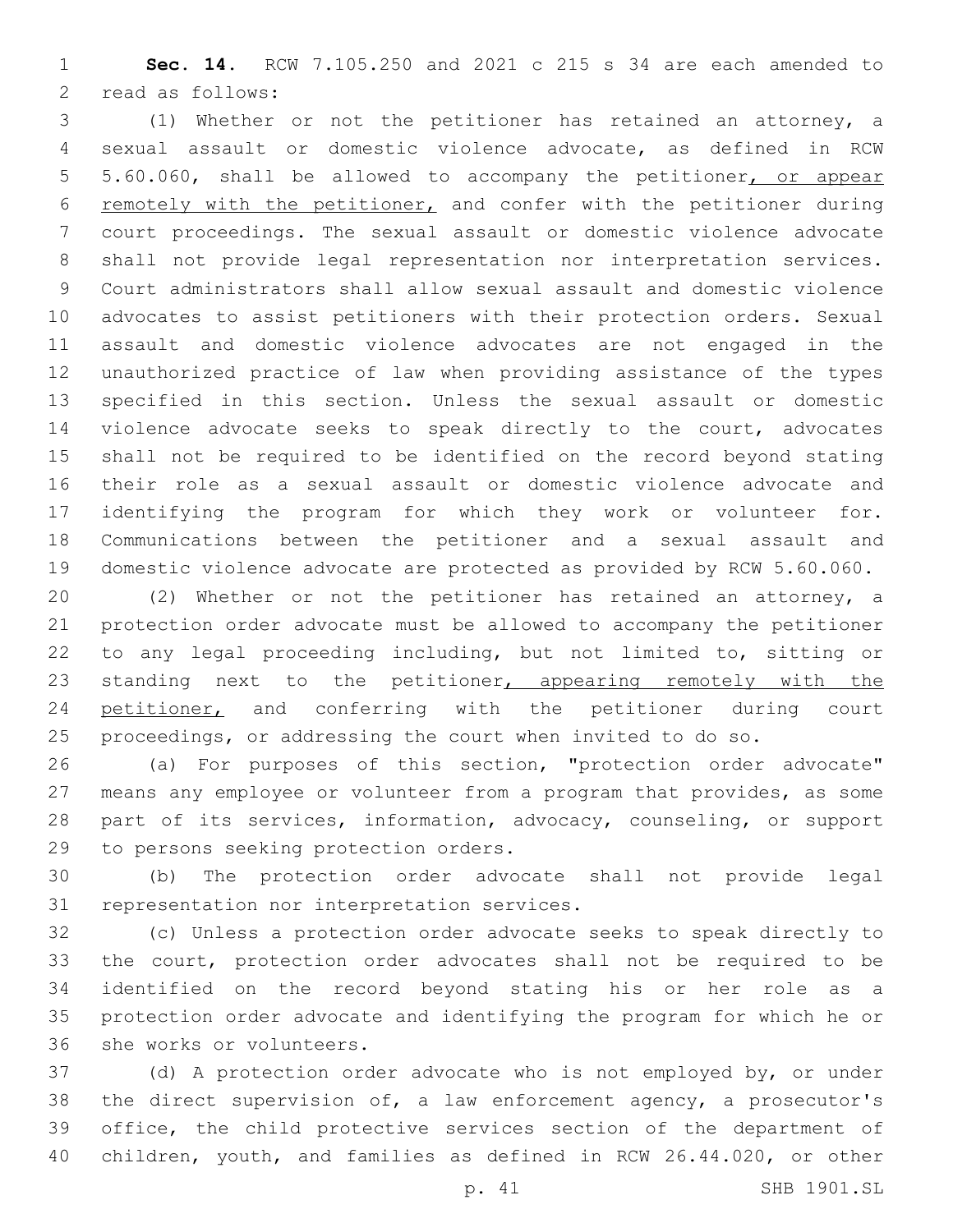governmental entity, has the same privileges, rights, and responsibilities as a sexual assault advocate and domestic violence 3 advocate under RCW 5.60.060.

4 (3) Whether or not the petitioner has retained an attorney( $\sqrt{t}$  if 5 a petitioner does not have)) or has an advocate, the petitioner shall be allowed a support person to accompany the petitioner to any legal proceeding including, but not limited to, sitting or standing next to 8 the petitioner, appearing remotely with the petitioner, and conferring with the petitioner during court proceedings. The support person may be any third party of the petitioner's choosing, provided 11 that:

 (a) The support person shall not provide legal representation nor 13 interpretation services; and

 (b) A support person who is not employed by, or under the direct 15 supervision of, a law enforcement agency, a prosecutor's office, the child protective services section of the department of children, youth, and families as defined in RCW 26.44.020, or other government 18 entity, may not, without the consent of the petitioner, be examined as to any communication between the petitioner and the support person 20 regarding the petition.

 **Sec. 15.** RCW 7.105.255 and 2021 c 215 s 35 are each amended to 22 read as follows:

 To help ensure familiarity with the unique nature of protection order proceedings, and an understanding of trauma-informed practices and best practices in the use of new technologies for remote hearings, judicial officers, including persons who serve as judicial 27 officers pro tempore, should receive evidence-based training on procedural justice, trauma-informed practices, gender-based violence 29 dynamics, coercive control, elder abuse, juvenile sex offending, teen dating violence, and requirements for the surrender of weapons before presiding over protection order hearings. Trainings should be provided on an ongoing basis as best practices, research on trauma, and legislation continue to evolve. As a method of continuous training, court commissioners, including pro tempore commissioners, shall be notified by the presiding judge or court administrator upon 36 revision of any decision made under this chapter.

 **Sec. 16.** RCW 7.105.305 and 2021 c 215 s 38 are each amended to 38 read as follows: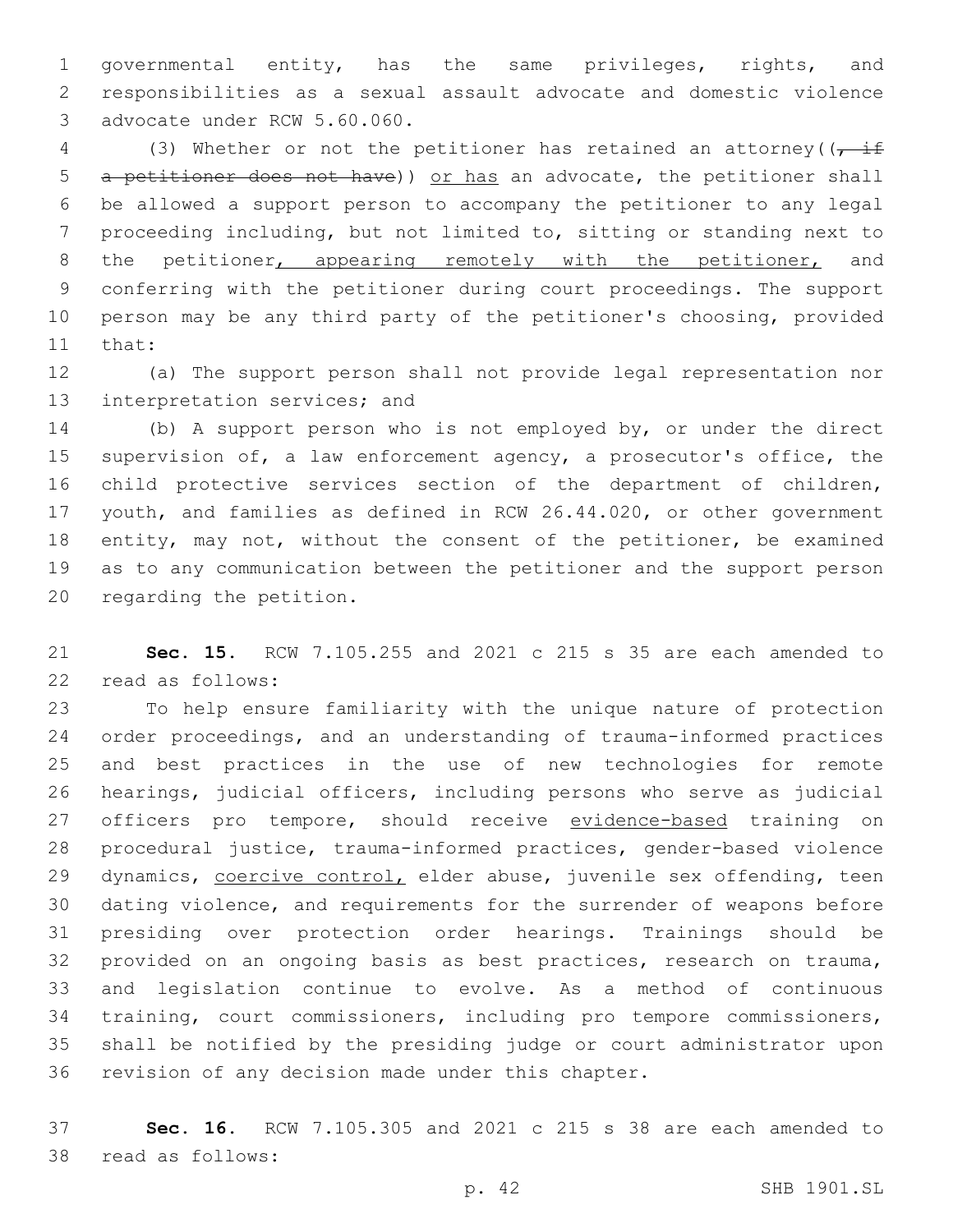(1) Where it appears from the petition and any additional evidence that the respondent has engaged in conduct against the petitioner that serves as a basis for a protection order under this 4 chapter, and the petitioner alleges that serious immediate harm or irreparable injury could result if an order is not issued immediately without prior notice to the respondent, the court may grant an ex parte temporary protection order, pending a full hearing. The court 8 has broad discretion to grant such relief as the court deems proper, including the forms of relief listed in RCW 7.105.310, provided that the court shall not order a form of relief listed in RCW 7.105.310 if it would not be feasible or appropriate for the respondent to comply with such a requirement before a full hearing may be held on the petition for a protection order. If the court does not order all the relief requested by the petitioner in an ex parte temporary protection order, the court shall still consider ordering such relief at the full hearing on the petition for a protection order. In issuing the order, the court shall consider the provisions of RCW 18 9.41.800, and order the respondent to surrender, and prohibit the respondent from accessing, having in his or her custody or control, possessing, purchasing, attempting to purchase or receive, or receiving, all firearms, dangerous weapons, and any concealed pistol 22 license, as required in RCW 9.41.800.

 (2) Any order issued under this section must contain the date, 24 time of issuance, and expiration date.

 (3) The court may issue an ex parte temporary protection order on 26 the petition with or without a hearing. If an ex parte temporary protection order is denied, the court shall still set a full hearing unless the court determines the petition does not contain prima facie allegations to support the issuance of any type of protection order. If the court declines to issue an ex parte temporary protection order as requested or declines to set a hearing, the court shall state the 32 ((particular)) reasons ((for the court's denial)) in writing. The court's denial of a motion for an ex parte temporary protection order 34 shall be filed with the court.  $($  (If an ex parte temporary protection order is denied, the court shall still set a full hearing on the 36 petition for a protection order.))

 (4) If a full hearing is set on a petition that is filed before close of business on a judicial day, the hearing must be set not later than 14 days from the date of the filing of the petition. If a full hearing is set on a petition that is submitted after close of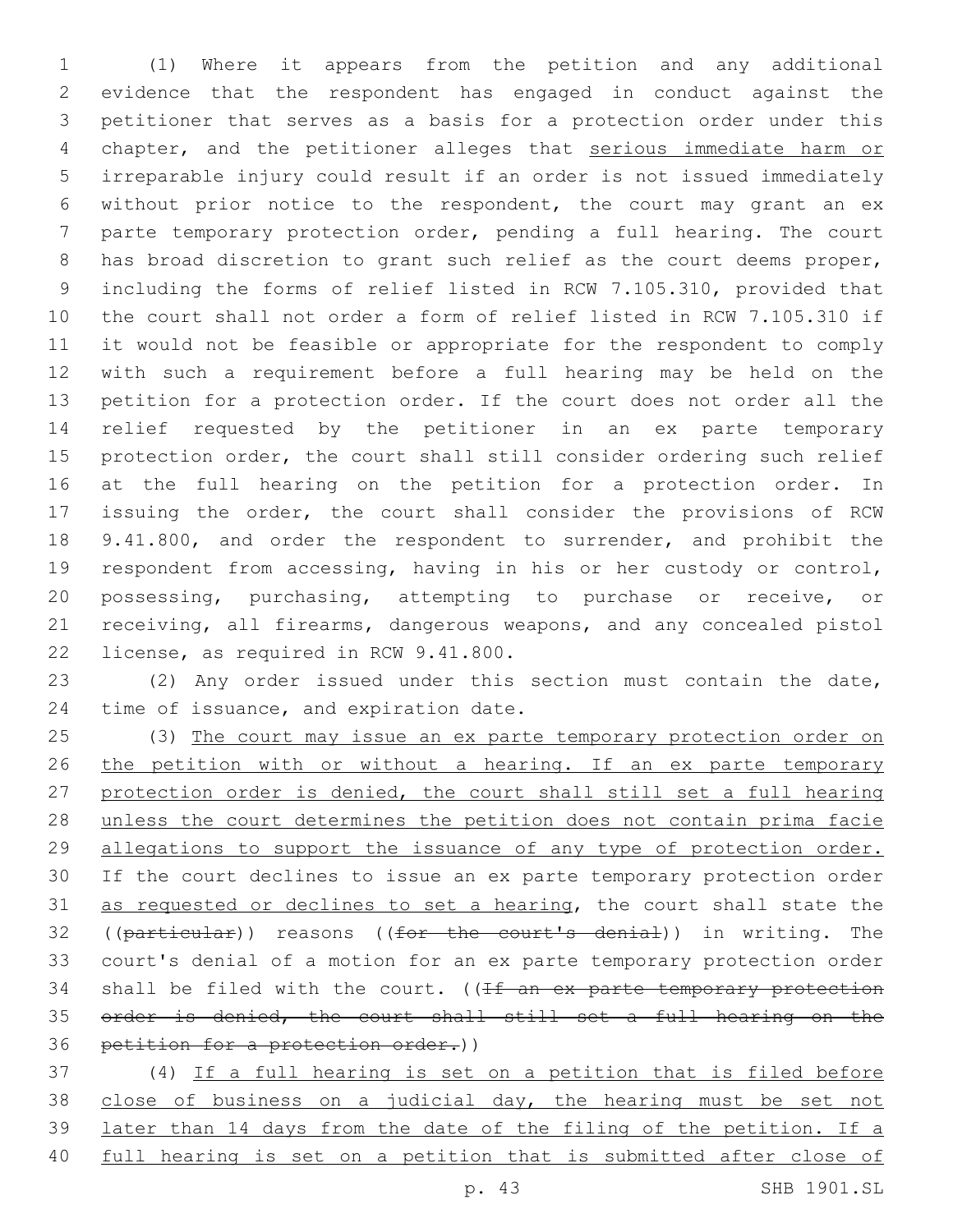business on a judicial day or is submitted on a nonjudicial day, the hearing must be set not later than 14 days from the first judicial day after the petition is filed, which may be extended for good 4 cause.

 (5) If the court does not set a full hearing, the petitioner may file an amended petition within 14 days of the court's denial. If the court determines the amended petition does not contain prima facie allegations to support the issuance of any type of protection order or if the petitioner fails to file an amended petition within the 10 required time, the court may enter an order dismissing the petition.

 (6) A petitioner may not obtain an ex parte temporary antiharassment protection order against a respondent if the petitioner has previously obtained two such ex parte orders against the same respondent, but has failed to obtain the issuance of a civil antiharassment protection order, unless good cause for such failure 16 can be shown.

 **Sec. 17.** RCW 7.105.310 and 2021 c 215 s 39 are each amended to 18 read as follows:

19 (1) In issuing any type of protection order, other than an ex parte temporary antiharassment protection order as limited by subsection (2) of this section, and other than an extreme risk protection order, the court shall have broad discretion to grant such relief as the court deems proper, including an order that provides 24 relief as follows:

 (a) Restrain the respondent from committing any of the following acts against the petitioner and other persons protected by the order: Domestic violence; nonconsensual sexual conduct or nonconsensual sexual penetration; sexual abuse; stalking; acts of abandonment, abuse, neglect, or financial exploitation against a vulnerable adult; 30 and unlawful harassment;

 (b) Restrain the respondent from making any attempts to have contact, including nonphysical contact, with the petitioner or the petitioner's family or household members who are minors or other members of the petitioner's household, either directly, indirectly, or through third parties regardless of whether those third parties 36 know of the order;

37 (c) Exclude the respondent from the ((dwelling)) residence that 38 the parties share;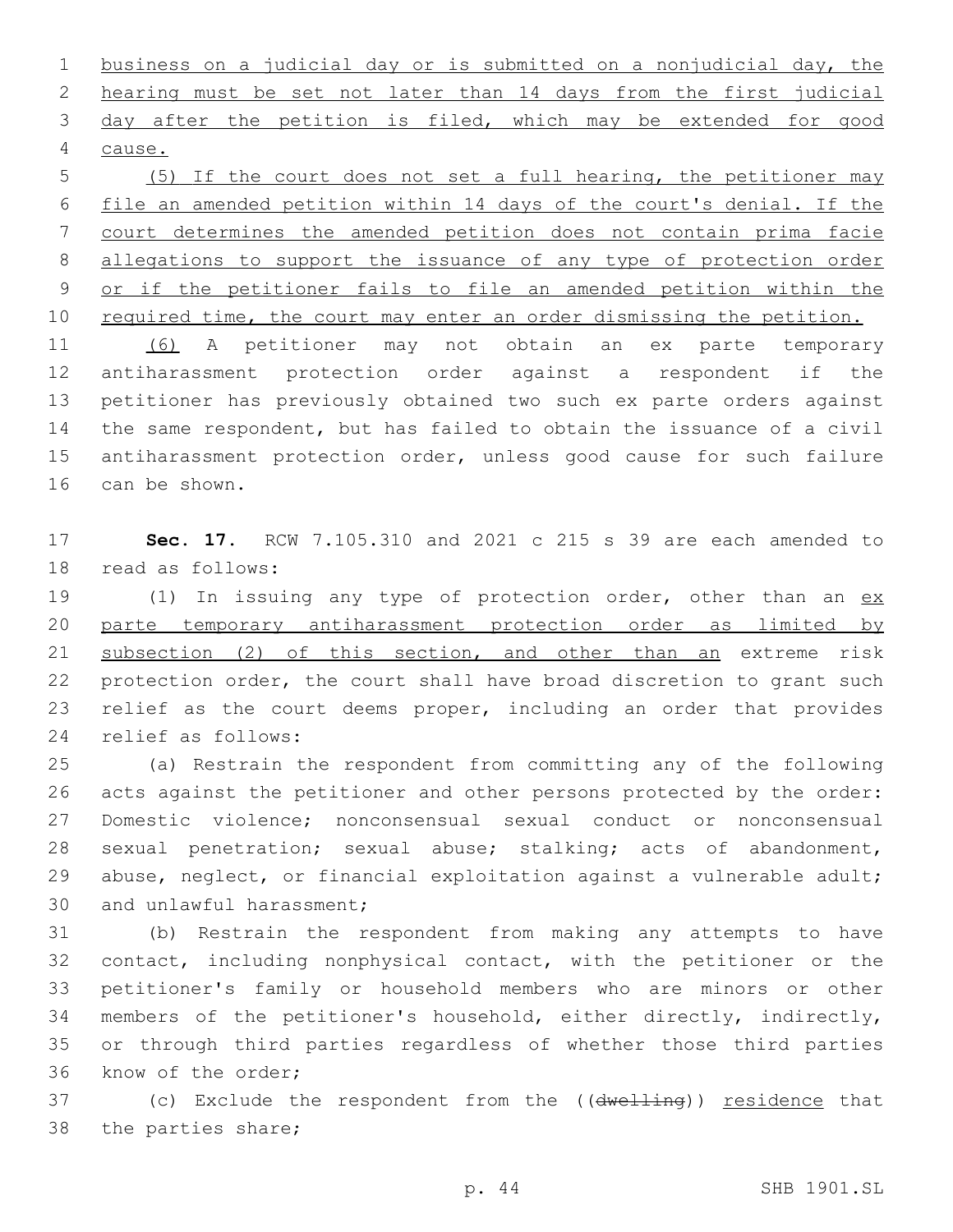(d) Exclude the respondent from the residence, workplace, or school of the petitioner; or from the day care or school of a minor 3 child:

4 (((4))) (e) Restrain the respondent from knowingly coming within, or knowingly remaining within, a specified distance from a specified location including, but not limited to, a residence, school, day care, workplace, the protected party's person, and the protected party's vehicle. The specified distance shall presumptively be at least 1,000 feet, unless the court for good cause finds that a 10 shorter specified distance is appropriate;

 $((\{e\})$  (f) If the parties have children in common, make residential provisions with regard to their minor children on the same basis as is provided in chapter 26.09 RCW. However, parenting plans as specified in chapter 26.09 RCW must not be required under this chapter. The court may not delay or defer relief under this chapter on the grounds that the parties could seek a parenting plan or modification to a parenting plan in a different action. A protection order must not be denied on the grounds that the parties have an existing parenting plan in effect. A protection order may suspend the respondent's contact with the parties' children under an existing parenting plan, subject to further orders in a family law 22 proceeding;

 $((\text{+f}))(q)$  Order the respondent to participate in a state- certified domestic violence perpetrator treatment program approved under RCW 43.20A.735 or a state-certified sex offender treatment 26 program approved under RCW 18.155.070;

27 ( $(\overline{+q})$ ) (h) Order the respondent to obtain a mental health or chemical dependency evaluation. If the court determines that a mental health evaluation is necessary, the court shall clearly document the reason for this determination and provide a specific question or questions to be answered by the mental health professional. The court shall consider the ability of the respondent to pay for an evaluation. Minors are presumed to be unable to pay. The parent or legal guardian is responsible for costs unless the parent or legal 35 quardian demonstrates inability to pay;

 (( $\frac{h}{h}$ )) (i) In cases where the petitioner and the respondent are students who attend the same public or private elementary, middle, or high school, the court, when issuing a protection order and providing relief, shall consider, among the other facts of the case, the severity of the act, any continuing physical danger, emotional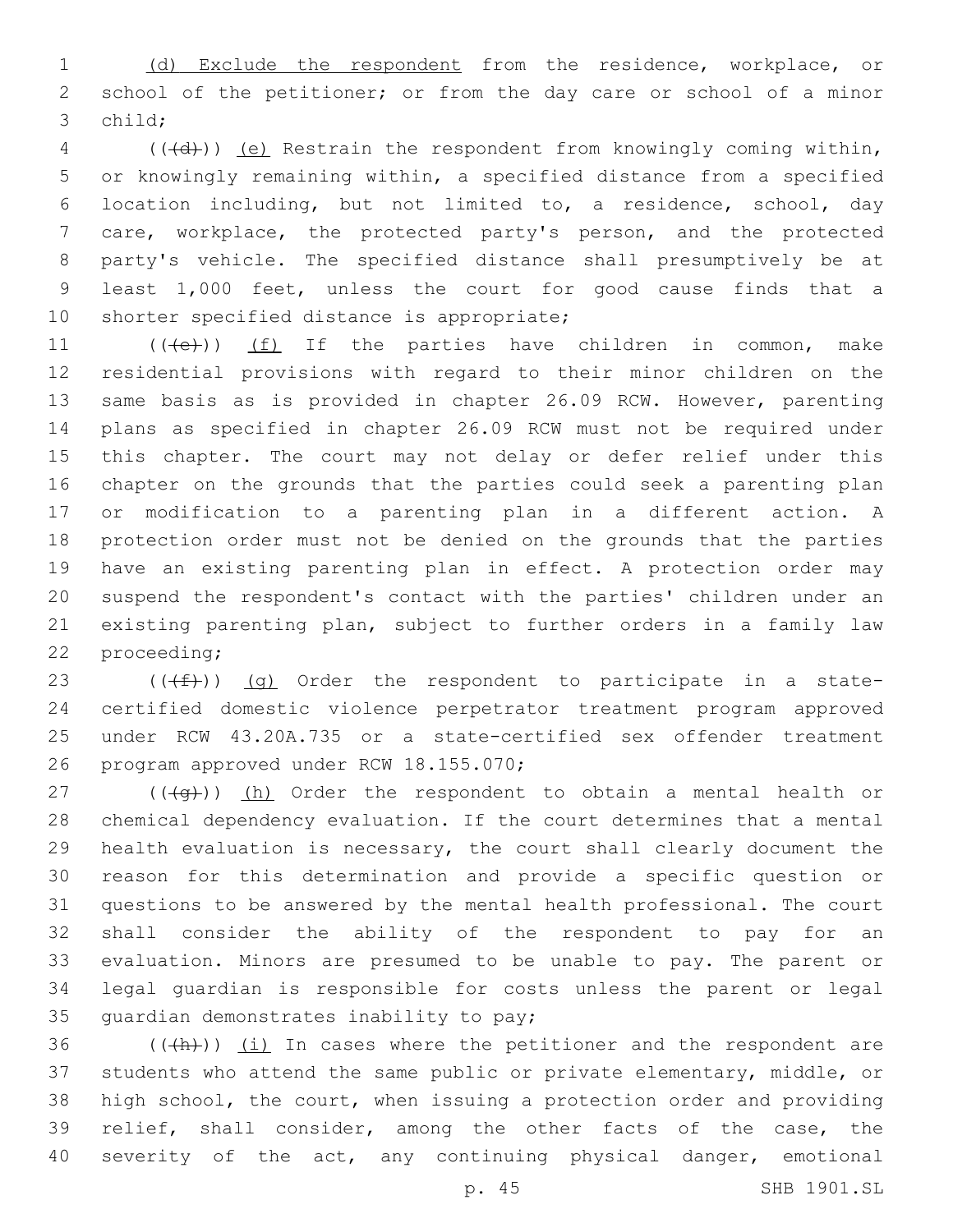distress, or educational disruption to the petitioner, and the financial difficulty and educational disruption that would be caused by a transfer of the respondent to another school. The court may order that the respondent not attend the public or private elementary, middle, or high school attended by the petitioner. If a minor respondent is prohibited attendance at the minor's assigned public school, the school district must provide the student comparable educational services in another setting. In such a case, the district shall provide transportation at no cost to the respondent if the respondent's parent or legal guardian is unable to pay for transportation. The district shall put in place any needed supports to ensure successful transition to the new school environment. The court shall send notice of the restriction on attending the same school as the petitioner to the public or private school the respondent will attend and to the school the petitioner 16 attends;

 $((+i+))$  (j) Require the respondent to pay the administrative court costs and service fees, as established by the county or municipality incurring the expense, and to reimburse the petitioner for costs incurred in bringing the action, including reasonable attorneys' fees or limited license legal technician fees when such fees are incurred by a person licensed and practicing in accordance with state supreme court admission and practice rule 28, the limited practice rule for limited license legal technicians. Minors are presumed to be unable to pay. The parent or legal guardian is responsible for costs unless the parent or legal guardian 27 demonstrates inability to pay;

 $((\n+*j*))$   $(k)$  Restrain the respondent from harassing, following, monitoring, keeping under physical or electronic surveillance, cyberstalking as defined in RCW 9.61.260, and using telephonic, audiovisual, or other electronic means to monitor the actions, location, or communication of the petitioner or the petitioner's family or household members who are minors or other members of the petitioner's household. For the purposes of this subsection, "communication" includes both "wire communication" and "electronic 36 communication" as defined in RCW 9.73.260;

 (( $(k)$ )) (1) Other than for respondents who are minors, require the respondent to submit to electronic monitoring. The order must specify who shall provide the electronic monitoring services and the terms under which the monitoring must be performed. The order also

p. 46 SHB 1901.SL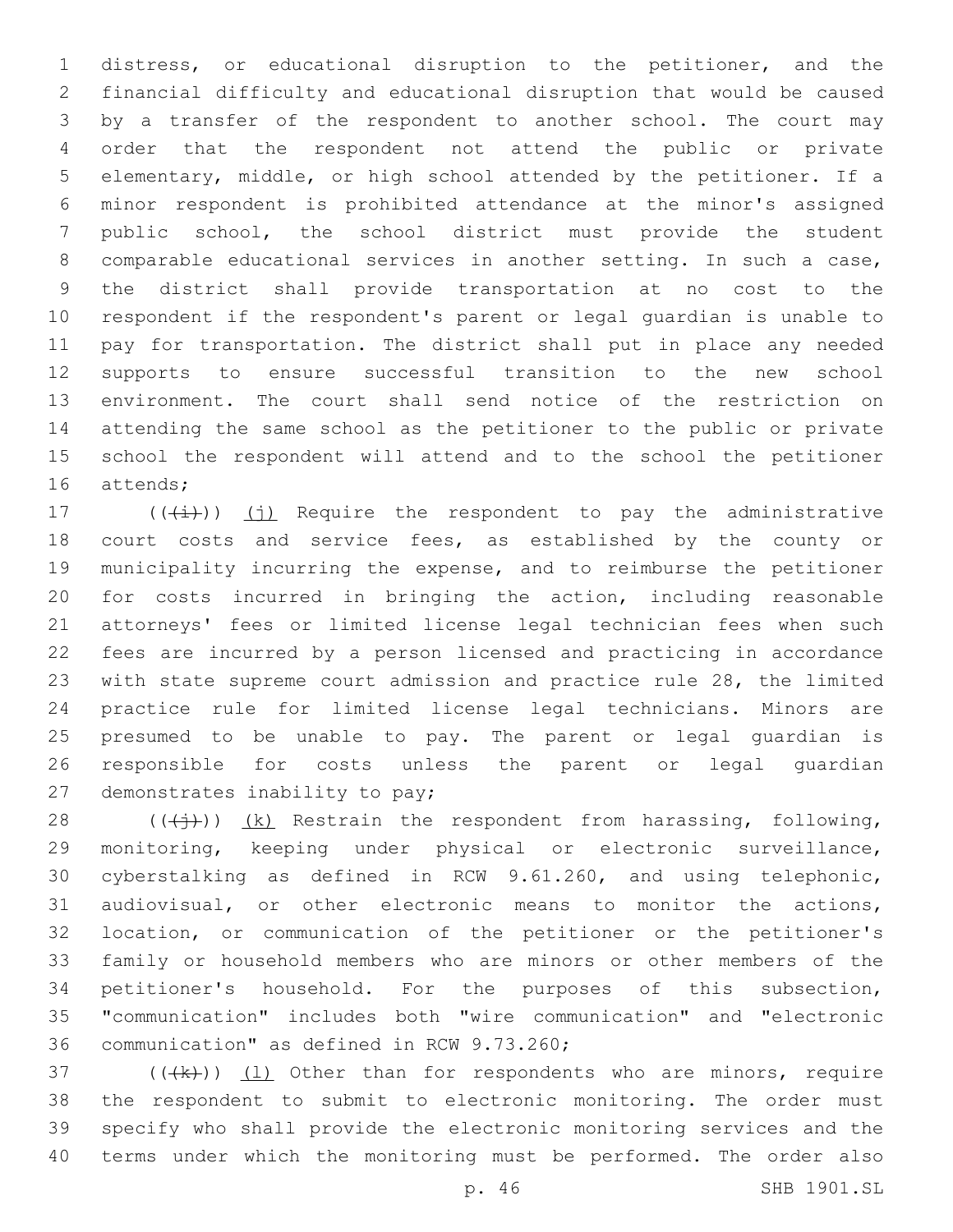may include a requirement that the respondent pay the costs of the monitoring. The court shall consider the ability of the respondent to 3 pay for electronic monitoring;

 ( $(\{\pm\})$ )  $(m)$  Consider the provisions of RCW 9.41.800, and order the respondent to surrender, and prohibit the respondent from accessing, having in his or her custody or control, possessing, purchasing, attempting to purchase or receive, or receiving, all firearms, dangerous weapons, and any concealed pistol license, as 9 required in RCW 9.41.800;

10 (( $(m+1)$ ) (n) Order possession and use of essential personal effects. The court shall list the essential personal effects with sufficient specificity to make it clear which property is included. Personal effects may include pets. The court may order that a petitioner be granted the exclusive custody or control of any pet owned, possessed, leased, kept, or held by the petitioner, respondent, or minor child residing with either the petitioner or respondent, and may prohibit the respondent from interfering with the petitioner's efforts to obtain the pet. The court may also prohibit the respondent from knowingly coming within, or knowingly remaining within, a specified distance of specified locations where the pet is 21 regularly found;

 $(4n)$ ) (o) Order use of a vehicle;

 $((+e+))$  (p) Enter an order restricting the respondent from engaging in abusive litigation as set forth in chapter 26.51 RCW or in frivolous filings against the petitioner, making harassing or libelous communications about the petitioner to third parties, or making false reports to investigative agencies. A petitioner may request this relief in the petition or by separate motion. A petitioner may request this relief by separate motion at any time within five years of the date the protection order is entered even if the order has since expired. A stand-alone motion for an order restricting abusive litigation may be brought by a party who meets the requirements of chapter 26.51 RCW regardless of whether the party has previously sought a protection order under this chapter, provided the motion is made within five years of the date the order that made a finding of domestic violence was entered. In cases where a finding of domestic violence was entered pursuant to an order under chapter 26.09, 26.26, or 26.26A RCW, a motion for an order restricting abusive litigation may be brought under the family law case or as a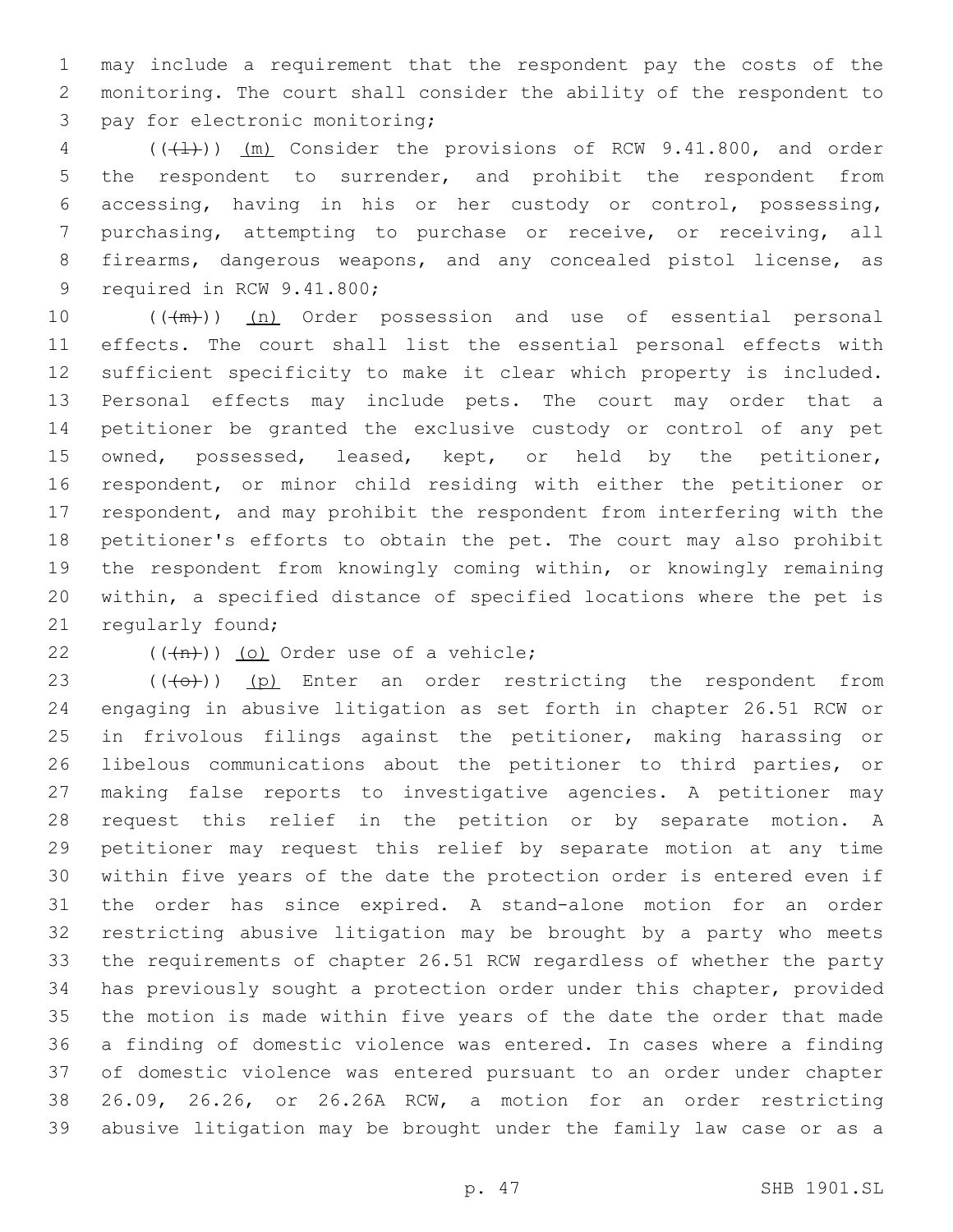stand-alone action filed under this chapter, when it is not reasonable or practical to file under the family law case;

 ( $(\overline{p})$ ) (q) Restrain the respondent from committing acts of abandonment, abuse, neglect, or financial exploitation against a 5 vulnerable adult;

6 ( $(\overline{q})$ ) (r) Require an accounting by the respondent of the disposition of the vulnerable adult's income or other resources;

8 ( $(\frac{f}{f})$ ) (s) Restrain the transfer of either the respondent's or vulnerable adult's property, or both, for a specified period not 10 exceeding 90 days;

11 (((+s)) (t) Order financial relief and restrain the transfer of 12 jointly owned assets;

13 (((+t)) (u) Restrain the respondent from possessing or distributing intimate images, as defined in RCW 9A.86.010, depicting the petitioner including, but not limited to, requiring the respondent to: Take down and delete all intimate images and recordings of the petitioner in the respondent's possession or 18 control; and cease any and all disclosure of those intimate images. The court may also inform the respondent that it would be appropriate to ask third parties in possession or control of the intimate images of this protection order to take down and delete the intimate images so that the order may not inadvertently be violated; or

 $((+u))$   $(v)$  Order other relief as it deems necessary for the protection of the petitioner and other family or household members who are minors or vulnerable adults for whom the petitioner has sought protection, including orders or directives to a law enforcement officer, as allowed under this chapter.

 (2) In an antiharassment protection order proceeding, the court 29 may grant the relief specified in subsection  $(1)$   $(c)$ ,  $(f)$ , and  $(t)$  of this section only as part of a full antiharassment protection order.

 (3) The court in granting a temporary antiharassment protection order or a civil antiharassment protection order shall not prohibit the respondent from exercising constitutionally protected free speech. Nothing in this section prohibits the petitioner from utilizing other civil or criminal remedies to restrain conduct or communications not otherwise constitutionally protected.

 $(1, 3)$  ( $(1, 3)$ ) (4) The court shall not take any of the following actions 38 in issuing a protection order.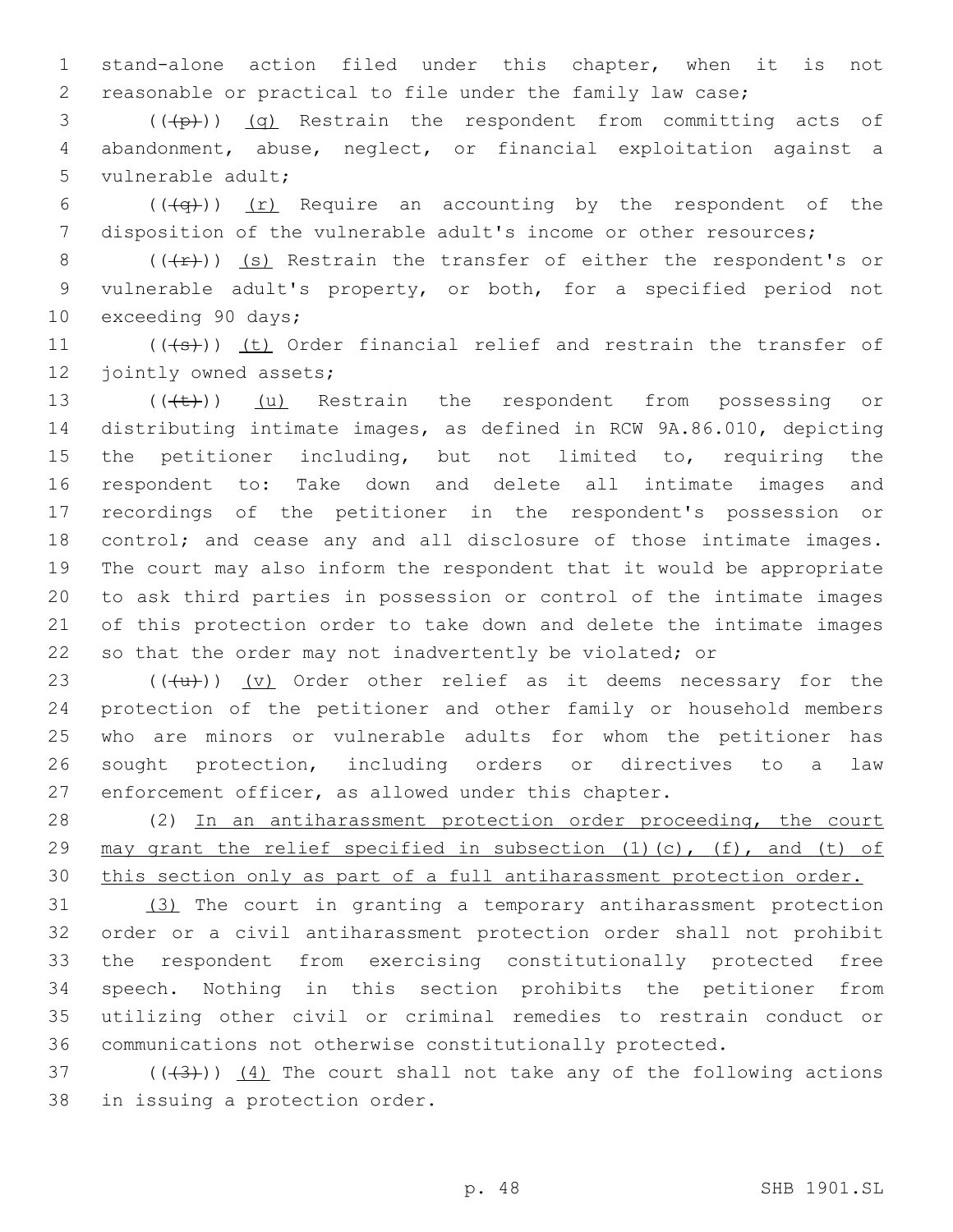(a) The court may not order the petitioner to obtain services including, but not limited to, drug testing, victim support services, a mental health assessment, or a psychological evaluation.

 (b) ((The court may not order the petitioner to pay the respondent's attorneys' fees or other costs.

 $(6 - \frac{1}{e})$ ) The court shall not issue a full protection order to any party except upon notice to the respondent and the opportunity for a hearing pursuant to a petition or counter-petition filed and served by the party seeking relief in accordance with this chapter. Except as provided in RCW 7.105.210, the court shall not issue a temporary protection order to any party unless the party has filed a petition or counter-petition for a protection order seeking relief in 13 accordance with this chapter.

14 (((d)) (c) Under no circumstances shall the court deny the petitioner the type of protection order sought in the petition on the grounds that the court finds that a different type of protection order would have a less severe impact on the respondent.

 $((+4))$   $(5)$  The order shall specify the date the order expires, if any. For permanent orders, the court shall set the date to expire 99 years from the issuance date. The order shall also state whether the court issued the protection order following personal service, service by electronic means, service by mail, or service by publication, and whether the court has approved service by mail or publication of an order issued under this section.

 **Sec. 18.** RCW 7.105.320 and 2021 c 215 s 41 are each amended to 26 read as follows:

 (1) When an order is issued under this chapter upon request of the petitioner, the court may order a law enforcement officer to accompany the petitioner and assist in placing the petitioner in possession of those items indicated in the order or to otherwise assist in the execution of the order of protection. The order must list all items that are to be included with sufficient specificity to make it clear which property is included. Orders issued under this chapter must include a designation of the appropriate law enforcement 35 agency to execute, serve, or enforce the order. Any appropriate law enforcement agency should act where assistance is needed, even if the 37 agency is not specifically named in the order, including assisting with the recovery of firearms as ordered.

p. 49 SHB 1901.SL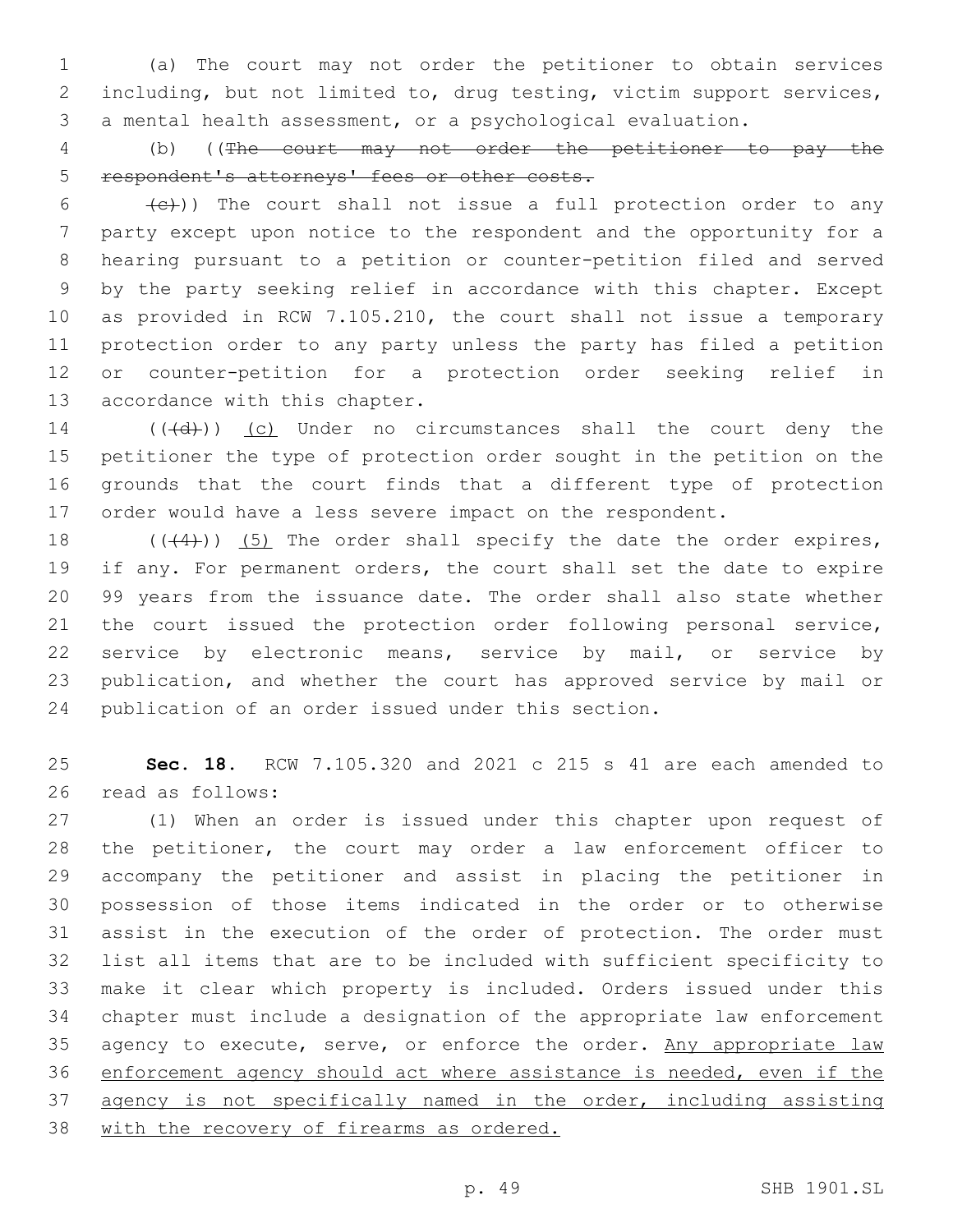(2) Upon order of a court, a law enforcement officer shall accompany the petitioner and assist in placing the petitioner in possession of all items listed in the order and to otherwise assist 4 in the execution of the order.

 (3) When the respondent is ordered to vacate the residence or other shared property, the respondent may be permitted by the court to remove personal clothing, personal items needed during the 8 duration of the order, and any other items specified by the court, while a law enforcement officer is present.

 (4) Where orders involve surrender of firearms, dangerous weapons, and concealed pistol licenses, those items must be secured and accounted for in a manner that prioritizes safety and compliance 13 with court orders.

 **Sec. 19.** RCW 7.105.340 and 2021 c 215 s 45 are each amended to 15 read as follows:

 (1) Upon the issuance of any extreme risk protection order under 17 this chapter, including a temporary extreme risk protection order, 18 the court shall:

 (a) Order the respondent to surrender to the local law enforcement agency all firearms in the respondent's custody, control, or possession, and any concealed pistol license issued under RCW 22 9.41.070; and

 (b) Other than for ex parte temporary protection orders, direct law enforcement to revoke any concealed pistol license issued to the 25 respondent.

 (2) The law enforcement officer serving any extreme risk 27 protection order under this chapter, including a temporary extreme risk protection order, shall request that the respondent immediately surrender all firearms in his or her custody, control, or possession, and any concealed pistol license issued under RCW 9.41.070, and conduct any search permitted by law for such firearms. The law enforcement officer shall take possession of all firearms belonging to the respondent that are surrendered, in plain sight, or discovered 34 pursuant to a lawful search. ((The order must be personally served 35 upon the respondent or defendant  $if)$ ) If the order is entered in open 36 court ((in the presence of)) and the respondent ((or defendant. The respondent or defendant shall acknowledge receipt and service)) 38 appears in person, the respondent must be provided a copy and further 39 service is not required. If the respondent ((or defendant)) refuses

p. 50 SHB 1901.SL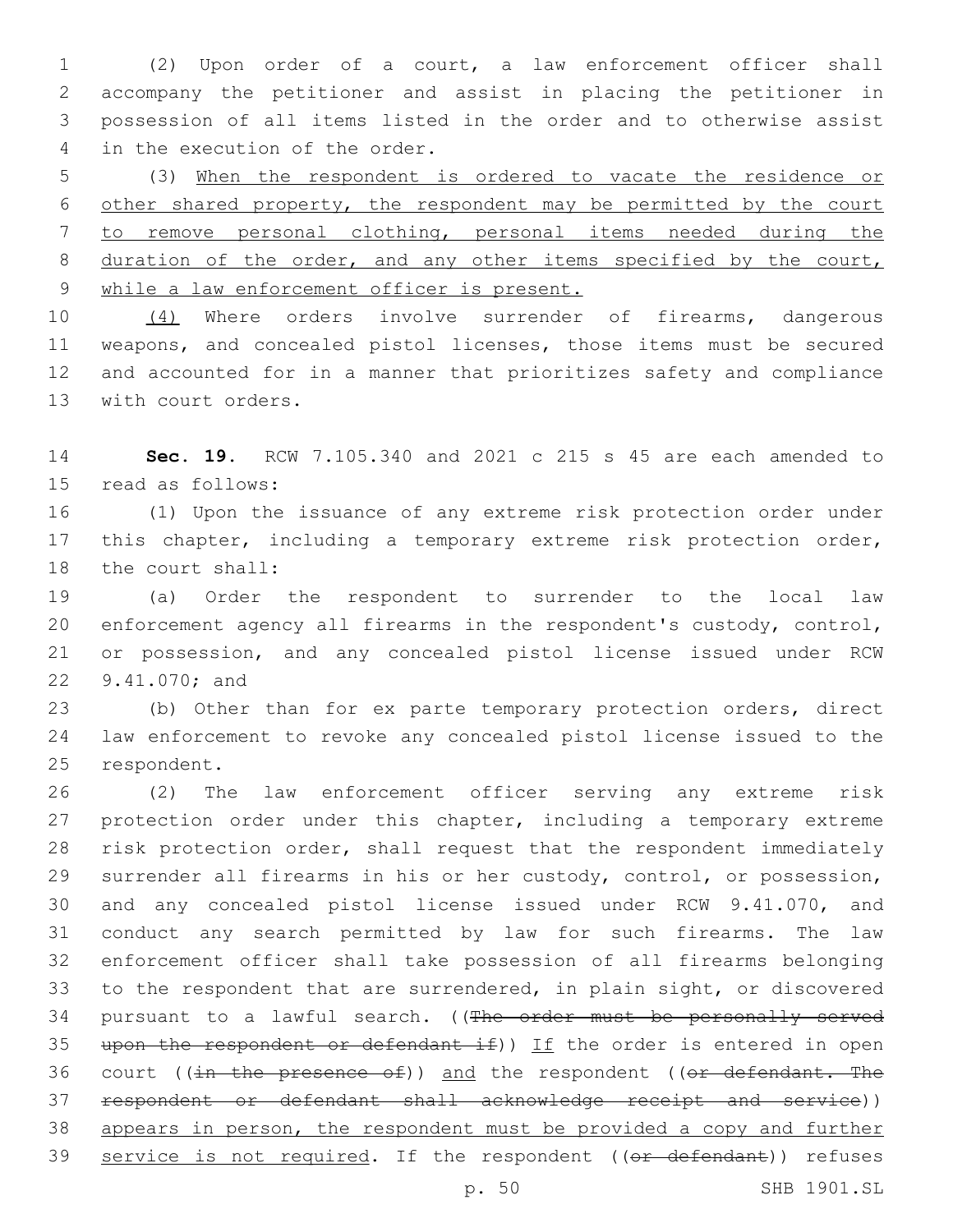1 ((service)) to accept a copy, an agent of the court may indicate on 2 the record that the respondent ((or defendant)) refused ((service)) to accept a copy of the order. If the respondent appears remotely for the hearing, or leaves the hearing before a final ruling is issued or order signed, and the court believes the respondent has sufficient notice such that additional service is not necessary, the order must recite that the respondent appeared before the court, has actual 8 notice of the order, the necessity for further service is waived, and 9 proof of service of the order is not necessary. The court shall enter 10 the service and receipt into the record. A copy of the order and service must be transmitted immediately to law enforcement. The respondent must immediately surrender all firearms and any concealed 13 pistol license, not previously surrendered, in a safe manner to the control of the local law enforcement agency on the day of the hearing 15 at which the respondent was present in person or remotely. If the 16 respondent is in custody, arrangements to recover the firearms must 17 be made prior to release. Alternatively, if personal service by a law 18 enforcement officer is not possible, and the respondent did not 19 appear in person or remotely at the hearing, the respondent shall surrender the firearms in a safe manner to the control of the local law enforcement agency within 24 hours of being served with the order 22 by alternate service.

 (3) At the time of surrender, a law enforcement officer taking possession of a firearm or concealed pistol license shall issue a receipt identifying all firearms that have been surrendered and provide a copy of the receipt to the respondent. Within 72 hours after service of the order, the officer serving the order shall file the original receipt with the court and shall ensure that his or her law enforcement agency retains a copy of the receipt.

 (4) Upon the sworn statement or testimony of the petitioner or of any law enforcement officer alleging that the respondent has failed to comply with the surrender of firearms as required by an order issued under this chapter, the court shall determine whether probable cause exists to believe that the respondent has failed to surrender all firearms in his or her possession, custody, or control. If probable cause for a violation of the order exists, the court shall issue a warrant describing the firearms and authorizing a search of the locations where the firearms are reasonably believed to be and the seizure of any firearms discovered pursuant to such search.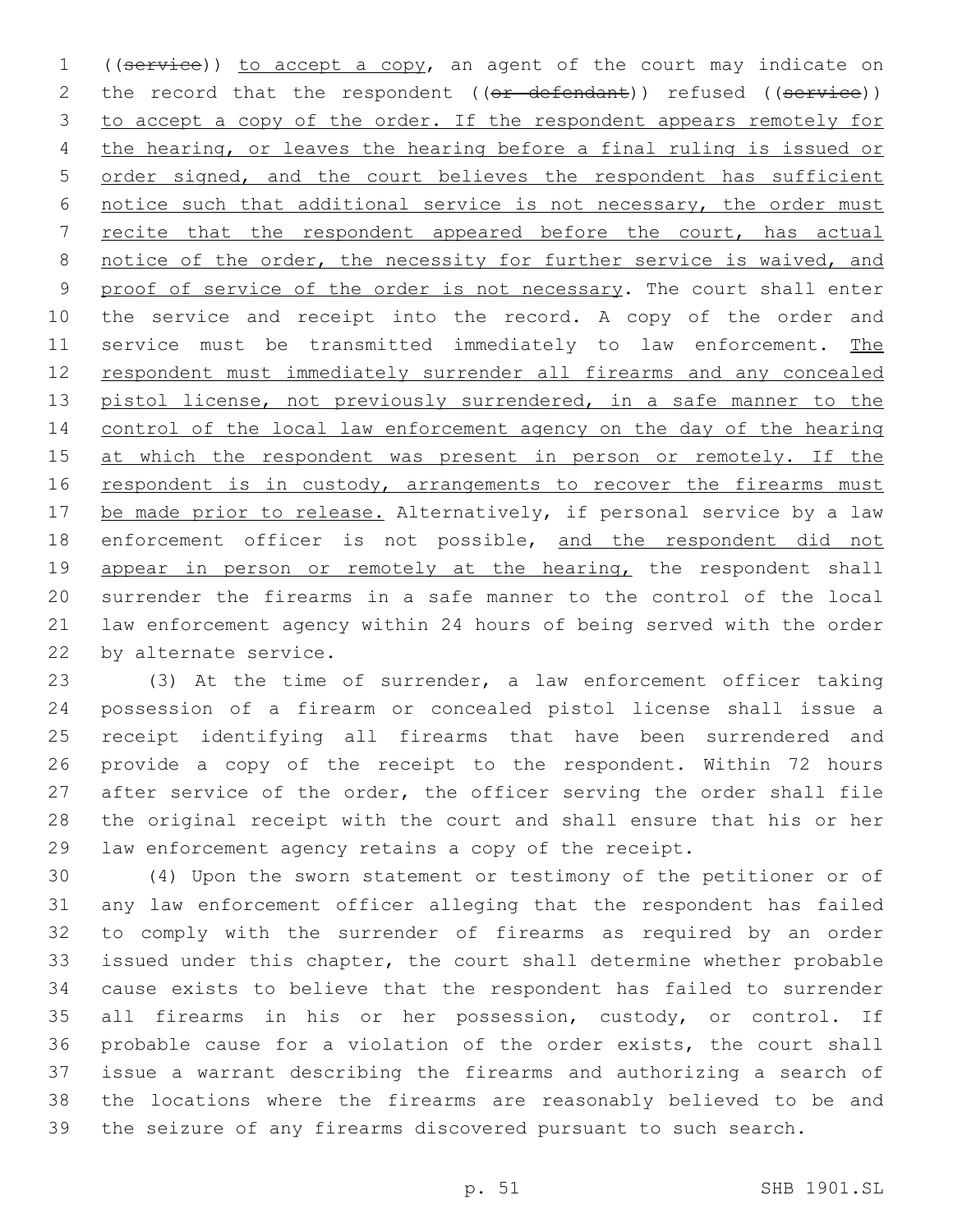(5) If a person other than the respondent claims title to any firearms surrendered pursuant to this section, and that person is determined by the law enforcement agency to be the lawful owner of the firearm, the firearm must be returned to that person, provided 5 that:

 (a) The firearm is removed from the respondent's custody, control, or possession, and the lawful owner provides written verification to the court regarding how the lawful owner will safely store the firearm in a manner such that the respondent does not have 10 access to, or control of, the firearm for the duration of the order;

 (b) The court advises the lawful owner of the penalty for failure 12 to do so; and

 (c) The firearm is not otherwise unlawfully possessed by the 14 owner.

 (6) Upon the issuance of a one-year extreme risk protection order, the court shall order a new compliance review hearing date and require the respondent to appear not later than three judicial days from the issuance of the order. The court shall require a showing that the respondent has surrendered any firearms in the respondent's custody, control, or possession, and any concealed pistol license issued under RCW 9.41.070 to a law enforcement agency. The compliance review hearing is not required upon a satisfactory showing on which the court can otherwise enter findings on the record that the respondent has timely and completely surrendered all firearms in the 25 respondent's custody, control, or possession, and any concealed pistol license issued under RCW 9.41.070 to a law enforcement agency, and is in compliance with the order. If the court does not have a sufficient record before it on which to make such a finding, the court must set a review hearing to occur as soon as possible, at which the respondent must be present and provide proof of compliance 31 with the court's order.

 (7)(a) If a court finds at the compliance review hearing, or any other hearing where compliance with the order is addressed, that there is probable cause to believe the respondent was aware of, and failed to fully comply with, the order, failed to appear at the compliance review hearing, or violated the order after the court entered findings of compliance, pursuant to its authority under chapter 7.21 RCW, the court may initiate a contempt proceeding on its own motion, or upon the motion of the prosecutor, city attorney, or the petitioner's counsel, to impose remedial sanctions, and issue an

p. 52 SHB 1901.SL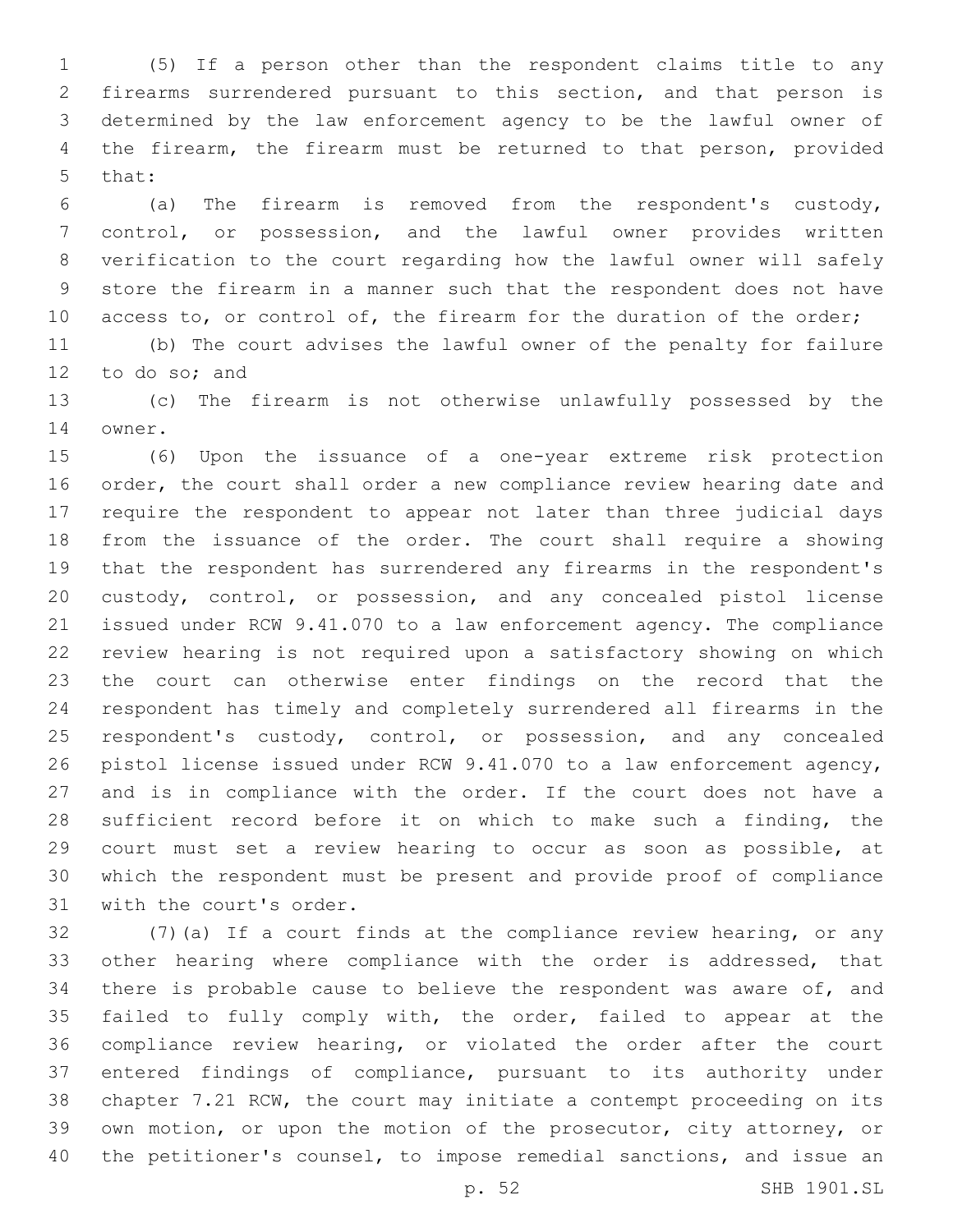order requiring the respondent to appear, provide proof of compliance with the order, and show cause why the respondent should not be held 3 in contempt of court.

 (b) If the respondent is not present in court at the compliance review hearing or if the court issues an order to appear and show cause after a compliance review hearing, the clerk of the court shall electronically transmit a copy of the order to show cause to the law enforcement agency where the respondent resides for personal service or service in the manner provided in the civil rules of superior 10 court or applicable statute.

 (c) The order to show cause served upon the respondent shall state the date, time, and location of the hearing, and shall include a warning that the respondent may be held in contempt of court if the respondent fails to promptly comply with the terms of the extreme risk protection order and a warning that an arrest warrant could be issued if the respondent fails to appear on the date and time 17 provided in the order to show cause.

 (d)(i) At the show cause hearing, the respondent must be present and provide proof of compliance with the extreme risk protection order and demonstrate why the relief requested should not be granted.

 (ii) The court shall take judicial notice of the receipt filed with the court by the law enforcement agency pursuant to subsection (3) of this section. The court shall also provide sufficient notice to the law enforcement agency of the hearing. Upon receiving notice pursuant to this subsection, a law enforcement agency must:

 (A) Provide the court with a complete list of firearms surrendered by the respondent or otherwise belonging to the 28 respondent that are in the possession of the law enforcement agency; 29 and

 (B) Provide the court with verification that any concealed pistol license issued to the respondent has been surrendered and that a law enforcement agency with authority to revoke the license has been 33 notified.

 (iii) If the law enforcement agency has a reasonable suspicion that the respondent is not in full compliance with the terms of the order, the law enforcement agency must submit the basis for its belief to the court, and may do so through the filing of an 38 affidavit.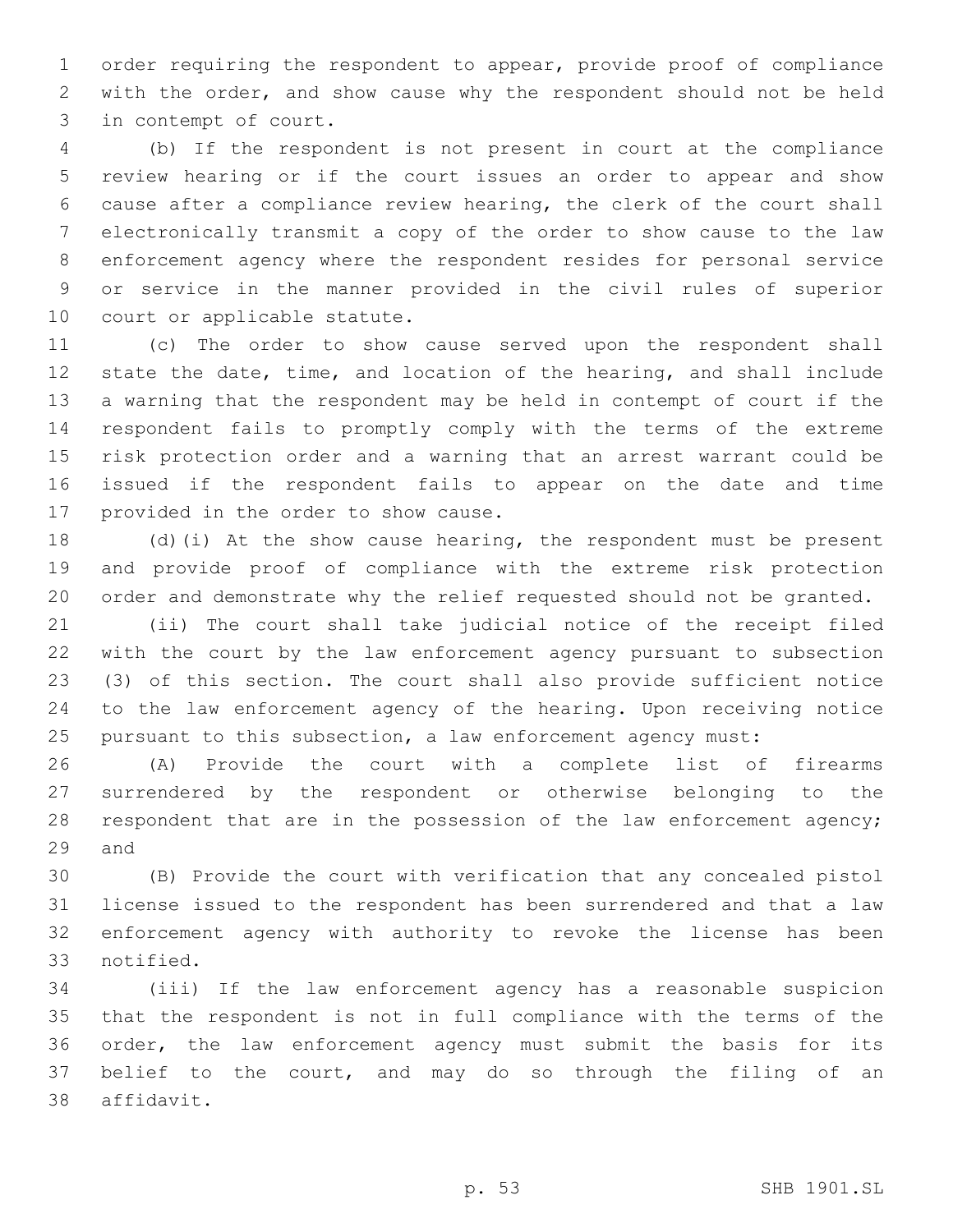(e) If the court finds the respondent in contempt, the court may impose remedial sanctions designed to ensure swift compliance with 3 the order to surrender and prohibit weapons.

 (f) The court may order a respondent found in contempt of the order to pay for any losses incurred by a party in connection with the contempt proceeding, including reasonable attorneys' fees, service fees, and other costs. The costs of the proceeding must not 8 be borne by the petitioner.

 (8)(a) To help ensure that accurate and comprehensive information about firearms compliance is provided to judicial officers, a representative from either the prosecuting attorney's office or city attorney's office, or both, from the relevant jurisdiction may appear and be heard at any hearing that concerns compliance with an extreme 14 risk protection order.

 (b) Either the prosecuting attorney's office or city attorney's 16 office, or both, from the relevant jurisdiction may designate an advocate or a staff person from their office who is not an attorney to appear on behalf of their office. Such appearance does not 19 constitute the unauthorized practice of law.

 (9)(a) An extreme risk protection order must state that the act of voluntarily surrendering firearms, or providing testimony relating to the surrender of firearms, pursuant to such an order, may not be 23 used against the respondent ((or defendant)) in any criminal prosecution under this chapter, chapter 9.41 RCW, or RCW 9A.56.310.

 (b) To provide relevant information to the court to determine compliance with the order, the court may allow the prosecuting attorney or city attorney to question the respondent regarding 28 compliance.

 (10) All law enforcement agencies must develop and implement policies and procedures regarding the acceptance, storage, and return 31 of firearms required to be surrendered under this chapter. Any surrendered firearms must be handled and stored properly to prevent damage or degradation in appearance or function, and the condition of the surrendered firearms documented, including by digital photograph. A law enforcement agency holding any surrendered firearm or concealed pistol license shall comply with the provisions of RCW 9.41.340 and 9.41.345 before the return of the firearm or concealed pistol license to the owner or individual from whom it was obtained.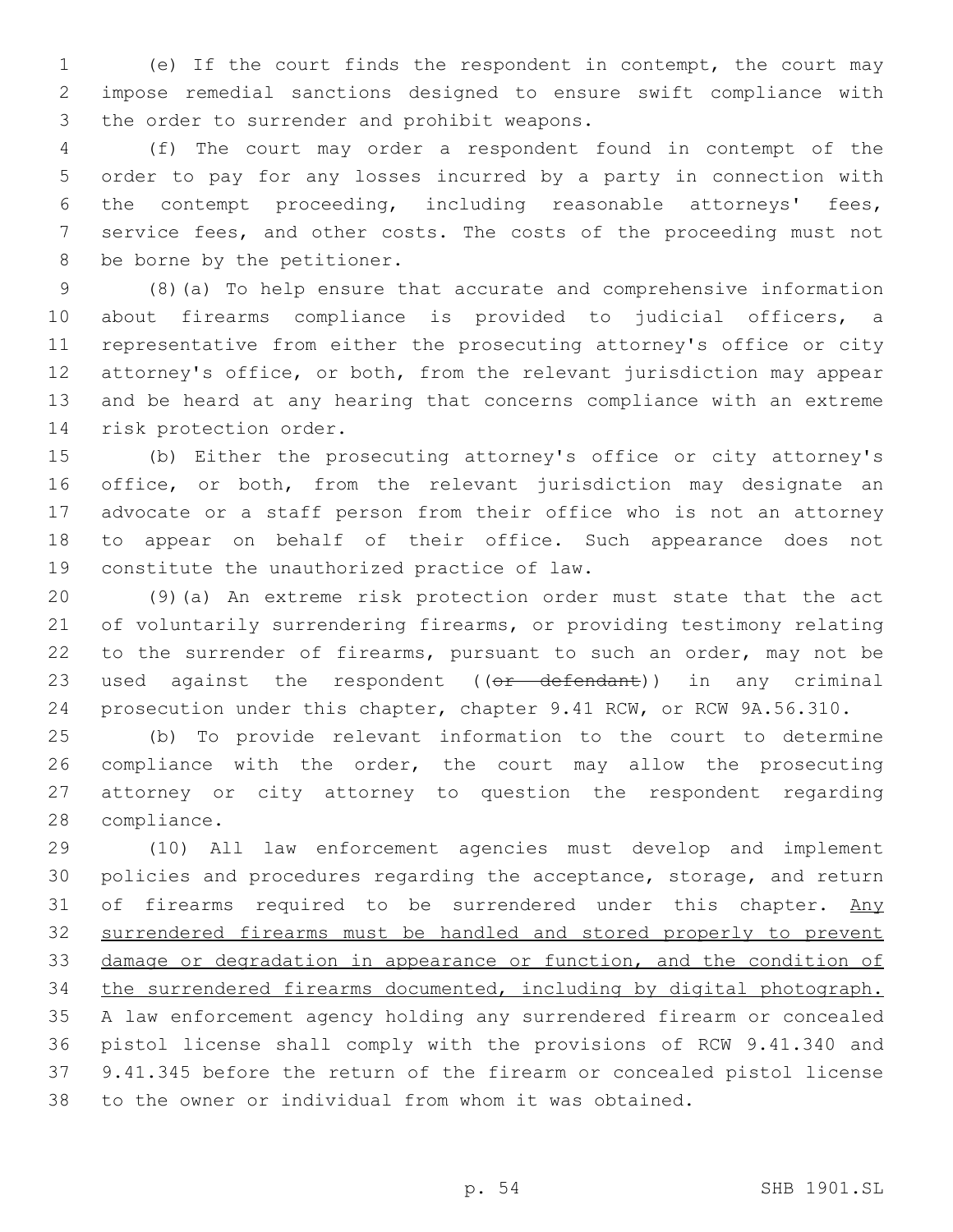**Sec. 20.** RCW 7.105.400 and 2021 c 215 s 53 are each amended to 2 read as follows:

 (1) A temporary protection order issued under this chapter may be 4 reissued for the following reasons:

5 (a) Agreement of the parties;

 (b) To provide additional time to effect service of the temporary 7 protection order on the respondent; or

 (c) If the court, in writing, finds good cause to reissue the 9 order.

 (2) Any temporary orders to surrender and prohibit weapons must also be automatically reissued with the temporary protection order.

 (3) To ensure that a petitioner is not delayed in receiving a hearing on a petition for a protection order, there is a rebuttable presumption that a temporary protection order should not be reissued more than once or for more than 30 days at the request of the respondent, absent agreement of the parties, good cause, or the need 17 to provide additional time to effect service.

 (4) When considering any request to stay, continue, or delay a hearing under this chapter because of the pendency of a parallel criminal investigation or prosecution of the respondent, courts shall apply a rebuttable presumption against such delay and give due recognition to the purpose of this chapter to provide victims quick and effective relief. Courts must consider on the record the 24 following factors:

 (a) The extent to which a defendant's Fifth Amendment rights are or are not implicated, given the special nature of protection order proceedings which burden a defendant's Fifth Amendment privilege substantially less than do other civil proceedings;

(b) Similarities between the civil and criminal cases;

30 (c) Status of the criminal case;

 (d) The interests of the petitioners in proceeding expeditiously with litigation and the potential prejudice and risk to petitioners 33 of a delay;

 (e) The burden that any particular aspect of the proceeding may 35 impose on respondents;

 (f) The convenience of the court in the management of its cases 37 and the efficient use of judicial resources;

 (g) The interests of persons not parties to the civil litigation; 39 and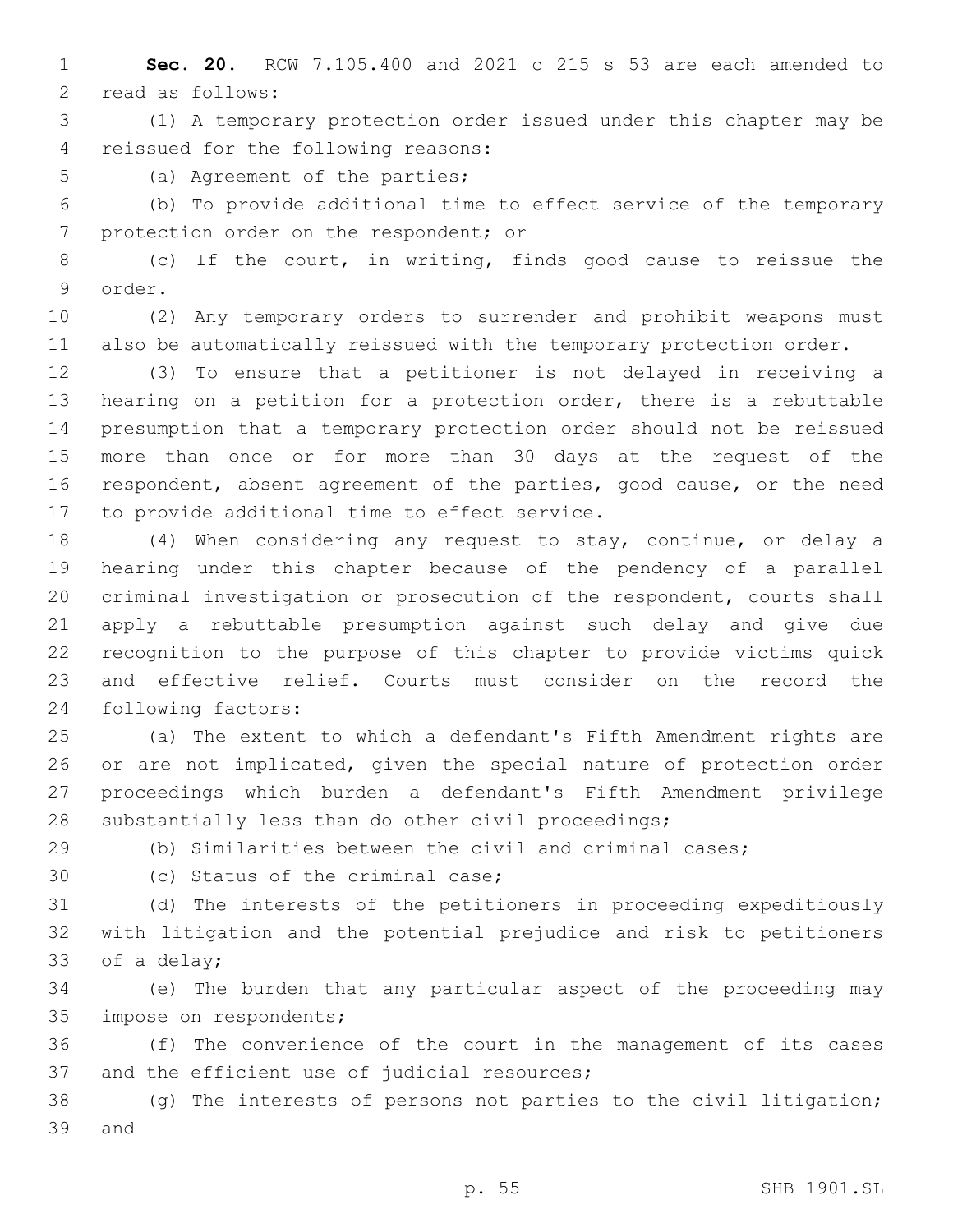(h) The interest of the public in the pending civil and criminal 2 litigation.

3 (5) Courts shall not require a petitioner to complete a new ( $\frac{1}{2}$  enforcement information sheet)) confidential information form when a temporary protection order is reissued or when a full order for a fixed time period is entered, unless the petitioner indicates that the information needs to be updated or amended. The clerk shall transmit the order to the law enforcement agency identified in the order for service, along with a copy of the confidential party information form received from the respondent, if available, or the petitioner's confidential party information form to assist law 12 enforcement in serving the order.

 **Sec. 21.** RCW 7.105.450 and 2021 c 215 s 56 are each amended to read as follows:14

 (1)(a) Whenever a domestic violence protection order, a sexual assault protection order, a stalking protection order, or a vulnerable adult protection order is granted under this chapter, or an order is granted under chapter 9A.40, 9A.44, 9A.46, 9A.88, 9.94A, 10.99, 26.09, 26.26A, or 26.26B RCW, or there is a valid foreign protection order as defined in RCW 26.52.020, or there is a Canadian domestic violence protection order as defined in RCW 26.55.010, and the respondent or person to be restrained knows of the order, a violation of any of the following provisions of the order is a gross misdemeanor, except as provided in subsections (4) and (5) of this 25 section:

 (i) The restraint provisions prohibiting acts or threats of 27 violence against, or stalking of, a protected party, or the restraint provisions prohibiting contact with a protected party;

 (ii) A provision excluding the person from a residence, 30 workplace, school, or day care;

 (iii) A provision prohibiting the person from knowingly coming within, or knowingly remaining within, a specified distance of a location, a protected party's person, or a protected party's vehicle;

 (iv) A provision prohibiting interfering with the protected party's efforts to remove a pet owned, possessed, leased, kept, or held by the petitioner, the respondent, or a minor child residing 37 with either the petitioner or the respondent; or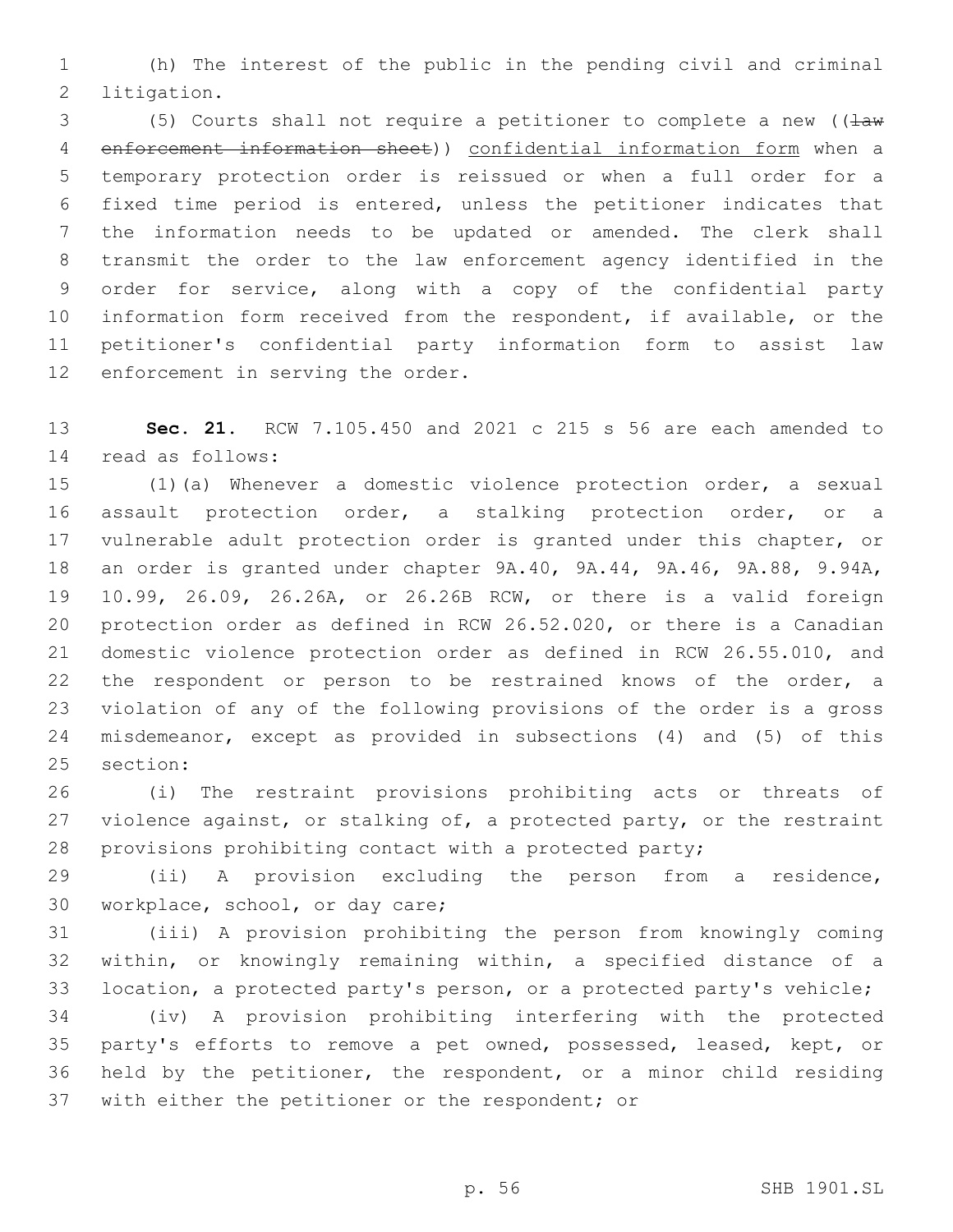(v) A provision of a foreign protection order or a Canadian domestic violence protection order specifically indicating that a 3 violation will be a crime.

 (b) Upon conviction, and in addition to any other penalties 5 provided by law, the court:

 (i) May require that the respondent submit to electronic monitoring. The court shall specify who must provide the electronic monitoring services and the terms under which the monitoring must be performed. The order also may include a requirement that the respondent pay the costs of the monitoring. The court shall consider 11 the ability of the convicted person to pay for electronic monitoring; 12 and

 (ii) Shall impose a fine of \$15, in addition to any penalty or fine imposed, for a violation of a domestic violence protection order issued under this chapter. Revenue from the \$15 fine must be remitted monthly to the state treasury for deposit in the domestic violence 17 prevention account.

 (2) A law enforcement officer shall arrest without a warrant and take into custody a person whom the law enforcement officer has probable cause to believe has violated a domestic violence protection order, a sexual assault protection order, a stalking protection order, or a vulnerable adult protection order, or an order issued under chapter 9A.40, 9A.44, 9A.46, 9A.88, 9.94A, 10.99, 26.09, 26.26A, or 26.26B RCW, or a valid foreign protection order as defined in RCW 26.52.020, or a Canadian domestic violence protection order as defined in RCW 26.55.010, that restrains the person or excludes the person from a residence, workplace, school, or day care, or prohibits the person from knowingly coming within, or knowingly remaining within, a specified distance of a location, a protected party's person, or a protected party's vehicle, if the person restrained knows of the order. Presence of the order in the law enforcement computer-based criminal intelligence information system is not the only means of establishing knowledge of the order.

 (3) A violation of a domestic violence protection order, a sexual assault protection order, a stalking protection order, or a vulnerable adult protection order, or an order issued under chapter 9A.40, 9A.44, 9A.46, 9A.88, 9.94A, 10.99, 26.09, 26.26A, or 26.26B RCW, or a valid foreign protection order as defined in RCW 26.52.020, or a Canadian domestic violence protection order as defined in RCW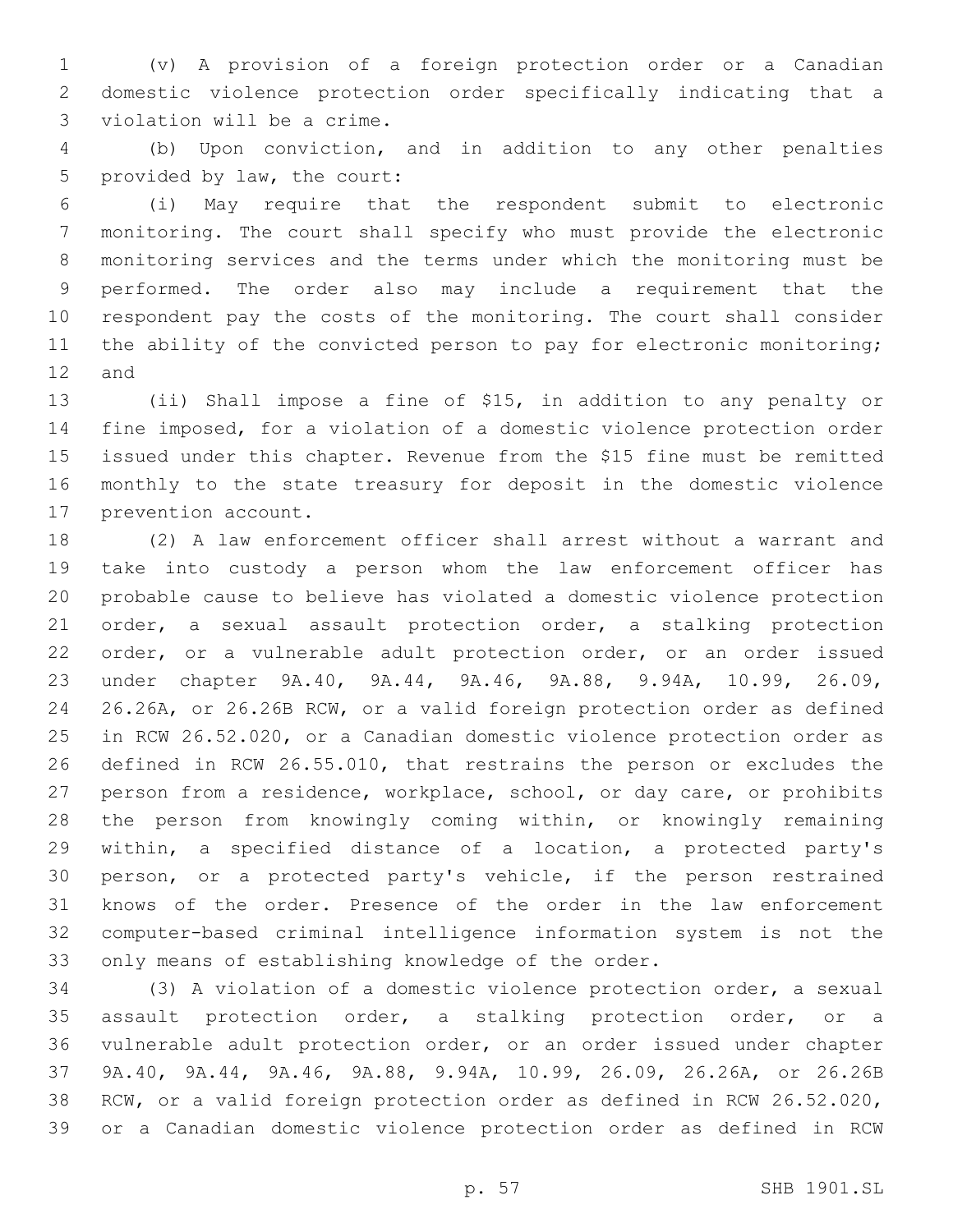26.55.010, shall also constitute contempt of court, and is subject to 2 the penalties prescribed by law.

 (4) Any assault that is a violation of a domestic violence protection order, a sexual assault protection order, a stalking protection order, or a vulnerable adult protection order, or an order issued under chapter 9A.40, 9A.44, 9A.46, 9A.88, 9.94A, 10.99, 26.09, 26.26A, or 26.26B RCW, or a valid foreign protection order as defined in RCW 26.52.020, or a Canadian domestic violence protection order as defined in RCW 26.55.010, and that does not amount to assault in the first or second degree under RCW 9A.36.011 or 9A.36.021 is a class C felony, and any conduct in violation of such an order that is reckless and creates a substantial risk of death or serious physical 13 injury to another person is a class C felony.

 (5) A violation of a domestic violence protection order, a sexual assault protection order, a stalking protection order, or a vulnerable adult protection order, or a court order issued under chapter 9A.40, 9A.44, 9A.46, 9A.88, 9.94A, 10.99, 26.09, 26.26A, or 26.26B RCW, or a valid foreign protection order as defined in RCW 26.52.020, or a Canadian domestic violence protection order as defined in RCW 26.55.010, is a class C felony if the offender has at least two previous convictions for violating the provisions of a domestic violence protection order, a sexual assault protection order, a stalking protection order, or a vulnerable adult protection order, or an order issued under chapter 9A.40, 9A.44, 9A.46, 9A.88, 9.94A, 10.99, 26.09, 26.26A, or 26.26B RCW, or a valid foreign protection order as defined in RCW 26.52.020, or a Canadian domestic violence protection order as defined in RCW 26.55.010. The previous convictions may involve the same victim or other victims specifically 29 protected by the orders the offender violated.

 (6)(a) A defendant arrested for violating a domestic violence protection order, sexual assault protection order, stalking protection order, or vulnerable adult protection order, or an order granted under chapter 9A.40, 9A.44, 9A.46, 9A.88, 9.94A, 10.99, 26.09, 26.26A, or 26.26B RCW, or a valid foreign protection order as defined in RCW 26.52.020, or a Canadian domestic violence protection order as defined in RCW 26.55.010, is required to appear in person before a magistrate within one judicial day after the arrest. At the time of the appearance, the court shall determine the necessity of imposing a no-contact order or other conditions of pretrial release.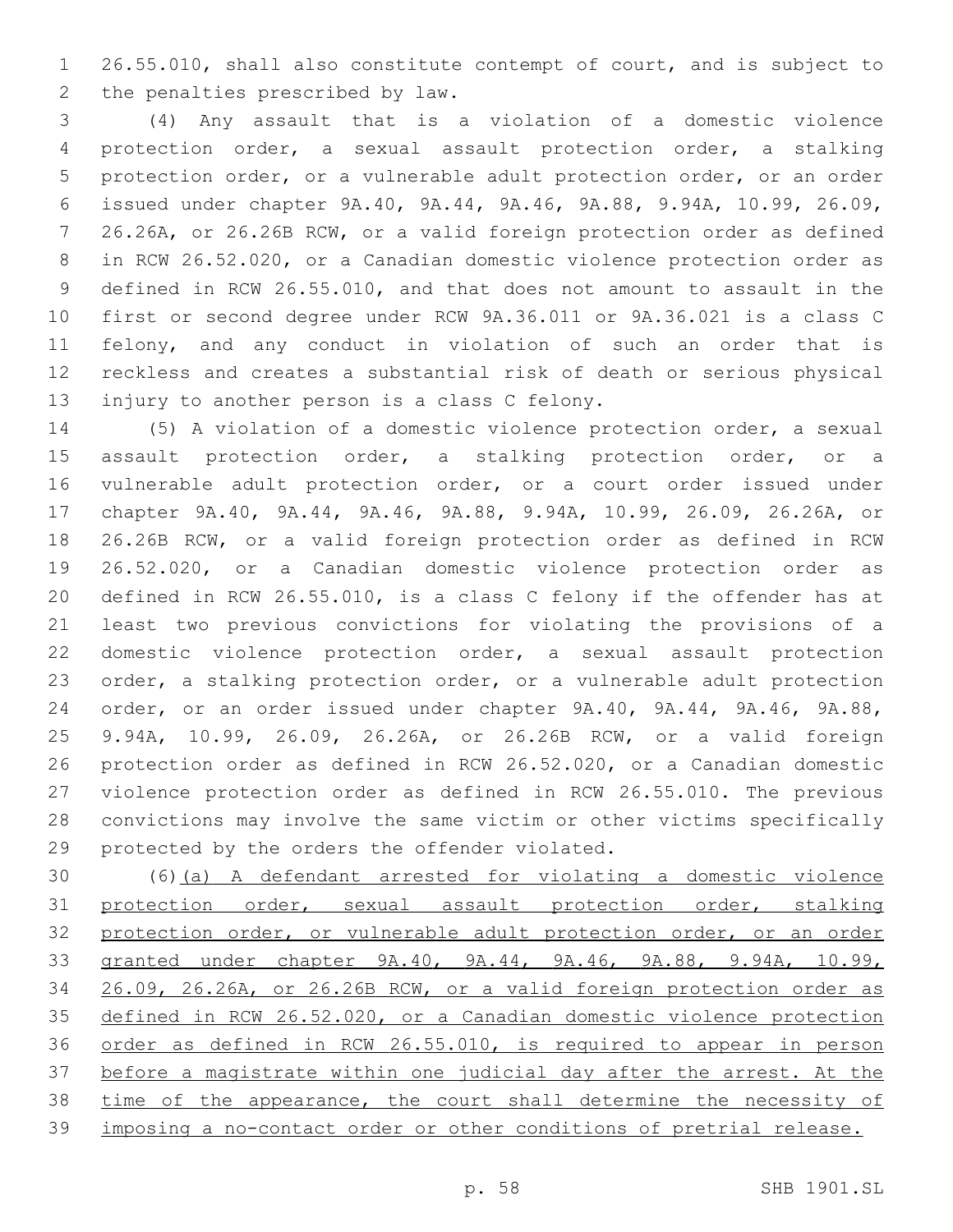(b) A defendant who is charged by citation, complaint, or information with violating any protection order identified in (a) of this subsection and not arrested shall appear in court for arraignment in person as soon as practicable, but in no event later than 14 days after the next day on which court is in session following the issuance of the citation or the filing of the complaint or information.

8 (7) Upon the filing of an affidavit by the petitioner or any law enforcement officer alleging that the respondent has violated a domestic violence protection order, a sexual assault protection order, a stalking protection order, or a vulnerable adult protection order, or an order granted under chapter 9A.40, 9A.44, 9A.46, 9A.88, 9.94A, 10.99, 26.09, 26.26A, or 26.26B RCW, or a valid foreign protection order as defined in RCW 26.52.020, or a Canadian domestic violence protection order as defined in RCW 26.55.010, the court may issue an order to the respondent, requiring the respondent to appear and show cause within 14 days as to why the respondent should not be found in contempt of court and punished accordingly. The hearing may be held in the court of any county or municipality in which the petitioner or respondent temporarily or permanently resides at the 21 time of the alleged violation.

 (8) Appearances required under this section are mandatory and 23 cannot be waived.

 **Sec. 22.** RCW 7.105.460 and 2021 c 215 s 58 are each amended to 25 read as follows:

 (1) Any person who files a petition for an extreme risk protection order knowing the information in such petition to be materially false, or with the intent to harass the respondent, is 29 quilty of a gross misdemeanor.

 (2) ((Any)) (a) Except as provided in (b) of this subsection, any person who has in his or her custody or control, accesses, purchases, possesses, or receives, or attempts to purchase or receive, a firearm with knowledge that he or she is prohibited from doing so by an extreme risk protection order is guilty of a gross misdemeanor, and further is prohibited from having in his or her custody or control, accessing, purchasing, possessing, or receiving, or attempting to purchase or receive, a firearm for a period of five years from the 38 date the existing order expires. ((However, such))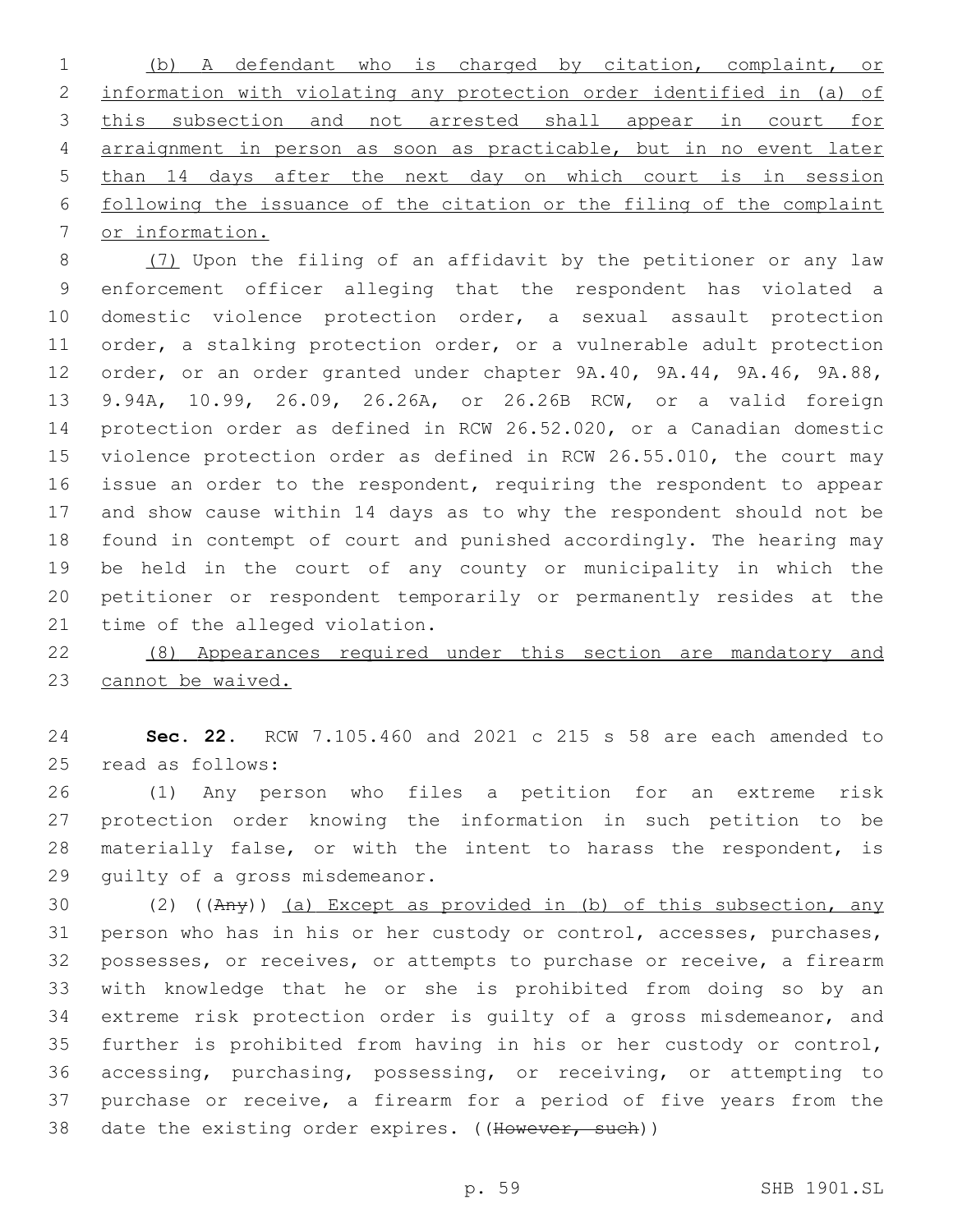(b) A person is guilty of a class C felony for a violation under (a) of this subsection if the person has two or more previous convictions for violating an order issued under this chapter.

 **Sec. 23.** RCW 7.105.500 and 2021 c 215 s 61 are each amended to 5 read as follows:

 This section applies to modification or termination of domestic violence protection orders, sexual assault protection orders, 8 stalking protection orders, and antiharassment protection orders.

 (1) Upon a motion with notice to all parties and after a hearing, the court may modify the terms of an existing protection order or 11 terminate an existing order.

 (2) A respondent's motion to modify or terminate an existing protection order must include a declaration setting forth facts supporting the requested order for modification or termination. The nonmoving parties to the proceeding may file opposing declarations. All motions to modify or terminate shall be based on the written materials and evidence submitted to the court. The court shall set a hearing only if the court finds that adequate cause is established. If the court finds that the respondent established adequate cause, the court shall set a date for hearing the respondent's motion, which must be at least 14 days from the date the court finds adequate 22 cause.

 (3) Upon the motion of a respondent, the court may not modify or terminate an existing protection order unless the respondent proves by a preponderance of the evidence that there has been a substantial change in circumstances such that the respondent will not resume, 27 engage in, or attempt to engage in, the following acts against the petitioner or those persons protected by the protection order if the 29 order is terminated or modified:

 (a) Acts of domestic violence, in cases involving domestic 31 violence protection orders;

 (b) Physical or nonphysical contact, in cases involving sexual 33 assault protection orders;

 (c) Acts of stalking, in cases involving stalking protection 35 orders; or

 (d) Acts of unlawful harassment, in cases involving 37 antiharassment protection orders.

 The petitioner bears no burden of proving that he or she has a current reasonable fear of harm by the respondent.

p. 60 SHB 1901.SL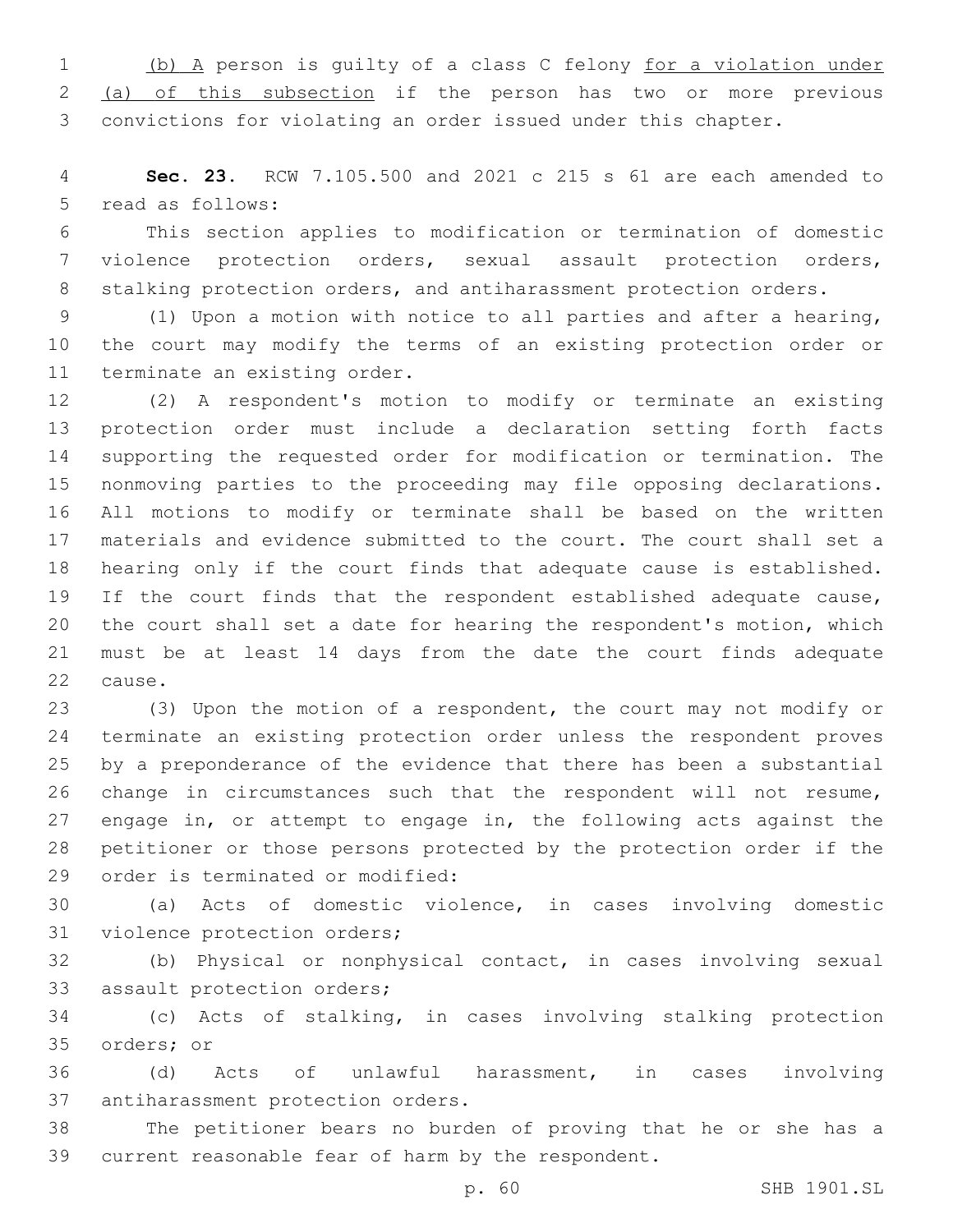(4) In determining whether there has been a substantial change in circumstances, the court may consider the following unweighted factors, and no inference is to be drawn from the order in which the factors are listed:4

 (a) Whether the respondent has committed or threatened sexual assault, domestic violence, stalking, or other harmful acts against the petitioner or any other person since the protection order was 8 entered;

 (b) Whether the respondent has violated the terms of the protection order and the time that has passed since the entry of the 11 order;

 (c) Whether the respondent has exhibited suicidal ideation or 13 attempts since the protection order was entered;

 (d) Whether the respondent has been convicted of criminal 15 activity since the protection order was entered;

 (e) Whether the respondent has either acknowledged responsibility for acts of sexual assault, domestic violence, stalking, or behavior 18 that resulted in the entry of the protection order, or successfully completed state-certified perpetrator treatment or counseling since 20 the protection order was entered;

 (f) Whether the respondent has a continuing involvement with drug 22 or alcohol abuse, if such abuse was a factor in the protection order;

 (g) Whether the petitioner consents to terminating the protection order, provided that consent is given voluntarily and knowingly; or

 (h) Other factors relating to a substantial change in 26 circumstances.

 (5) In determining whether there has been a substantial change in circumstances, the court may not base its determination on the fact that time has passed without a violation of the order.

 (6) Regardless of whether there is a substantial change in circumstances, the court may decline to terminate a protection order if it finds that the acts of domestic violence, sexual assault, stalking, unlawful harassment, and other harmful acts that resulted in the issuance of the protection order were of such severity that 35 the order should not be terminated.

 (7) A respondent may file a motion to modify or terminate an order no more than once in every 12-month period that the order is in 38 effect, starting from the date of the order and continuing through 39 any renewal period.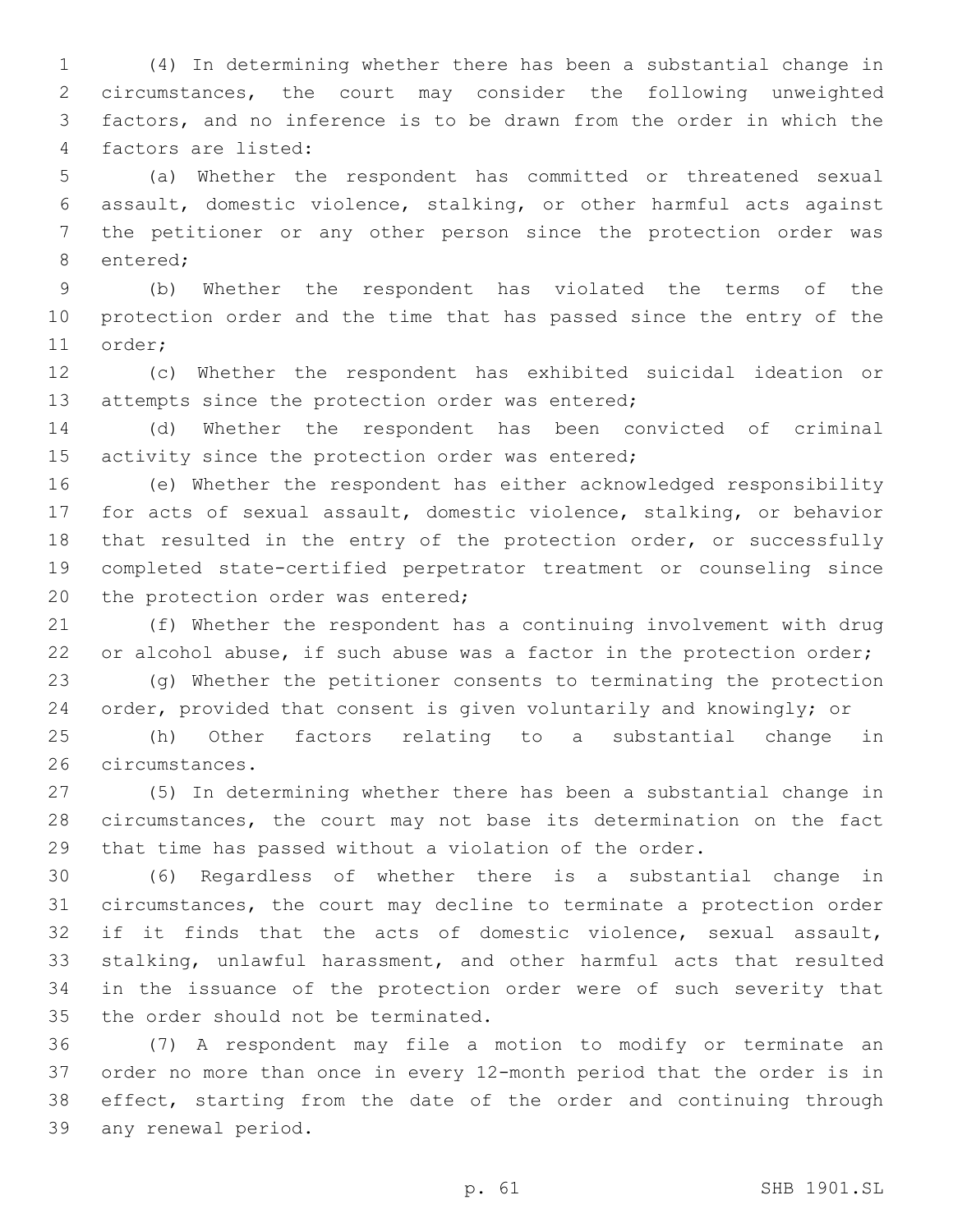(8) If a person who is protected by a protection order has a child or adopts a child after a protection order has been issued, but before the protection order has expired, the petitioner may seek to include the new child in the order of protection on an ex parte basis if the child is already in the physical custody of the petitioner. If the restrained person is the legal or biological parent of the child, a hearing must be set and notice given to the restrained person prior to final modification of the full protection order.

9 (9) A court may require the respondent to pay the petitioner for 10 costs incurred in responding to a motion to modify or terminate a 11 protection order, including reasonable attorneys' fees.

12 **Sec. 24.** RCW 7.105.510 and 2021 c 215 s 63 are each amended to 13 read as follows:

14 This section applies to the modification or termination of 15 vulnerable adult protection orders.

16 (1) Any vulnerable adult who is not subject to ((a limited 17 guardianship, limited conservatorship, or other protective 18 arrangement)) an order under chapter 11.130 RCW may, at any time 19 subsequent to the entry of a permanent protection order under this 20 chapter, file a motion to modify or terminate the protection order. 21 Where a vulnerable adult is subject to an order under chapter 11.130 22 RCW, the vulnerable adult, or the vulnerable adult's quardian, 23 conservator, or person acting on behalf of the vulnerable adult under 24 a protective arrangement under chapter 11.130 RCW, may, ((at any time 25 subsequent to the entry of a permanent protection order under this 26  $ehapter<sub>r</sub>)$ ) if within the person's authority under the quardianship, 27 conservatorship, or protective arrangement, file a motion to modify 28 or terminate the protection order at any time subsequent to the entry 29 of a permanent protection order under this chapter.

 (2) In a hearing on a motion to modify or terminate the protection order, the court shall grant such relief consistent with RCW 7.105.310 as it deems necessary for the protection of the vulnerable adult, including modification or termination of the 34 protection order.

35 **Sec. 25.** RCW 7.105.555 and 2021 c 215 s 66 are each amended to read as follows:36

37 (1) To prevent the issuance of competing protection orders in 38 different courts and to give courts needed information for the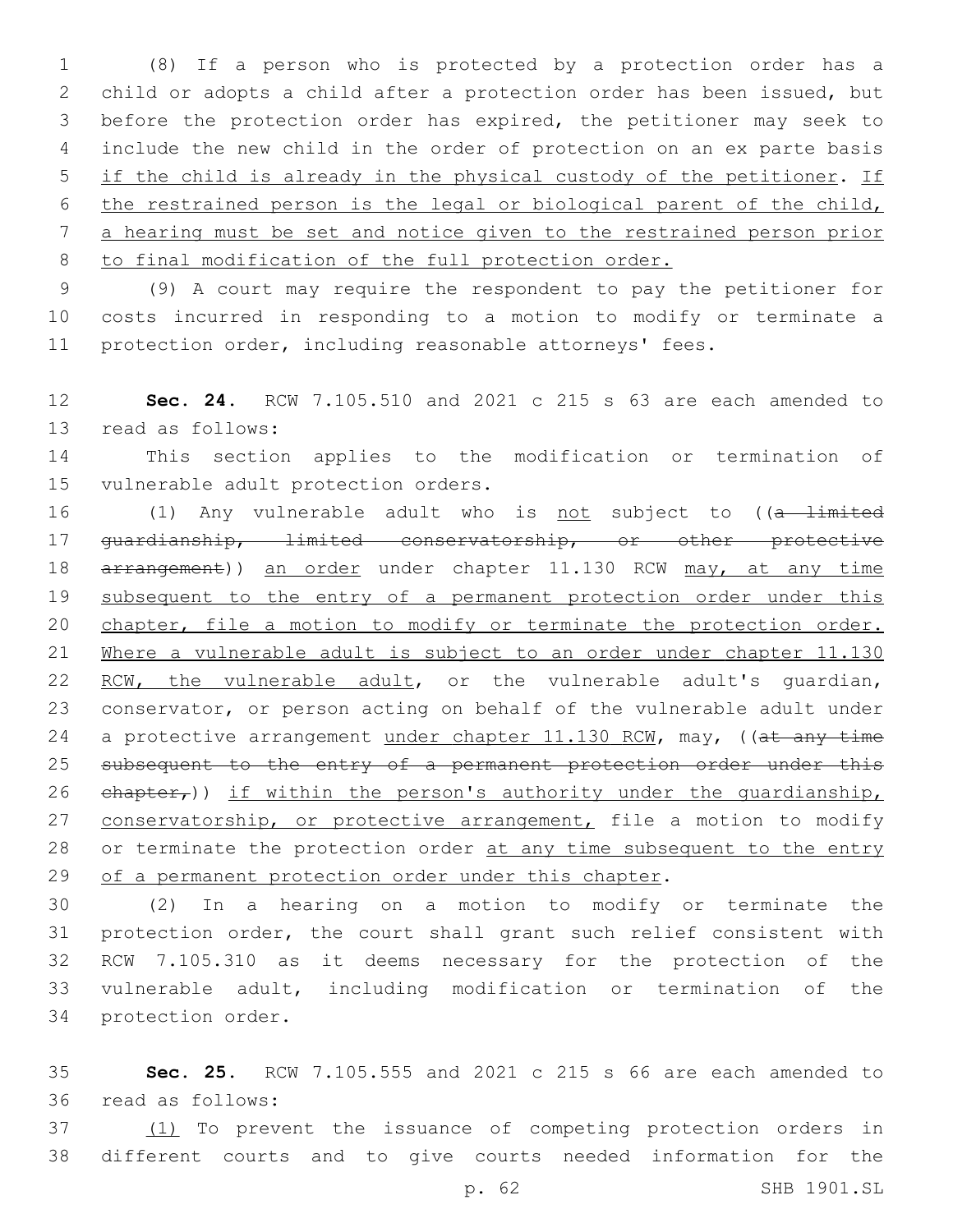issuance of orders, the judicial information system or alternative databases must be available in each district, municipal, and superior court, and must include a database containing the following information:4

 $((+1))$  (a) The names of the parties and the cause number for every order of protection issued under this chapter, protection orders provided by military and tribal courts, every criminal no- contact order issued under chapters 9A.46 and 10.99 RCW, every dissolution action under chapter 26.09 RCW, every parentage action under chapter 26.26A or 26.26B RCW, every restraining order issued on behalf of an abused child or adult dependent person under chapter 26.44 RCW, every foreign protection order filed under chapter 26.52 RCW, and every Canadian domestic violence protection order filed under chapter 26.55 RCW. When a guardian or the department of social 15 and health services or department of children, youth, and families has petitioned for relief on behalf of an abused child, adult dependent person, or vulnerable adult, the name of the person on whose behalf relief was sought must be included in the database as a 19 party rather than the quardian or appropriate department;

20  $((+2))$  (b) A complete criminal history of the parties; and

21  $((+3))$  (c) Other relevant information necessary to assist courts in issuing orders under this chapter as determined by the judicial 23 information system committee.

 (2) Information within the database must be easily accessible and accurately updated as soon as possible but no later than within one judicial day.

 (3) A document viewing system must be available as part of the 28 judicial information system or other databases used by the court, so that in addition to having access to the summary information in subsection (1) of this section, the court is able to view any protection order filed within the state.

 **Sec. 26.** RCW 7.105.902 and 2021 c 215 s 36 are each amended to 33 read as follows:

 (1) The administrative office of the courts, through the gender 35 and justice commission of the Washington state supreme court, and with the support of the Washington state women's commission, shall work with representatives of superior, district, and municipal court judicial officers, court clerks, and administrators, including those with experience in protection order proceedings, as well as advocates

p. 63 SHB 1901.SL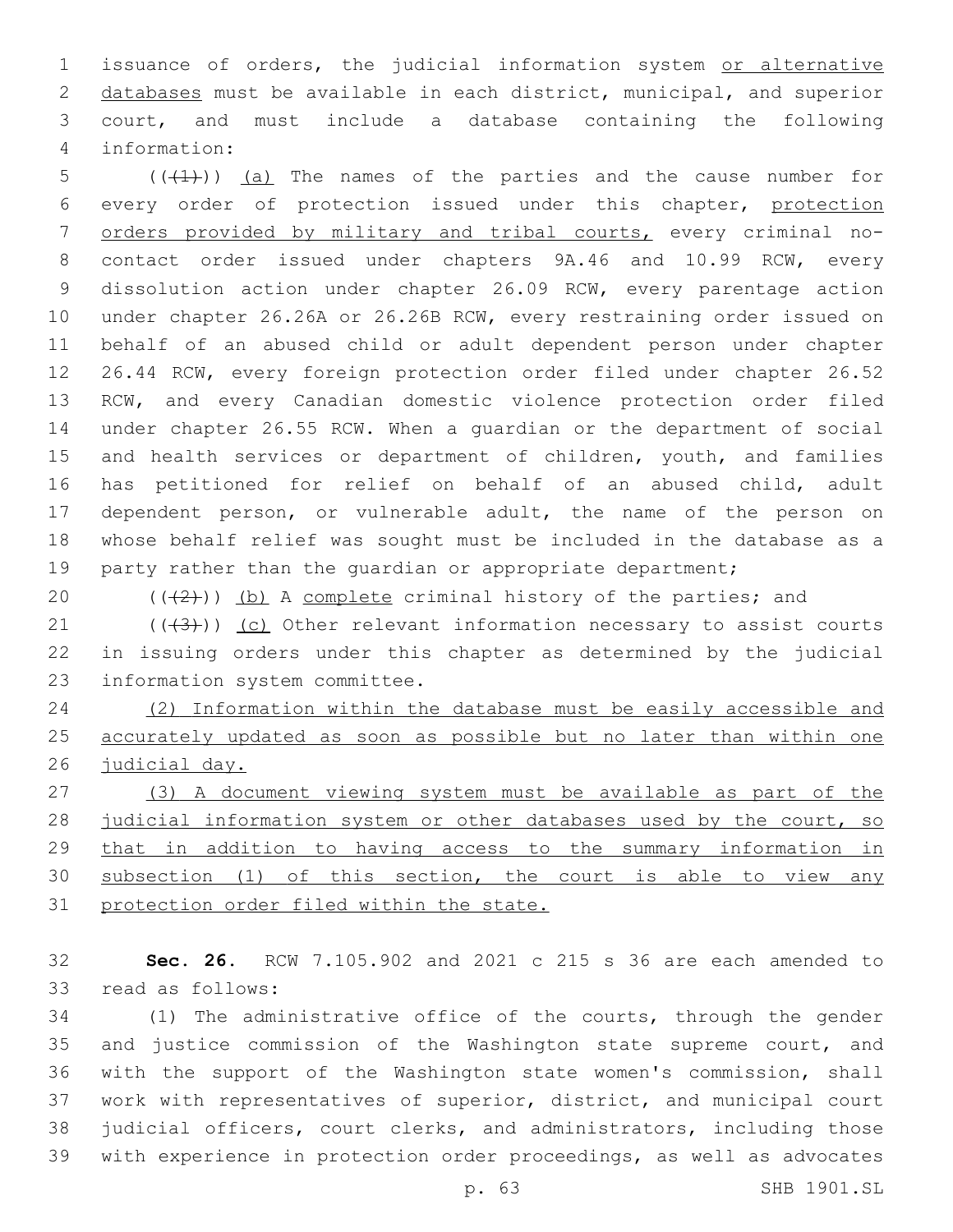and practitioners with expertise in each type of protection order, and others with relevant expertise, to consider and develop 3 recommendations regarding:

 (a) Uses of technology to reduce administrative burdens in 5 protection order proceedings;

 (b) Improving access to unrepresented parties in protection order proceedings, including promoting access for pro bono attorneys for remote protection order proceedings, in consultation with the 9 Washington state bar association;

 (c) Developing best practices for courts when there are civil protection order and criminal proceedings that concern the same 12 alleged conduct;

 (d) Developing best practices in data collection and sharing, including demographic information, in order to promote research and study on protection orders and transparency of protection order data for the public, in partnership with the Washington state center for court research, the Washington state institute for public policy, the University of Washington, and the urban Indian health institute;

 (e) Developing best practices, including proposed training and necessary forms, in partnership with the Washington tribal state 21 court consortium, to address how:

 (i) Washington state court judges of all levels can see the 23 existence of, and parties to, tribal court, military, and other jurisdiction protection orders, in comity with similar state court 25 orders;

 (ii) Tribal courts can enter their protection orders into the judicial information system used by courts to check for conflicting 28 orders and history; and

 (iii) State courts can query the national crime information center to check for tribal, military, and other jurisdictions' protection orders prior to issuing protection orders;

 (f) Developing best practices for minor respondents and petitioners in civil protection order proceedings, including what sanctions should be provided for in law, with input from legal advocates for children and youth, juvenile public defense, juvenile prosecutors, adolescent behavioral health experts, youth development experts, educators, judicial officers, victim advocates, restorative- informed or trauma-informed professionals, child advocacy centers, and professionals experienced in evidenced-based modalities for the 40 treatment of trauma; and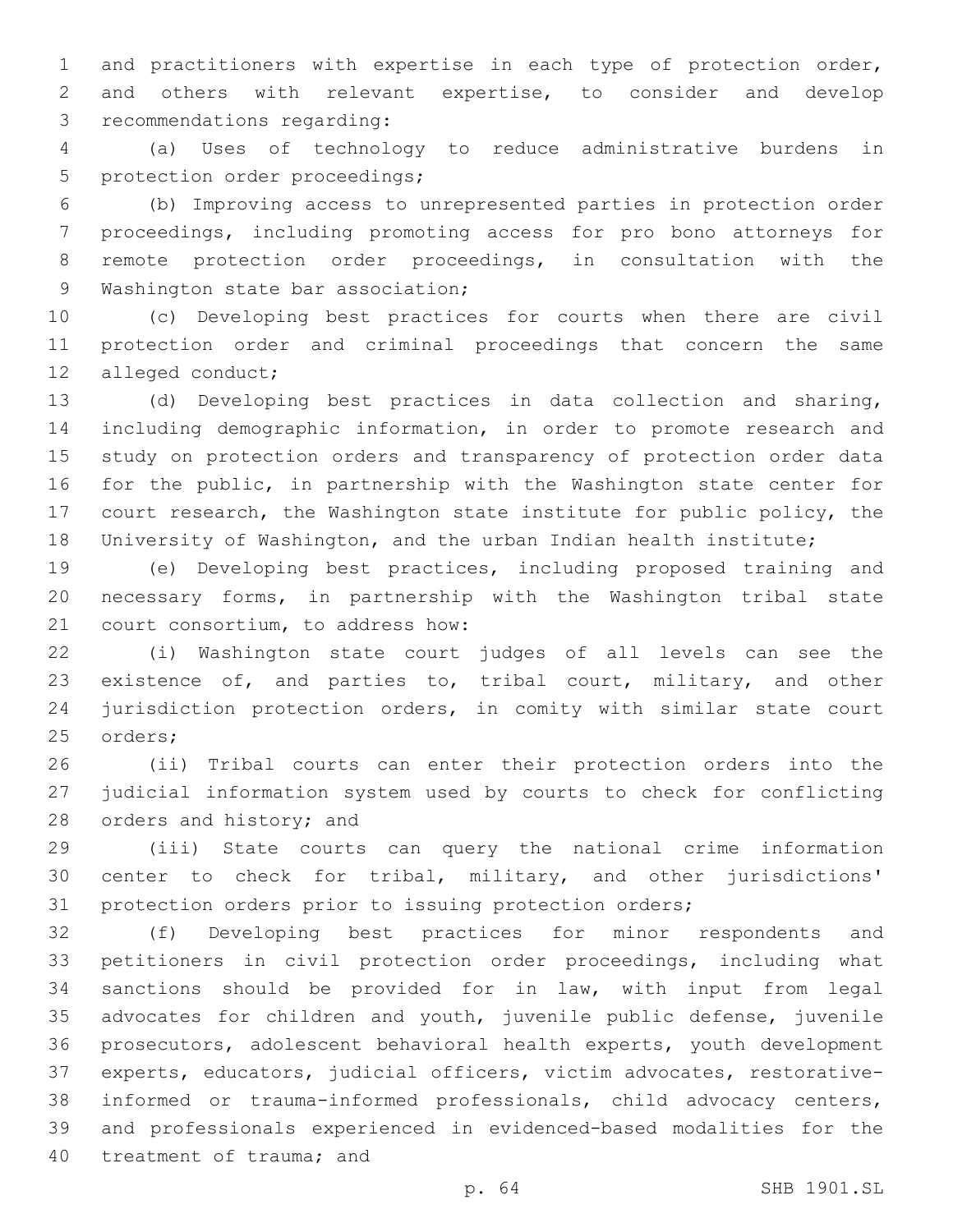(g) Assessing how the civil protection order law can more effectively address the type of abuse known as "coercive control" so that survivors can seek earlier protective intervention before abuse 4 further escalates.

 (2) The gender and justice commission may hire a consultant to assist with the requirements of this section with funds as 7 appropriated.

 (3) The gender and justice commission shall provide a brief report of its recommendations to the legislature for subsection (1)(e) through (g) of this section by December 1, 2021, and, for subsection (1)(a) through (d) of this section, provide 12 recommendations to the courts by July 1, 2022.

(4) This section expires October 1, 2022.

 NEW SECTION. **Sec. 27.** (1) The gender and justice commission, through its E2SHB 1320 stakeholder work groups, and in consultation with the Washington state center for court research, shall include in their 2022 work consideration of a study regarding how the inclusion of coercive control under this act helps to further realize the legislative intent of the law to increase safety for victims by obtaining effective legal protection apart from, or in addition to, the criminal legal system. The possible parameters for such a study would be as follows:

 (a) The center for court research may engage or partner with other researchers with expertise in intimate partner violence, coercive control, civil protection order processes, and related research to conduct the study or help with study design, duration, methods, measurements, data collection, and analysis.

 (b) The administrative office of the courts and superior and district courts shall provide the center for court research with necessary data to conduct the study, as requested by the center for 31 court research.

 (c) The study may include, if determined by the gender and justice commission's E2SHB 1320 stakeholder work groups and the center for court research to be empirically useful and readily measurable through available data, measurements such as:

 (i) The ability of survivors to obtain protection orders that fully address the nature of the harm or threat of harm they are 38 experiencing;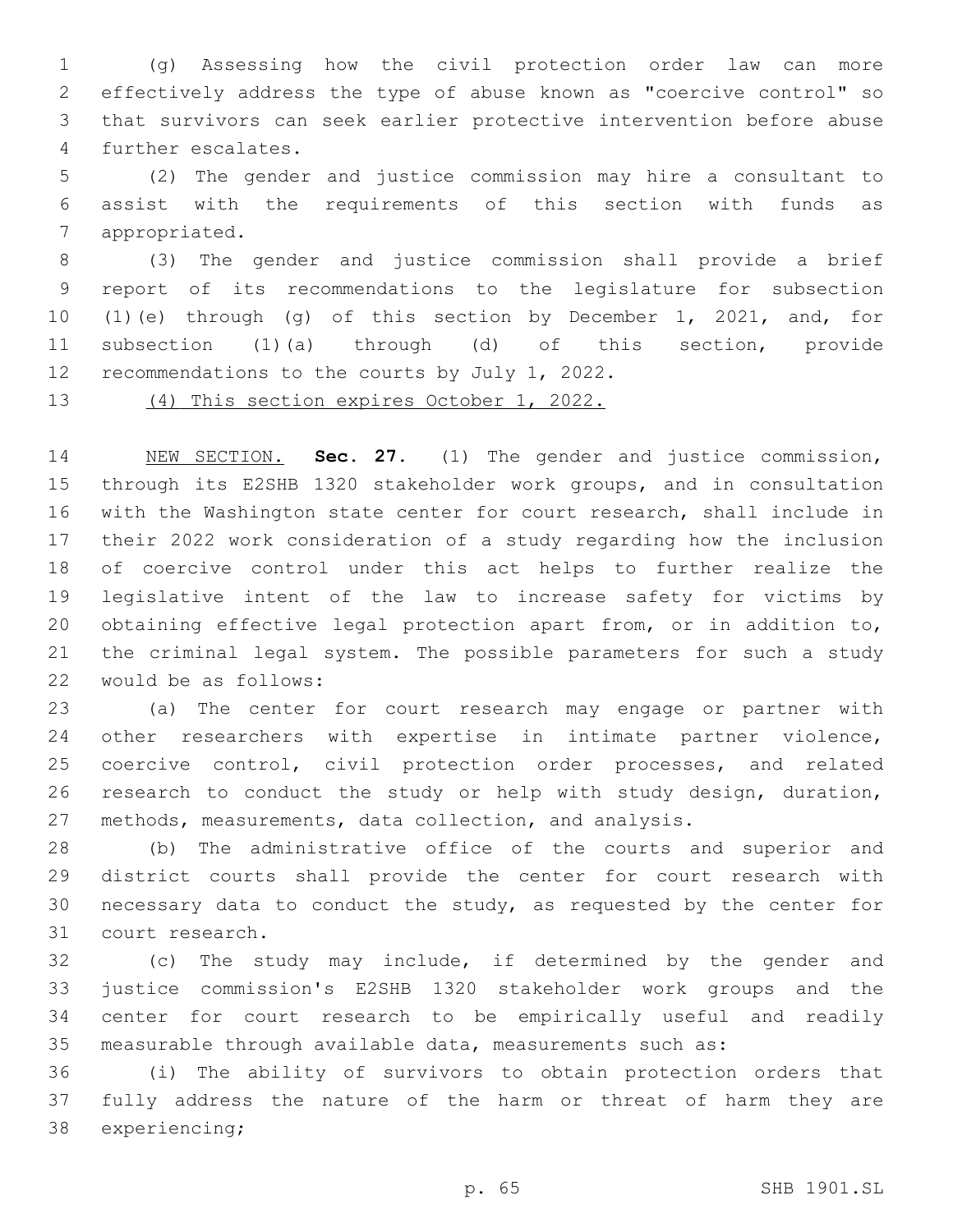(ii) The frequency of inclusion of coercive control in protection order petitions and the nature of the harm or threatened harm 3 articulated;

 (iii) Whether the orders were granted and if so, the relief 5 ordered by the court;

 (iv) Whether the orders were denied, and if so, the reason for 7 the denial; and

 (v) In proceedings involving domestic violence where coercive 9 control is part of the harm alleged:

 (A) The frequency of conflicting protection orders, cross- petitions (where each party files a petition against the other), or re-aligned orders (where the court finds that the original petitioner is the abuser and the original respondent is the victim);

(B) Enforcement of protection order violations;

 (C) Other legal proceedings involving either party, such as 16 family, dependency, or criminal matters; and

 (D) Whether the parties had legal representation or legal 18 advocates in the protection order proceedings.

 (d) The study shall also assess judicial officer training regarding protection orders, and coercive control in particular, and whether additional judicial officers are required to hear protection 22 order proceedings.

 (e) To the extent feasible, and considered best practice by the center for court research, the evaluation should also: Gather qualitative information from survivors of domestic violence, legal counsel, protection order advocates and court navigators, court 27 clerks, and judicial officers; and include analysis of any disproportionate impact on survivors by race, immigration status, language, gender, sexual orientation, or disability.

 (f) At the conclusion of any study conducted under this section, the center for court research shall report its findings to the 32 legislature in compliance with RCW 43.01.036.

 (2) By July 1, 2022, the gender and justice commission through its E2SHB 1320 work groups and the center for court research shall advise the chairs of the relevant policy committees of the legislature of their recommendations regarding need, timing, and 37 design for such a study.

38 (3) This section expires January 1, 2028.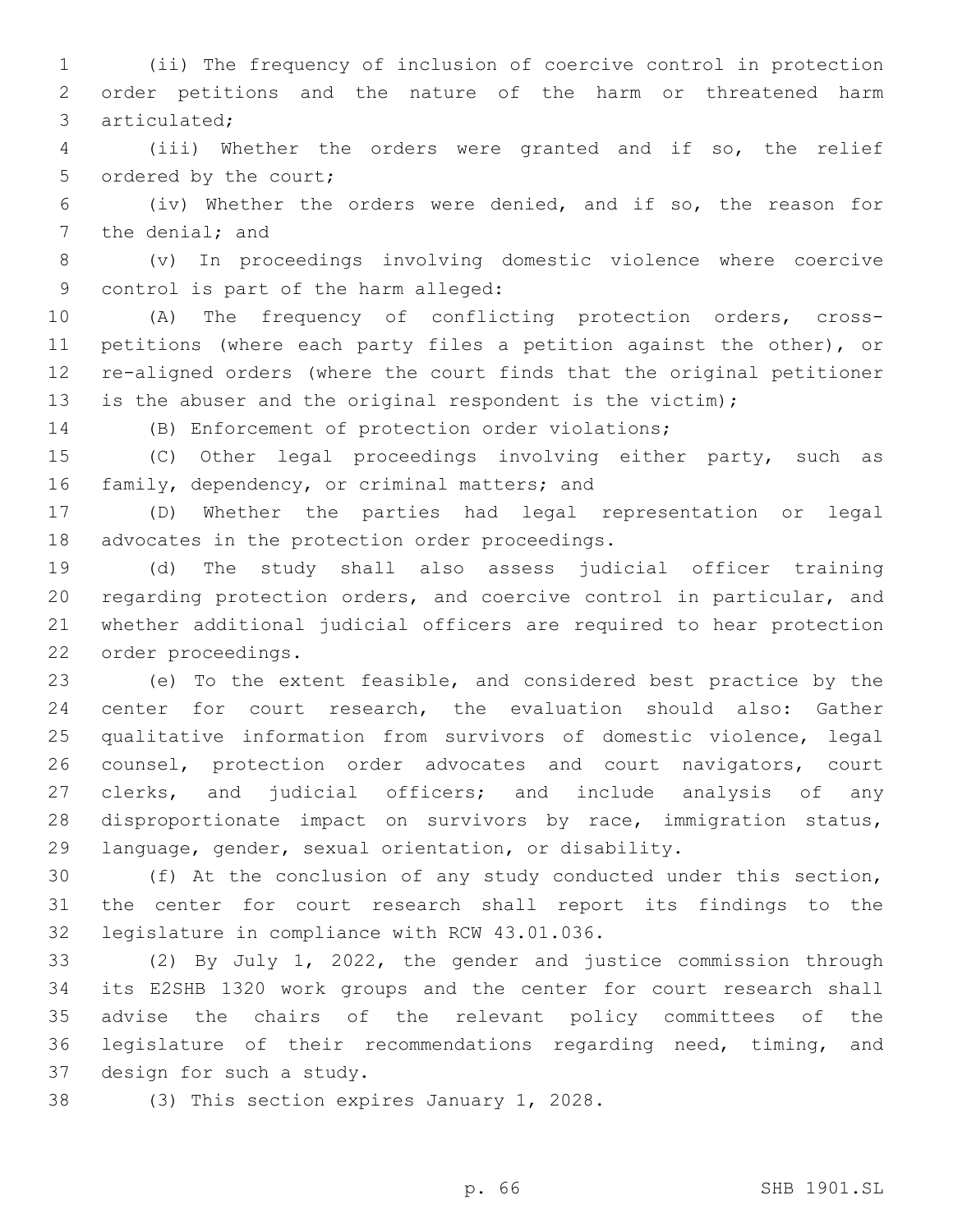**Sec. 28.** RCW 9.41.040 and 2021 c 215 s 72 are each amended to 2 read as follows:

 (1)(a) A person, whether an adult or juvenile, is guilty of the crime of unlawful possession of a firearm in the first degree, if the person owns, has in his or her possession, or has in his or her control any firearm after having previously been convicted or found not guilty by reason of insanity in this state or elsewhere of any 8 serious offense as defined in this chapter.

 (b) Unlawful possession of a firearm in the first degree is a class B felony punishable according to chapter 9A.20 RCW.

 (2)(a) A person, whether an adult or juvenile, is guilty of the crime of unlawful possession of a firearm in the second degree, if the person does not qualify under subsection (1) of this section for the crime of unlawful possession of a firearm in the first degree and the person owns, has in his or her possession, or has in his or her 16 control any firearm:

 (i) After having previously been convicted or found not guilty by reason of insanity in this state or elsewhere of any felony not specifically listed as prohibiting firearm possession under subsection (1) of this section, or any of the following crimes when committed by one family or household member against another or by one 22 intimate partner against another, as those terms are defined by the 23 statutes in effect at the time of the commission of the crime, committed on or after July 1, 1993: Assault in the fourth degree, coercion, stalking, reckless endangerment, criminal trespass in the 26 first degree, or violation of the provisions of a ((domestic 27 violence)) protection order or no-contact order restraining the 28 person or excluding the person from a residence (((chapter 7.105  $RCW_r$ )) RCW 10.99.040( $(\tau)$ ) or any of the former RCW 26.50.060,  $26.50.070$ , and  $26.50.130$ ;

 (ii) After having previously been convicted or found not guilty by reason of insanity in this state or elsewhere of harassment when committed by one family or household member against another or by one intimate partner against another, committed on or after June 7, 2018; (iii) After having previously been convicted or found not guilty by reason of insanity in this state or elsewhere of a violation of the provisions of a protection order under chapter 7.105 RCW

 restraining the person or excluding the person from a residence, when committed by one family or household member against another or by one 40 intimate partner against another, committed on or after July 1, 2022;

p. 67 SHB 1901.SL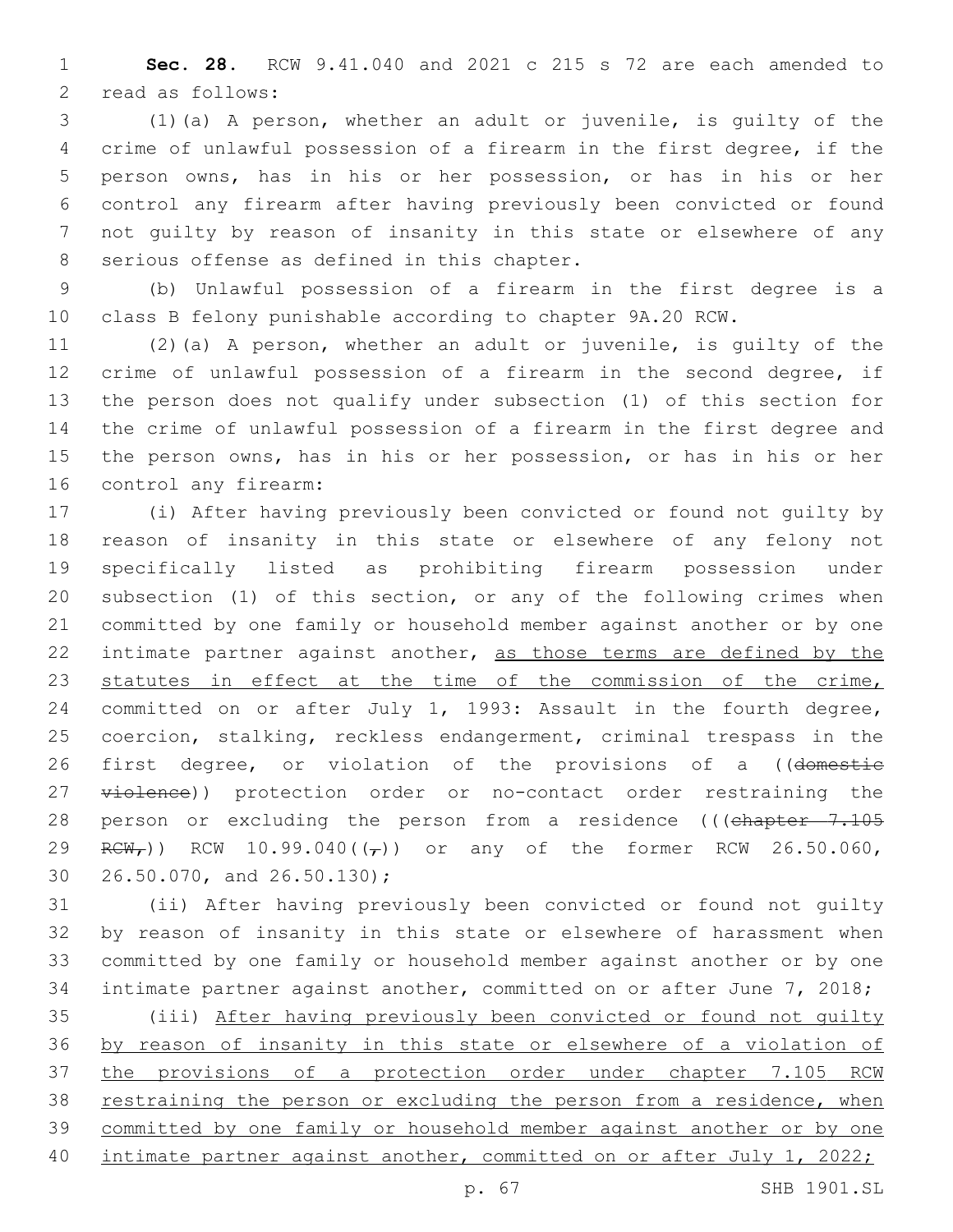(iv) During any period of time that the person is subject to a court order issued under chapter 7.105, 9A.46, 10.99, 26.09, 26.26A, or 26.26B RCW or any of the former chapters 7.90, 7.92, 10.14, and 26.50 RCW that:4

 (A) Was issued after a hearing for which the person received actual notice, and at which the person had an opportunity to participate, whether the court then issues a full order or reissues a temporary order. If the court enters an agreed order by the parties without a hearing, such an order meets the requirements of this 10 subsection;

 (B) Restrains the person from harassing, stalking, or threatening the person protected under the order or child of the person or protected person, or engaging in other conduct that would place the protected person in reasonable fear of bodily injury to the protected 15 person or child; and

 (C)(I) Includes a finding that the person represents a credible threat to the physical safety of the protected person or child 18 (( $\frac{and}{)}$ ) or by its terms explicitly prohibits the use, attempted use, or threatened use of physical force against the protected person or child that would reasonably be expected to cause bodily injury; or

 (II) Includes an order under RCW 9.41.800 requiring the person to surrender all firearms and prohibiting the person from accessing, having in his or her custody or control, possessing, purchasing, 24 receiving, or attempting to purchase or receive, firearms;

 $(1 + i \nu)$ ) (v) After having previously been involuntarily committed based on a mental disorder under RCW 71.05.240, 71.05.320, 71.34.740, 71.34.750, chapter 10.77 RCW, or equivalent statutes of another jurisdiction, unless his or her right to possess a firearm has been 29 restored as provided in RCW 9.41.047;

 $((+\nu)^2)$   $(vi)$  After dismissal of criminal charges based on incompetency to stand trial under RCW 10.77.088 when the court has made a finding indicating that the defendant has a history of one or more violent acts, unless his or her right to possess a firearm has 34 been restored as provided in RCW 9.41.047;

35  $((\overline{v_i}))(\overline{v_i})$  If the person is under 18 years of age, except as 36 provided in RCW 9.41.042; and/or

 ( $(\overrightarrow{viii})$ )  $(viii)$  If the person is free on bond or personal recognizance pending trial, appeal, or sentencing for a serious 39 offense as defined in RCW 9.41.010.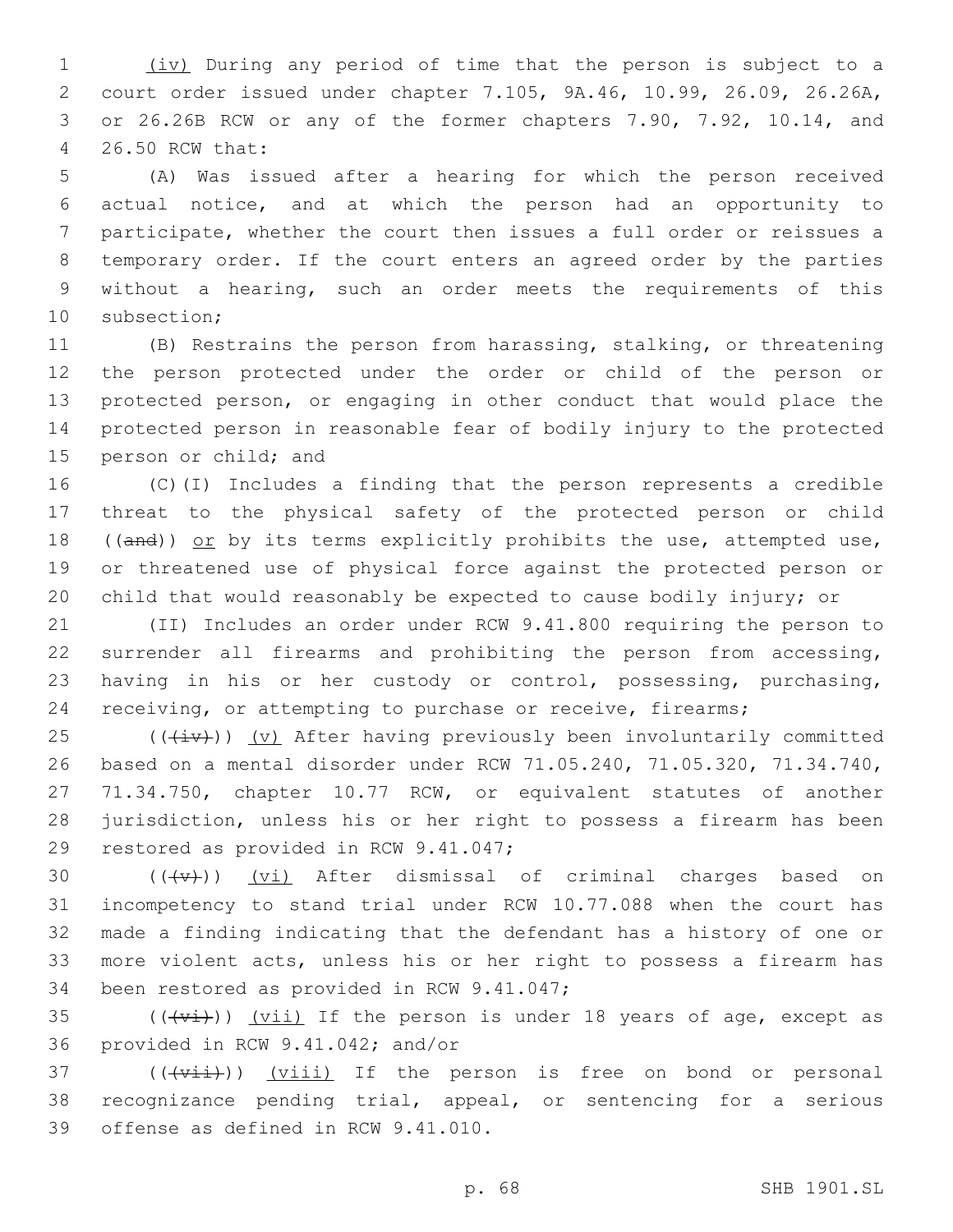(b) Unlawful possession of a firearm in the second degree is a class C felony punishable according to chapter 9A.20 RCW.

 (3) Notwithstanding RCW 9.41.047 or any other provisions of law, as used in this chapter, a person has been "convicted," whether in an adult court or adjudicated in a juvenile court, at such time as a plea of guilty has been accepted or a verdict of guilty has been filed, notwithstanding the pendency of any future proceedings including, but not limited to, sentencing or disposition, post-trial or post-fact-finding motions, and appeals. Conviction includes a dismissal entered after a period of probation, suspension, or deferral of sentence, and also includes equivalent dispositions by courts in jurisdictions other than Washington state. A person shall not be precluded from possession of a firearm if the conviction has been the subject of a pardon, annulment, certificate of rehabilitation, or other equivalent procedure based on a finding of the rehabilitation of the person convicted or the conviction or disposition has been the subject of a pardon, annulment, or other equivalent procedure based on a finding of innocence. Where no record 19 of the court's disposition of the charges can be found, there shall be a rebuttable presumption that the person was not convicted of the 21 charge.

 (4)(a) Notwithstanding subsection (1) or (2) of this section, a person convicted or found not guilty by reason of insanity of an offense prohibiting the possession of a firearm under this section 25 other than murder, manslaughter, robbery, rape, indecent liberties, arson, assault, kidnapping, extortion, burglary, or violations with respect to controlled substances under RCW 69.50.401 and 69.50.410, who received a probationary sentence under RCW 9.95.200, and who received a dismissal of the charge under RCW 9.95.240, shall not be precluded from possession of a firearm as a result of the conviction or finding of not guilty by reason of insanity. Notwithstanding any other provisions of this section, if a person is prohibited from possession of a firearm under subsection (1) or (2) of this section and has not previously been convicted or found not guilty by reason of insanity of a sex offense prohibiting firearm ownership under subsection (1) or (2) of this section and/or any felony defined under any law as a class A felony or with a maximum sentence of at least 20 years, or both, the individual may petition a court of record to have 39 his or her right to possess a firearm restored:

(i) Under RCW 9.41.047; and/or40

p. 69 SHB 1901.SL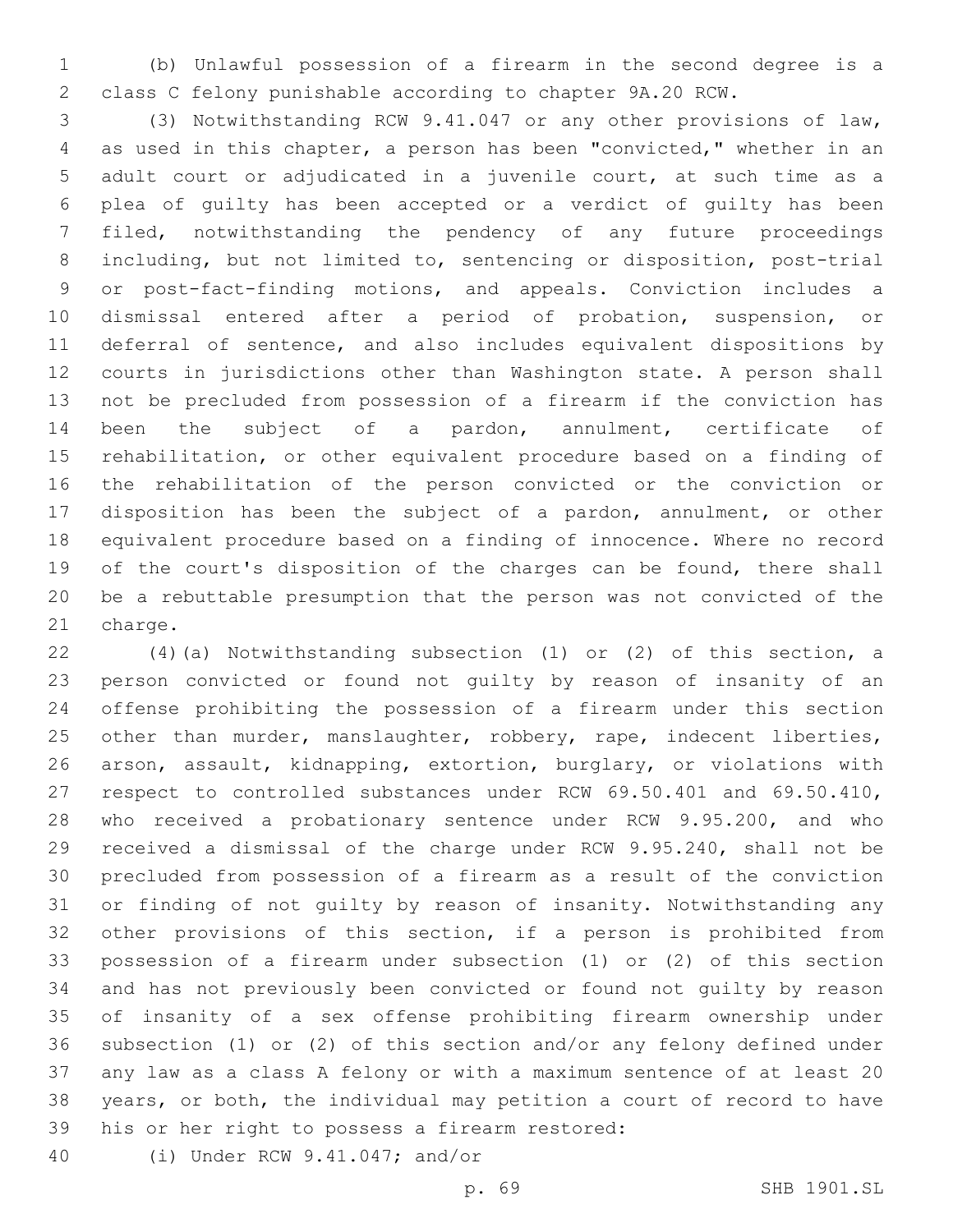(ii)(A) If the conviction or finding of not guilty by reason of insanity was for a felony offense, after five or more consecutive years in the community without being convicted or found not guilty by reason of insanity or currently charged with any felony, gross misdemeanor, or misdemeanor crimes, if the individual has no prior felony convictions that prohibit the possession of a firearm counted as part of the offender score under RCW 9.94A.525; or

 (B) If the conviction or finding of not guilty by reason of insanity was for a nonfelony offense, after three or more consecutive years in the community without being convicted or found not guilty by reason of insanity or currently charged with any felony, gross misdemeanor, or misdemeanor crimes, if the individual has no prior felony convictions that prohibit the possession of a firearm counted as part of the offender score under RCW 9.94A.525 and the individual 15 has completed all conditions of the sentence.

 (b) An individual may petition a court of record to have his or her right to possess a firearm restored under (a) of this subsection 18 only at:

 (i) The court of record that ordered the petitioner's prohibition 20 on possession of a firearm; or

 (ii) The superior court in the county in which the petitioner 22 resides.

 (5) In addition to any other penalty provided for by law, if a person under the age of 18 years is found by a court to have possessed a firearm in a vehicle in violation of subsection (1) or (2) of this section or to have committed an offense while armed with a firearm during which offense a motor vehicle served an integral function, the court shall notify the department of licensing within 24 hours and the person's privilege to drive shall be revoked under RCW 46.20.265, unless the offense is the juvenile's first offense in violation of this section and has not committed an offense while armed with a firearm, an unlawful possession of a firearm offense, or an offense in violation of chapter 66.44, 69.52, 69.41, or 69.50 RCW.

 (6) Nothing in chapter 129, Laws of 1995 shall ever be construed or interpreted as preventing an offender from being charged and subsequently convicted for the separate felony crimes of theft of a firearm or possession of a stolen firearm, or both, in addition to being charged and subsequently convicted under this section for unlawful possession of a firearm in the first or second degree. Notwithstanding any other law, if the offender is convicted under

p. 70 SHB 1901.SL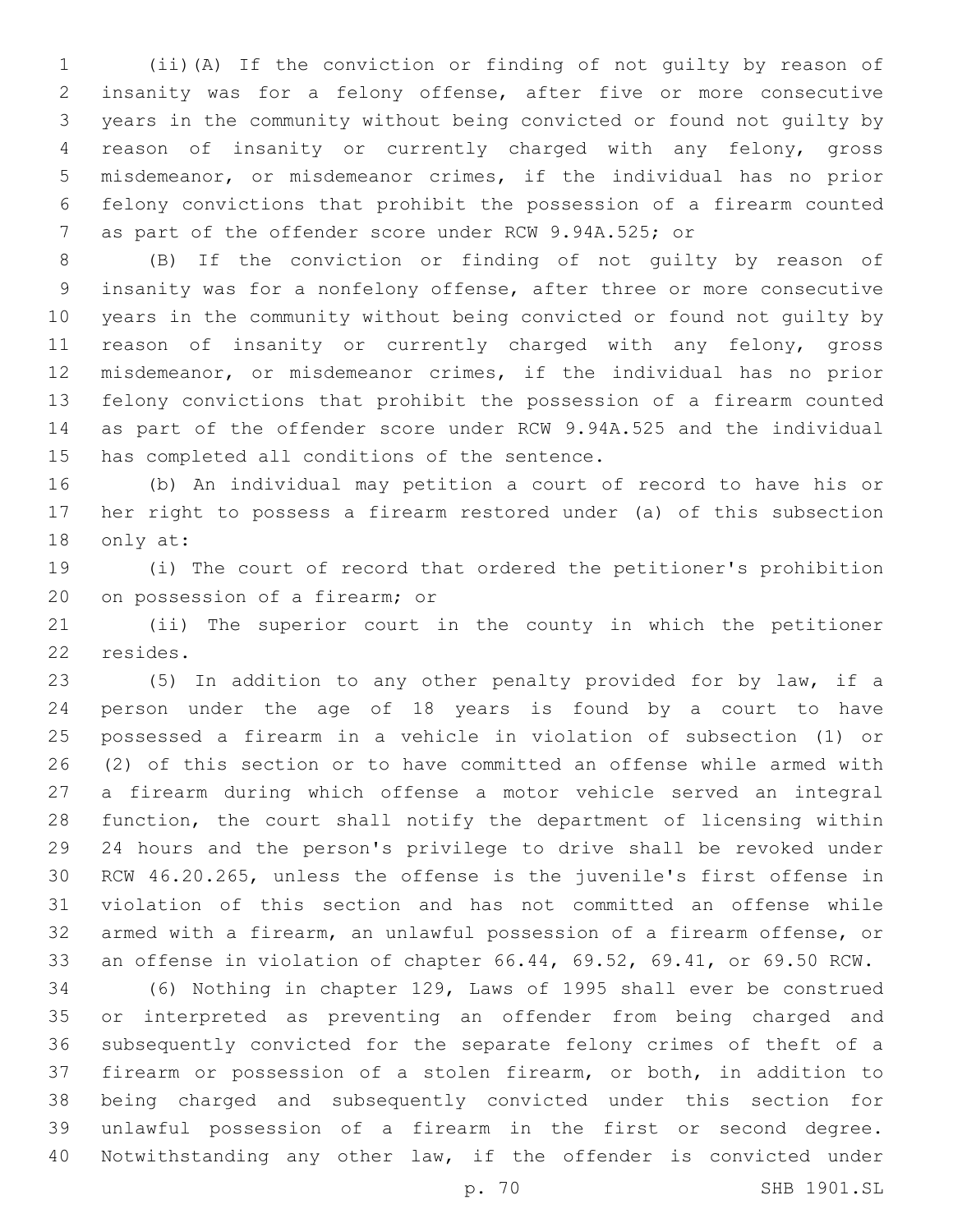this section for unlawful possession of a firearm in the first or second degree and for the felony crimes of theft of a firearm or possession of a stolen firearm, or both, then the offender shall serve consecutive sentences for each of the felony crimes of 5 conviction listed in this subsection.

 (7) Each firearm unlawfully possessed under this section shall be 7 a separate offense.

 **Sec. 29.** RCW 9.41.800 and 2021 c 215 s 74 are each amended to 9 read as follows:

 (1) Any court when entering an order authorized under chapter 7.105 RCW, RCW 9A.46.080, 10.99.040, 10.99.045, 26.09.050, 26.09.060, 26.26B.020, or 26.26A.470 shall, upon a showing by a preponderance of the evidence, that a party has: Used, displayed, or threatened to use a firearm or other dangerous weapon in a felony, or is ineligible to possess a firearm under the provisions of RCW 9.41.040:

 (a) Require that the party immediately surrender all firearms and 17 other dangerous weapons;

 (b) Require that the party immediately surrender any concealed 19 pistol license issued under RCW 9.41.070;

 (c) Prohibit the party from accessing, having in his or her custody or control, possessing, purchasing, receiving, or attempting to purchase or receive, any firearms or other dangerous weapons;

 (d) Prohibit the party from obtaining or possessing a concealed 24 pistol license;

 (e) Other than for ex parte temporary protection orders, unless the ex parte temporary protection order was reissued after the party 27 received noticed and had an opportunity to be heard, direct law enforcement to revoke any concealed pistol license issued to the 29 party.

 (2) During any period of time that the party is subject to a court order issued under chapter 7.105, 9A.46, 10.99, 26.09, 26.26A, 32 or 26.26B RCW that:

 (a) Was issued after a hearing of which the party received actual notice, and at which the party had an opportunity to participate, whether the court then issues a full order or reissues a temporary order. If the court enters an agreed order by the parties without a 37 hearing, such an order meets the requirements of this subsection;

 (b) Restrains the party from harassing, stalking, or threatening an intimate partner of the party, the protected person, or child of

p. 71 SHB 1901.SL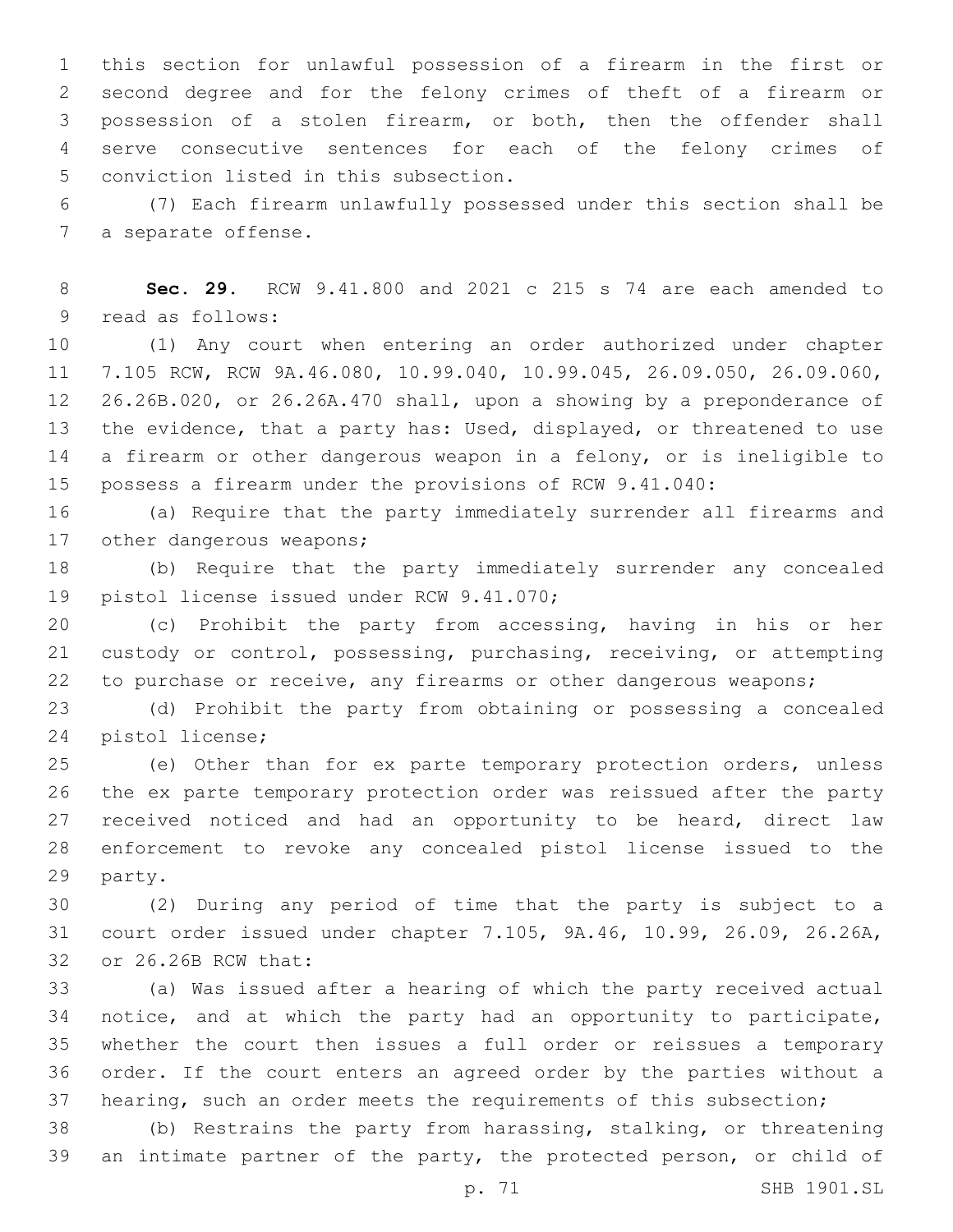the intimate partner, party, or protected person, or engaging in other conduct that would place an intimate partner or protected person in reasonable fear of bodily injury to the intimate partner, 4 protected person, or child; and

 (c)(i) Includes a finding that the party represents a credible threat to the physical safety of the intimate partner, protected 7 person, or child; ((and)) or

 (ii) By its terms, explicitly prohibits the use, attempted use, or threatened use of physical force against the intimate partner, protected person, or child that would reasonably be expected to cause 11 bodily injury, the court shall:

 (A) Require that the party immediately surrender all firearms and 13 other dangerous weapons;

 (B) Require that the party immediately surrender a concealed 15 pistol license issued under RCW 9.41.070;

 (C) Prohibit the party from accessing, having in his or her custody or control, possessing, purchasing, receiving, or attempting to purchase or receive, any firearms or other dangerous weapons; and

 (D) Prohibit the party from obtaining or possessing a concealed 20 pistol license.

 (3) The court may order temporary surrender and prohibit the purchase of all firearms and other dangerous weapons, and any concealed pistol license, without notice to the other party if it finds, on the basis of the moving affidavit or other evidence, that irreparable injury could result if an order is not issued until the 26 time for response has elapsed.

 (4) In addition to the provisions of subsections (1) and (3) of this section, the court may enter an order requiring a party to comply with the provisions in subsection (1) of this section if it finds that the possession of a firearm or other dangerous weapon by any party presents a serious and imminent threat to public health or safety, or to the health or safety of any individual.

 (5) The requirements of subsections (1) and (4) of this section may be for a period of time less than the duration of the order.

 (6) The court shall require the party to surrender all firearms and other dangerous weapons in his or her immediate possession or control or subject to his or her immediate possession or control, and any concealed pistol license issued under RCW 9.41.070, to the local law enforcement agency. Law enforcement officers shall use law enforcement databases to assist in locating the party in situations

p. 72 SHB 1901.SL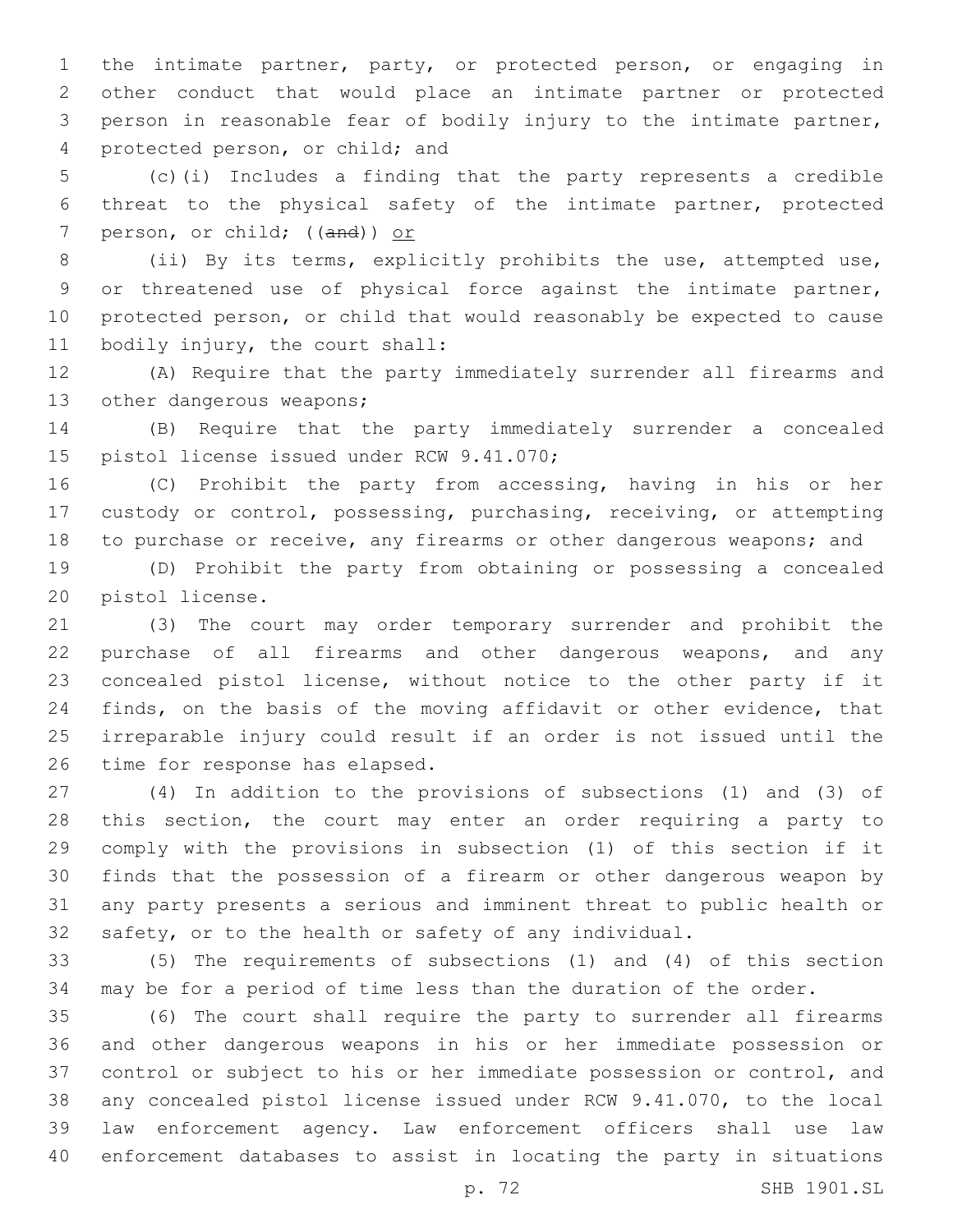where the protected person does not know where the party lives or where there is evidence that the party is trying to evade service.

 (7) If the court enters a protection order, restraining order, or no-contact order that includes an order to surrender firearms, dangerous weapons, and any concealed pistol license under this section:6

(a) The order must be served by a law enforcement officer; and

 (b) Law enforcement must immediately ensure entry of the order to surrender and prohibit weapons and the revocation of any concealed pistol license is made into the appropriate databases making the party ineligible to possess firearms and a concealed pistol license.

 **Sec. 30.** RCW 9.41.801 and 2021 c 215 s 75 are each amended to 13 read as follows:

 (1) Because of the heightened risk of lethality to petitioners when respondents to protection orders become aware of court involvement and continue to have access to firearms, and the frequency of noncompliance with court orders prohibiting possession of firearms, law enforcement and judicial processes must emphasize swift and certain compliance with court orders prohibiting access, 20 possession, and ownership of all firearms.

 (2) A law enforcement officer serving a protection order, no- contact order, or restraining order that includes an order to surrender all firearms, dangerous weapons, and a concealed pistol license under RCW 9.41.800 shall inform the respondent that the order is effective upon service and the respondent must immediately surrender all firearms and dangerous weapons in the respondent's custody, control, or possession and any concealed pistol license issued under RCW 9.41.070, and conduct any search permitted by law for such firearms, dangerous weapons, and concealed pistol license. The law enforcement officer shall take possession of all firearms, dangerous weapons, and any concealed pistol license belonging to the respondent that are surrendered, in plain sight, or discovered 33 pursuant to a lawful search. ((The order must be personally served 34 upon the respondent or defendant if)) If the order is entered in open 35 court  $((\text{in the presence of}))$  and the respondent  $((\text{or}-\text{defendant}))$  appears in person, the respondent shall be provided a copy and 37 further service is not required. ((The respondent or defendant shall 38 acknowledge receipt and service.)) If the respondent ((or defendant)) 39 refuses ((service)) to receive a copy, an agent of the court may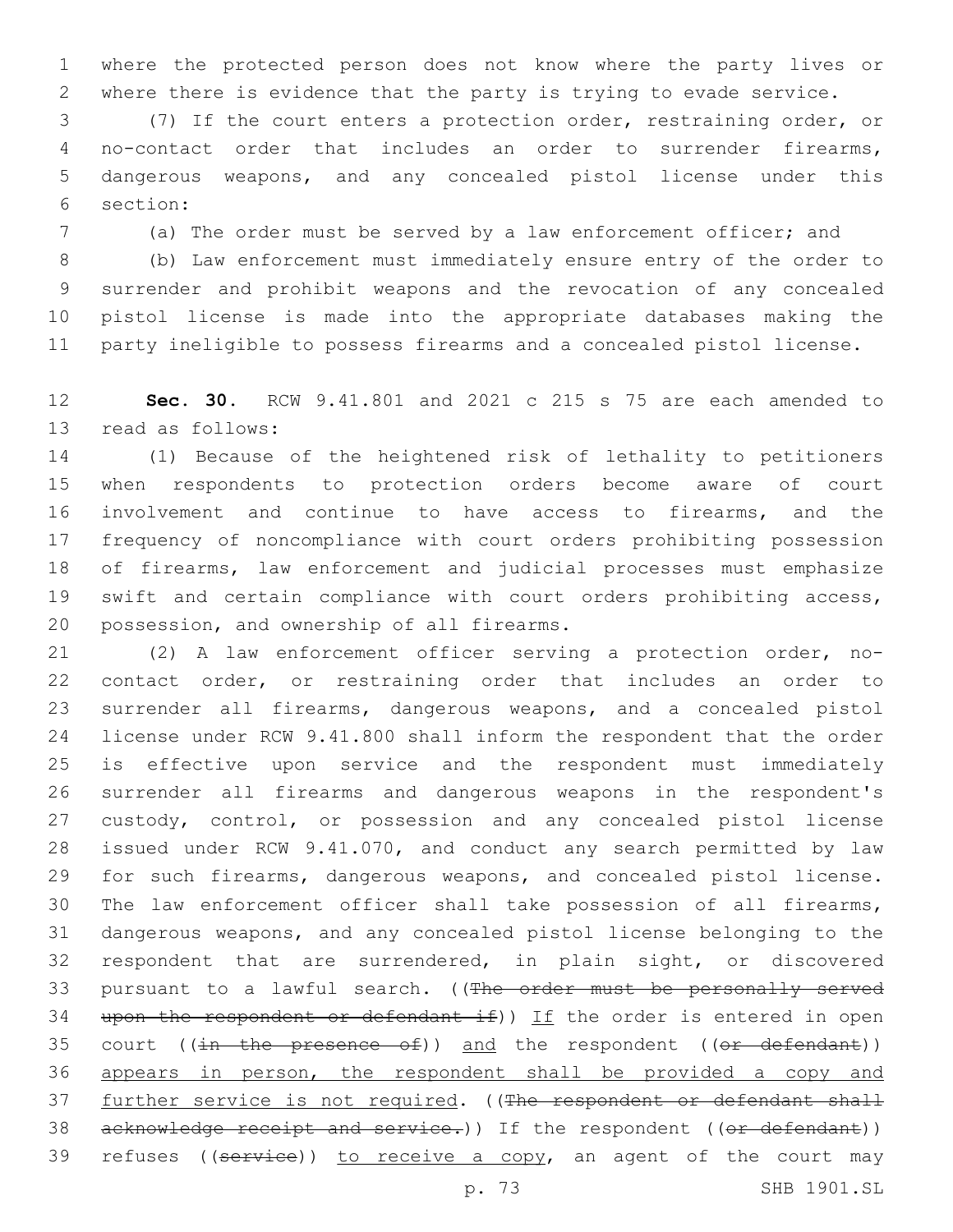1 indicate on the record that the respondent ((or defendant)) refused 2 ((service)) to receive a copy of the order. If the respondent appears remotely for the hearing, or leaves the hearing before a final ruling is issued or order signed, and the court believes the respondent has 5 sufficient notice such that additional service is not necessary, the order must recite that the respondent appeared before the court, has actual notice of the order, the necessity for further service is waived, and proof of service of the order is not necessary. The court shall enter the service and receipt into the record. A copy of the order and service shall be transmitted immediately to law 11 enforcement. The respondent must immediately surrender all firearms, dangerous weapons, and any concealed pistol license in a safe manner to the control of the local law enforcement agency on the day of the 14 hearing at which the respondent was present in person or remotely. 15 Alternatively, if personal service by a law enforcement officer is 16 not possible, and the respondent did not appear in person or remotely 17 at the hearing, the respondent shall surrender the firearms in a safe manner to the control of the local law enforcement agency within 24 19 hours of being served with the order by alternate service.

 (3) At the time of surrender, a law enforcement officer taking possession of firearms, dangerous weapons, and any concealed pistol license shall issue a receipt identifying all firearms, dangerous weapons, and any concealed pistol license that have been surrendered and provide a copy of the receipt to the respondent. The law enforcement agency shall file the original receipt with the court within 24 hours after service of the order and retain a copy of the receipt, electronically whenever electronic filing is available.

 (4) Upon the sworn statement or testimony of the petitioner or of any law enforcement officer alleging that the respondent has failed to comply with the surrender of firearms or dangerous weapons as required by an order issued under RCW 9.41.800, the court shall determine whether probable cause exists to believe that the respondent has failed to surrender all firearms and dangerous weapons 34 in their possession, custody, or control. If probable cause exists that a crime occurred, the court shall issue a warrant describing the firearms or dangerous weapons and authorizing a search of the locations where the firearms and dangerous weapons are reasonably believed to be and the seizure of all firearms and dangerous weapons 39 discovered pursuant to such search.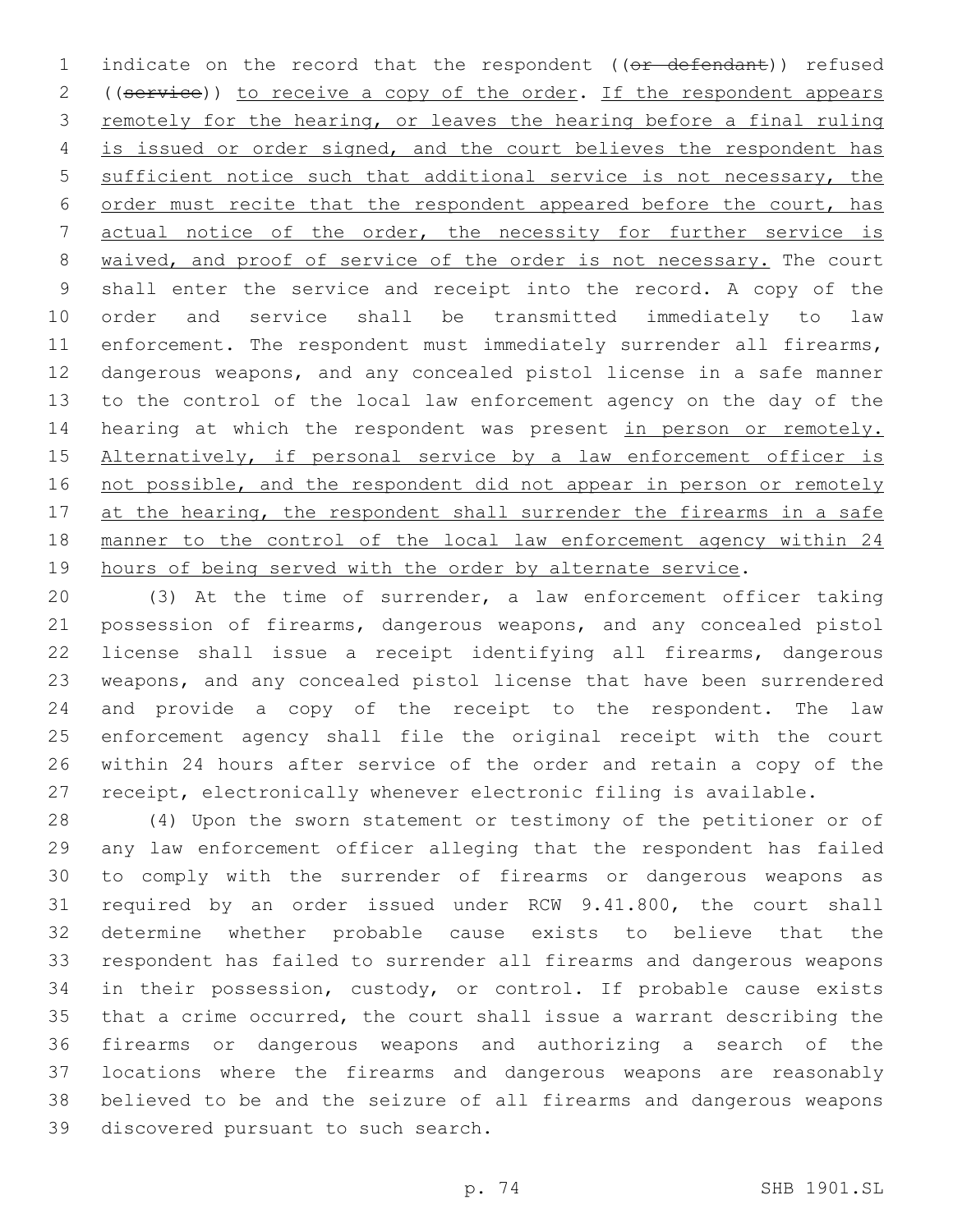(5) If a person other than the respondent claims title to any firearms or dangerous weapons surrendered pursuant to this section, and the person is determined by the law enforcement agency to be the lawful owner of the firearm or dangerous weapon, the firearm or dangerous weapon shall be returned to the lawful owner, provided 6 that:

 (a) The firearm or dangerous weapon is removed from the respondent's access, custody, control, or possession and the lawful owner agrees by written document signed under penalty of perjury to store the firearm or dangerous weapon in a manner such that the respondent does not have access to or control of the firearm or 12 dangerous weapon;

 (b) The firearm or dangerous weapon is not otherwise unlawfully 14 possessed by the owner; and

15 (c) The requirements of RCW 9.41.345 are met.

 (6) Courts shall develop procedures to verify timely and complete compliance with orders to surrender and prohibit weapons under RCW 9.41.800, including compliance review hearings to be held as soon as possible upon receipt from law enforcement of proof of service. A compliance review hearing is not required if the court can otherwise enter findings on the record or enter written findings that the proof of surrender or declaration of nonsurrender attested to by the person subject to the order, along with verification from law enforcement and any other relevant evidence, makes a sufficient showing that the person has timely and completely surrendered all firearms and 26 dangerous weapons in the person's custody, control, or possession, and any concealed pistol license issued under RCW 9.41.070, to a law enforcement agency. If the court does not have a sufficient record before it on which to make such a finding, the court must set a review hearing to occur as soon as possible at which the respondent must be present and provide proof of compliance with the court's order. Courts shall make available forms that petitioners may complete and submit to the court in response to a respondent's declaration of whether the respondent has surrendered weapons.

 (7)(a) If a court finds at the compliance review hearing, or any other hearing where compliance with the order to surrender and prohibit weapons is addressed, that there is probable cause to believe the respondent was aware of and failed to fully comply with the order, failed to appear at the compliance review hearing, or 40 violated the order after the court entered findings of compliance,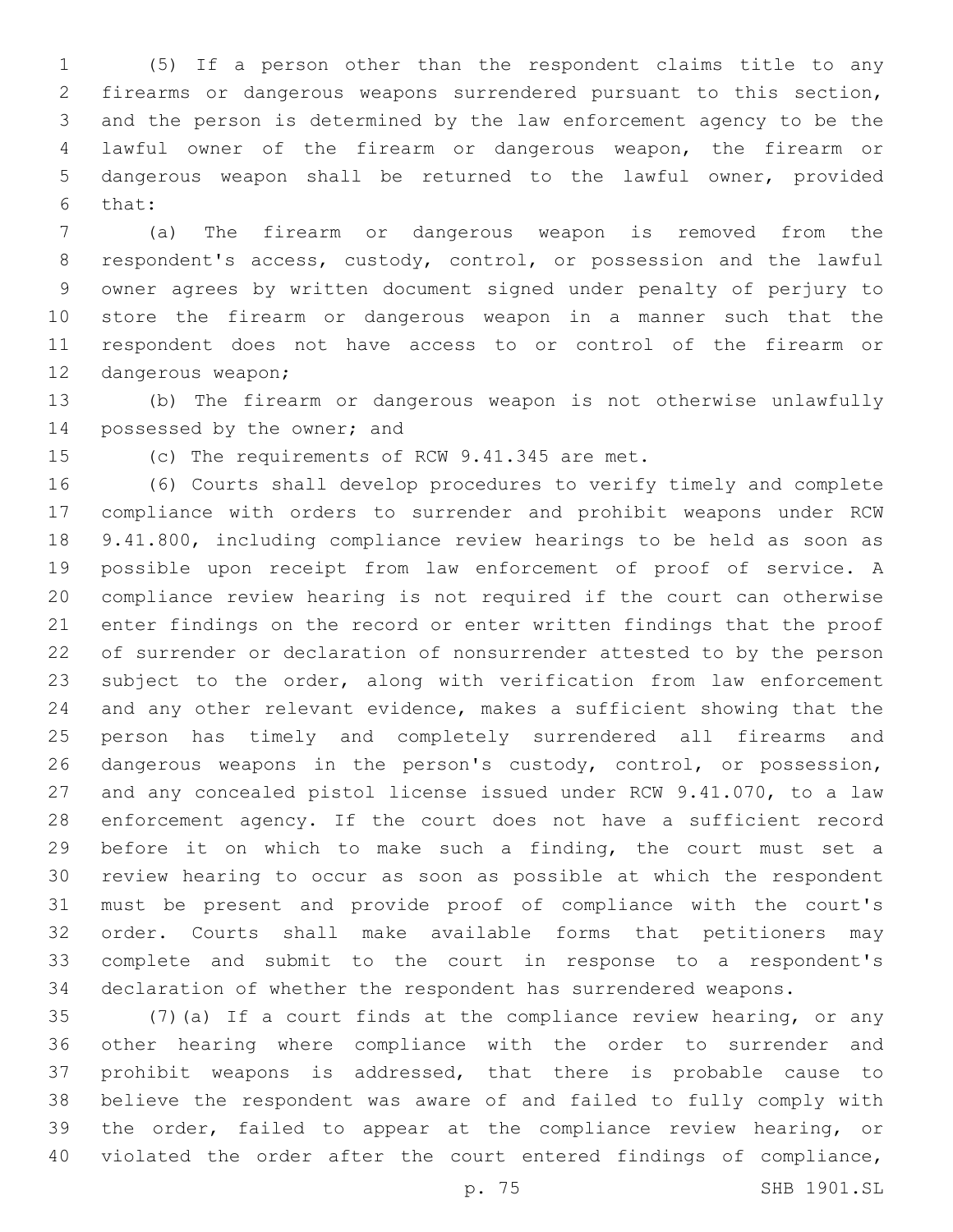pursuant to its authority under chapter 7.21 RCW, the court may initiate a contempt proceeding to impose remedial sanctions on its own motion, or upon the motion of the prosecutor, city attorney, or the petitioner's counsel, and issue an order requiring the respondent to appear, provide proof of compliance with the order, and show cause why the respondent should not be held in contempt of court.

 (b) If the respondent is not present in court at the compliance review hearing or if the court issues an order to appear and show cause after a compliance review hearing, the clerk of the court shall electronically transmit a copy of the order to show cause to the law enforcement agency where the respondent resides for personal service or service in the manner provided in the civil rules of superior court or applicable statute. Law enforcement shall also serve a copy 14 of the order to show cause on the petitioner, either electronically 15 or in person, at no cost.

 (c) The order to show cause served upon the respondent shall state the date, time, and location of the hearing and shall include a warning that the respondent may be held in contempt of court if the respondent fails to promptly comply with the terms of the order to surrender and prohibit weapons and a warning that an arrest warrant could be issued if the respondent fails to appear on the date and 22 time provided in the order.

 (d)(i) At the show cause hearing, the respondent must be present and provide proof of compliance with the underlying court order to surrender and prohibit weapons and demonstrate why the relief 26 requested should not be granted.

 (ii) The court shall take judicial notice of the receipt filed with the court by the law enforcement agency pursuant to subsection (3) of this section. The court shall also provide sufficient notice to the law enforcement agency of the hearing. Upon receiving notice pursuant to this subsection, a law enforcement agency must:

 (A) Provide the court with a complete list of firearms and other dangerous weapons surrendered by the respondent or otherwise belonging to the respondent that are in the possession of the law 35 enforcement agency; and

 (B) Provide the court with verification that any concealed pistol license issued to the respondent has been surrendered and the agency with authority to revoke the license has been notified.

 (iii) If the law enforcement agency has a reasonable suspicion that the respondent is not in full compliance with the terms of the

p. 76 SHB 1901.SL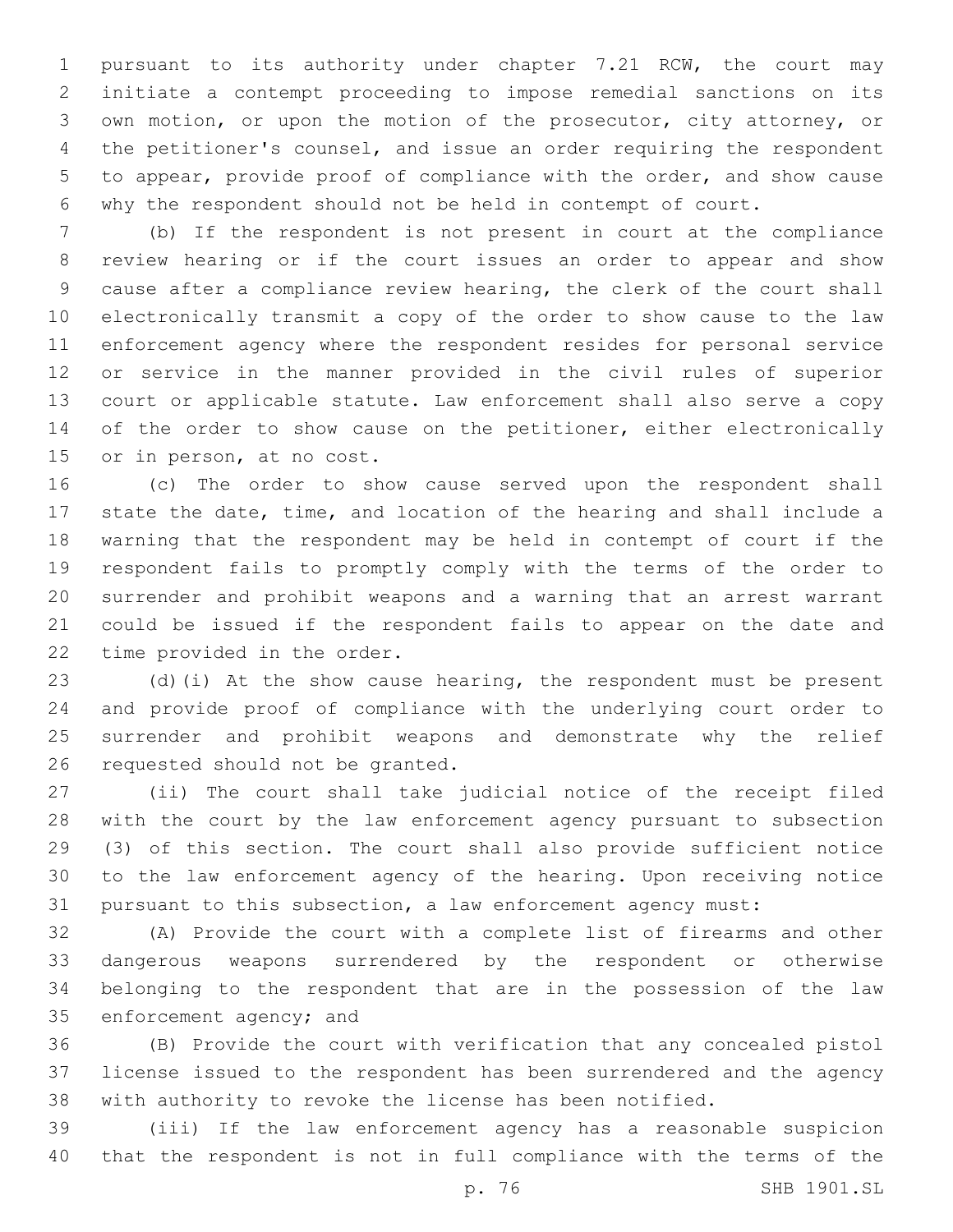order, the law enforcement agency must submit the basis for its belief to the court, and may do so through the filing of a declaration.3

 (e) If the court finds the respondent in contempt, the court may impose remedial sanctions designed to ensure swift compliance with 6 the order to surrender and prohibit weapons.

 (f) The court may order a respondent found in contempt of the order to surrender and prohibit weapons to pay for any losses incurred by a party in connection with the contempt proceeding, including reasonable attorneys' fees, service fees, and other costs. 11 The costs of the proceeding shall not be borne by the petitioner.

 (8)(a) To help ensure that accurate and comprehensive information about firearms compliance is provided to judicial officers, a representative from either the prosecuting attorney's office or city 15 attorney's office, or both, from the relevant jurisdiction may appear and be heard at any hearing that concerns compliance with an order to surrender and prohibit weapons issued in connection with another type 18 of protection order.

 (b) Either the prosecuting attorney's office or city attorney's office, or both, from the relevant jurisdiction may designate an advocate or a staff person from their office who is not an attorney to appear on behalf of their office. Such appearance does not 23 constitute the unauthorized practice of law.

 (9)(a) An order to surrender and prohibit weapons issued pursuant to RCW 9.41.800 must state that the act of voluntarily surrendering firearms or weapons, or providing testimony relating to the surrender 27 of firearms or weapons, pursuant to such an order, may not be used 28 against the respondent ((or defendant)) in any criminal prosecution 29 under this chapter, chapter ((9.41 [7.105])) 7.105 RCW, or RCW 30 9A.56.310.

 (b) To provide relevant information to the court to determine compliance with the order, the court may allow the prosecuting attorney or city attorney to question the respondent regarding 34 compliance.

 (10) All law enforcement agencies must have policies and 36 procedures to provide for the acceptance, storage, and return of firearms, dangerous weapons, and concealed pistol licenses that a court requires must be surrendered under RCW 9.41.800. A law enforcement agency holding any firearm or concealed pistol license that has been surrendered under RCW 9.41.800 shall comply with the

p. 77 SHB 1901.SL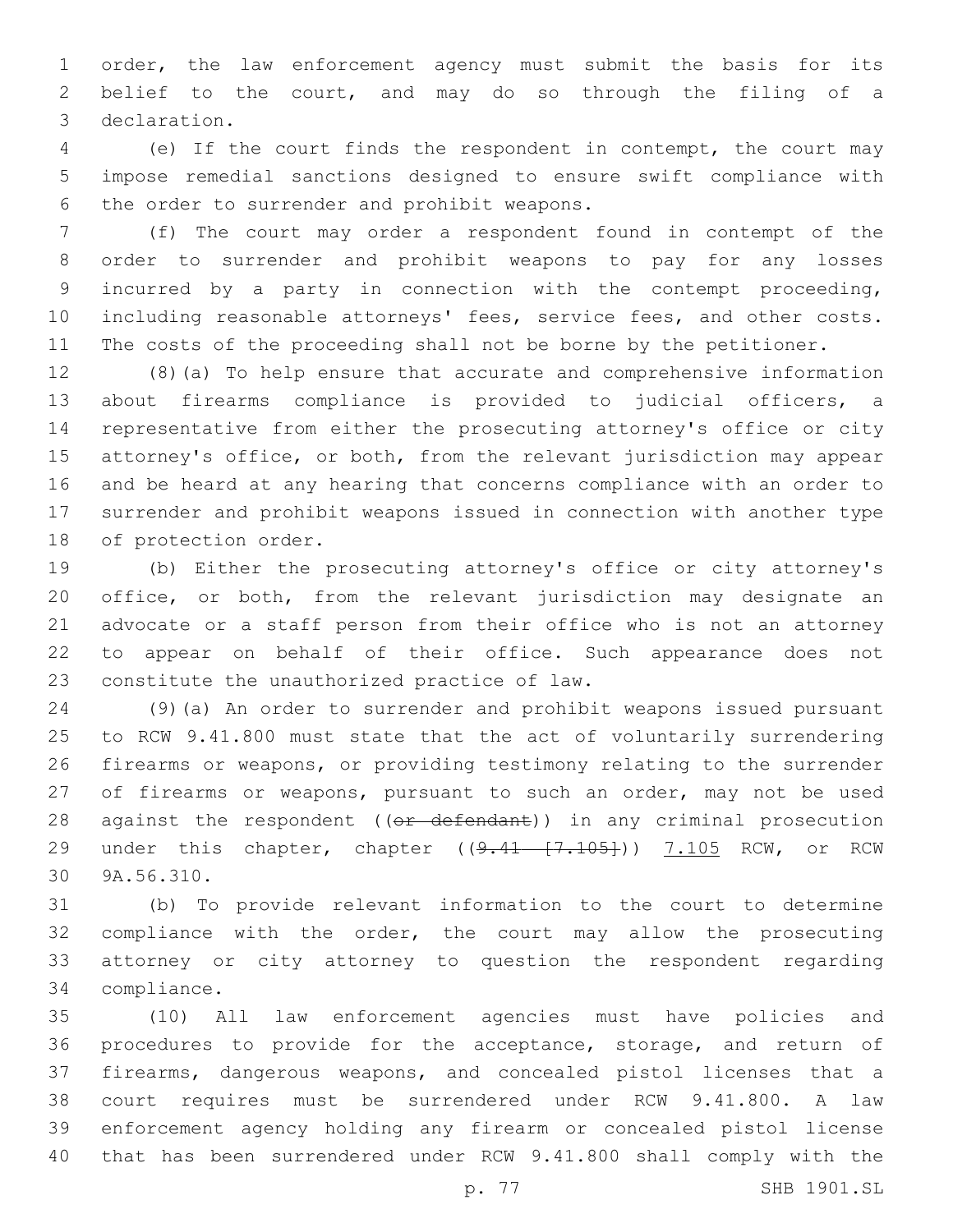provisions of RCW 9.41.340 and 9.41.345 before the return of the firearm or concealed pistol license to the owner or individual from 3 whom it was obtained.

 (11) The administrative office of the courts shall create a statewide pattern form to assist the courts in ensuring timely and complete compliance in a consistent manner with orders issued under this chapter. The administrative office of the courts shall report annually on the number of orders issued under this chapter by each court, the degree of compliance, and the number of firearms obtained, and may make recommendations regarding additional procedures to 11 enhance compliance and victim safety.

 **Sec. 31.** RCW 42.56.240 and 2019 c 300 s 1 are each amended to 13 read as follows:

 The following investigative, law enforcement, and crime victim information is exempt from public inspection and copying under this 16 chapter:

 (1) Specific intelligence information and specific investigative records compiled by investigative, law enforcement, and penology agencies, and state agencies vested with the responsibility to discipline members of any profession, the nondisclosure of which is essential to effective law enforcement or for the protection of any 22 person's right to privacy;

 (2) Information revealing the identity of persons who are witnesses to or victims of crime or who file complaints with investigative, law enforcement, or penology agencies, other than the commission, if disclosure would endanger any person's life, physical safety, or property. If at the time a complaint is filed the complainant, victim, or witness indicates a desire for disclosure or nondisclosure, such desire shall govern. However, all complaints filed with the commission about any elected official or candidate for public office must be made in writing and signed by the complainant 32 under oath:

 (3) Any records of investigative reports prepared by any state, county, municipal, or other law enforcement agency pertaining to sex offenses contained in chapter 9A.44 RCW or sexually violent offenses as defined in RCW 71.09.020, which have been transferred to the Washington association of sheriffs and police chiefs for permanent 38 electronic retention and retrieval pursuant to RCW 40.14.070(2)(b);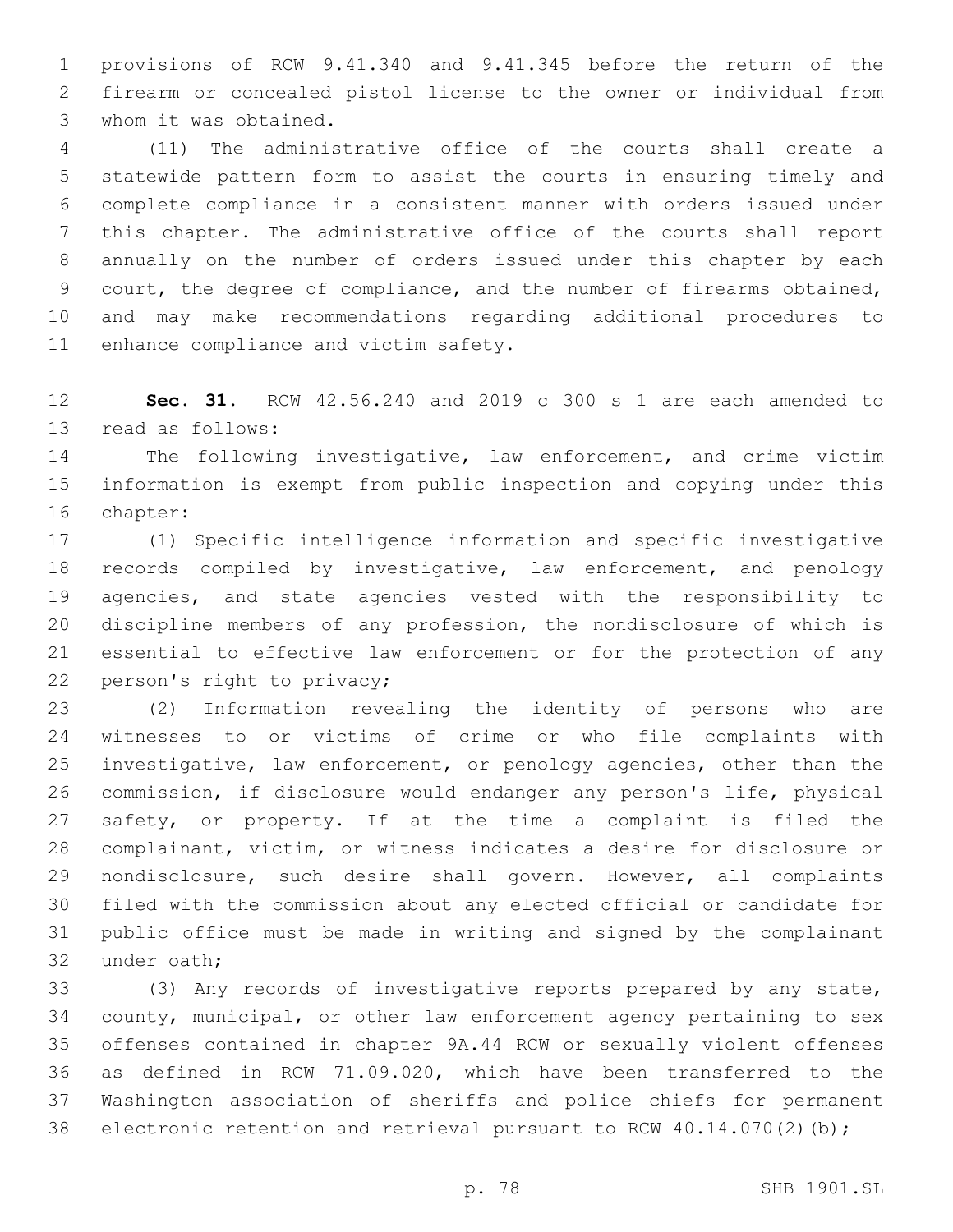1 (4) License applications under RCW  $9.41.070(\text{(*)})$ , except that copies of license applications or information on the applications may 3 be released to law enforcement or corrections agencies or to persons 4 and entities as authorized under RCW 9.41.815;

 (5) Information revealing the specific details that describe an alleged or proven child victim of sexual assault under age eighteen, or the identity or contact information of an alleged or proven child victim of sexual assault who is under age eighteen. Identifying information includes the child victim's name, addresses, location, photograph, and in cases in which the child victim is a relative, stepchild, or stepsibling of the alleged perpetrator, identification of the relationship between the child and the alleged perpetrator. Contact information includes phone numbers, email addresses, social 14 media profiles, and user names and passwords;

 (6) Information contained in a local or regionally maintained gang database as well as the statewide gang database referenced in 17 RCW 43.43.762;

 (7) Data from the electronic sales tracking system established in 19 RCW 69.43.165;

 (8) Information submitted to the statewide unified sex offender notification and registration program under RCW 36.28A.040(6) by a person for the purpose of receiving notification regarding a registered sex offender, including the person's name, residential 24 address, and email address;

 (9) Personally identifying information collected by law enforcement agencies pursuant to local security alarm system programs and vacation crime watch programs. Nothing in this subsection shall be interpreted so as to prohibit the legal owner of a residence or business from accessing information regarding his or her residence or business;30

 (10) The felony firearm offense conviction database of felony 32 firearm offenders established in RCW 43.43.822;

 (11) The identity of a state employee or officer who has in good faith filed a complaint with an ethics board, as provided in RCW 42.52.410, or who has in good faith reported improper governmental action, as defined in RCW 42.40.020, to the auditor or other public 37 official, as defined in RCW 42.40.020;

 (12) The following security threat group information collected and maintained by the department of corrections pursuant to RCW 72.09.745: (a) Information that could lead to the identification of a

p. 79 SHB 1901.SL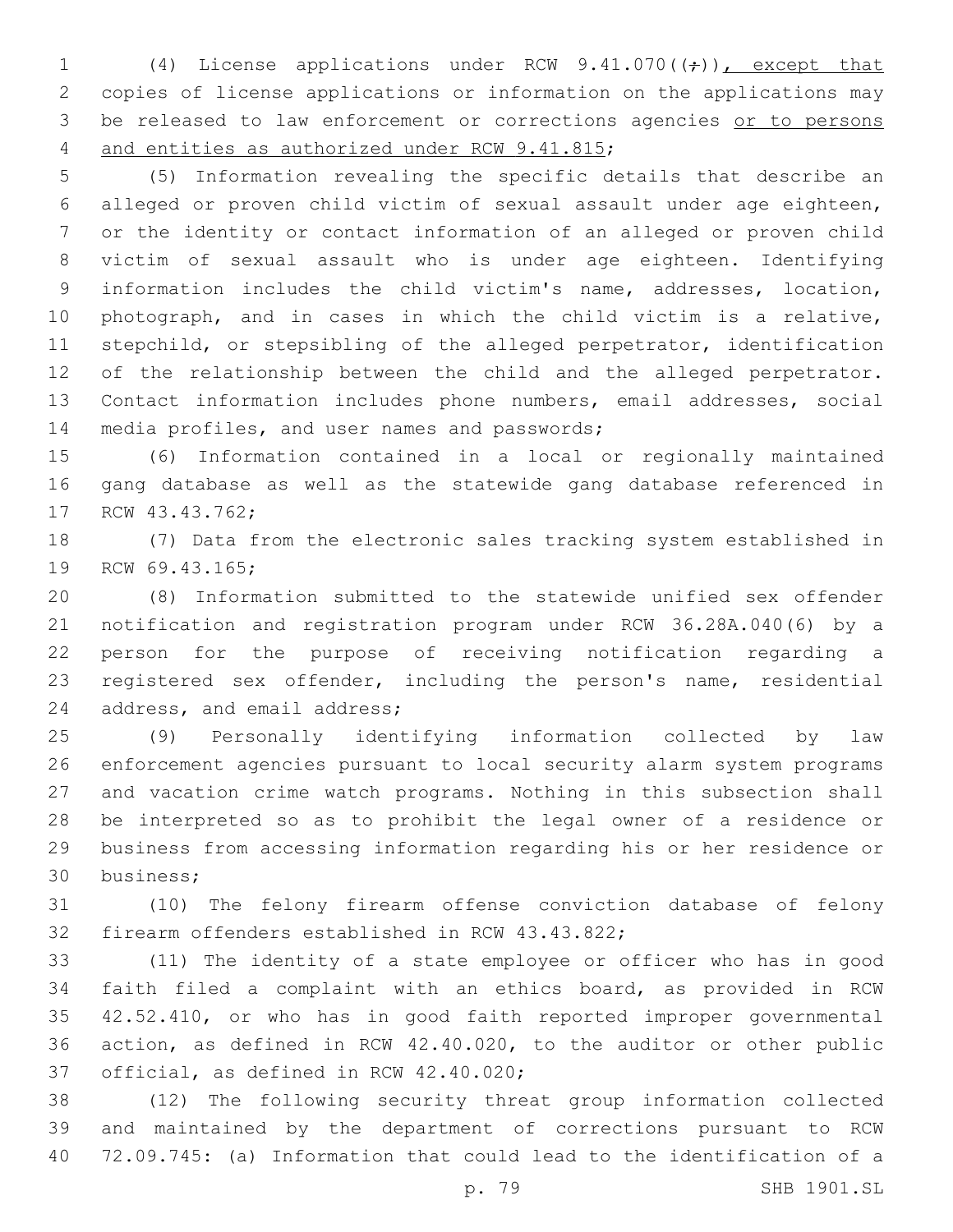person's security threat group status, affiliation, or activities; (b) information that reveals specific security threats associated with the operation and activities of security threat groups; and (c) information that identifies the number of security threat group 5 members, affiliates, or associates;

 (13) The global positioning system data that would indicate the location of the residence of an employee or worker of a criminal 8 justice agency as defined in RCW 10.97.030;

 (14) Body worn camera recordings to the extent nondisclosure is essential for the protection of any person's right to privacy as described in RCW 42.56.050, including, but not limited to, the circumstances enumerated in (a) of this subsection. A law enforcement or corrections agency shall not disclose a body worn camera recording to the extent the recording is exempt under this subsection.

 (a) Disclosure of a body worn camera recording is presumed to be highly offensive to a reasonable person under RCW 42.56.050 to the 17 extent it depicts:

 (i)(A) Any areas of a medical facility, counseling, or 19 therapeutic program office where:

 (I) A patient is registered to receive treatment, receiving treatment, waiting for treatment, or being transported in the course 22 of treatment; or

 (II) Health care information is shared with patients, their 24 families, or among the care team; or

 (B) Information that meets the definition of protected health information for purposes of the health insurance portability and accountability act of 1996 or health care information for purposes of 28 chapter 70.02 RCW;

 (ii) The interior of a place of residence where a person has a 30 reasonable expectation of privacy;

31 (iii) An intimate image;

32 (iv) A minor;

33 (v) The body of a deceased person;

 (vi) The identity of or communications from a victim or witness of an incident involving domestic violence as defined in RCW 10.99.020 or sexual assault as defined in RCW 70.125.030, or disclosure of intimate images as defined in RCW 9A.86.010. If at the time of recording the victim or witness indicates a desire for disclosure or nondisclosure of the recorded identity or 40 communications, such desire shall govern; or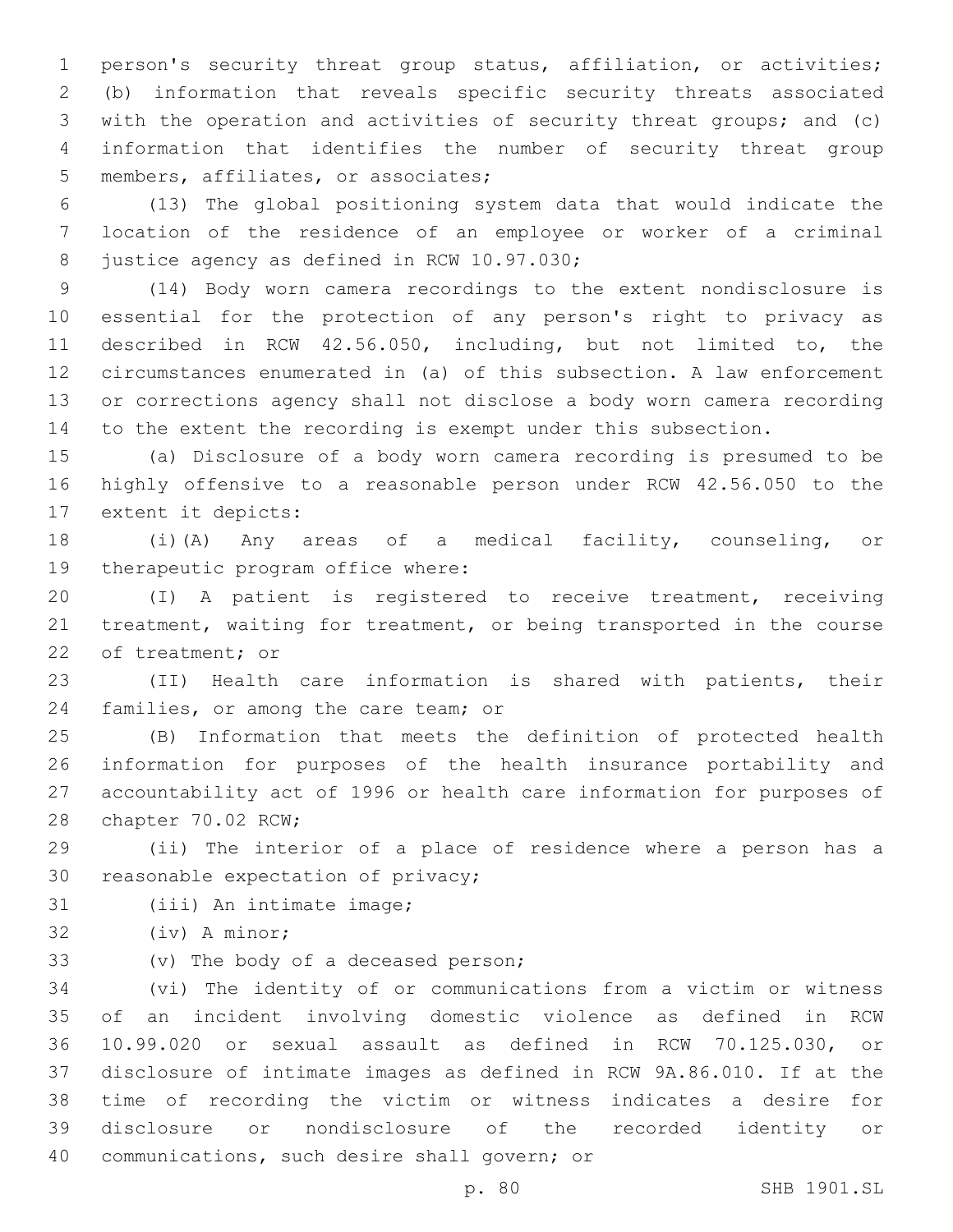(vii) The identifiable location information of a community-based domestic violence program as defined in RCW 70.123.020, or emergency 3 shelter as defined in RCW 70.123.020.

 (b) The presumptions set out in (a) of this subsection may be 5 rebutted by specific evidence in individual cases.

 (c) In a court action seeking the right to inspect or copy a body worn camera recording, a person who prevails against a law enforcement or corrections agency that withholds or discloses all or part of a body worn camera recording pursuant to (a) of this subsection is not entitled to fees, costs, or awards pursuant to RCW 42.56.550 unless it is shown that the law enforcement or corrections agency acted in bad faith or with gross negligence.

(d) A request for body worn camera recordings must:

 (i) Specifically identify a name of a person or persons involved 15 in the incident;

16 (ii) Provide the incident or case number;

 (iii) Provide the date, time, and location of the incident or 18 incidents; or

 (iv) Identify a law enforcement or corrections officer involved 20 in the incident or incidents.

 (e)(i) A person directly involved in an incident recorded by the requested body worn camera recording, an attorney representing a person directly involved in an incident recorded by the requested body worn camera recording, a person or his or her attorney who requests a body worn camera recording relevant to a criminal case involving that person, or the executive director from either the Washington state commission on African American affairs, Asian Pacific American affairs, or Hispanic affairs, has the right to obtain the body worn camera recording, subject to any exemption under this chapter or any applicable law. In addition, an attorney who represents a person regarding a potential or existing civil cause of action involving the denial of civil rights under the federal or state Constitution, or a violation of a United States department of justice settlement agreement, has the right to obtain the body worn camera recording if relevant to the cause of action, subject to any exemption under this chapter or any applicable law. The attorney must explain the relevancy of the requested body worn camera recording to the cause of action and specify that he or she is seeking relief from 39 redaction costs under this subsection (14) (e).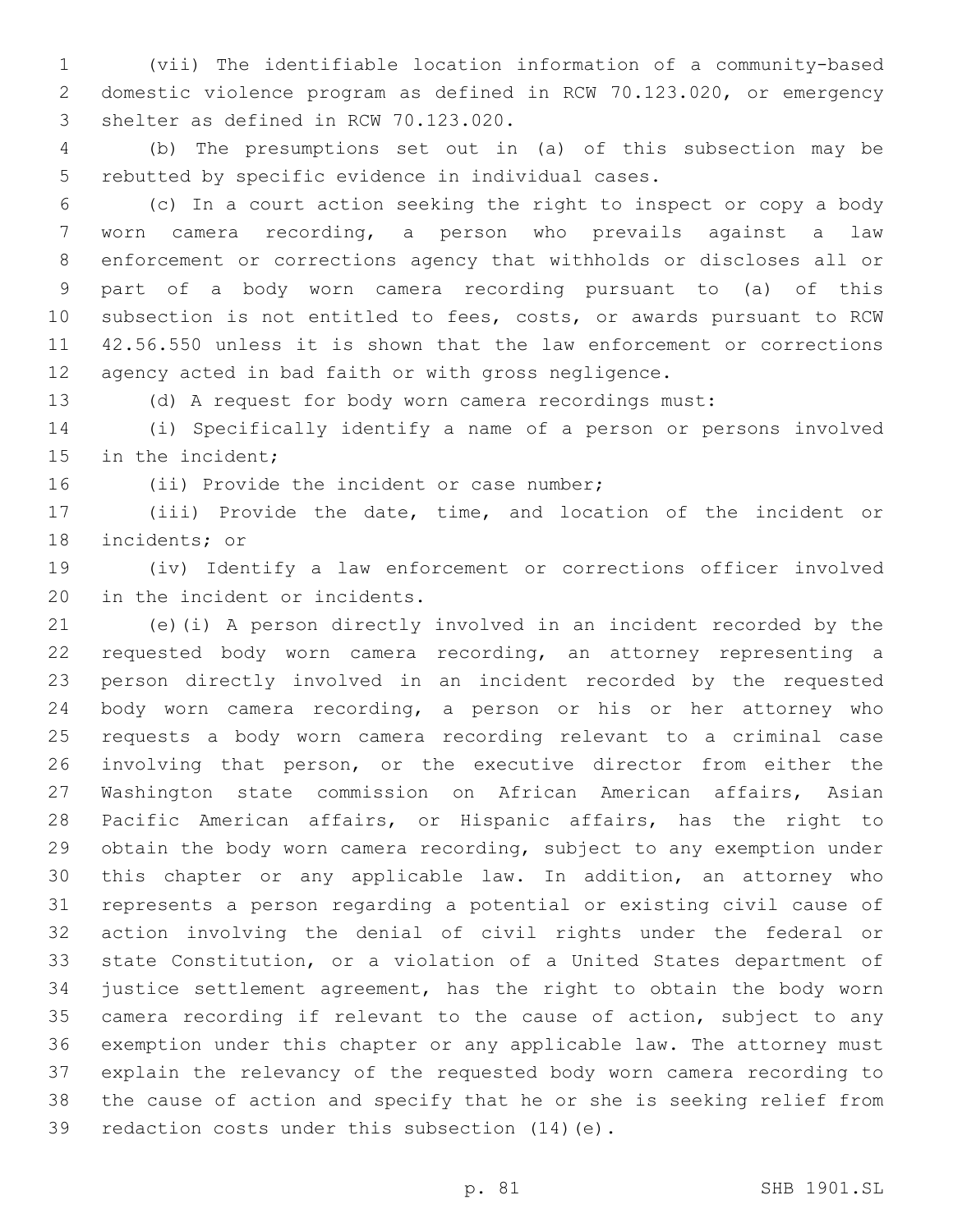(ii) A law enforcement or corrections agency responding to requests under this subsection (14)(e) may not require the requesting individual to pay costs of any redacting, altering, distorting, pixelating, suppressing, or otherwise obscuring any portion of a body 5 worn camera recording.

 (iii) A law enforcement or corrections agency may require any person requesting a body worn camera recording pursuant to this subsection (14)(e) to identify himself or herself to ensure he or she is a person entitled to obtain the body worn camera recording under 10 this subsection  $(14)(e)$ .

 (f)(i) A law enforcement or corrections agency responding to a request to disclose body worn camera recordings may require any requester not listed in (e) of this subsection to pay the reasonable costs of redacting, altering, distorting, pixelating, suppressing, or otherwise obscuring any portion of the body worn camera recording prior to disclosure only to the extent necessary to comply with the 17 exemptions in this chapter or any applicable law.

 (ii) An agency that charges redaction costs under this subsection (14)(f) must use redaction technology that provides the least costly commercially available method of redacting body worn camera recordings, to the extent possible and reasonable.

 (iii) In any case where an agency charges a requestor for the costs of redacting a body worn camera recording under this subsection (14)(f), the time spent on redaction of the recording shall not count 25 towards the agency's allocation of, or limitation on, time or costs spent responding to public records requests under this chapter, as established pursuant to local ordinance, policy, procedure, or state law.28

(g) For purposes of this subsection (14):29

 (i) "Body worn camera recording" means a video and/or sound recording that is made by a body worn camera attached to the uniform or eyewear of a law enforcement or corrections officer while in the 33 course of his or her official duties; and

 (ii) "Intimate image" means an individual or individuals engaged in sexual activity, including sexual intercourse as defined in RCW 9A.44.010 and masturbation, or an individual's intimate body parts, whether nude or visible through less than opaque clothing, including the genitals, pubic area, anus, or postpubescent female nipple.

 (h) Nothing in this subsection shall be construed to restrict access to body worn camera recordings as otherwise permitted by law

p. 82 SHB 1901.SL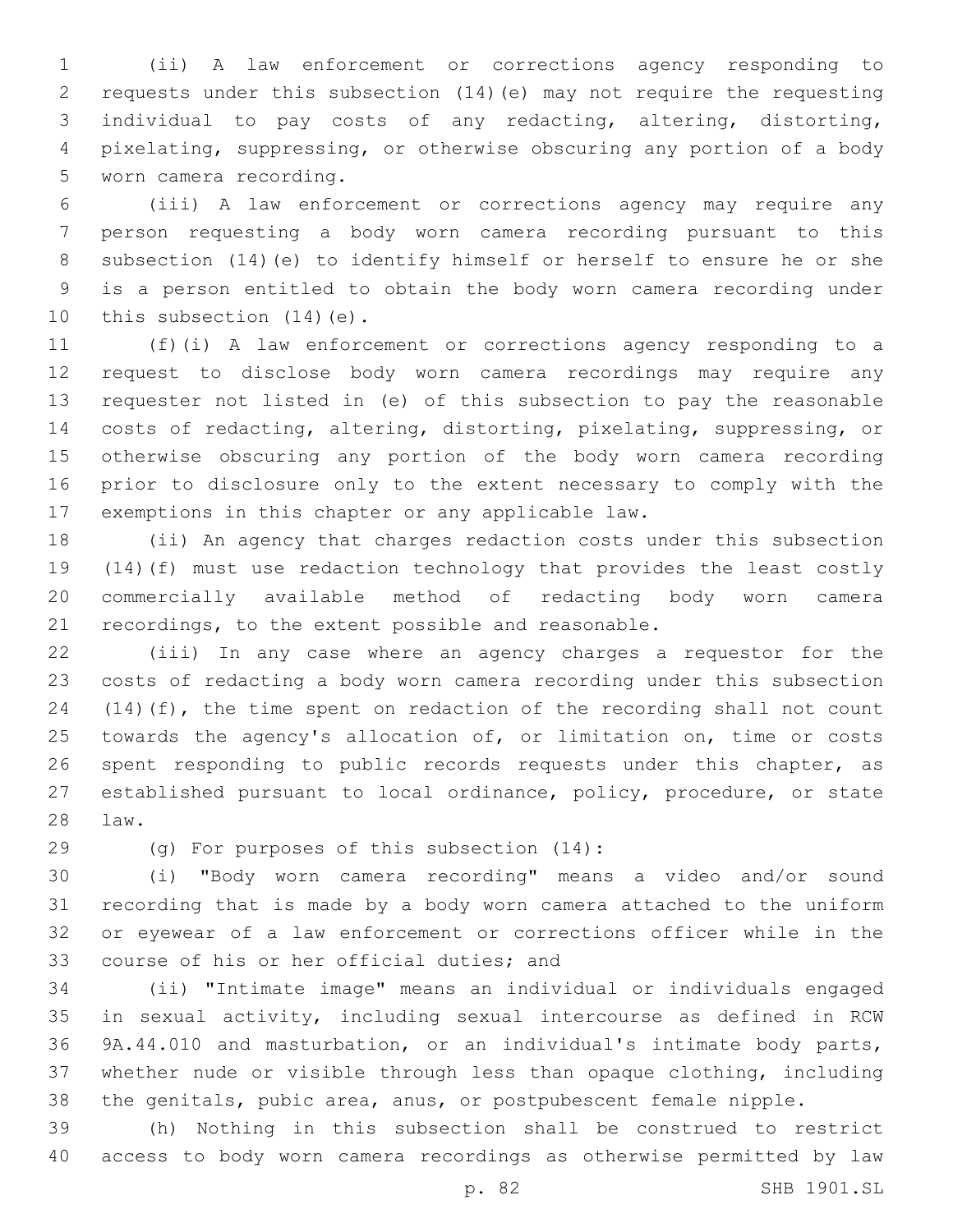for official or recognized civilian and accountability bodies or 2 pursuant to any court order.

 (i) Nothing in this section is intended to modify the obligations of prosecuting attorneys and law enforcement under *Brady v. Maryland,*  373 U.S. 83, 83 S. Ct. 1194, 10 L. Ed. 2d 215 (1963), *Kyles v. Whitley*, 541 U.S. 419, 115 S. Ct. 1555, 131 L. Ed.2d 490 (1995), and the relevant Washington court criminal rules and statutes.

 (j) A law enforcement or corrections agency must retain body worn camera recordings for at least sixty days and thereafter may destroy the records in accordance with the applicable records retention 11 schedule;

 (15) Any records and information contained within the statewide sexual assault kit tracking system established in RCW 43.43.545;

 (16)(a) Survivor communications with, and survivor records 15 maintained by, campus-affiliated advocates.

 (b) Nothing in this subsection shall be construed to restrict access to records maintained by a campus-affiliated advocate in the 18 event that:

(i) The survivor consents to inspection or copying;

 (ii) There is a clear, imminent risk of serious physical injury 21 or death of the survivor or another person;

(iii) Inspection or copying is required by federal law; or

 (iv) A court of competent jurisdiction mandates that the record 24 be available for inspection or copying.

 (c) "Campus-affiliated advocate" and "survivor" have the 26 definitions in RCW 28B.112.030;

 (17) Information and records prepared, owned, used, or retained by the Washington association of sheriffs and police chiefs and information and records prepared, owned, used, or retained by the Washington state patrol pursuant to chapter 261, Laws of 2017; and

 (18) Any and all audio or video recordings of child forensic interviews as defined in chapter 26.44 RCW. Such recordings are confidential and may only be disclosed pursuant to a court order entered upon a showing of good cause and with advance notice to the child's parent, guardian, or legal custodian. However, if the child is an emancipated minor or has attained the age of majority as defined in RCW 26.28.010, advance notice must be to the child. Failure to disclose an audio or video recording of a child forensic interview as defined in chapter 26.44 RCW is not grounds for penalties or other sanctions available under this chapter.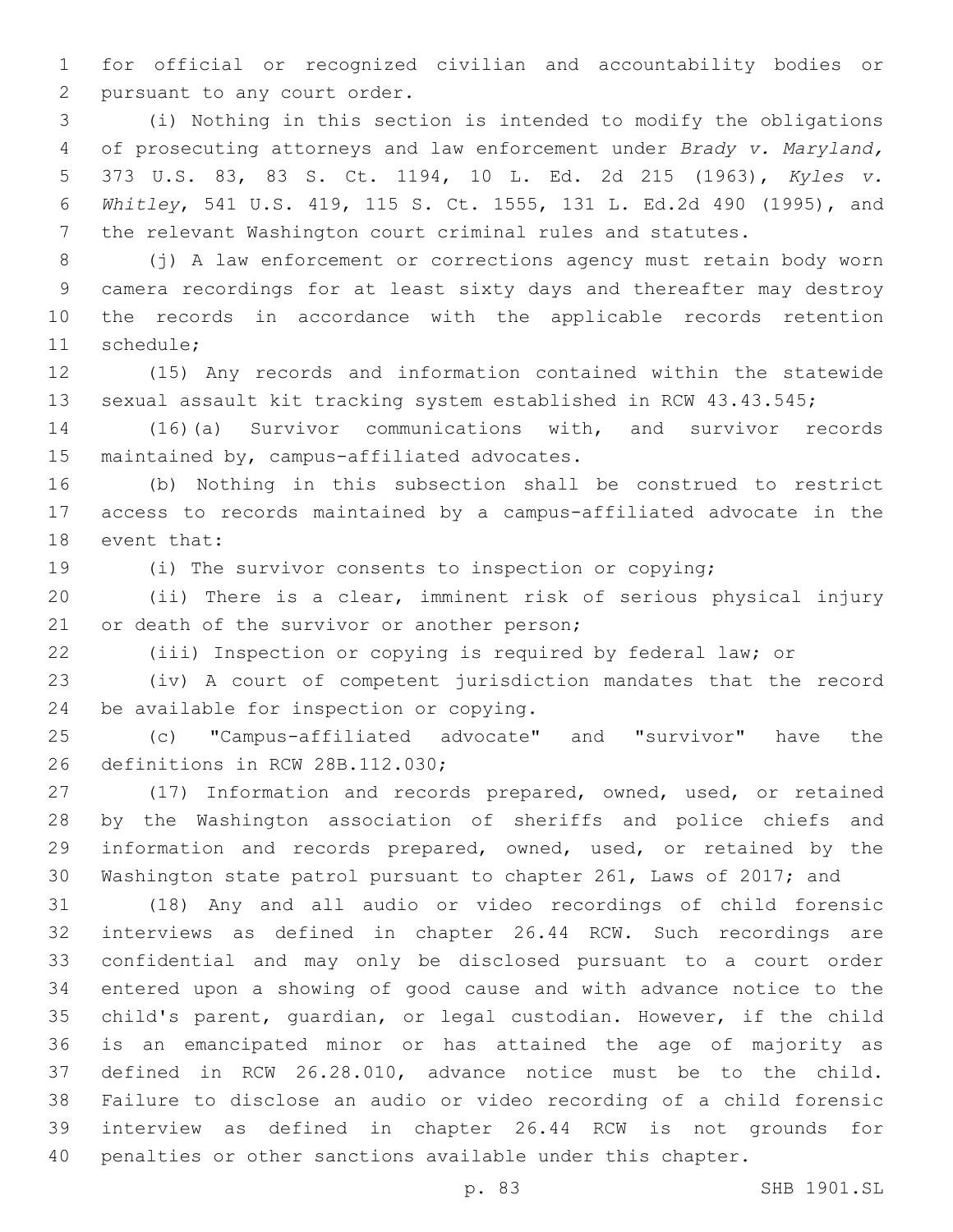**Sec. 32.** RCW 4.08.050 and 2021 c 215 s 89 are each amended to 3 read as follows:

4 Except as provided under RCW 28A.225.035 and ( $(7.105.105)$ ) 7.105.100, when an infant is a party he or she shall appear by guardian, or if he or she has no guardian, or in the opinion of the court the guardian is an improper person, the court shall appoint one to act. Said guardian shall be appointed as follows:

 (1) When the infant is plaintiff, upon the application of the 10 infant, if he or she be of the age of fourteen years, or if under that age, upon the application of a relative or friend of the infant.

 (2) When the infant is defendant, upon the application of the 13 infant, if he or she be of the age of fourteen years, and applies within thirty days after the service of the summons; if he or she be 15 under the age of fourteen, or neglects to apply, then upon the application of any other party to the action, or of a relative or 17 friend of the infant.

 **Sec. 33.** RCW 9.41.042 and 2020 c 18 s 6 are each amended to read 19 as follows:

20 RCW 9.41.040(2)(a)( $(\overleftrightarrow{v_i})$ ) (vii) shall not apply to any person 21 under the age of eighteen years who is:

 (1) In attendance at a hunter's safety course or a firearms 23 safety course;

 (2) Engaging in practice in the use of a firearm or target shooting at an established range authorized by the governing body of the jurisdiction in which such range is located or any other area where the discharge of a firearm is not prohibited;

 (3) Engaging in an organized competition involving the use of a firearm, or participating in or practicing for a performance by an organized group that uses firearms as a part of the performance;

 (4) Hunting or trapping under a valid license issued to the 32 person under Title 77 RCW;

 (5) In an area where the discharge of a firearm is permitted, is not trespassing, and the person either: (a) Is at least fourteen years of age, has been issued a hunter safety certificate, and is using a lawful firearm other than a pistol; or (b) is under the supervision of a parent, guardian, or other adult approved for the 38 purpose by the parent or quardian;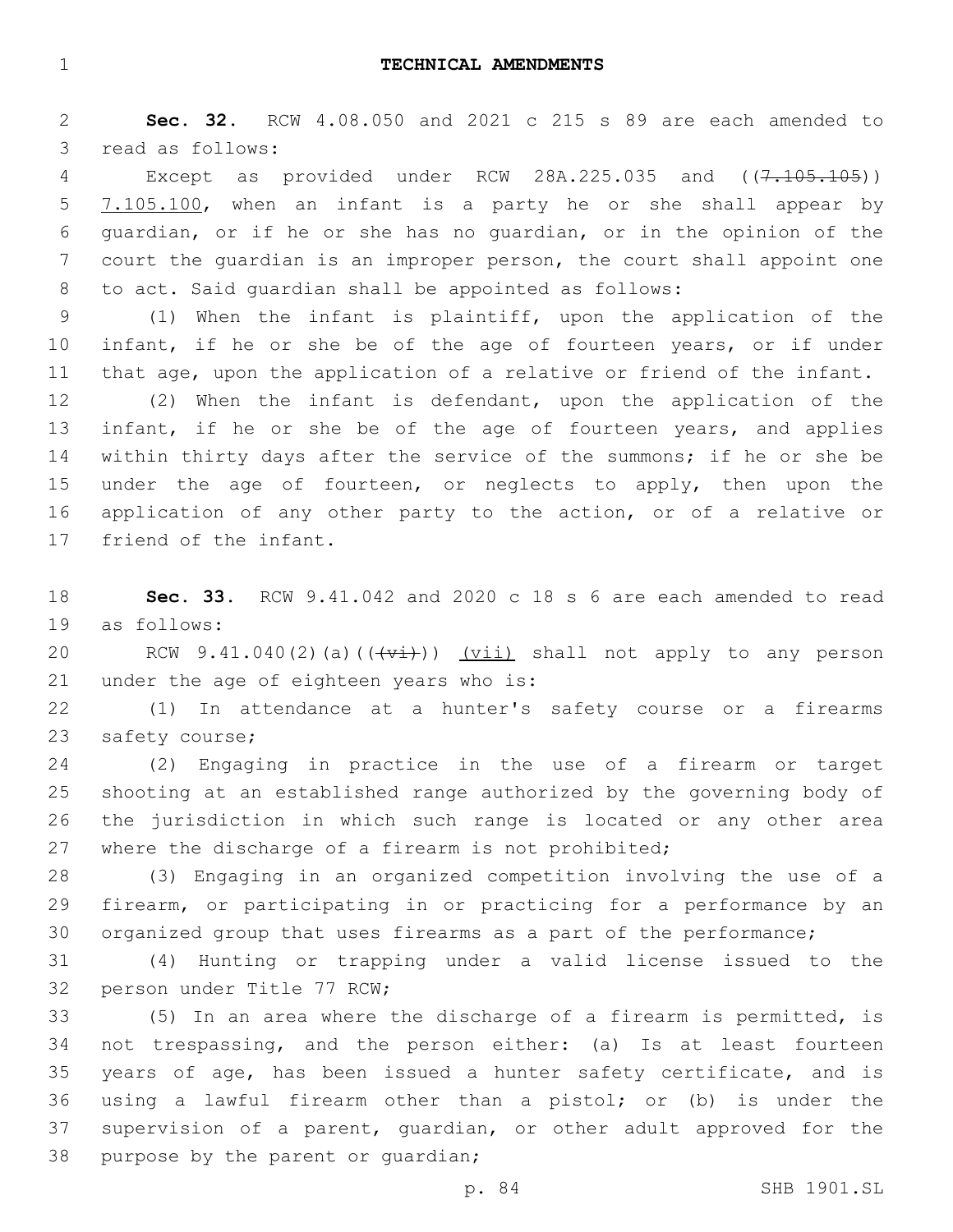(6) Traveling with any unloaded firearm in the person's possession to or from any activity described in subsection (1), (2), (3), (4), or (5) of this section;3

 (7) On real property under the control of his or her parent, other relative, or legal guardian and who has the permission of the 6 parent or legal guardian to possess a firearm;

 (8) At his or her residence and who, with the permission of his or her parent or legal guardian, possesses a firearm for the purpose of exercising the rights specified in RCW 9A.16.020(3); or

 (9) Is a member of the armed forces of the United States, national guard, or organized reserves, when on duty.

 **Sec. 34.** RCW 12.04.140 and 2021 c 215 s 127 are each amended to 13 read as follows:

14 Except as provided under RCW ((7.105.105)) 7.105.100, no action shall be commenced by any person under the age of eighteen years, except by his guardian, or until a next friend for such a person shall have been appointed. Whenever requested, the justice shall appoint some suitable person, who shall consent thereto in writing, to be named by such plaintiff, to act as his or her next friend in such action, who shall be responsible for the costs therein.

 **Sec. 35.** RCW 12.04.150 and 2021 c 215 s 128 are each amended to 22 read as follows:

 After service and return of process against a defendant under the 24 age of eighteen years, the action shall not be further prosecuted, until a guardian for such defendant shall have been appointed, except 26 as provided under RCW  $((7.105.105))$   $(7.105.100)$ . Upon the request of such defendant, the justice shall appoint some person who shall consent thereto in writing, to be guardian of the defendant in defense of the action; and if the defendant shall not appear on the return day of the process, or if he or she neglect or refuse to nominate such guardian, the justice may, at the request of the plaintiff, appoint any discreet person as such guardian. The consent of the guardian or next friend shall be filed with the justice; and such guardian for the defendant shall not be liable for any costs in 35 the action.

 **Sec. 36.** RCW 13.40.0357 and 2021 c 311 s 16 are each amended to 37 read as follows: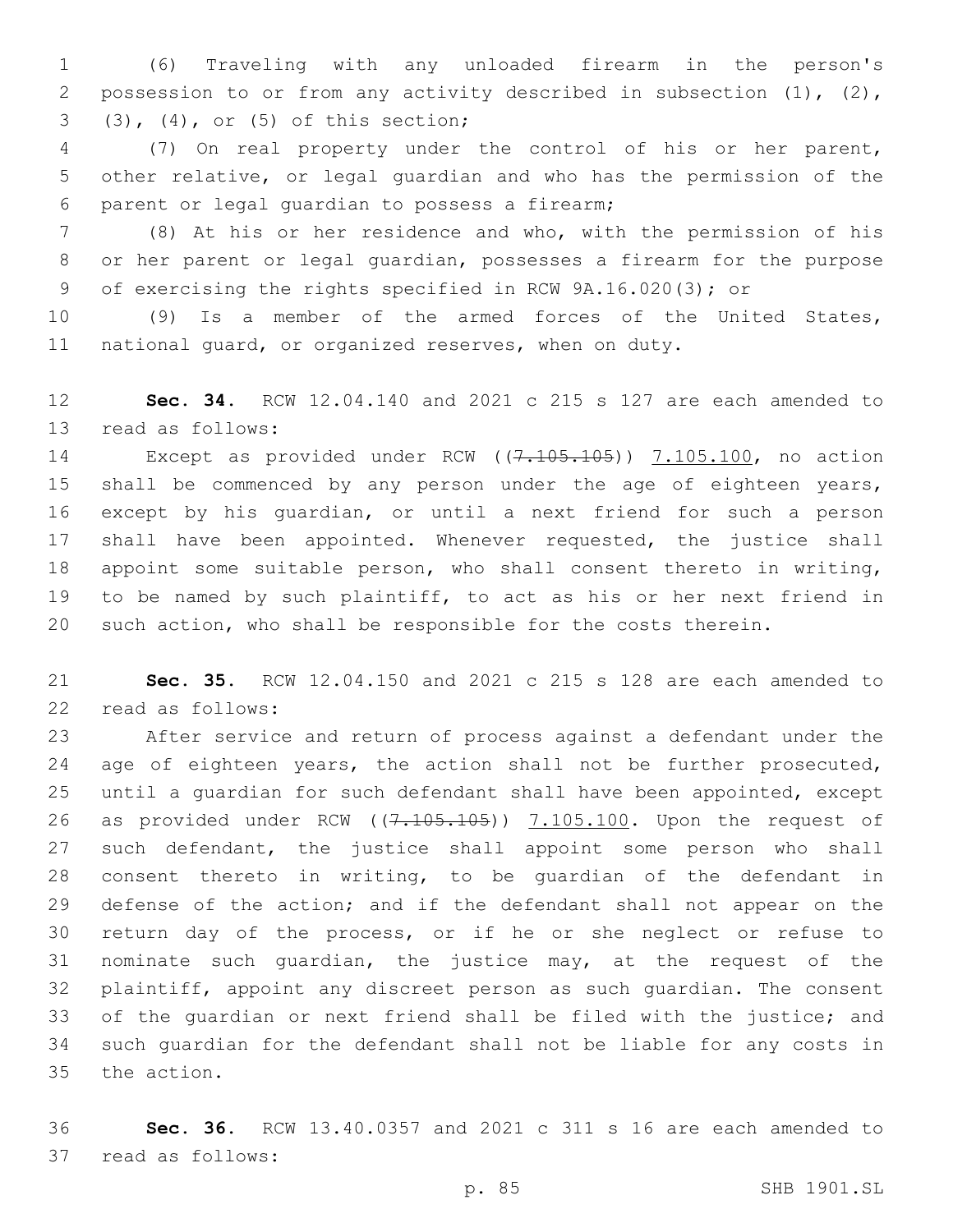# 1 **DESCRIPTION AND OFFENSE CATEGORY**

| $\mathbf{2}$   |                    | JUVENILE DISPOSITION                      |                     |
|----------------|--------------------|-------------------------------------------|---------------------|
| 3              | <b>JUVENILE</b>    |                                           | CATEGORY FOR        |
| $\overline{4}$ | <b>DISPOSITION</b> |                                           | ATTEMPT, BAILJUMP,  |
| 5              | <b>OFFENSE</b>     |                                           | CONSPIRACY, OR      |
| 6              | CATEGORY           | DESCRIPTION (RCW CITATION)                | <b>SOLICITATION</b> |
| 7              |                    | <b>Arson and Malicious Mischief</b>       |                     |
| 8              | A                  | Arson 1 (9A.48.020)                       | $B+$                |
| $\mathcal{G}$  | B                  | Arson 2 (9A.48.030)                       | $\mathcal{C}$       |
| 10             | $\mathcal{C}$      | Reckless Burning 1 (9A.48.040)            | D                   |
| 11             | D                  | Reckless Burning 2 (9A.48.050)            | Ε                   |
| 12             | B                  | Malicious Mischief 1 (9A.48.070)          | $\mathcal{C}$       |
| 13             | $\mathcal{C}$      | Malicious Mischief 2 (9A.48.080)          | D                   |
| 14             | D                  | Malicious Mischief 3 (9A.48.090)          | Ε                   |
| 15             | E                  | Tampering with Fire Alarm Apparatus       | E                   |
| 16             |                    | (9.40.100)                                |                     |
| 17             | E                  | Tampering with Fire Alarm Apparatus       | E                   |
| 18             |                    | with Intent to Commit Arson (9.40.105)    |                     |
| 19             | A                  | Possession of Incendiary Device           | $B+$                |
| 20             |                    | (9.40.120)                                |                     |
| 21             |                    | <b>Assault and Other Crimes Involving</b> |                     |
| 22             |                    | <b>Physical Harm</b>                      |                     |
| 23             | A                  | Assault 1 (9A.36.011)                     | $B+$                |
| 24             | $B+$               | Assault 2 (9A.36.021)                     | $C+$                |
| 25             | $C+$               | Assault 3 (9A.36.031)                     | $D+$                |
| 26             | $D+$               | Assault 4 (9A.36.041)                     | E                   |
| 27             | $B+$               | Drive-By Shooting (9A.36.045)             | $C+$                |
| 28             |                    | committed at age 15 or under              |                     |
| 29             | $A++$              | Drive-By Shooting (9A.36.045)             | A                   |
| 30             |                    | committed at age 16 or 17                 |                     |
| 31             | $D+$               | Reckless Endangerment (9A.36.050)         | E                   |
| 32             | $C+$               | Promoting Suicide Attempt (9A.36.060)     | $D+$                |
| 33             | $D+$               | Coercion (9A.36.070)                      | E                   |
| 34             | $C+$               | Custodial Assault (9A.36.100)             | $D+$                |
| 35             |                    | <b>Burglary and Trespass</b>              |                     |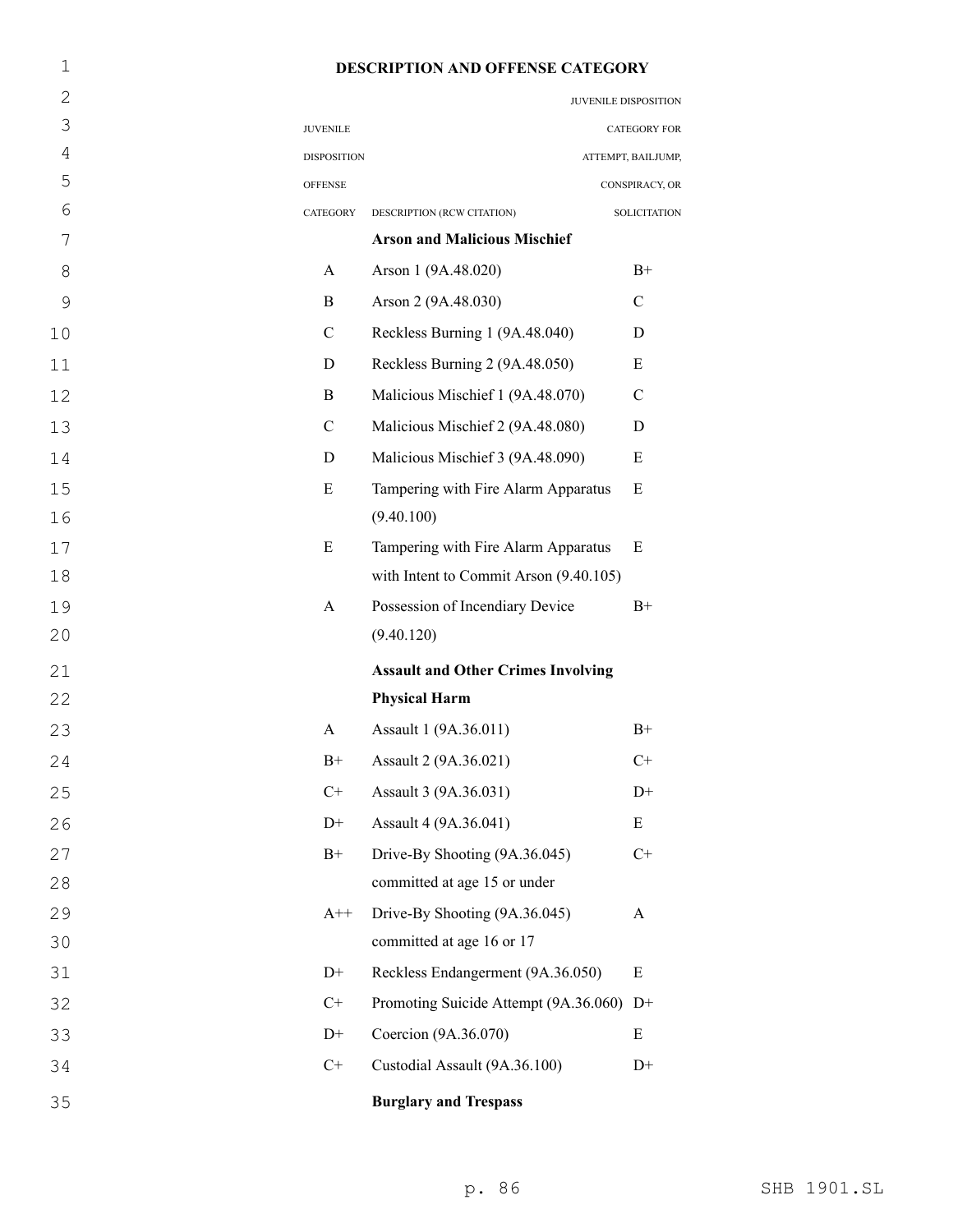| $\mathbf 1$   | $B+$          | Burglary 1 (9A.52.020) committed at          | $C+$          |
|---------------|---------------|----------------------------------------------|---------------|
| $\mathbf{2}$  |               | age 15 or under                              |               |
| 3             | $A-$          | Burglary 1 (9A.52.020) committed at          | $B+$          |
| 4             |               | age 16 or 17                                 |               |
| 5             | B             | Residential Burglary (9A.52.025)             | $\mathbf C$   |
| 6             | B             | Burglary 2 (9A.52.030)                       | $\mathbf C$   |
| 7             | $\mathbf D$   | Burglary Tools (Possession of)               | E             |
| 8             |               | (9A.52.060)                                  |               |
| $\mathcal{G}$ | D             | Criminal Trespass 1 (9A.52.070)              | E             |
| 10            | E             | Criminal Trespass 2 (9A.52.080)              | Ε             |
| 11            | $\mathbf C$   | Mineral Trespass (78.44.330)                 | $\mathcal{C}$ |
| 12            | $\mathbf C$   | Vehicle Prowling 1 (9A.52.095)               | D             |
| 13            | D             | Vehicle Prowling 2 (9A.52.100)               | Ε             |
| 14            |               | <b>Drugs</b>                                 |               |
| 15            | E             | Possession/Consumption of Alcohol            | E             |
| 16            |               | (66.44.270)                                  |               |
| 17            | $\mathcal{C}$ | <b>Illegally Obtaining Legend Drug</b>       | D             |
| 18            |               | (69.41.020)                                  |               |
| 19            | $C+$          | Sale, Delivery, Possession of Legend         | $D+$          |
| 20            |               | Drug with Intent to Sell $(69.41.030(2)(a))$ |               |
| 21            | E             | Possession of Legend                         | E             |
| 22            |               | Drug $(69.41.030(2)(b))$                     |               |
| 23            | $B+$          | Violation of Uniform Controlled              | $B+$          |
| 24            |               | Substances Act - Narcotic,                   |               |
| 25            |               | Methamphetamine, or Flunitrazepam            |               |
| 26            |               | Sale $(69.50.401(2)$ (a) or (b))             |               |
| 27            | $\mathcal{C}$ | Violation of Uniform Controlled              | C             |
| 28            |               | Substances Act - Nonnarcotic Sale            |               |
| 29            |               | (69.50.401(2)(c))                            |               |
| 30            | E             | Possession of Marihuana <40 grams            | E             |
| 31            |               | (69.50.4014)                                 |               |
| 32            | $\mathcal{C}$ | Fraudulently Obtaining Controlled            | $\mathcal{C}$ |
| 33            |               | Substance (69.50.403)                        |               |
| 34            | $C+$          | Sale of Controlled Substance for Profit      | $C+$          |
| 35            |               | (69.50.410)                                  |               |
| 36            | E             | Unlawful Inhalation (9.47A.020)              | Ε             |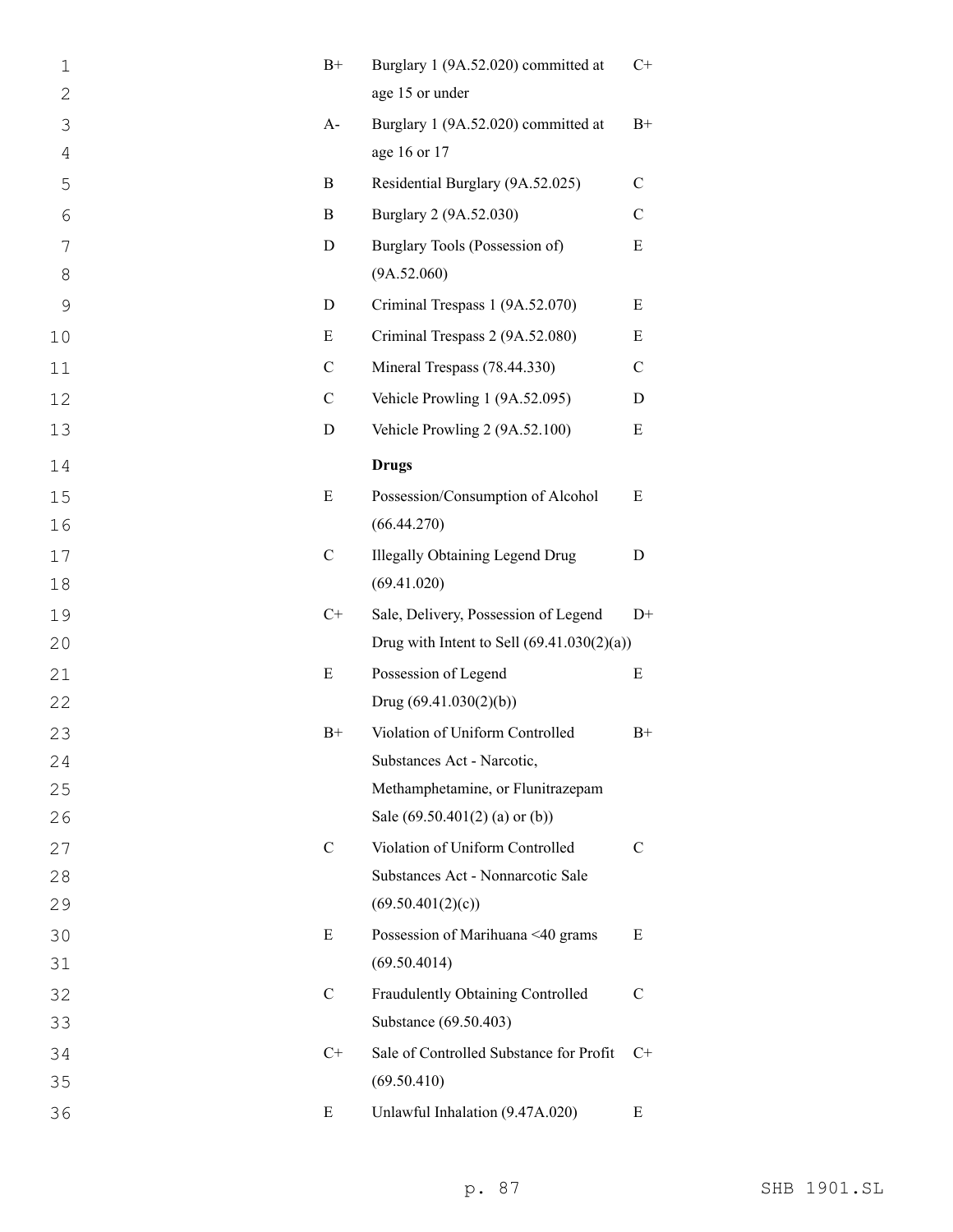| $\mathbf 1$  | B             | Violation of Uniform Controlled                 | В           |
|--------------|---------------|-------------------------------------------------|-------------|
| $\mathbf{2}$ |               | Substances Act - Narcotic,                      |             |
| 3            |               | Methamphetamine, or Flunitrazepam               |             |
| 4            |               | Counterfeit Substances (69.50.4011(2)           |             |
| 5            |               | $(a)$ or $(b)$ )                                |             |
| 6            | $\mathcal{C}$ | Violation of Uniform Controlled                 | $\mathbf C$ |
| 7            |               | Substances Act - Nonnarcotic Counterfeit        |             |
| 8            |               | Substances (69.50.4011(2) (c), (d), or (e))     |             |
| 9            | E             | Violation of Uniform Controlled                 | E           |
| 10           |               | Substances Act - Possession of a                |             |
| 11           |               | Controlled Substance (69.50.4013)               |             |
| 12           | $\mathbf C$   | Violation of Uniform Controlled                 | $\mathbf C$ |
| 13           |               | Substances Act - Possession of a                |             |
| 14           |               | Controlled Substance (69.50.4012)               |             |
| 15           |               | <b>Firearms and Weapons</b>                     |             |
| 16           | B             | Theft of Firearm (9A.56.300)                    | C           |
| 17           | B             | Possession of Stolen Firearm                    | $\mathbf C$ |
| 18           |               | (9A.56.310)                                     |             |
| 19           | E             | Carrying Loaded Pistol Without Permit           | E           |
| 20           |               | (9.41.050)                                      |             |
| 21           | $\mathcal{C}$ | Possession of Firearms by Minor $(\leq 18)$     | C           |
| 22           |               | $(9.41.040(2)(a)((\overrightarrow{vi})) (vii))$ |             |
| 23           | $D+$          | Possession of Dangerous Weapon                  | E           |
| 24           |               | (9.41.250)                                      |             |
| 25           | D             | Intimidating Another Person by use of           | E           |
| 26           |               | Weapon (9.41.270)                               |             |
| 27           |               | Homicide                                        |             |
| 28           | $A+$          | Murder 1 (9A.32.030)                            | A           |
| 29           | $A+$          | Murder 2 (9A.32.050)                            | $B+$        |
| 30           | $B+$          | Manslaughter 1 (9A.32.060)                      | $C+$        |
| 31           | $C+$          | Manslaughter 2 (9A.32.070)                      | $D+$        |
| 32           | $B+$          | Vehicular Homicide (46.61.520)                  | $C+$        |
| 33           |               | Kidnapping                                      |             |
| 34           | A             | Kidnap 1 (9A.40.020)                            | $B+$        |
| 35           | $B+$          | Kidnap 2 (9A.40.030)                            | $C+$        |
| 36           | $C+$          | Unlawful Imprisonment (9A.40.040)               | $D+$        |
| 37           |               | <b>Obstructing Governmental Operation</b>       |             |
|              |               |                                                 |             |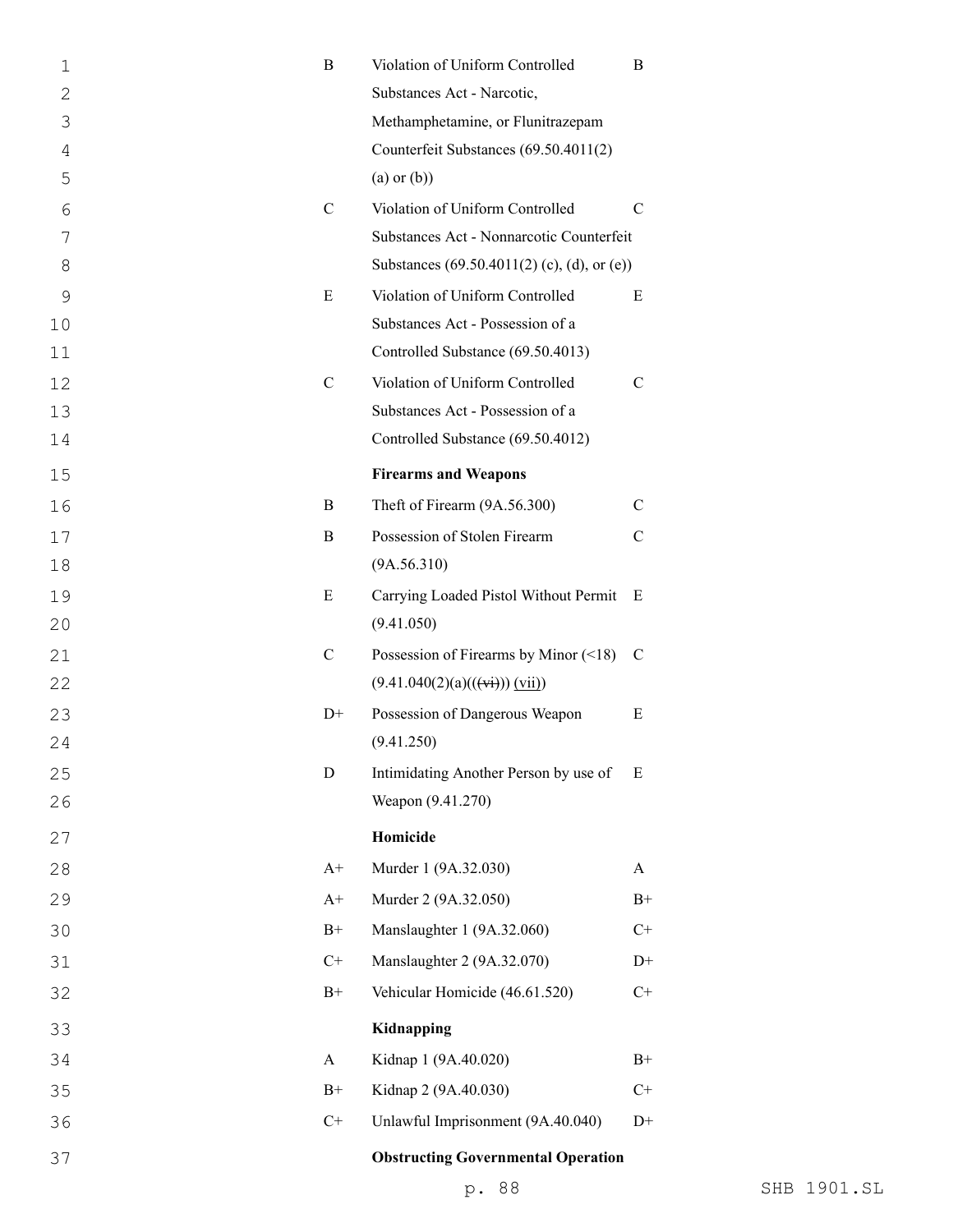| 1              | D             | Obstructing a Law Enforcement Officer E     |               |
|----------------|---------------|---------------------------------------------|---------------|
| $\mathbf{2}$   |               | (9A.76.020)                                 |               |
| 3              | E             | Resisting Arrest (9A.76.040)                | E             |
| $\overline{4}$ | B             | Introducing Contraband 1 (9A.76.140)        | $\mathcal{C}$ |
| 5              | $\mathcal{C}$ | Introducing Contraband 2 (9A.76.150)        | D             |
| 6              | E             | Introducing Contraband 3 (9A.76.160)        | E             |
| 7              | $B+$          | Intimidating a Public Servant               | $C+$          |
| 8              |               | (9A.76.180)                                 |               |
| $\mathcal{G}$  | $B+$          | Intimidating a Witness (9A.72.110)          | $C+$          |
| 10             |               | <b>Public Disturbance</b>                   |               |
| 11             | $C+$          | Criminal Mischief with Weapon               | $D+$          |
| 12             |               | (9A.84.010(2)(b))                           |               |
| 13             | $D+$          | Criminal Mischief Without Weapon            | E             |
| 14             |               | (9A.84.010(2)(a))                           |               |
| 15             | E             | Failure to Disperse (9A.84.020)             | E             |
| 16             | E             | Disorderly Conduct (9A.84.030)              | Ε             |
| 17             |               | <b>Sex Crimes</b>                           |               |
| 18             | A             | Rape 1 (9A.44.040)                          | $B+$          |
| 19             | $B++$         | Rape 2 (9A.44.050) committed at age 14 $B+$ |               |
| 20             |               | or under                                    |               |
| 21             | $A-$          | Rape 2 (9A.44.050) committed at age 15 $B+$ |               |
| 22             |               | through age 17                              |               |
| 23             | $C+$          | Rape 3 (9A.44.060)                          | $D+$          |
| 24             | $B++$         | Rape of a Child 1 (9A.44.073)               | $B+$          |
| 25             |               | committed at age 14 or under                |               |
| 26             | $A-$          | Rape of a Child 1 (9A.44.073)               | $B+$          |
| 27             |               | committed at age 15                         |               |
| 28             | $B+$          | Rape of a Child 2 (9A.44.076)               | $C+$          |
| 29             | B             | Incest $1(9A.64.020(1))$                    | $\mathbf C$   |
| 30             | $\mathsf{C}$  | Incest $2(9A.64.020(2))$                    | D             |
| 31             | $D+$          | Indecent Exposure (Victim <14)              | E             |
| 32             |               | (9A.88.010)                                 |               |
| 33             | E             | Indecent Exposure (Victim 14 or over)       | E             |
| 34             |               | (9A.88.010)                                 |               |
| 35             | $B+$          | Promoting Prostitution 1 (9A.88.070)        | $C+$          |
| 36             | $C+$          | Promoting Prostitution 2 (9A.88.080)        | $D+$          |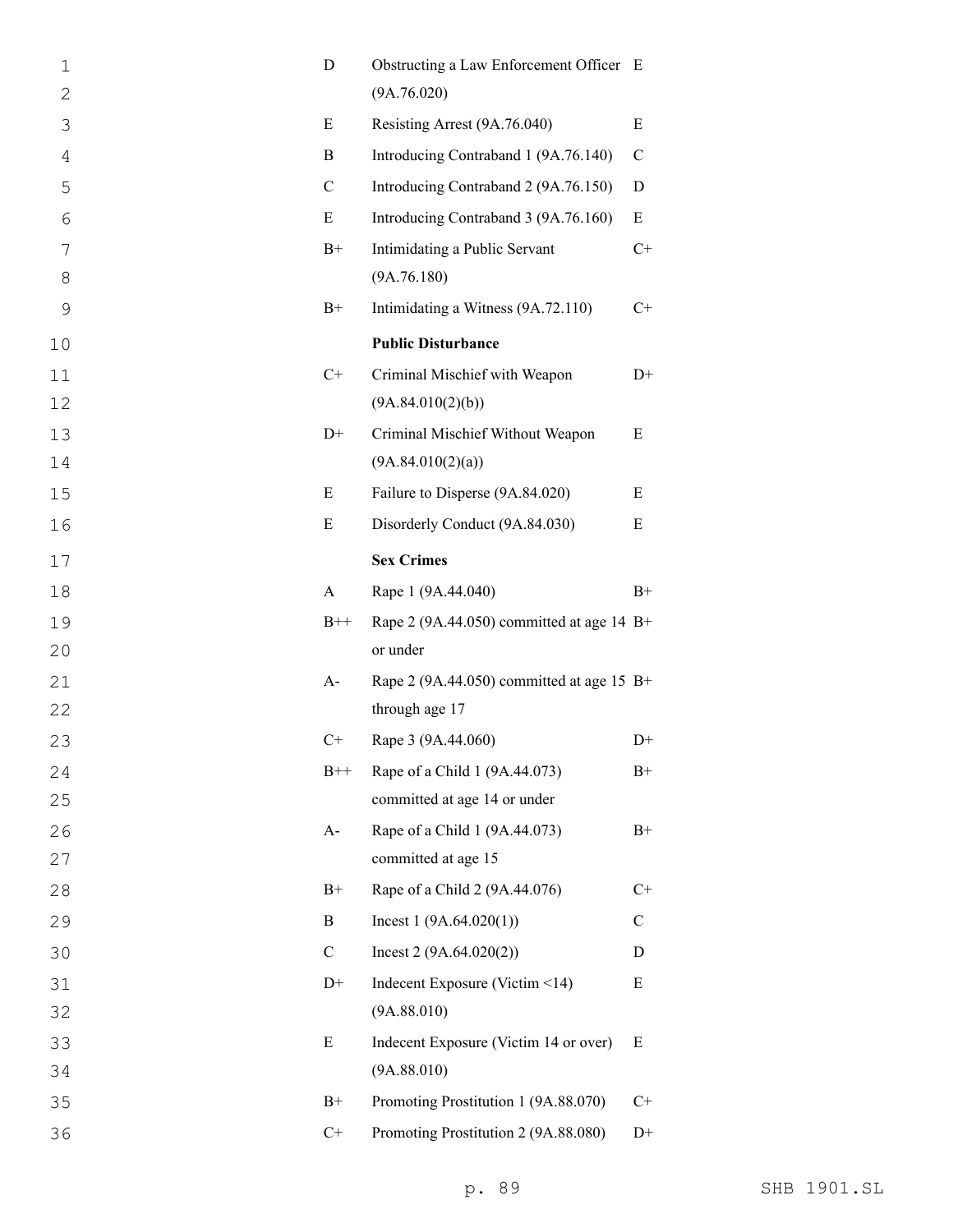| $\mathbf 1$   | E             | O & A (Prostitution) (9A.88.030)      | Ε             |
|---------------|---------------|---------------------------------------|---------------|
| $\mathbf{2}$  | $B+$          | Indecent Liberties (9A.44.100)        | $C+$          |
| 3             | $B++$         | Child Molestation 1 (9A.44.083)       | $B+$          |
| 4             |               | committed at age 14 or under          |               |
| 5             | $A-$          | Child Molestation 1 (9A.44.083)       | $B+$          |
| 6             |               | committed at age 15 through age 17    |               |
| 7             | B             | Child Molestation 2 (9A.44.086)       | $C+$          |
| 8             | $\mathbf C$   | Failure to Register as a Sex Offender | D             |
| $\mathcal{G}$ |               | (9A.44.132)                           |               |
| 10            |               | Theft, Robbery, Extortion, and        |               |
| 11            |               | Forgery                               |               |
| 12            | B             | Theft 1 (9A.56.030)                   | $\mathcal{C}$ |
| 13            | $\mathbf C$   | Theft 2 (9A.56.040)                   | D             |
| 14            | D             | Theft 3 (9A.56.050)                   | ${\bf E}$     |
| 15            | B             | Theft of Livestock 1 and 2 (9A.56.080 | $\mathcal{C}$ |
| 16            |               | and 9A.56.083)                        |               |
| 17            | $\mathbf C$   | Forgery (9A.60.020)                   | D             |
| 18            | A             | Robbery 1 (9A.56.200) committed at    | $B+$          |
| 19            |               | age 15 or under                       |               |
| 20            | $A++$         | Robbery 1 (9A.56.200) committed at    | A             |
| 21            |               | age 16 or 17                          |               |
| 22            | $B+$          | Robbery 2 (9A.56.210)                 | $C+$          |
| 23            | $B+$          | Extortion 1 (9A.56.120)               | $C+$          |
| 24            | $C+$          | Extortion 2 (9A.56.130)               | $D+$          |
| 25            | $\mathbf C$   | Identity Theft 1 (9.35.020(2))        | D             |
| 26            | D             | Identity Theft 2 (9.35.020(3))        | Ε             |
| 27            | D             | <b>Improperly Obtaining Financial</b> | E             |
| 28            |               | Information $(9.35.010)$              |               |
| 29            | B             | Possession of a Stolen Vehicle        | C             |
| 30            |               | (9A.56.068)                           |               |
| 31            | B             | Possession of Stolen Property 1       | $\mathcal{C}$ |
| 32            |               | (9A.56.150)                           |               |
| 33            | $\mathcal{C}$ | Possession of Stolen Property 2       | D             |
| 34            |               | (9A.56.160)                           |               |
| 35            | D             | Possession of Stolen Property 3       | E             |
| 36            |               | (9A.56.170)                           |               |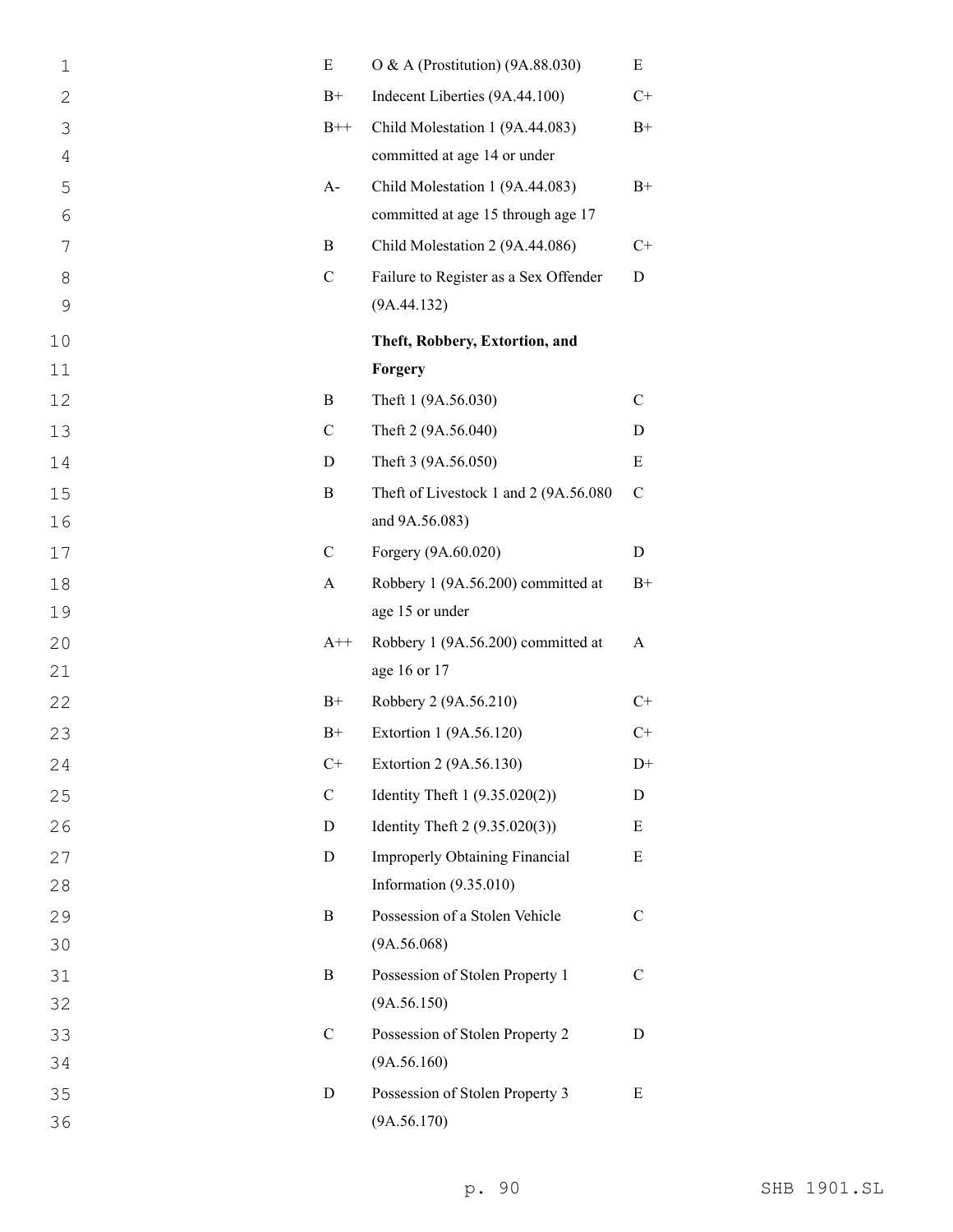| $\mathbf 1$  | B             | Taking Motor Vehicle Without               | C              |
|--------------|---------------|--------------------------------------------|----------------|
| $\mathbf{2}$ |               | Permission 1 (9A.56.070)                   |                |
| 3            | $\mathcal{C}$ | Taking Motor Vehicle Without               | D              |
| 4            |               | Permission 2 (9A.56.075)                   |                |
| 5            | B             | Theft of a Motor Vehicle (9A.56.065)       | $\mathcal{C}$  |
| 6            |               | <b>Motor Vehicle Related Crimes</b>        |                |
| 7            | E             | Driving Without a License (46.20.005)      | Ε              |
| 8            | $B+$          | Hit and Run - Death $(46.52.020(4)(a))$    | $\mathrm{C}^+$ |
| 9            | $\mathcal{C}$ | Hit and Run - Injury (46.52.020(4)(b))     | D              |
| 10           | D             | Hit and Run-Attended (46.52.020(5))        | E              |
| 11           | E             | Hit and Run-Unattended (46.52.010)         | E              |
| 12           | $\mathcal{C}$ | Vehicular Assault (46.61.522)              | D              |
| 13           | $\mathcal{C}$ | Attempting to Elude Pursuing Police        | D              |
| 14           |               | Vehicle (46.61.024)                        |                |
| 15           | E             | Reckless Driving (46.61.500)               | Ε              |
| 16           | D             | Driving While Under the Influence          | E              |
| 17           |               | $(46.61.502$ and $46.61.504)$              |                |
| 18           | $B+$          | Felony Driving While Under the             | B              |
| 19           |               | Influence $(46.61.502(6))$                 |                |
| 20           | $B+$          | Felony Physical Control of a Vehicle       | B              |
| 21           |               | While Under the Influence $(46.61.504(6))$ |                |
| 22           |               | Other                                      |                |
| 23           | B             | Animal Cruelty 1 (16.52.205)               | $\mathcal{C}$  |
| 24           | $\bf{B}$      | Bomb Threat (9.61.160)                     | $\mathsf{C}$   |
| 25           | $\mathsf{C}$  | Escape $1^1$ (9A.76.110)                   | C              |
| 26           | $\mathbf C$   | Escape $2^1$ (9A.76.120)                   | $\mathsf{C}$   |
| 27           | D             | Escape 3 (9A.76.130)                       | E              |
| 28           | E             | Obscene, Harassing, Etc., Phone Calls      | E              |
| 29           |               | (9.61.230)                                 |                |
| 30           | A             | Other Offense Equivalent to an Adult       | $B+$           |
| 31           |               | Class A Felony                             |                |
| 32           | B             | Other Offense Equivalent to an Adult       | $\mathsf{C}$   |
| 33           |               | Class B Felony                             |                |
| 34           | $\mathcal{C}$ | Other Offense Equivalent to an Adult       | D              |
| 35           |               | Class C Felony                             |                |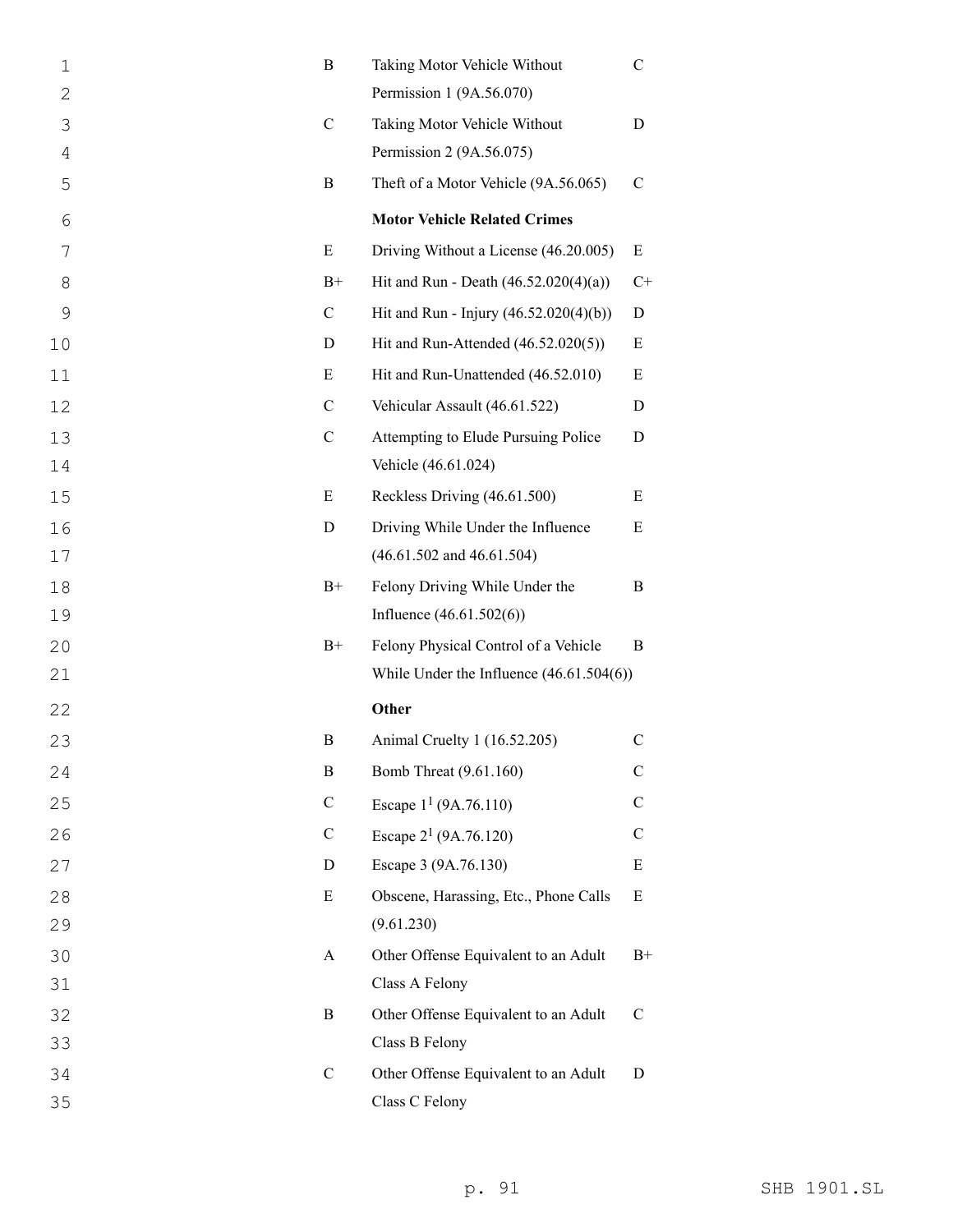| $\mathbf 1$         |                                                                                                                                               |                | D                | Other Offense Equivalent to an Adult                            | E                                                |               |               |  |
|---------------------|-----------------------------------------------------------------------------------------------------------------------------------------------|----------------|------------------|-----------------------------------------------------------------|--------------------------------------------------|---------------|---------------|--|
| $\mathbf{2}$        |                                                                                                                                               |                |                  | Gross Misdemeanor                                               |                                                  |               |               |  |
| 3<br>$\overline{4}$ |                                                                                                                                               |                | E<br>Misdemeanor | Other Offense Equivalent to an Adult                            | E                                                |               |               |  |
| 5                   |                                                                                                                                               |                | V                | Violation of Order of Restitution,                              | V                                                |               |               |  |
| 6                   |                                                                                                                                               |                |                  | Community Supervision, or Confinement                           |                                                  |               |               |  |
| 7                   |                                                                                                                                               |                | $(13.40.200)^2$  |                                                                 |                                                  |               |               |  |
| 8<br>9              | $1$ Escape 1 and 2 and Attempted Escape 1 and 2 are classed as C offenses<br>and the standard range is established as follows:                |                |                  |                                                                 |                                                  |               |               |  |
| 10                  |                                                                                                                                               |                |                  | 1st escape or attempted escape during 12-month period - 28 days |                                                  |               |               |  |
| 11                  | confinement                                                                                                                                   |                |                  |                                                                 |                                                  |               |               |  |
| 12                  |                                                                                                                                               |                |                  | 2nd escape or attempted escape during 12-month period - 8 weeks |                                                  |               |               |  |
| 13                  | confinement                                                                                                                                   |                |                  |                                                                 |                                                  |               |               |  |
| 14                  |                                                                                                                                               |                |                  | 3rd and subsequent escape or attempted escape during 12-month   |                                                  |               |               |  |
| 15                  | period - 12 weeks confinement                                                                                                                 |                |                  |                                                                 |                                                  |               |               |  |
| 16<br>17            | <sup>2</sup> If the court finds that a respondent has violated terms of an order,<br>it may impose a penalty of up to 30 days of confinement. |                |                  |                                                                 |                                                  |               |               |  |
|                     |                                                                                                                                               |                |                  |                                                                 |                                                  |               |               |  |
| 18                  |                                                                                                                                               |                |                  | JUVENILE SENTENCING STANDARDS                                   |                                                  |               |               |  |
| 19<br>20            | This schedule must be used for juvenile offenders. The court may<br>select sentencing option A, B, C, or D.                                   |                |                  |                                                                 |                                                  |               |               |  |
|                     |                                                                                                                                               |                |                  |                                                                 |                                                  |               |               |  |
| 21<br>22            |                                                                                                                                               |                |                  |                                                                 | <b>OPTION A</b>                                  |               |               |  |
| 23                  |                                                                                                                                               |                |                  |                                                                 | JUVENILE OFFENDER SENTENCING GRID                |               |               |  |
|                     |                                                                                                                                               |                |                  |                                                                 | STANDARD RANGE                                   |               |               |  |
| 24                  |                                                                                                                                               | $A++$          |                  |                                                                 | 129 to 260 weeks for all category A++ offenses   |               |               |  |
| 25                  |                                                                                                                                               | $\mathrm{A}^+$ |                  |                                                                 | 180 weeks to age 21 for all category A+ offenses |               |               |  |
| 26                  |                                                                                                                                               | $\mathbf{A}$   |                  |                                                                 | 103-129 weeks for all category A offenses        |               |               |  |
| 27                  |                                                                                                                                               | $A-$           | 30-40 weeks      | 52-65 weeks                                                     | 80-100 weeks                                     | 103-129 weeks | 103-129 weeks |  |
| 28                  |                                                                                                                                               | $B++$          | 15-36 weeks      | 52-65 weeks                                                     | 80-100 weeks                                     | 103-129 weeks | 103-129 weeks |  |
| 29                  | <b>CURRENT</b>                                                                                                                                | $B+$           | 15-36 weeks      | 15-36 weeks                                                     | 52-65 weeks                                      | 80-100 weeks  | 103-129 weeks |  |
| 30                  | <b>OFFENSE</b>                                                                                                                                | $\bf{B}$       | LS               | LS                                                              | 15-36 weeks                                      | 15-36 weeks   | 52-65 weeks   |  |
| 31                  | <b>CATEGORY</b>                                                                                                                               | $C+$           | LS               | LS                                                              | LS                                               | 15-36 weeks   | 15-36 weeks   |  |
| 32                  |                                                                                                                                               | $\mathcal{C}$  | LS               | LS                                                              | LS                                               | LS            | 15-36 weeks   |  |
| 33                  |                                                                                                                                               | $D+$           | LS               | LS                                                              | LS                                               | LS            | LS            |  |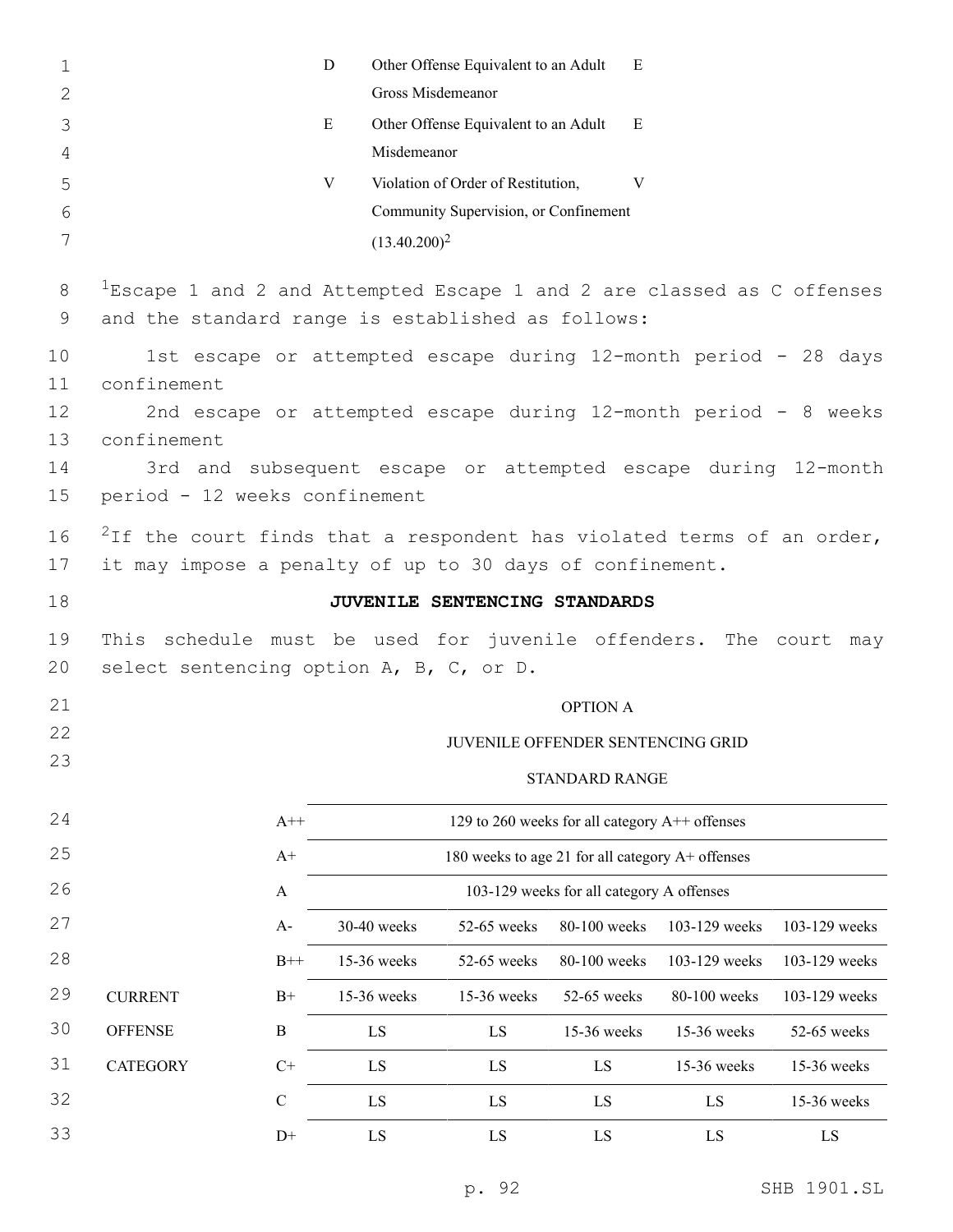| ٠<br><b>__</b>        |              |   | ചാ | ∟∪ | LS. | பல  | LD.       |
|-----------------------|--------------|---|----|----|-----|-----|-----------|
| $\overline{ }$<br>∸   |              | ப | ⊥∪ | ∟∪ | LS  | LD. | LS.       |
| $\sim$<br>$\check{ }$ | <b>PRIOR</b> |   |    |    |     |     | 4 or more |

ADJUDICATIONS

 NOTE: References in the grid to days or weeks mean periods of confinement. "LS" means "local sanctions" as defined in RCW 13.40.020.7

 (1) The vertical axis of the grid is the current offense category. The current offense category is determined by the offense 10 of adjudication.

 (2) The horizontal axis of the grid is the number of prior adjudications included in the juvenile's criminal history. Each prior felony adjudication shall count as one point. Each prior violation, misdemeanor, and gross misdemeanor adjudication shall count as 1/4 15 point. Fractional points shall be rounded down.

 (3) The standard range disposition for each offense is determined by the intersection of the column defined by the prior adjudications 18 and the row defined by the current offense category.

 (4) RCW 13.40.180 applies if the offender is being sentenced for 20 more than one offense.

 (5) A current offense that is a violation is equivalent to an offense category of E. However, a disposition for a violation shall 23 not include confinement.

**OR**

# **OPTION B**

### **SUSPENDED DISPOSITION ALTERNATIVE**

 (1) If the offender is subject to a standard range disposition 28 involving confinement by the department, the court may impose the standard range and suspend the disposition on condition that the offender comply with one or more local sanctions and any educational or treatment requirement. The treatment programs provided to the offender must be either research-based best practice programs as identified by the Washington state institute for public policy or the joint legislative audit and review committee, or for chemical dependency treatment programs or services, they must be evidence- based or research-based best practice programs. For the purposes of this subsection:37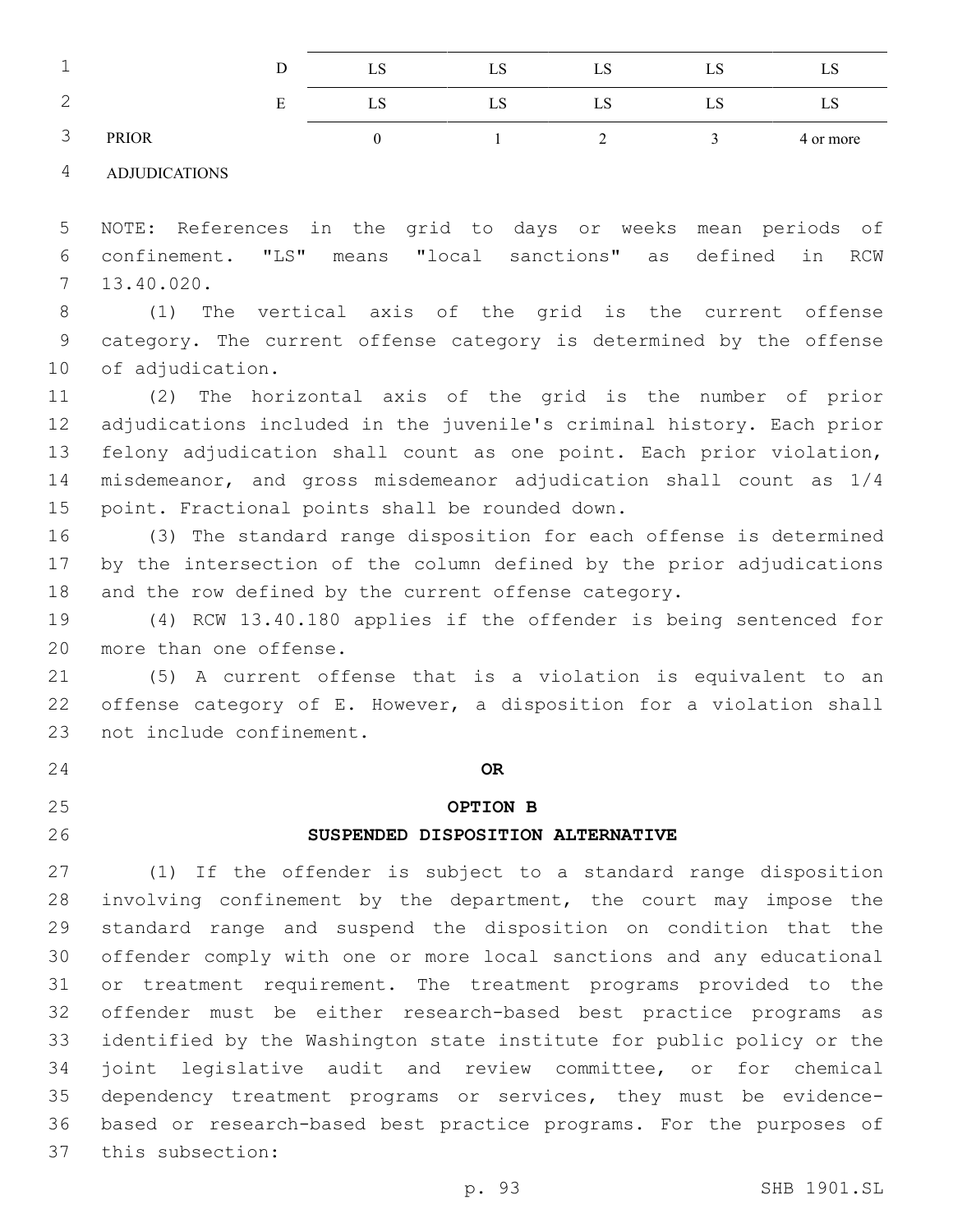(a) "Evidence-based" means a program or practice that has had multiple site random controlled trials across heterogeneous populations demonstrating that the program or practice is effective 4 for the population; and

 (b) "Research-based" means a program or practice that has some research demonstrating effectiveness, but that does not yet meet the 7 standard of evidence-based practices.

 (2) If the offender fails to comply with the suspended disposition, the court may impose sanctions pursuant to RCW 13.40.200 or may revoke the suspended disposition and order the disposition's 11 execution.

 (3) An offender is ineligible for the suspended disposition 13 option under this section if the offender:

14 (a) Is adjudicated of an A+ or A++ offense;

 (b) Is fourteen years of age or older and is adjudicated of one 16 or more of the following offenses:

 (i) A class A offense, or an attempt, conspiracy, or solicitation 18 to commit a class A offense;

(ii) Manslaughter in the first degree (RCW 9A.32.060);

 (iii) Assault in the second degree (RCW 9A.36.021), extortion in the first degree (RCW 9A.56.120), kidnapping in the second degree (RCW 9A.40.030), drive-by shooting (RCW 9A.36.045), vehicular homicide (RCW 46.61.520), hit and run death (RCW 46.52.020(4)(a)), or manslaughter 2 (RCW 9A.32.070); or24

 (iv) Violation of the uniform controlled substances act (RCW 69.50.401(2) (a) and (b)), when the offense includes infliction of bodily harm upon another or when during the commission or immediate withdrawal from the offense the respondent was armed with a deadly 29 weapon;

 (c) Is ordered to serve a disposition for a firearm violation 31 under RCW 13.40.193;

 (d) Is adjudicated of a sex offense as defined in RCW 9.94A.030; 33 or

34 (e) Has a prior option B disposition.

**OR**

# **OPTION C**

### **CHEMICAL DEPENDENCY/MENTAL HEALTH DISPOSITION ALTERNATIVE**

 If the juvenile offender is subject to a standard range disposition of local sanctions or 15 to 36 weeks of confinement and

p. 94 SHB 1901.SL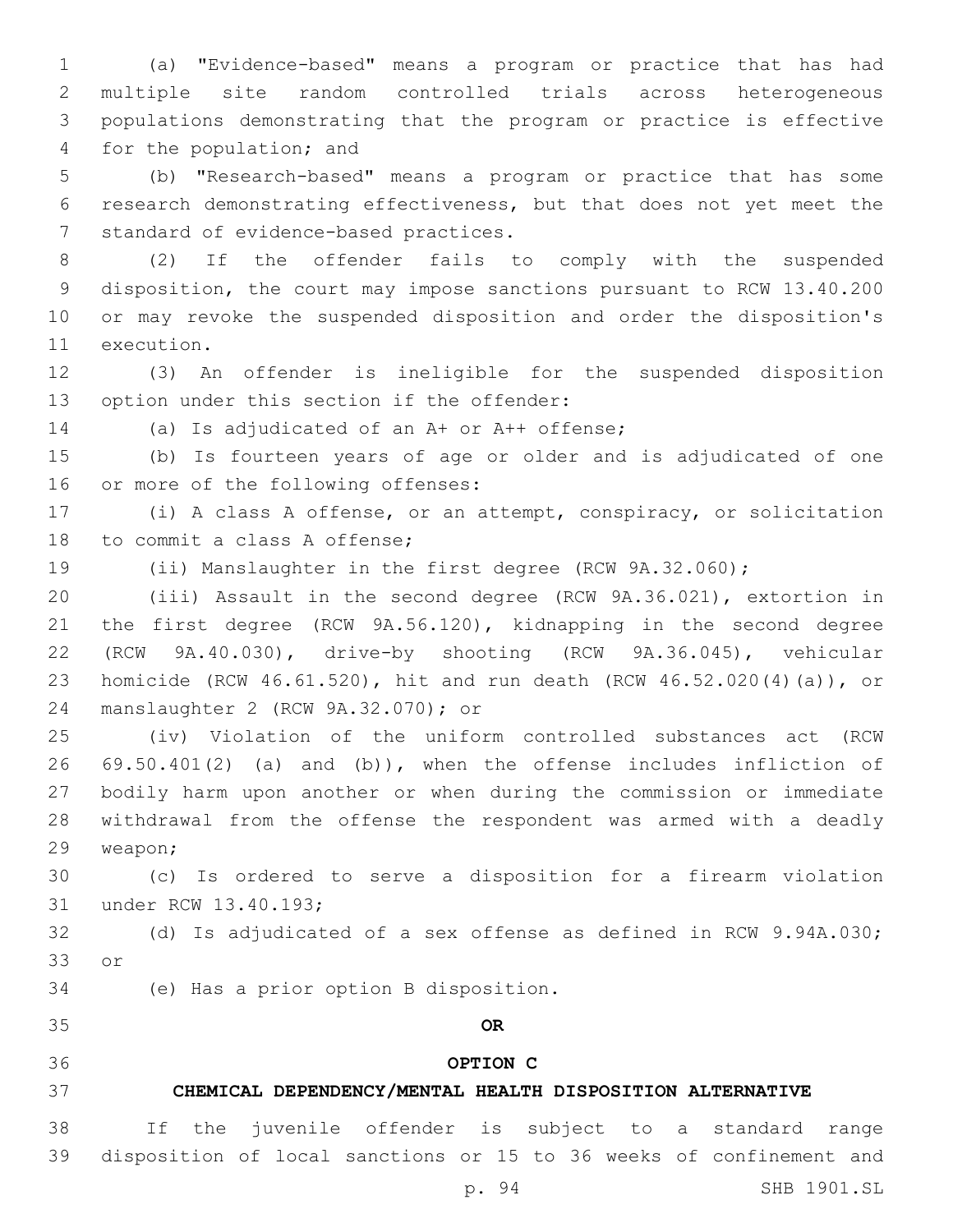| 1        | has                                                                | not committed a B++ or B+ offense, the court may                  | impose<br>a a                                        |
|----------|--------------------------------------------------------------------|-------------------------------------------------------------------|------------------------------------------------------|
| 2        | disposition under RCW 13.40.160(4) and 13.40.165.                  |                                                                   |                                                      |
| 3        |                                                                    | <b>OR</b>                                                         |                                                      |
| 4        |                                                                    | OPTION D                                                          |                                                      |
| 5        |                                                                    | MANIFEST INJUSTICE                                                |                                                      |
| 6        | If the court determines that a disposition under option A, B, or C |                                                                   |                                                      |
| 7        | would effectuate a manifest injustice, the court shall impose      |                                                                   | a                                                    |
| 8        | disposition outside the standard range under RCW $13.40.160(2)$ .  |                                                                   |                                                      |
| 9        | Sec. 37.                                                           |                                                                   | RCW 13.40.0357 and 2020 c 18 s 8 are each amended to |
| 10       | read as follows:                                                   |                                                                   |                                                      |
| 11       |                                                                    | DESCRIPTION AND OFFENSE CATEGORY                                  |                                                      |
| 12       |                                                                    |                                                                   | JUVENILE DISPOSITION                                 |
| 13       | <b>JUVENILE</b>                                                    |                                                                   | <b>CATEGORY FOR</b>                                  |
| 14       | <b>DISPOSITION</b>                                                 |                                                                   | ATTEMPT, BAILJUMP,                                   |
| 15       | <b>OFFENSE</b>                                                     |                                                                   | CONSPIRACY, OR                                       |
| 16       | CATEGORY                                                           | DESCRIPTION (RCW CITATION)                                        | <b>SOLICITATION</b>                                  |
| 17       |                                                                    | <b>Arson and Malicious Mischief</b>                               |                                                      |
| 18       | A                                                                  | Arson 1 (9A.48.020)                                               | $B+$                                                 |
| 19       | $\mathbf B$                                                        | Arson 2 (9A.48.030)                                               | $\mathcal{C}$                                        |
| 20       | $\mathcal{C}$                                                      | Reckless Burning 1 (9A.48.040)                                    | D                                                    |
| 21       | D                                                                  | Reckless Burning 2 (9A.48.050)                                    | E                                                    |
| 22       | $\mathbf B$                                                        | Malicious Mischief 1 (9A.48.070)                                  | $\mathcal{C}$                                        |
| 23       | $\mathbf C$                                                        | Malicious Mischief 2 (9A.48.080)                                  | $\mathbf D$                                          |
| 24       | D                                                                  | Malicious Mischief 3 (9A.48.090)                                  | ${\bf E}$                                            |
| 25       | E                                                                  | Tampering with Fire Alarm Apparatus                               | Ε                                                    |
| 26       |                                                                    | (9.40.100)                                                        |                                                      |
| 27       | ${\bf E}$                                                          | Tampering with Fire Alarm Apparatus                               | Ε                                                    |
| 28       |                                                                    | with Intent to Commit Arson (9.40.105)                            |                                                      |
| 29       | A                                                                  | Possession of Incendiary Device                                   | $B+$                                                 |
| 30       |                                                                    | (9.40.120)                                                        |                                                      |
| 31<br>32 |                                                                    | <b>Assault and Other Crimes Involving</b><br><b>Physical Harm</b> |                                                      |
| 33       | A                                                                  | Assault 1 (9A.36.011)                                             | $B+$                                                 |
| 34       | $B+$                                                               | Assault 2 (9A.36.021)                                             | $C+$                                                 |
| 35       | $C+$                                                               | Assault 3 (9A.36.031)                                             | $D+$                                                 |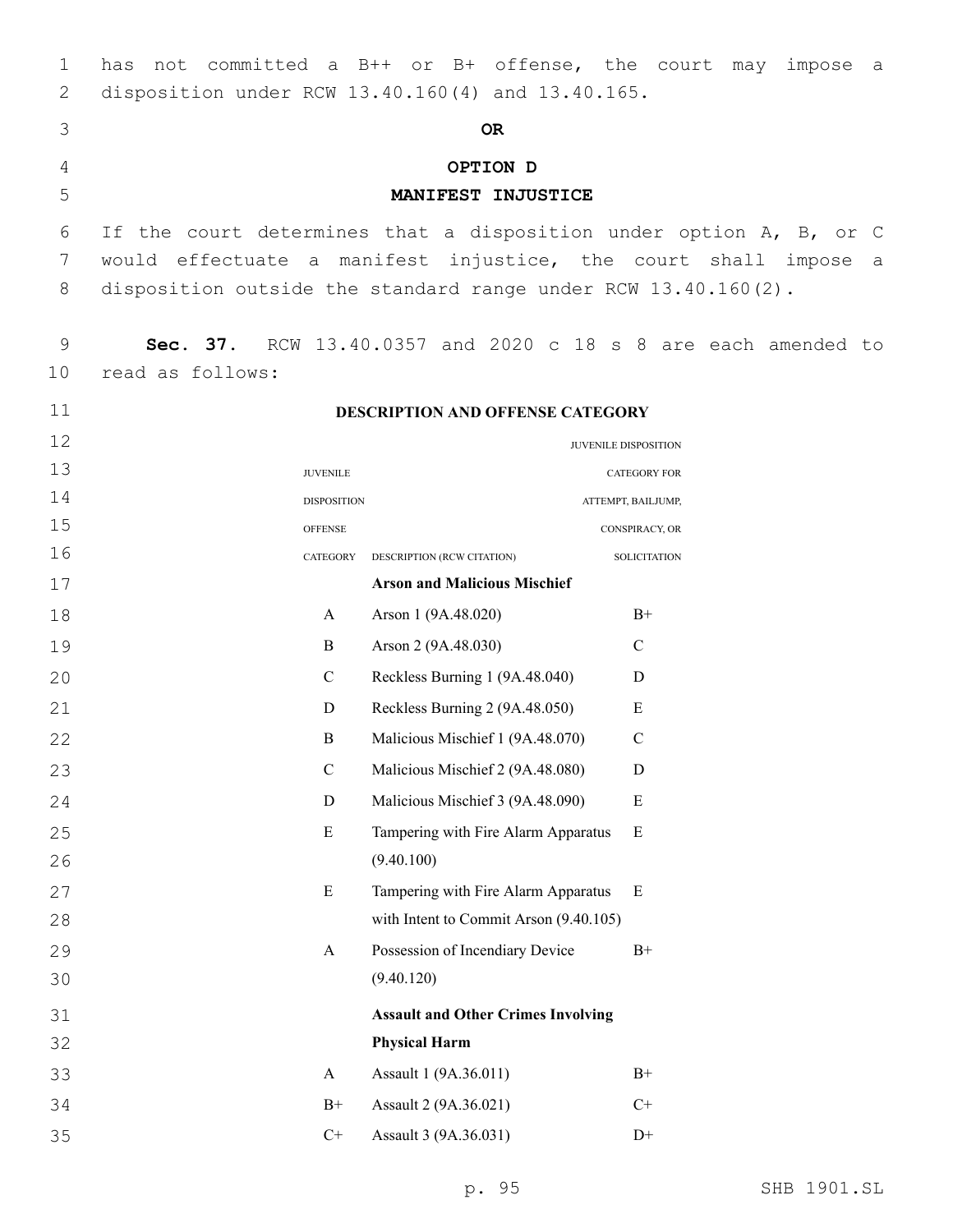| $\mathbf 1$  | $D+$          | Assault 4 (9A.36.041)                        | E            |
|--------------|---------------|----------------------------------------------|--------------|
| $\mathbf{2}$ | $B+$          | Drive-By Shooting (9A.36.045)                | $C+$         |
| 3            |               | committed at age 15 or under                 |              |
| 4            | $A^{++}$      | Drive-By Shooting (9A.36.045)                | A            |
| 5            |               | committed at age 16 or 17                    |              |
| 6            | $D+$          | Reckless Endangerment (9A.36.050)            | E            |
| 7            | $C+$          | Promoting Suicide Attempt (9A.36.060) D+     |              |
| 8            | $D+$          | Coercion (9A.36.070)                         | E            |
| $\mathsf 9$  | $C+$          | Custodial Assault (9A.36.100)                | $D+$         |
| 10           |               | <b>Burglary and Trespass</b>                 |              |
| 11           | $B+$          | Burglary 1 (9A.52.020) committed at          | $C+$         |
| 12           |               | age 15 or under                              |              |
| 13           | $A-$          | Burglary 1 (9A.52.020) committed at          | $B+$         |
| 14           |               | age 16 or 17                                 |              |
| 15           | B             | Residential Burglary (9A.52.025)             | $\mathbf C$  |
| 16           | B             | Burglary 2 (9A.52.030)                       | $\mathsf{C}$ |
| 17           | D             | Burglary Tools (Possession of)               | $\mathbf E$  |
| 18           |               | (9A.52.060)                                  |              |
| 19           | D             | Criminal Trespass 1 (9A.52.070)              | E            |
| 20           | E             | Criminal Trespass 2 (9A.52.080)              | Ε            |
| 21           | $\mathsf{C}$  | Mineral Trespass (78.44.330)                 | C            |
| 22           | $\mathsf{C}$  | Vehicle Prowling 1 (9A.52.095)               | D            |
| 23           | D             | Vehicle Prowling 2 (9A.52.100)               | E            |
| 24           |               | <b>Drugs</b>                                 |              |
| 25           | E             | Possession/Consumption of Alcohol            | Ε            |
| 26           |               | (66.44.270)                                  |              |
| 27           | $\mathcal{C}$ | <b>Illegally Obtaining Legend Drug</b>       | D            |
| 28           |               | (69.41.020)                                  |              |
| 29           | $C+$          | Sale, Delivery, Possession of Legend         | $D+$         |
| 30           |               | Drug with Intent to Sell $(69.41.030(2)(a))$ |              |
| 31           | E             | Possession of Legend                         | Ε            |
| 32           |               | Drug $(69.41.030(2)(b))$                     |              |
| 33           | $B+$          | Violation of Uniform Controlled              | $B+$         |
| 34           |               | Substances Act - Narcotic,                   |              |
| 35           |               | Methamphetamine, or Flunitrazepam            |              |
| 36           |               | Sale $(69.50.401(2)$ (a) or (b))             |              |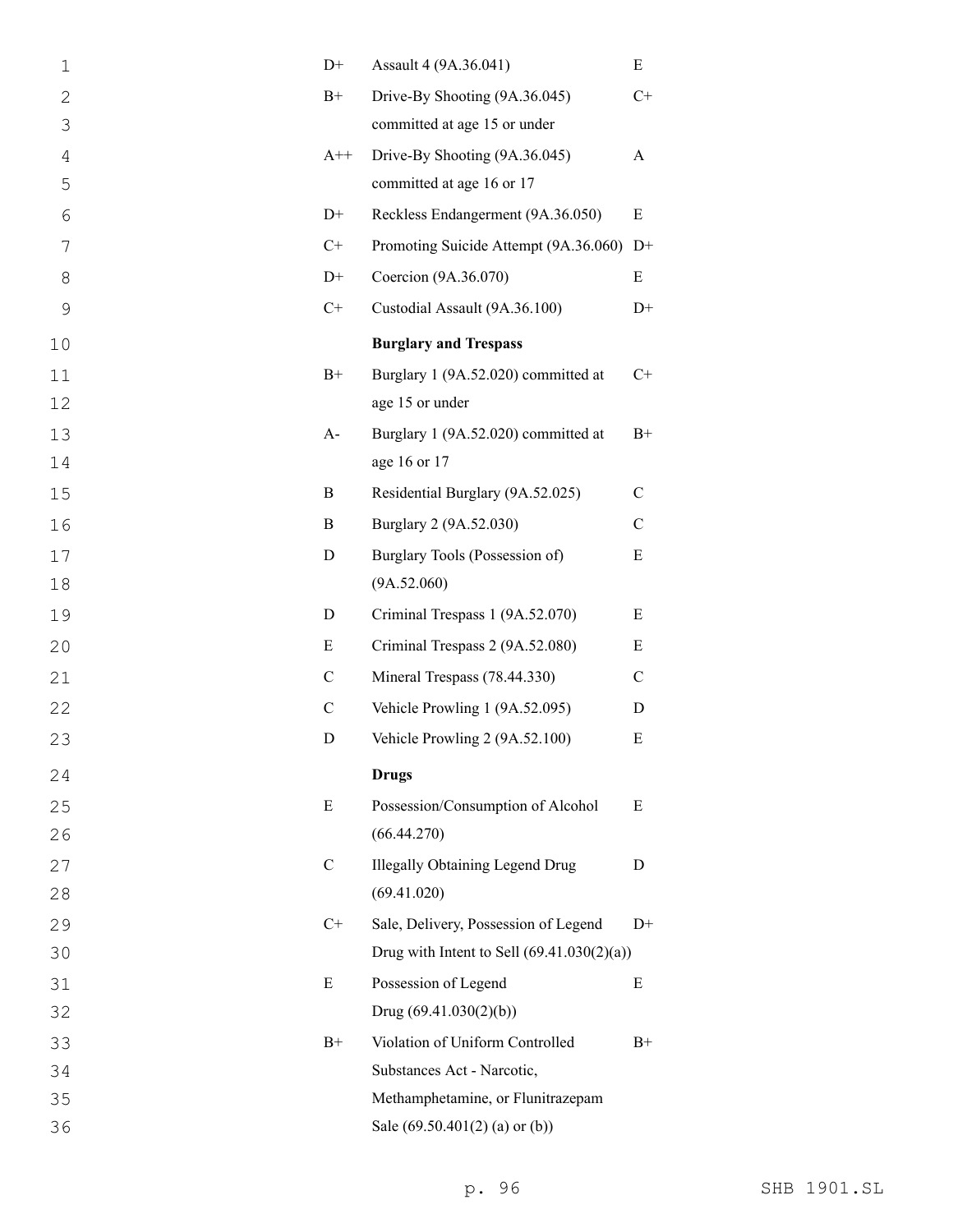| $\mathcal{C}$ | Violation of Uniform Controlled<br>Substances Act - Nonnarcotic Sale | $\mathbf C$                                                                                                                          |
|---------------|----------------------------------------------------------------------|--------------------------------------------------------------------------------------------------------------------------------------|
| E             | Possession of Marihuana <40 grams<br>(69.50.4014)                    | E                                                                                                                                    |
| $\mathcal{C}$ | Fraudulently Obtaining Controlled<br>Substance (69.50.403)           | $\mathcal{C}$                                                                                                                        |
| $C+$          | Sale of Controlled Substance for Profit                              | $C+$                                                                                                                                 |
|               |                                                                      | E                                                                                                                                    |
|               |                                                                      | B                                                                                                                                    |
|               |                                                                      |                                                                                                                                      |
|               | Methamphetamine, or Flunitrazepam                                    |                                                                                                                                      |
|               | Counterfeit Substances (69.50.4011(2)                                |                                                                                                                                      |
|               | $(a)$ or $(b)$ )                                                     |                                                                                                                                      |
| $\mathcal{C}$ | Violation of Uniform Controlled                                      | C                                                                                                                                    |
|               | Substances Act - Nonnarcotic Counterfeit                             |                                                                                                                                      |
|               | Substances $(69.50.4011(2)$ (c), (d), or (e))                        |                                                                                                                                      |
| $\mathcal{C}$ | Violation of Uniform Controlled                                      | $\mathcal{C}$                                                                                                                        |
|               | Substances Act - Possession of a                                     |                                                                                                                                      |
|               | Controlled Substance (69.50.4013)                                    |                                                                                                                                      |
| $\mathcal{C}$ | Violation of Uniform Controlled                                      | C                                                                                                                                    |
|               | Substances Act - Possession of a                                     |                                                                                                                                      |
|               | Controlled Substance (69.50.4012)                                    |                                                                                                                                      |
|               | <b>Firearms and Weapons</b>                                          |                                                                                                                                      |
| B             | Theft of Firearm (9A.56.300)                                         | $\mathcal{C}$                                                                                                                        |
| B             | Possession of Stolen Firearm                                         | C                                                                                                                                    |
|               | (9A.56.310)                                                          |                                                                                                                                      |
| E             | Carrying Loaded Pistol Without Permit                                | E                                                                                                                                    |
|               | (9.41.050)                                                           |                                                                                                                                      |
| $\mathbf C$   | Possession of Firearms by Minor (<18)                                | C                                                                                                                                    |
|               | $(9.41.040(2)(a)((\overrightarrow{vi})) (vii))$                      |                                                                                                                                      |
| $D+$          | Possession of Dangerous Weapon                                       | E                                                                                                                                    |
|               | (9.41.250)                                                           |                                                                                                                                      |
| D             | Intimidating Another Person by use of                                | E                                                                                                                                    |
|               | Weapon (9.41.270)                                                    |                                                                                                                                      |
|               | Homicide                                                             |                                                                                                                                      |
|               | E<br>B                                                               | (69.50.401(2)(c))<br>(69.50.410)<br>Unlawful Inhalation (9.47A.020)<br>Violation of Uniform Controlled<br>Substances Act - Narcotic, |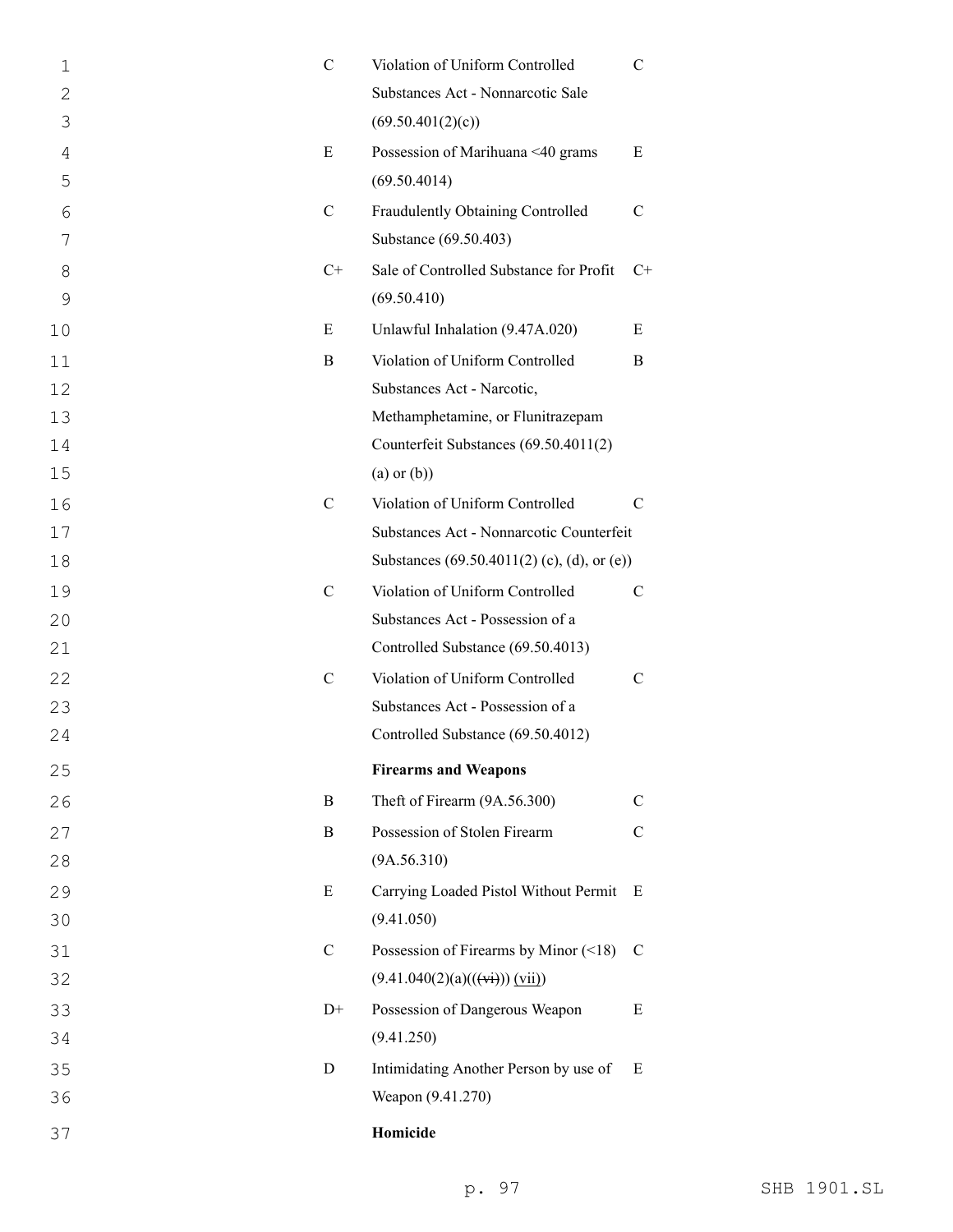| $\mathbf 1$    | $A+$          | Murder 1 (9A.32.030)                        | A           |
|----------------|---------------|---------------------------------------------|-------------|
| 2              | $A+$          | Murder 2 (9A.32.050)                        | $B+$        |
| 3              | $B+$          | Manslaughter 1 (9A.32.060)                  | $C+$        |
| $\overline{4}$ | $C+$          | Manslaughter 2 (9A.32.070)                  | $D+$        |
| 5              | $B+$          | Vehicular Homicide (46.61.520)              | $C+$        |
| 6              |               | Kidnapping                                  |             |
| 7              | A             | Kidnap 1 (9A.40.020)                        | $B+$        |
| 8              | $B+$          | Kidnap 2 (9A.40.030)                        | $C+$        |
| $\mathsf 9$    | $C+$          | Unlawful Imprisonment (9A.40.040)           | $D+$        |
| 10             |               | <b>Obstructing Governmental Operation</b>   |             |
| 11             | $\mathbf D$   | Obstructing a Law Enforcement Officer E     |             |
| 12             |               | (9A.76.020)                                 |             |
| 13             | Ε             | Resisting Arrest (9A.76.040)                | E           |
| 14             | B             | Introducing Contraband 1 (9A.76.140)        | $\mathbf C$ |
| 15             | $\mathcal{C}$ | Introducing Contraband 2 (9A.76.150)        | D           |
| 16             | E             | Introducing Contraband 3 (9A.76.160)        | $\mathbf E$ |
| 17             | $B+$          | Intimidating a Public Servant               | $C+$        |
| 18             |               | (9A.76.180)                                 |             |
| 19             | $B+$          | Intimidating a Witness (9A.72.110)          | $C+$        |
| 20             |               | <b>Public Disturbance</b>                   |             |
| 21             | $C+$          | Criminal Mischief with Weapon               | $D+$        |
| 22             |               | (9A.84.010(2)(b))                           |             |
|                |               |                                             |             |
| 23             | D+            | Criminal Mischief Without Weapon            | E           |
| 24             |               | (9A.84.010(2)(a))                           |             |
| 25             | E             | Failure to Disperse (9A.84.020)             | E           |
| 26             | E             | Disorderly Conduct (9A.84.030)              | E           |
| 27             |               | <b>Sex Crimes</b>                           |             |
| 28             | A             | Rape 1 (9A.44.040)                          | $B+$        |
| 29             | $B++$         | Rape 2 (9A.44.050) committed at age 14 $B+$ |             |
| 30             |               | or under                                    |             |
| 31             | $A-$          | Rape 2 (9A.44.050) committed at age 15 $B+$ |             |
| 32             |               | through age 17                              |             |
| 33             | $C+$          | Rape 3 (9A.44.060)                          | $D+$        |
| 34             | $B++$         | Rape of a Child 1 (9A.44.073)               | $B+$        |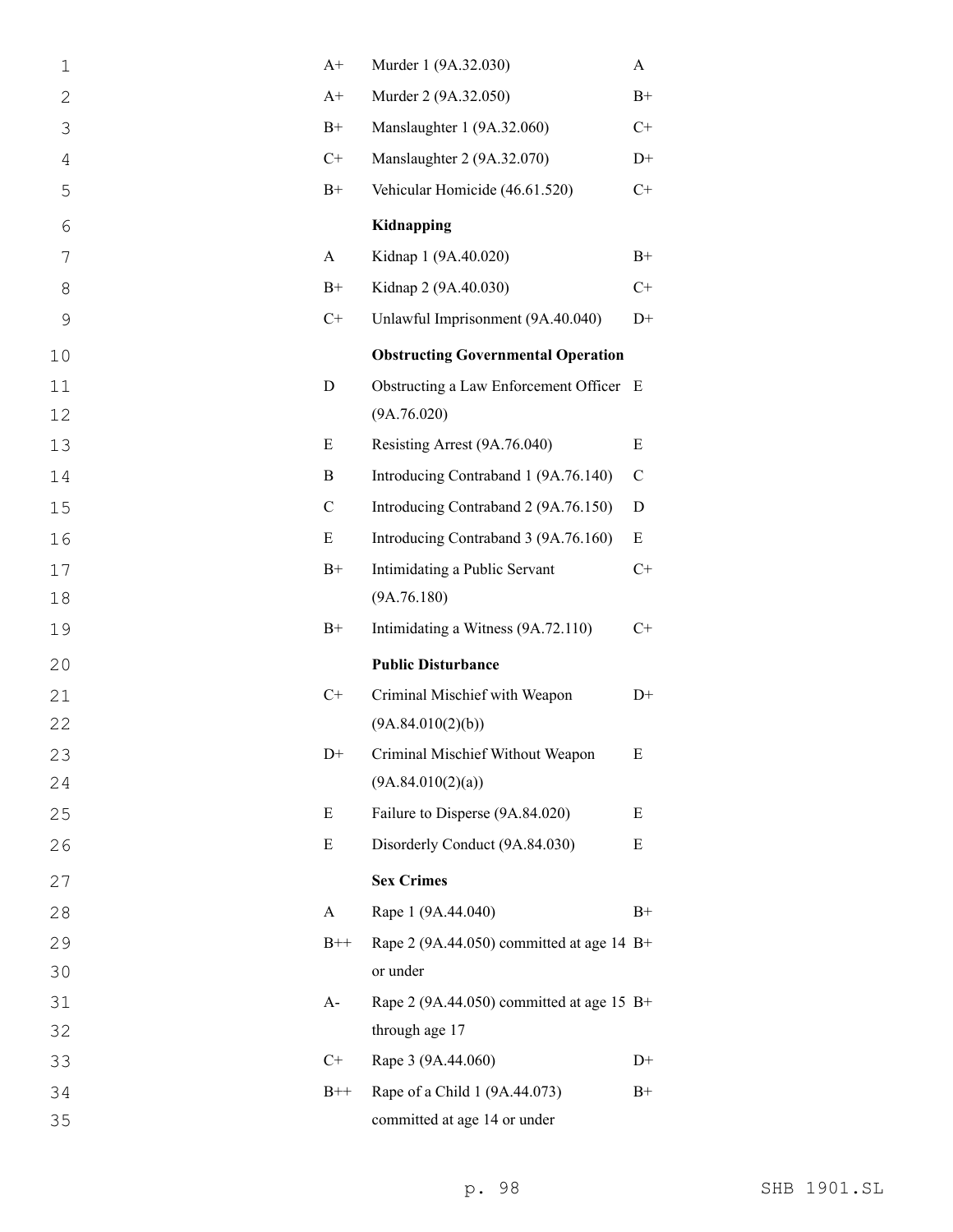| $\mathbf 1$  | $A-$         | Rape of a Child 1 (9A.44.073)         | $B+$          |
|--------------|--------------|---------------------------------------|---------------|
| $\mathbf{2}$ |              | committed at age 15                   |               |
| 3            | $B+$         | Rape of a Child 2 (9A.44.076)         | $C+$          |
| 4            | B            | Incest $1(9A.64.020(1))$              | $\mathcal{C}$ |
| 5            | $\mathbf C$  | Incest $2(9A.64.020(2))$              | D             |
| 6            | $D+$         | Indecent Exposure (Victim <14)        | E             |
| 7            |              | (9A.88.010)                           |               |
| 8            | E            | Indecent Exposure (Victim 14 or over) | Ε             |
| 9            |              | (9A.88.010)                           |               |
| 10           | $B+$         | Promoting Prostitution 1 (9A.88.070)  | $C+$          |
| 11           | $C+$         | Promoting Prostitution 2 (9A.88.080)  | $D+$          |
| 12           | E            | O & A (Prostitution) (9A.88.030)      | E             |
| 13           | $B+$         | Indecent Liberties (9A.44.100)        | $C+$          |
| 14           | $B++$        | Child Molestation 1 (9A.44.083)       | $B+$          |
| 15           |              | committed at age 14 or under          |               |
| 16           | $A-$         | Child Molestation 1 (9A.44.083)       | $B+$          |
| 17           |              | committed at age 15 through age 17    |               |
| 18           | B            | Child Molestation 2 (9A.44.086)       | $C+$          |
| 19           | $\mathbf C$  | Failure to Register as a Sex Offender | D             |
| 20           |              | (9A.44.132)                           |               |
| 21           |              | Theft, Robbery, Extortion, and        |               |
| 22           |              | Forgery                               |               |
| 23           |              |                                       |               |
|              | B            | Theft 1 (9A.56.030)                   | $\mathsf{C}$  |
| 24           | $\mathbf C$  | Theft 2 (9A.56.040)                   | D             |
| 25           | D            | Theft 3 (9A.56.050)                   | E             |
| 26           | $\bf{B}$     | Theft of Livestock 1 and 2 (9A.56.080 | $\mathbf C$   |
| 27           |              | and 9A.56.083)                        |               |
| 28           | $\mathsf{C}$ | Forgery (9A.60.020)                   | D             |
| 29           | A            | Robbery 1 (9A.56.200) committed at    | $B+$          |
| 30           |              | age 15 or under                       |               |
| 31           | $A++$        | Robbery 1 (9A.56.200) committed at    | A             |
| 32           |              | age 16 or 17                          |               |
| 33           | $B+$         | Robbery 2 (9A.56.210)                 | $C+$          |
| 34           | $B+$         | Extortion 1 (9A.56.120)               | $C+$          |
| 35           | $C+$         | Extortion 2 (9A.56.130)               | $D+$          |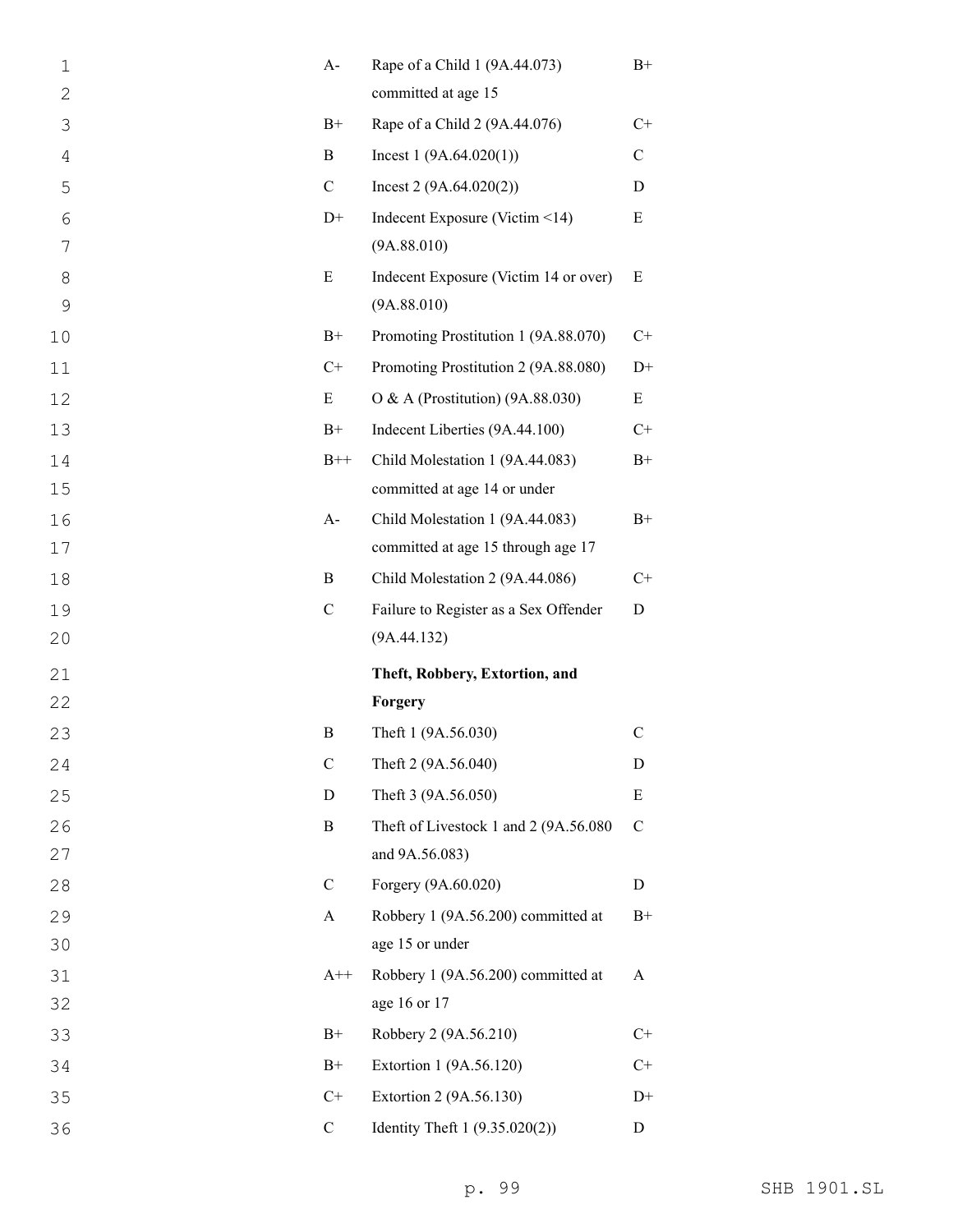| $\mathbf 1$    | D             | Identity Theft 2 (9.35.020(3))             | E             |
|----------------|---------------|--------------------------------------------|---------------|
| $\mathbf{2}$   | D             | Improperly Obtaining Financial             | E             |
| 3              |               | Information (9.35.010)                     |               |
| $\overline{4}$ | B             | Possession of a Stolen Vehicle             | $\mathcal{C}$ |
| 5              |               | (9A.56.068)                                |               |
| 6              | B             | Possession of Stolen Property 1            | $\mathsf{C}$  |
| 7              |               | (9A.56.150)                                |               |
| 8              | $\mathcal{C}$ | Possession of Stolen Property 2            | D             |
| 9              |               | (9A.56.160)                                |               |
| 10             | D             | Possession of Stolen Property 3            | E             |
| 11             |               | (9A.56.170)                                |               |
| 12             | B             | Taking Motor Vehicle Without               | $\mathsf{C}$  |
| 13             |               | Permission 1 (9A.56.070)                   |               |
| 14             | $\mathcal{C}$ | Taking Motor Vehicle Without               | D             |
| 15             |               | Permission 2 (9A.56.075)                   |               |
| 16             | B             | Theft of a Motor Vehicle (9A.56.065)       | $\mathcal{C}$ |
| 17             |               | <b>Motor Vehicle Related Crimes</b>        |               |
| 18             | E             | Driving Without a License (46.20.005)      | Ε             |
| 19             | $B+$          | Hit and Run - Death $(46.52.020(4)(a))$    | $C+$          |
| 20             | $\mathbf C$   | Hit and Run - Injury (46.52.020(4)(b))     | D             |
| 21             | D             | Hit and Run-Attended (46.52.020(5))        | Ε             |
| 22             | E             | Hit and Run-Unattended (46.52.010)         | Ε             |
| 23             | $\mathcal{C}$ | Vehicular Assault (46.61.522)              | D             |
| 24             | $\mathbf C$   | Attempting to Elude Pursuing Police        | D             |
| 25             |               | Vehicle (46.61.024)                        |               |
| 26             | E             | Reckless Driving (46.61.500)               | E             |
| 27             | D             | Driving While Under the Influence          | E             |
| 28             |               | $(46.61.502$ and $46.61.504)$              |               |
| 29             | $B+$          | Felony Driving While Under the             | B             |
| 30             |               | Influence $(46.61.502(6))$                 |               |
| 31             | $B+$          | Felony Physical Control of a Vehicle       | B             |
| 32             |               | While Under the Influence $(46.61.504(6))$ |               |
| 33             |               | Other                                      |               |
| 34             | B             | Animal Cruelty 1 (16.52.205)               | C             |
| 35             | B             | Bomb Threat (9.61.160)                     | $\mathcal{C}$ |
| 36             | $\mathbf C$   | Escape $1^1$ (9A.76.110)                   | $\mathbf C$   |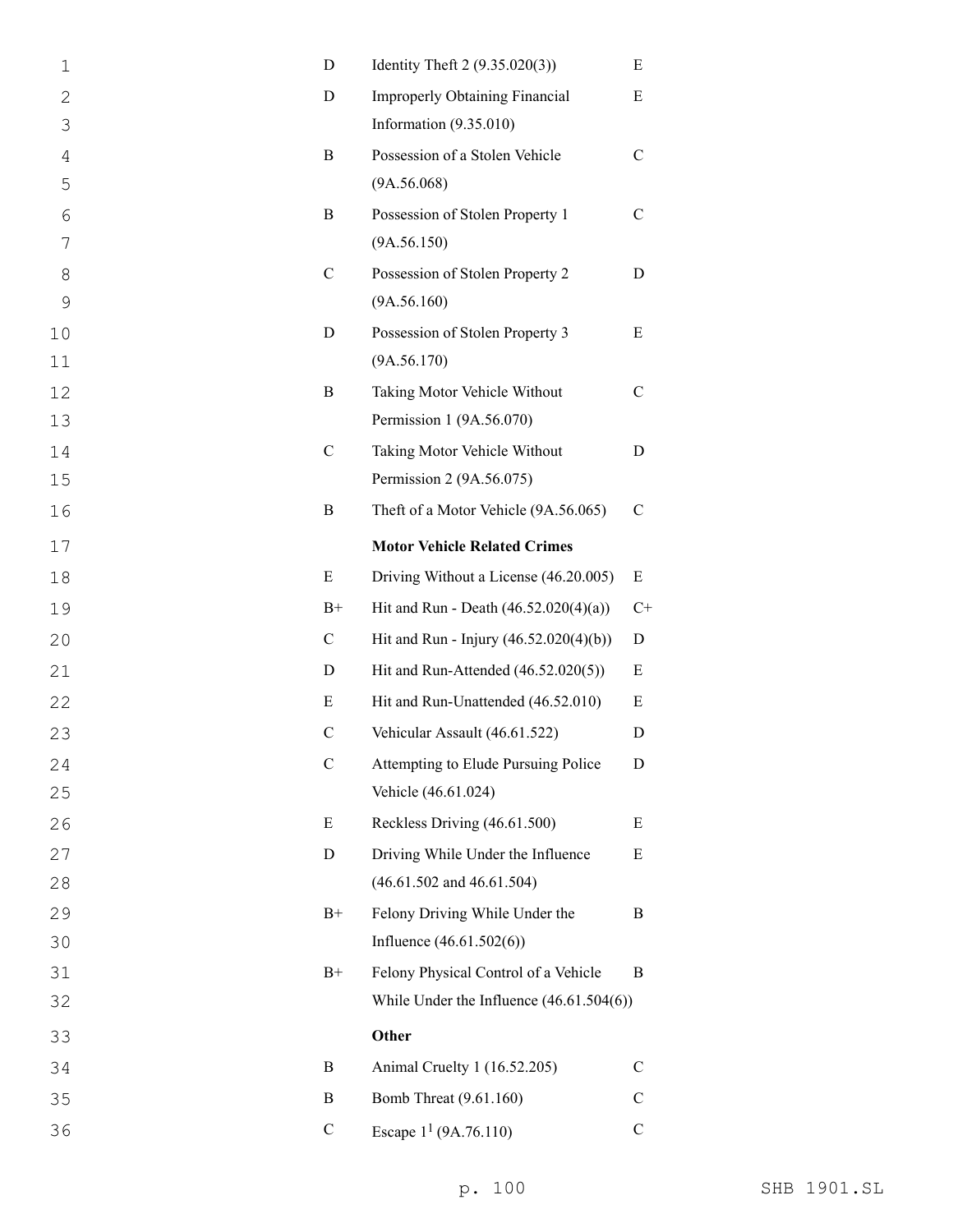| 1                                                        | $\mathbf C$                                                 | Escape $2^1$ (9A.76.120)                                                                                      |                                                                                                                                                                                                                                                                                                                                                                       |  |  |
|----------------------------------------------------------|-------------------------------------------------------------|---------------------------------------------------------------------------------------------------------------|-----------------------------------------------------------------------------------------------------------------------------------------------------------------------------------------------------------------------------------------------------------------------------------------------------------------------------------------------------------------------|--|--|
| $\mathbf{2}$                                             | D                                                           | Escape 3 (9A.76.130)                                                                                          | E                                                                                                                                                                                                                                                                                                                                                                     |  |  |
| 3                                                        | E                                                           | Obscene, Harassing, Etc., Phone Calls                                                                         | E                                                                                                                                                                                                                                                                                                                                                                     |  |  |
| 4                                                        |                                                             | (9.61.230)                                                                                                    |                                                                                                                                                                                                                                                                                                                                                                       |  |  |
| 5                                                        | A                                                           | Other Offense Equivalent to an Adult                                                                          | $B+$                                                                                                                                                                                                                                                                                                                                                                  |  |  |
| 6                                                        |                                                             | Class A Felony                                                                                                |                                                                                                                                                                                                                                                                                                                                                                       |  |  |
| 7                                                        | B                                                           | Other Offense Equivalent to an Adult                                                                          | $\mathcal{C}$                                                                                                                                                                                                                                                                                                                                                         |  |  |
| 8                                                        |                                                             | Class B Felony                                                                                                |                                                                                                                                                                                                                                                                                                                                                                       |  |  |
| $\mathcal{G}$                                            | $\mathcal{C}$                                               | Other Offense Equivalent to an Adult                                                                          | D                                                                                                                                                                                                                                                                                                                                                                     |  |  |
| 10                                                       |                                                             | Class C Felony                                                                                                |                                                                                                                                                                                                                                                                                                                                                                       |  |  |
| 11                                                       | D                                                           | Other Offense Equivalent to an Adult                                                                          | E                                                                                                                                                                                                                                                                                                                                                                     |  |  |
| 12                                                       |                                                             | Gross Misdemeanor                                                                                             |                                                                                                                                                                                                                                                                                                                                                                       |  |  |
| 13<br>14                                                 | ${\bf E}$                                                   | Other Offense Equivalent to an Adult<br>Misdemeanor                                                           | E                                                                                                                                                                                                                                                                                                                                                                     |  |  |
| 15                                                       | V                                                           | Violation of Order of Restitution,                                                                            | V                                                                                                                                                                                                                                                                                                                                                                     |  |  |
| 16                                                       |                                                             | Community Supervision, or Confinement                                                                         |                                                                                                                                                                                                                                                                                                                                                                       |  |  |
| 17                                                       |                                                             | $(13.40.200)^2$                                                                                               |                                                                                                                                                                                                                                                                                                                                                                       |  |  |
| 18<br>19<br>20<br>21<br>22<br>23<br>24<br>25<br>26<br>27 | confinement<br>confinement<br>period - 12 weeks confinement | and the standard range is established as follows:<br>it may impose a penalty of up to 30 days of confinement. | $1$ Escape 1 and 2 and Attempted Escape 1 and 2 are classed as C offenses<br>1st escape or attempted escape during 12-month period - 28 days<br>2nd escape or attempted escape during 12-month period - 8 weeks<br>3rd and subsequent escape or attempted escape during 12-month<br><sup>2</sup> If the court finds that a respondent has violated terms of an order, |  |  |
| 28                                                       |                                                             | JUVENILE SENTENCING STANDARDS                                                                                 |                                                                                                                                                                                                                                                                                                                                                                       |  |  |
| 29                                                       |                                                             |                                                                                                               | This schedule must be used for juvenile offenders. The court may                                                                                                                                                                                                                                                                                                      |  |  |
| 30                                                       | select sentencing option A, B, C, or D.                     |                                                                                                               |                                                                                                                                                                                                                                                                                                                                                                       |  |  |
| 31                                                       |                                                             | <b>OPTION A</b>                                                                                               |                                                                                                                                                                                                                                                                                                                                                                       |  |  |
| 32                                                       |                                                             | JUVENILE OFFENDER SENTENCING GRID                                                                             |                                                                                                                                                                                                                                                                                                                                                                       |  |  |
| 33                                                       |                                                             | <b>STANDARD RANGE</b>                                                                                         |                                                                                                                                                                                                                                                                                                                                                                       |  |  |
| 34                                                       | $A++$                                                       | 129 to 260 weeks for all category A++ offenses                                                                |                                                                                                                                                                                                                                                                                                                                                                       |  |  |
| 35                                                       | $A+$                                                        | 180 weeks to age 21 for all category A+ offenses                                                              |                                                                                                                                                                                                                                                                                                                                                                       |  |  |
|                                                          |                                                             |                                                                                                               |                                                                                                                                                                                                                                                                                                                                                                       |  |  |

p. 101 SHB 1901.SL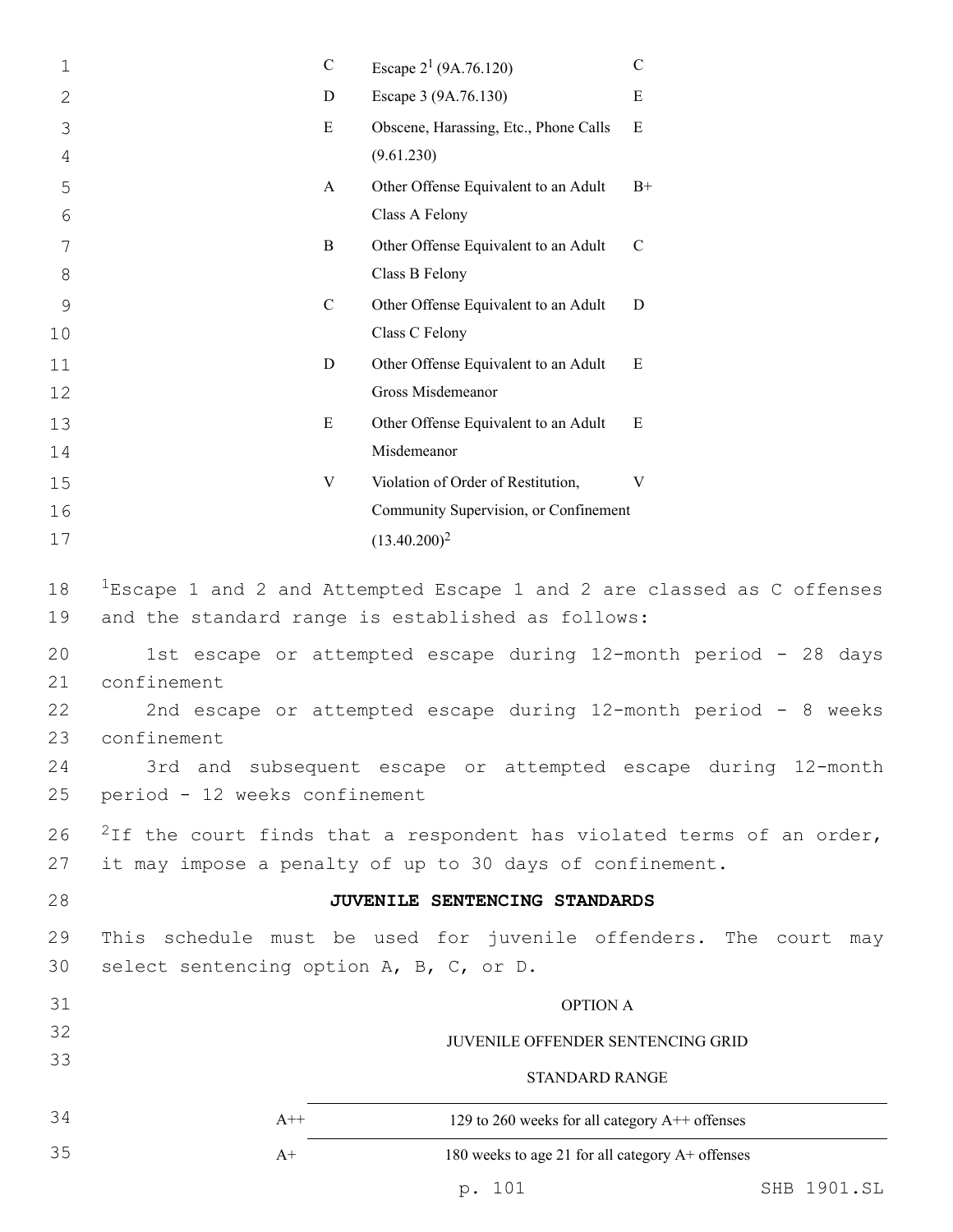|    |                 | A             | 103-129 weeks for all category A offenses |               |                |                 |                 |
|----|-----------------|---------------|-------------------------------------------|---------------|----------------|-----------------|-----------------|
| 2  |                 | $A-$          | $30-40$ weeks                             | $52-65$ weeks | $80-100$ weeks | $103-129$ weeks | $103-129$ weeks |
| 3  |                 | $B++$         | $15-36$ weeks                             | $52-65$ weeks | $80-100$ weeks | $103-129$ weeks | 103-129 weeks   |
| 4  | <b>CURRENT</b>  | $B+$          | 15-36 weeks                               | $15-36$ weeks | 52-65 weeks    | $80-100$ weeks  | 103-129 weeks   |
| 5  | <b>OFFENSE</b>  | $\bf{B}$      | LS                                        | LS            | 15-36 weeks    | $15-36$ weeks   | 52-65 weeks     |
| 6  | <b>CATEGORY</b> | $C+$          | LS                                        | LS            | LS             | $15-36$ weeks   | 15-36 weeks     |
|    |                 | $\mathcal{C}$ | LS                                        | LS            | LS             | LS              | 15-36 weeks     |
| 8  |                 | $D+$          | LS                                        | LS            | LS             | LS.             | LS              |
| 9  |                 | $\mathbf D$   | LS                                        | LS            | LS             | LS              | LS              |
| 10 |                 | E             | LS                                        | LS            | LS.            | LS.             | LS              |
| 11 | <b>PRIOR</b>    |               | $\theta$                                  |               | $\overline{c}$ | 3               | 4 or more       |

ADJUDICATIONS

 NOTE: References in the grid to days or weeks mean periods of confinement. "LS" means "local sanctions" as defined in RCW 15 13.40.020.

 (1) The vertical axis of the grid is the current offense category. The current offense category is determined by the offense 18 of adjudication.

 (2) The horizontal axis of the grid is the number of prior adjudications included in the juvenile's criminal history. Each prior felony adjudication shall count as one point. Each prior violation, misdemeanor, and gross misdemeanor adjudication shall count as 1/4 23 point. Fractional points shall be rounded down.

 (3) The standard range disposition for each offense is determined by the intersection of the column defined by the prior adjudications and the row defined by the current offense category.

 (4) RCW 13.40.180 applies if the offender is being sentenced for 28 more than one offense.

 (5) A current offense that is a violation is equivalent to an offense category of E. However, a disposition for a violation shall 31 not include confinement.

## **OPTION B**

### **SUSPENDED DISPOSITION ALTERNATIVE**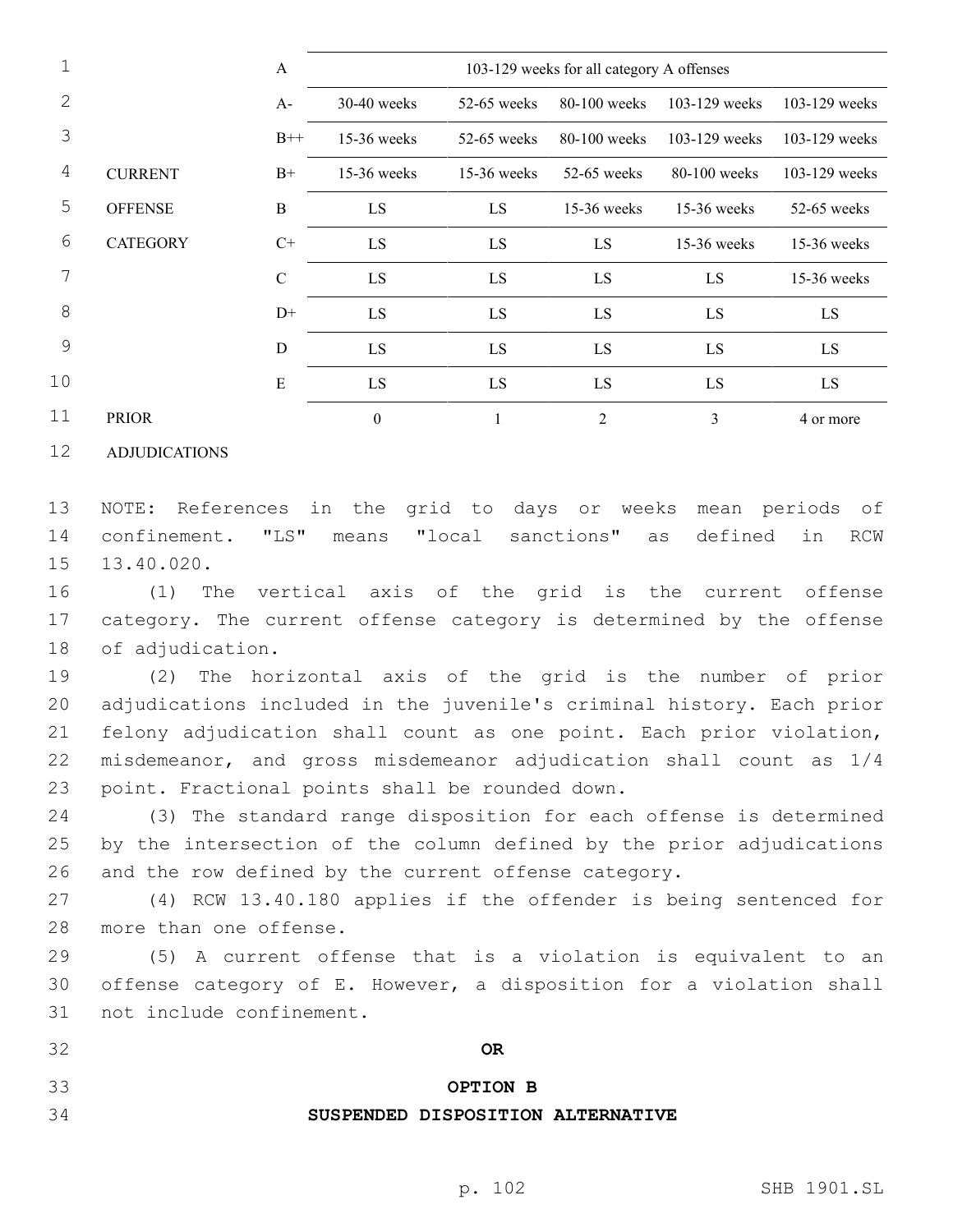(1) If the offender is subject to a standard range disposition involving confinement by the department, the court may impose the standard range and suspend the disposition on condition that the offender comply with one or more local sanctions and any educational or treatment requirement. The treatment programs provided to the offender must be either research-based best practice programs as identified by the Washington state institute for public policy or the joint legislative audit and review committee, or for chemical dependency treatment programs or services, they must be evidence- based or research-based best practice programs. For the purposes of 11 this subsection:

 (a) "Evidence-based" means a program or practice that has had multiple site random controlled trials across heterogeneous populations demonstrating that the program or practice is effective 15 for the population; and

 (b) "Research-based" means a program or practice that has some research demonstrating effectiveness, but that does not yet meet the 18 standard of evidence-based practices.

 (2) If the offender fails to comply with the suspended disposition, the court may impose sanctions pursuant to RCW 13.40.200 or may revoke the suspended disposition and order the disposition's 22 execution.

 (3) An offender is ineligible for the suspended disposition 24 option under this section if the offender:

(a) Is adjudicated of an A+ or A++ offense;

 (b) Is fourteen years of age or older and is adjudicated of one 27 or more of the following offenses:

 (i) A class A offense, or an attempt, conspiracy, or solicitation 29 to commit a class A offense:

(ii) Manslaughter in the first degree (RCW 9A.32.060);

 (iii) Assault in the second degree (RCW 9A.36.021), extortion in the first degree (RCW 9A.56.120), kidnapping in the second degree (RCW 9A.40.030), drive-by shooting (RCW 9A.36.045), vehicular homicide (RCW 46.61.520), hit and run death (RCW 46.52.020(4)(a)), or 35 manslaughter 2 (RCW 9A.32.070); or

 (iv) Violation of the uniform controlled substances act (RCW 69.50.401(2) (a) and (b)), when the offense includes infliction of bodily harm upon another or when during the commission or immediate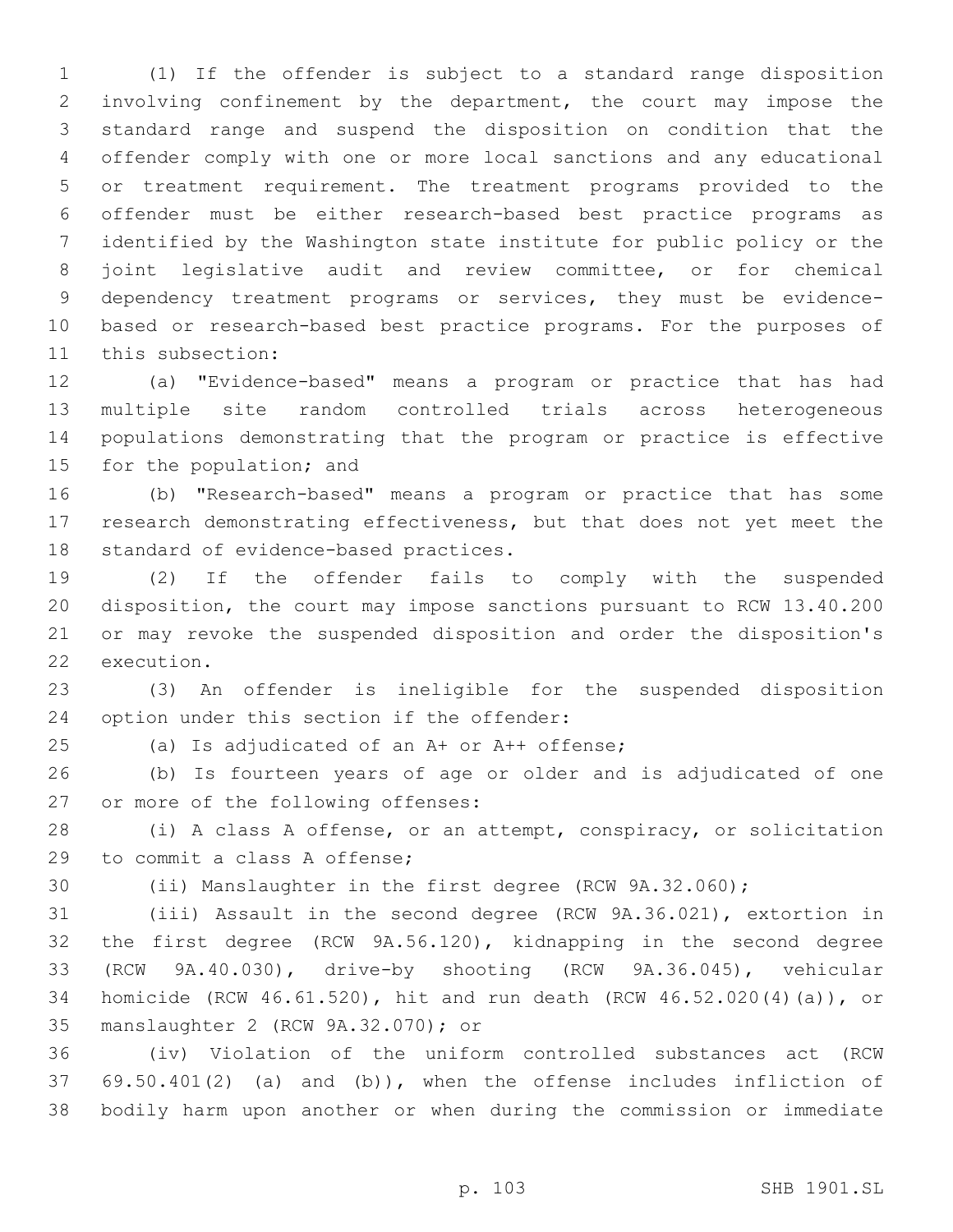| $\mathbf 1$ | withdrawal from the offense the respondent was armed with a deadly               |
|-------------|----------------------------------------------------------------------------------|
| 2           | weapon;                                                                          |
| 3           | (c) Is ordered to serve a disposition for a firearm violation                    |
| 4           | under RCW 13.40.193;                                                             |
| 5           | (d) Is adjudicated of a sex offense as defined in RCW 9.94A.030;                 |
| 6           | $\circ$ r                                                                        |
| 7           | (e) Has a prior option B disposition.                                            |
| 8           | <b>OR</b>                                                                        |
| 9           | OPTION C                                                                         |
| 10          | CHEMICAL DEPENDENCY/MENTAL HEALTH DISPOSITION ALTERNATIVE                        |
| 11          | juvenile offender is subject to a standard<br>If the<br>range                    |
| 12          | disposition of local sanctions or 15 to 36 weeks of confinement and              |
| 13          | has not committed a B++ or B+ offense, the court may impose a                    |
| 14          | disposition under RCW 13.40.160(4) and 13.40.165.                                |
| 15          | <b>OR</b>                                                                        |
| 16          | OPTION D                                                                         |
| 17          | MANIFEST INJUSTICE                                                               |
| 18          | If the court determines that a disposition under option A, B, or C               |
| 19          | would effectuate a manifest injustice, the court shall impose a                  |
| 20          | disposition outside the standard range under RCW $13.40.160(2)$ .                |
| 21          | Sec. 38. RCW $13.40.160$ and $2020$ c 18 s 9 are each amended to                 |
| 22          | read as follows:                                                                 |
| 23          | (1) The standard range disposition for a juvenile adjudicated of                 |
| 24          | an offense is determined according to RCW 13.40.0357.                            |
| 25          | (a) When the court sentences an offender to a local sanction as                  |
| 26          | provided in RCW 13.40.0357 option A, the court shall impose a                    |
| 27          | determinate disposition within the standard ranges, except as                    |
| 28          | provided in subsection $(2)$ , $(3)$ , $(4)$ , $(5)$ , or $(6)$ of this section. |
| 29          | The disposition may be comprised of one or more local sanctions.                 |
| 30          | (b) When the court sentences an offender to a standard range as                  |
| 31          | provided in RCW 13.40.0357 option A that includes a term of                      |
| 32          | confinement exceeding thirty days, commitment shall be to the                    |
| 33          | department for the standard range of confinement, except as provided             |
| 34          | in subsection $(2)$ , $(3)$ , $(4)$ , $(5)$ , or $(6)$ of this section.          |
| 35          | If the court concludes, and enters reasons<br>(2)<br>for<br>its                  |
| 36          | conclusion, that disposition within the standard range<br>would                  |
| 37          | effectuate a manifest injustice the court shall impose a disposition             |
|             | p. 104<br>SHB 1901.SL                                                            |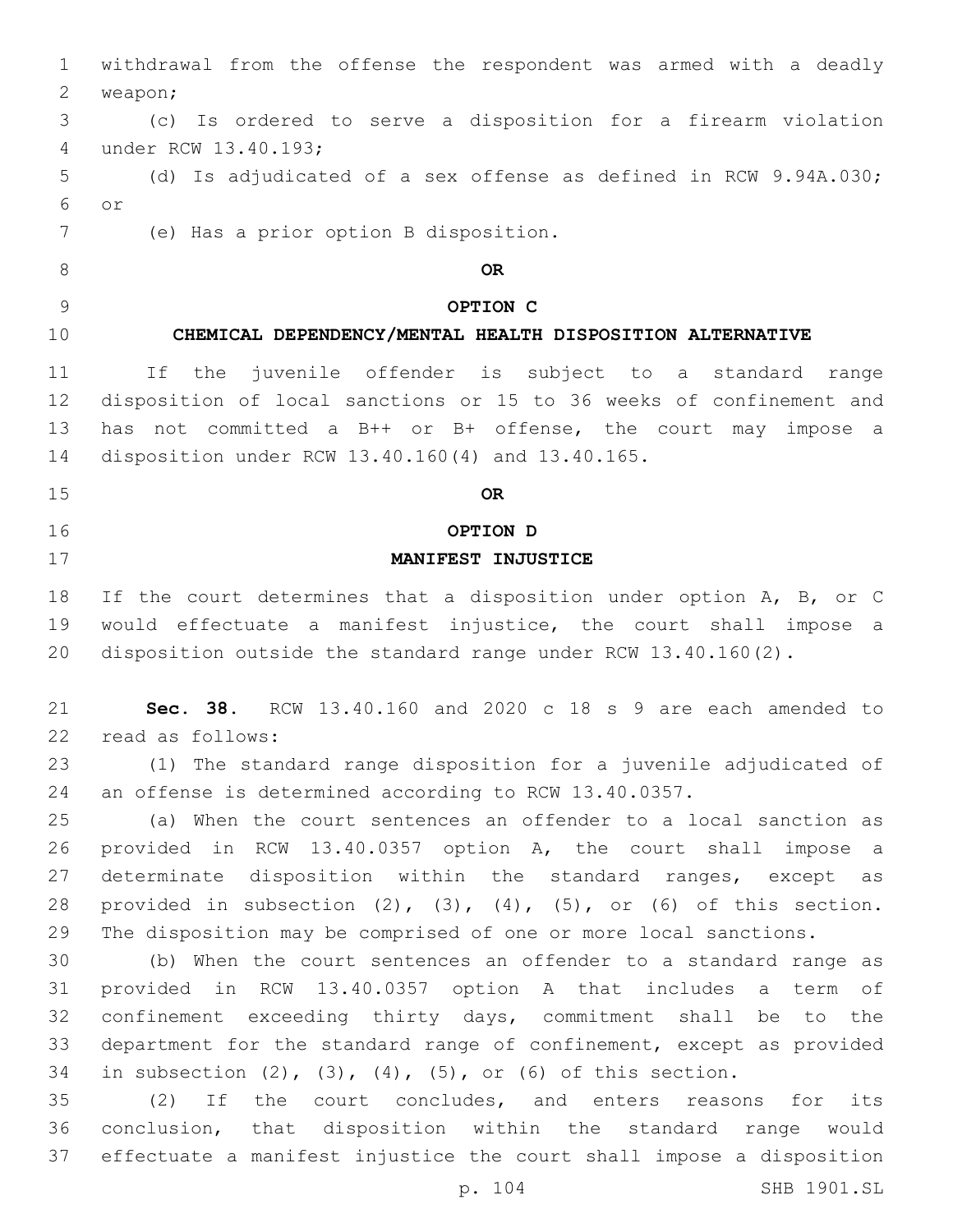outside the standard range, as indicated in option D of RCW 13.40.0357. The court's finding of manifest injustice shall be 3 supported by clear and convincing evidence.

 A disposition outside the standard range shall be determinate and shall be comprised of confinement or community supervision, or a combination thereof. When a judge finds a manifest injustice and imposes a sentence of confinement exceeding thirty days, the court shall sentence the juvenile to a maximum term, and the provisions of RCW 13.40.030(2) shall be used to determine the range. A disposition outside the standard range is appealable under RCW 13.40.230 by the state or the respondent. A disposition within the standard range is 12 not appealable under RCW 13.40.230.

 (3) If a juvenile offender is found to have committed a sex offense, other than a sex offense that is also a serious violent offense as defined by RCW 9.94A.030, and has no history of a prior sex offense, the court may impose the special sex offender 17 disposition alternative under RCW 13.40.162.

 (4) If the juvenile offender is subject to a standard range disposition of local sanctions or 15 to 36 weeks of confinement and has not committed an A- or B+ offense, the court may impose the 21 disposition alternative under RCW 13.40.165.

 (5) If a juvenile is subject to a commitment of 15 to 65 weeks of confinement, the court may impose the disposition alternative under 24 RCW 13.40.167.

 (6) When the offender is subject to a standard range commitment of 15 to 36 weeks and is ineligible for a suspended disposition alternative, a manifest injustice disposition below the standard range, special sex offender disposition alternative, chemical dependency disposition alternative, or mental health disposition alternative, the court in a county with a pilot program under RCW 13.40.169 may impose the disposition alternative under RCW 13.40.169.

 (7) RCW 13.40.193 shall govern the disposition of any juvenile adjudicated of possessing a firearm in violation of RCW 34 9.41.040(2)(a)( $(\overleftrightarrow{t})$ ) (vii) or any crime in which a special finding is entered that the juvenile was armed with a firearm.

 (8) RCW 13.40.308 shall govern the disposition of any juvenile adjudicated of theft of a motor vehicle as defined under RCW 9A.56.065, possession of a stolen motor vehicle as defined under RCW 9A.56.068, taking a motor vehicle without permission in the first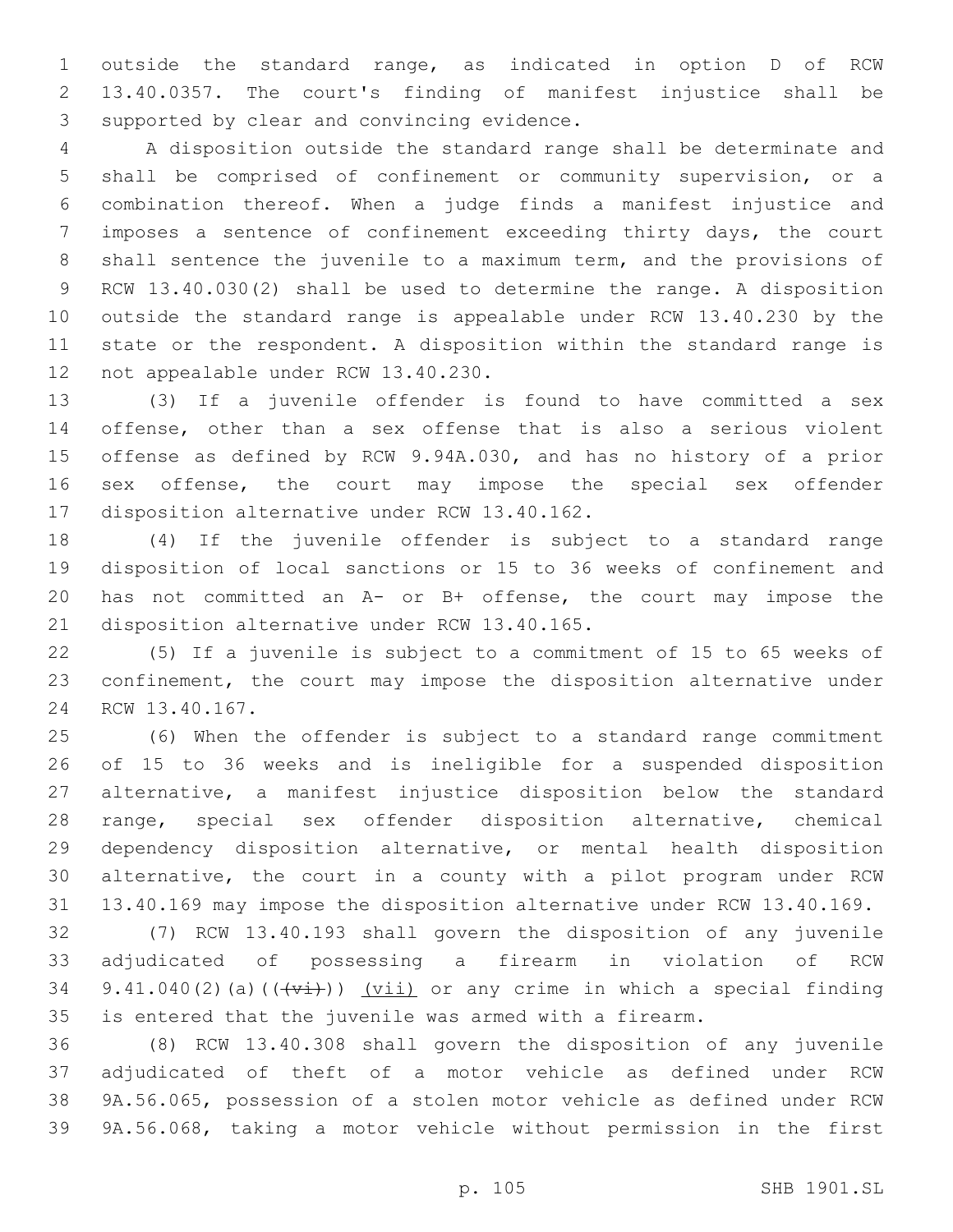degree under RCW 9A.56.070, and taking a motor vehicle without permission in the second degree under RCW 9A.56.075.

 (9) Whenever a juvenile offender is entitled to credit for time spent in detention prior to a dispositional order, the dispositional order shall specifically state the number of days of credit for time 6 served.

 (10) Except as provided under subsection (3), (4), (5), or (6) of this section, or option B of RCW 13.40.0357, or RCW 13.40.127, the court shall not suspend or defer the imposition or the execution of 10 the disposition.

 (11) In no case shall the term of confinement imposed by the court at disposition exceed that to which an adult could be subjected 13 for the same offense.

 **Sec. 39.** RCW 13.40.193 and 2020 c 18 s 10 are each amended to 15 read as follows:

 (1) If a respondent is found to have been in possession of a 17 firearm in violation of RCW  $9.41.040(2)$  (a)  $((+\overrightarrow{v_i})$ ) (vii), the court shall impose a minimum disposition of ten days of confinement. If the offender's standard range of disposition for the offense as indicated in RCW 13.40.0357 is more than thirty days of confinement, the court shall commit the offender to the department for the standard range disposition. The offender shall not be released until the offender 23 has served a minimum of ten days in confinement.

 (2)(a) If a respondent is found to have been in possession of a firearm in violation of RCW 9.41.040, the disposition must include a requirement that the respondent participate in a qualifying program as described in (b) of this subsection, when available, unless the court makes a written finding based on the outcome of the juvenile court risk assessment that participation in a qualifying program 30 would not be appropriate.

 (b) For purposes of this section, "qualifying program" means an aggression replacement training program, a functional family therapy program, or another program applicable to the juvenile firearm offender population that has been identified as evidence-based or research-based and cost-beneficial in the current list prepared at the direction of the legislature by the Washington state institute 37 for public policy.

 (3) If the court finds that the respondent or an accomplice was armed with a firearm, the court shall determine the standard range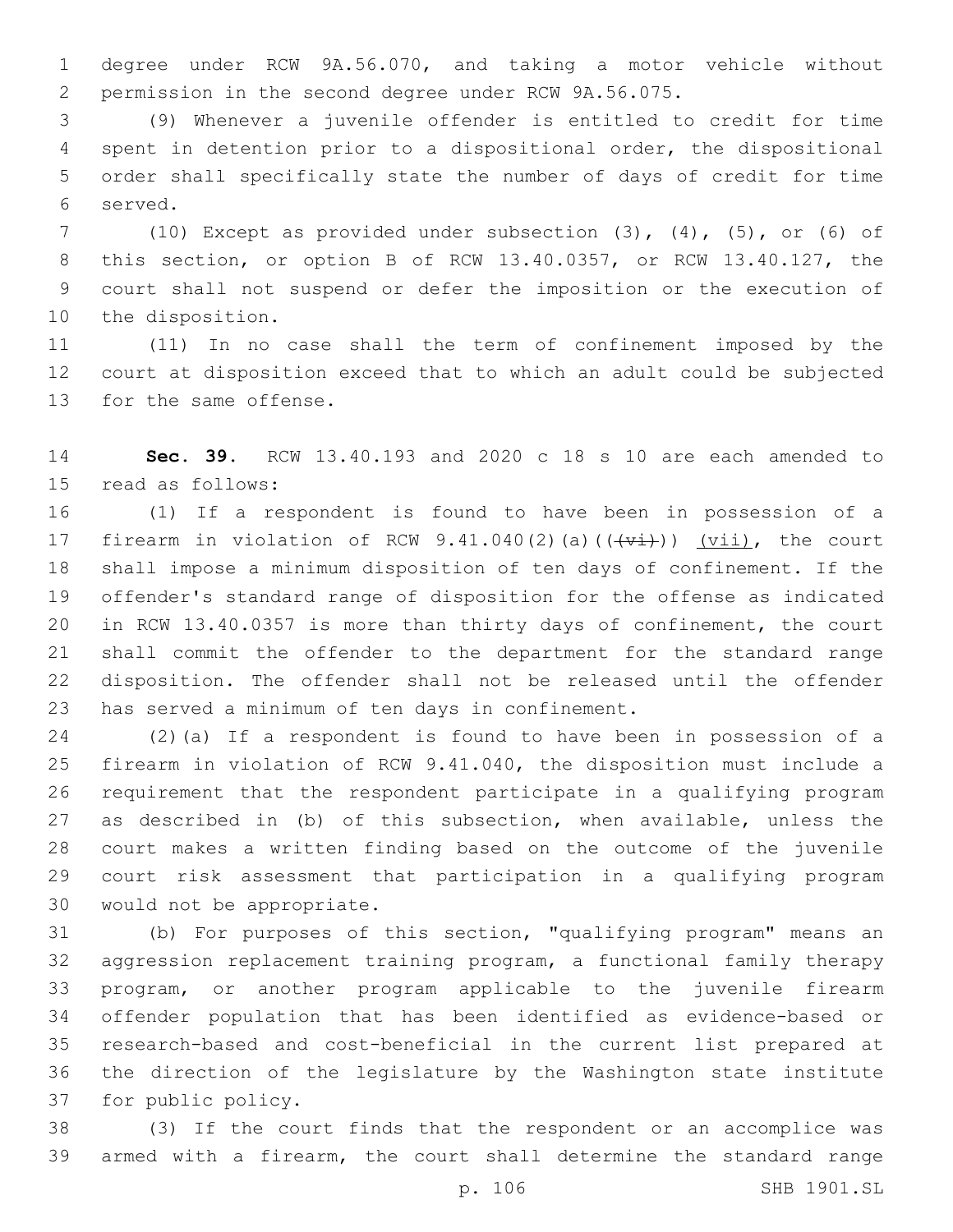disposition for the offense pursuant to RCW 13.40.160. If the offender or an accomplice was armed with a firearm when the offender committed any felony other than possession of a machine gun or bump- fire stock, possession of a stolen firearm, drive-by shooting, theft of a firearm, unlawful possession of a firearm in the first and second degree, or use of a machine gun or bump-fire stock in a felony, the following periods of total confinement must be added to the sentence: (a) Except for (b) of this subsection, for a class A felony, six months; for a class B felony, four months; and for a class C felony, two months; (b) for any violent offense as defined in RCW 9.94A.030, committed by a respondent who is sixteen or seventeen years old at the time of the offense, a period of twelve months. The additional time shall be imposed regardless of the offense's juvenile disposition offense category as designated in RCW 13.40.0357.

 (4)(a) If the court finds that the respondent who is sixteen or seventeen years old and committed the offense of robbery in the first degree, drive-by shooting, rape of a child in the first degree, burglary in the first degree, or any violent offense as defined in RCW 9.94A.030 and was armed with a firearm, and the court finds that the respondent's participation was related to membership in a criminal street gang or advancing the benefit, aggrandizement, gain, profit, or other advantage for a criminal street gang, a period of three months total confinement must be added to the sentence. The additional time must be imposed regardless of the offense's juvenile disposition offense category as designated in RCW 13.40.0357 and must be served consecutively with any other sentencing enhancement.

 (b) For the purposes of this section, "criminal street gang" means any ongoing organization, association, or group of three or more persons, whether formal or informal, having a common name or common identifying sign or symbol, having as one of its primary activities the commission of criminal acts, and whose members or associates individually or collectively engage in or have engaged in a pattern of criminal street gang activity. This definition does not apply to employees engaged in concerted activities for their mutual aid and protection, or to the activities of labor and bona fide nonprofit organizations or their members or agents.

 (5) When a disposition under this section would effectuate a manifest injustice, the court may impose another disposition. When a judge finds a manifest injustice and imposes a disposition of confinement exceeding thirty days, the court shall commit the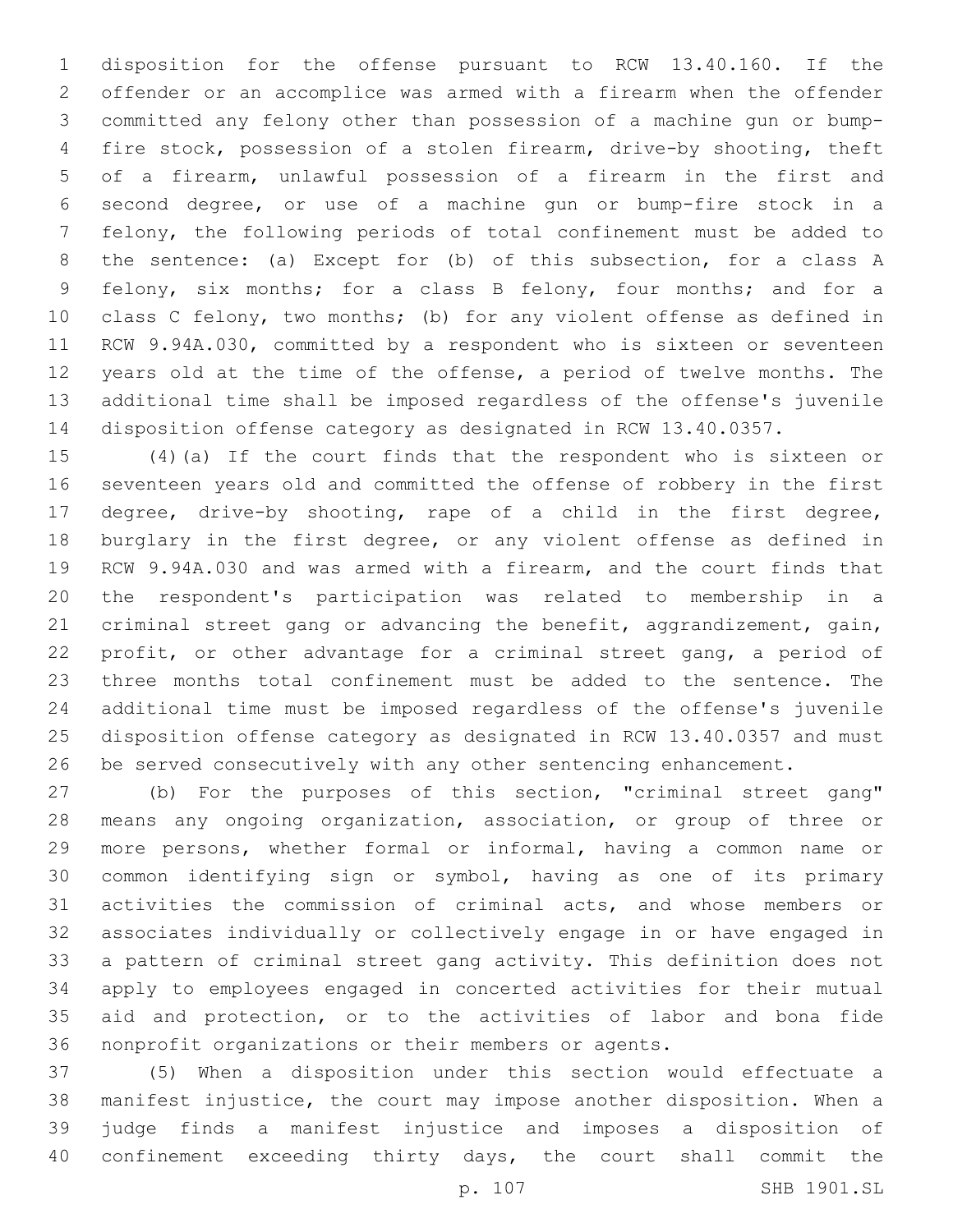juvenile to a maximum term, and the provisions of RCW 13.40.030(2) shall be used to determine the range. When a judge finds a manifest injustice and imposes a disposition of confinement less than thirty days, the disposition shall be comprised of confinement or community 5 supervision or both.

 (6) Any term of confinement ordered pursuant to this section shall run consecutively to any term of confinement imposed in the 8 same disposition for other offenses.

 **Sec. 40.** RCW 13.40.265 and 2020 c 18 s 11 are each amended to 10 read as follows:

 (1) If a juvenile thirteen years of age or older is found by juvenile court to have committed an offense while armed with a firearm or an offense that is a violation of RCW 9.41.040(2)(a) 14 (((vi)) (vii) or chapter 66.44, 69.41, 69.50, or 69.52 RCW, the court shall notify the department of licensing within twenty-four hours after entry of the judgment, unless the offense is the juvenile's first offense while armed with a firearm, first unlawful possession of a firearm offense, or first offense in violation of 19 chapter 66.44, 69.41, 69.50, or 69.52 RCW.

 (2) Except as otherwise provided in subsection (3) of this section, upon petition of a juvenile who has been found by the court to have committed an offense that is a violation of chapter 66.44, 69.41, 69.50, or 69.52 RCW, the court may at any time the court deems appropriate notify the department of licensing that the juvenile's 25 driving privileges should be reinstated.

 (3) If the offense is the juvenile's second or subsequent violation of chapter 66.44, 69.41, 69.50, or 69.52 RCW, the juvenile may not petition the court for reinstatement of the juvenile's privilege to drive revoked pursuant to RCW 46.20.265 until the date the juvenile turns seventeen or one year after the date judgment was 31 entered, whichever is later.

 **Sec. 41.** RCW 26.28.015 and 2021 c 215 s 141 are each amended to 33 read as follows:

 Notwithstanding any other provision of law, and except as 35 provided under RCW  $((7.105.105))$   $(7.105.100)$ , all persons shall be deemed and taken to be of full age for the specific purposes hereafter enumerated at the age of eighteen years: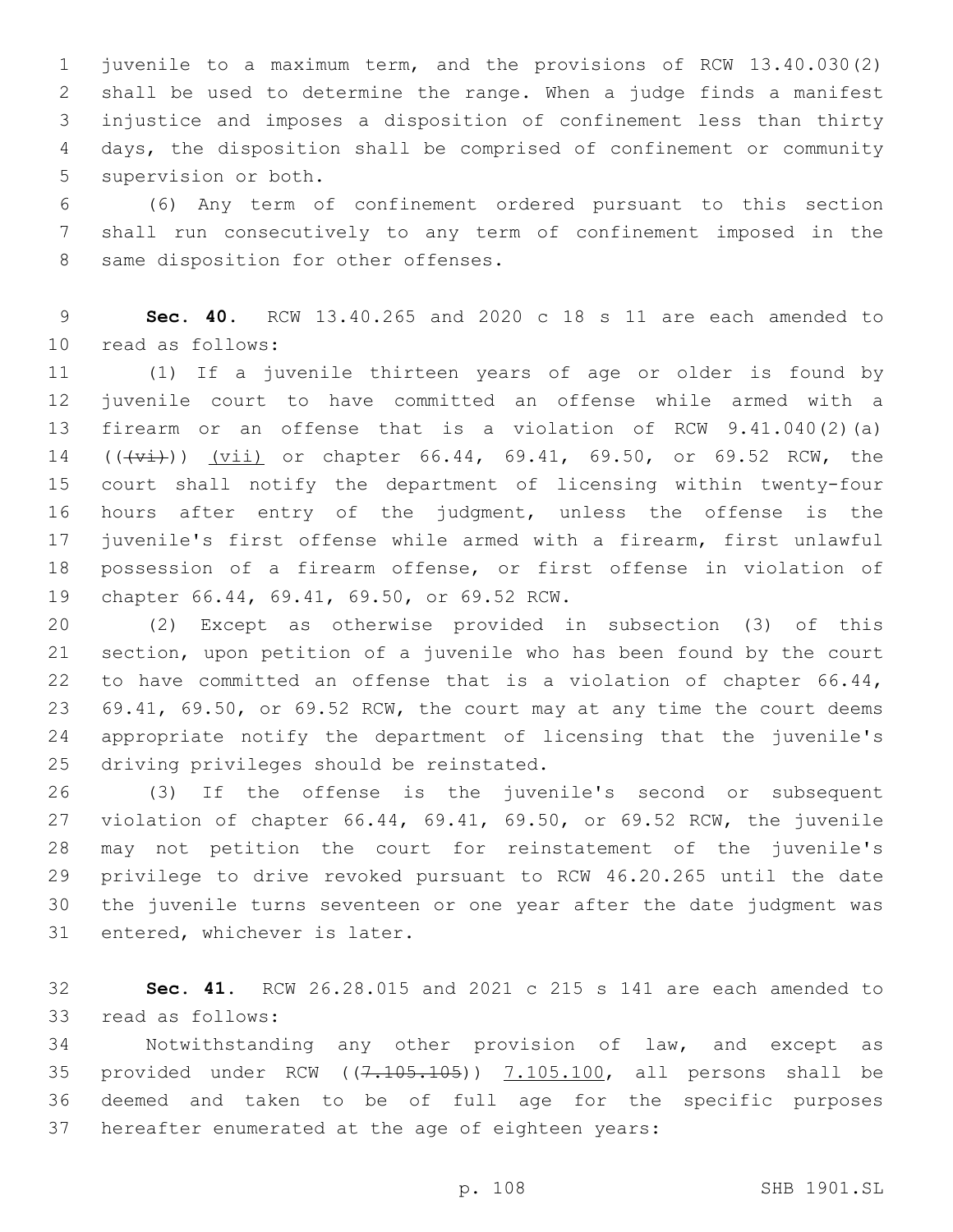(1) To enter into any marriage contract without parental consent 2 if otherwise qualified by law;

 (2) To execute a will for the disposition of both real and personal property if otherwise qualified by law;4

 (3) To vote in any election if authorized by the Constitution and 6 otherwise qualified by law;

 (4) To enter into any legal contractual obligation and to be 8 legally bound thereby to the full extent as any other adult person;

 (5) To make decisions in regard to their own body and the body of their lawful issue whether natural born to or adopted by such person to the full extent allowed to any other adult person including but 12 not limited to consent to surgical operations;

 (6) To sue and be sued on any action to the full extent as any 14 other adult person in any of the courts of this state, without the 15 necessity for a quardian ad litem.

 **Sec. 42.** RCW 50.20.050 and 2021 c 251 s 3 and 2021 c 215 s 153 17 are each reenacted to read as follows:

 (1) With respect to separations that occur on or after September 6, 2009, and for separations that occur before April 4, 2021:

 (a) A claimant shall be disqualified from benefits beginning with the first day of the calendar week in which the claimant left work voluntarily without good cause and thereafter for seven calendar weeks and until the claimant obtains bona fide work in employment covered by this title and earned wages in that employment equal to seven times the claimant's weekly benefit amount. Good cause reasons to leave work are limited to reasons listed in (b) of this 27 subsection.

 The disqualification shall continue if the work obtained is a mere sham to qualify for benefits and is not bona fide work. In determining whether work is of a bona fide nature, the commissioner shall consider factors including but not limited to the following:

32 (i) The duration of the work;

 (ii) The extent of direction and control by the employer over the 34 work; and

 (iii) The level of skill required for the work in light of the 36 claimant's training and experience.

 (b) A claimant has good cause and is not disqualified from benefits under (a) of this subsection only under the following circumstances:39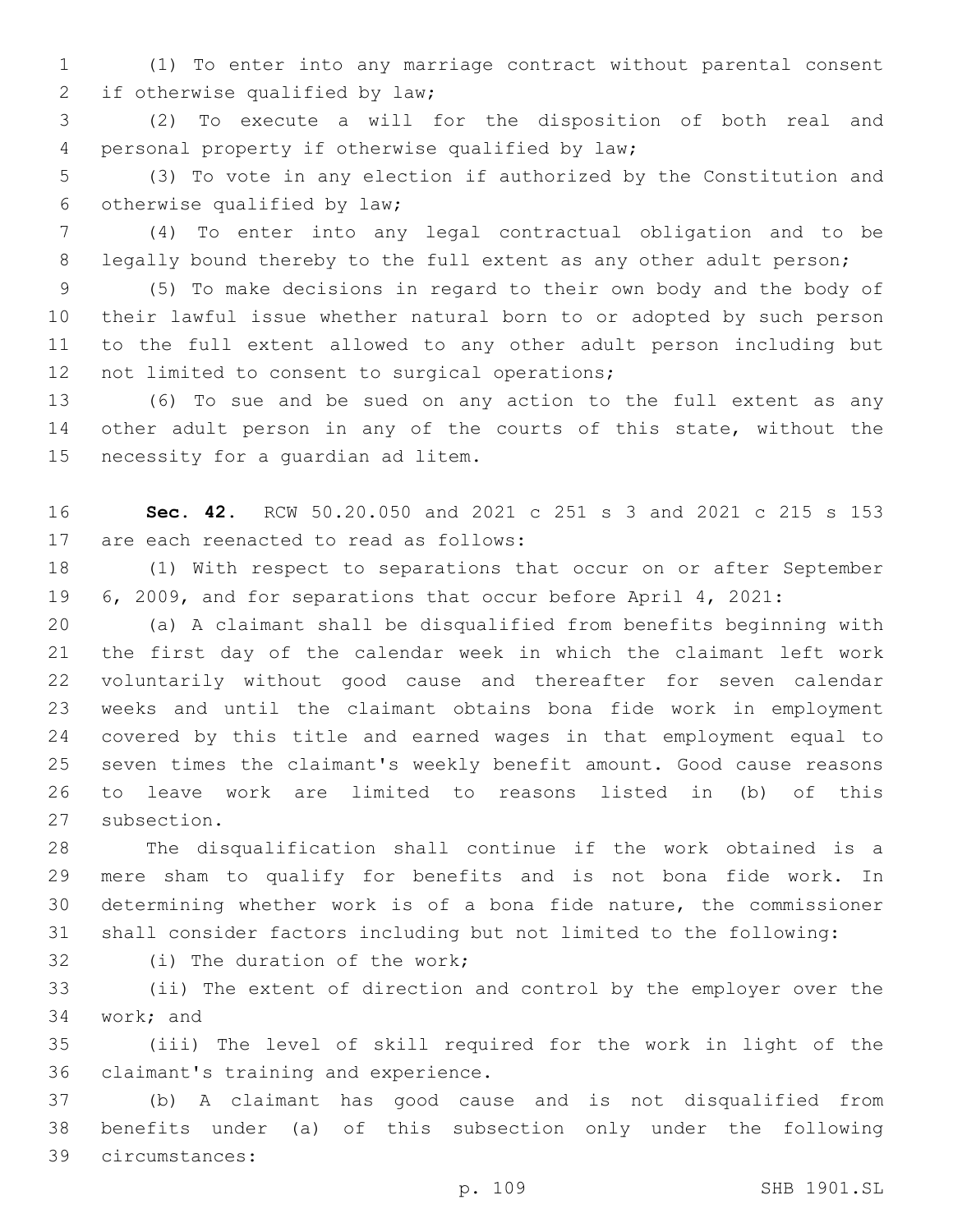(i) The claimant has left work to accept a bona fide offer of bona fide work as described in (a) of this subsection;

 (ii) The separation was necessary because of the illness or disability of the claimant or the death, illness, or disability of a 5 member of the claimant's immediate family if:

 (A) The claimant pursued all reasonable alternatives to preserve the claimant's employment status by requesting a leave of absence, by having promptly notified the employer of the reason for the absence, and by having promptly requested reemployment when again able to 10 assume employment. These alternatives need not be pursued, however, when they would have been a futile act, including those instances when the futility of the act was a result of a recognized labor/ 13 management dispatch system; and

 (B) The claimant terminated the claimant's employment status, and is not entitled to be reinstated to the same position or a comparable 16 or similar position;

 (iii) The claimant: (A) Left work to relocate for the employment of a spouse or domestic partner that is outside the existing labor market area; and (B) remained employed as long as was reasonable 20 prior to the move;

 (iv) The separation was necessary to protect the claimant or the claimant's immediate family members from domestic violence, as defined in RCW 7.105.010, or stalking, as defined in RCW 9A.46.110;

 (v) The claimant's usual compensation was reduced by twenty-five 25 percent or more;

 (vi) The claimant's usual hours were reduced by twenty-five 27 percent or more;

 (vii) The claimant's worksite changed, such change caused a material increase in distance or difficulty of travel, and, after the change, the commute was greater than is customary for workers in the 31 claimant's job classification and labor market;

 (viii) The claimant's worksite safety deteriorated, the claimant reported such safety deterioration to the employer, and the employer failed to correct the hazards within a reasonable period of time;

 (ix) The claimant left work because of illegal activities in the claimant's worksite, the claimant reported such activities to the employer, and the employer failed to end such activities within a 38 reasonable period of time;

 (x) The claimant's usual work was changed to work that violates the claimant's religious convictions or sincere moral beliefs; or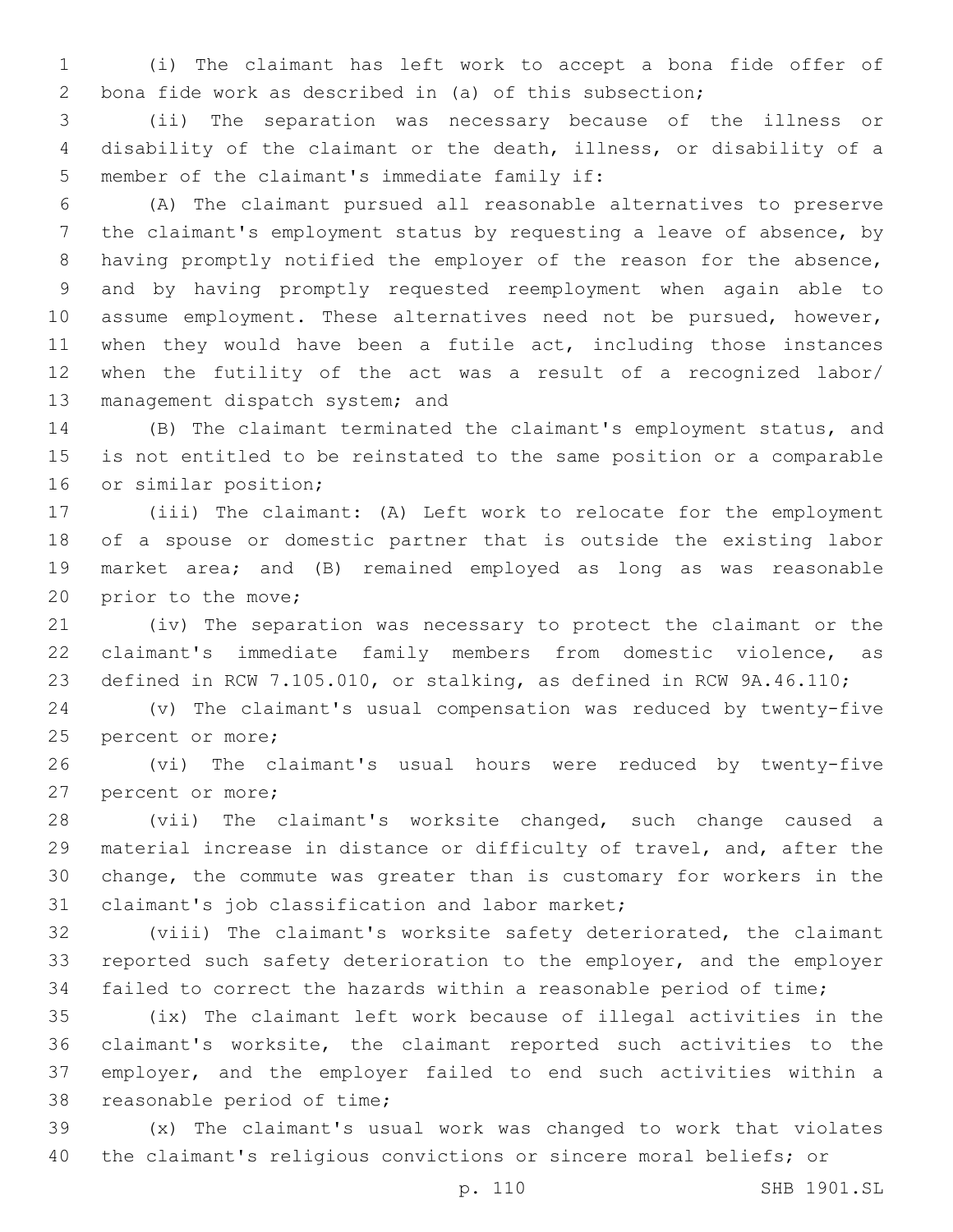(xi) The claimant left work to enter an apprenticeship program approved by the Washington state apprenticeship training council. Benefits are payable beginning Sunday of the week prior to the week in which the claimant begins active participation in the 5 apprenticeship program.

 (2) With respect to separations that occur on or after April 4, 7 2021:

 (a) A claimant shall be disqualified from benefits beginning with the first day of the calendar week in which the claimant has left work voluntarily without good cause and thereafter for seven calendar weeks and until the claimant has obtained bona fide work in employment covered by this title and earned wages in that employment equal to seven times the claimant's weekly benefit amount. Good cause reasons to leave work are limited to reasons listed in (b) of this 15 subsection.

 The disqualification shall continue if the work obtained is a mere sham to qualify for benefits and is not bona fide work. In determining whether work is of a bona fide nature, the commissioner shall consider factors including but not limited to the following:

20 (i) The duration of the work;

 (ii) The extent of direction and control by the employer over the 22 work; and

 (iii) The level of skill required for the work in light of the 24 claimant's training and experience.

 (b) A claimant has good cause and is not disqualified from benefits under (a) of this subsection only under the following 27 circumstances:

 (i) The claimant has left work to accept a bona fide offer of bona fide work as described in (a) of this subsection;

 (ii) The separation was necessary because of the illness or disability of the claimant or the death, illness, or disability of a 32 member of the claimant's immediate family if:

 (A) The claimant made reasonable efforts to preserve the claimant's employment status by requesting a leave of absence, by having promptly notified the employer of the reason for the absence, and by having promptly requested reemployment when again able to assume employment. These alternatives need not be pursued, however, when they would have been a futile act, including those instances when the futility of the act was a result of a recognized labor/ 40 management dispatch system; and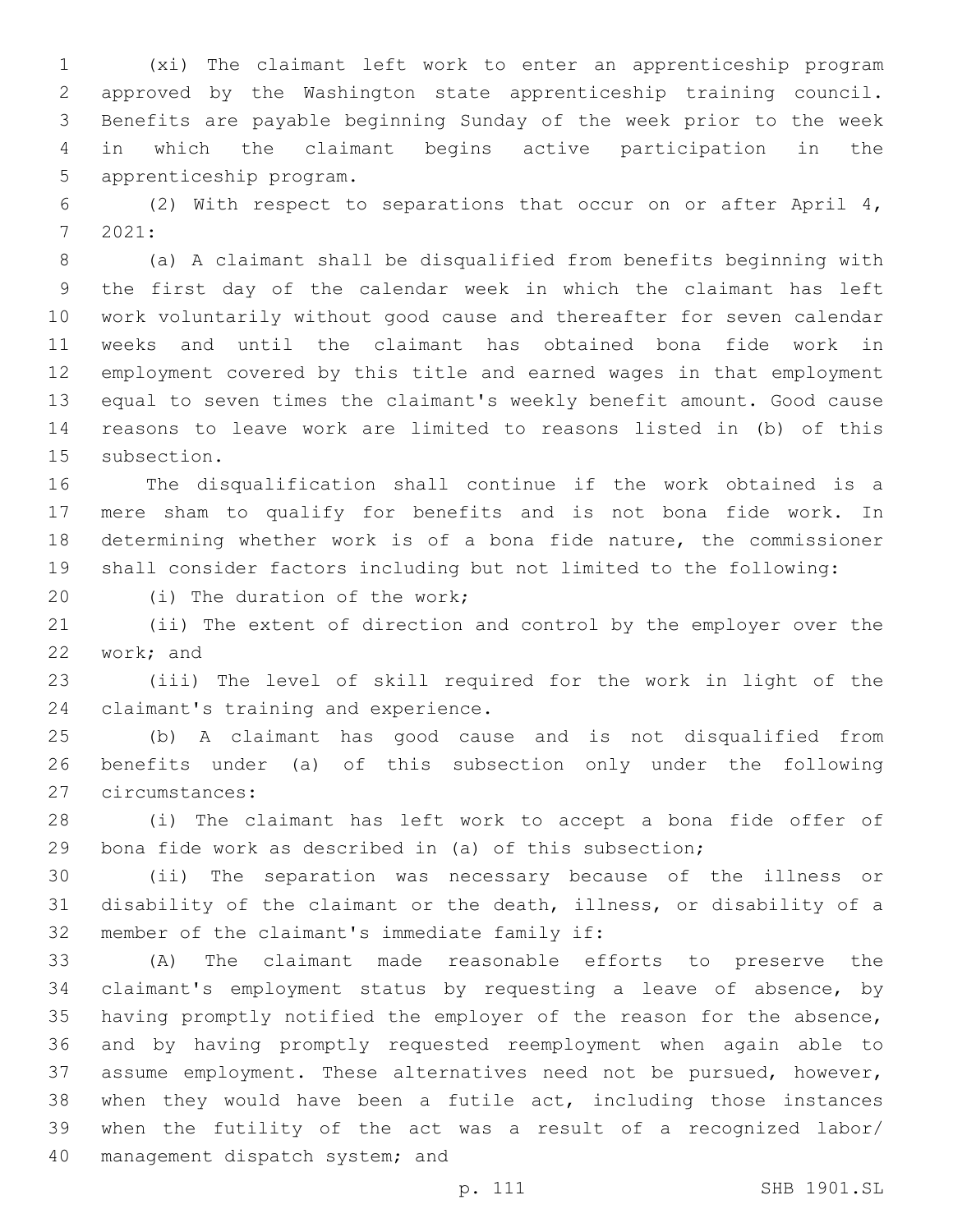(B) The claimant terminated the claimant's employment status, and is not entitled to be reinstated to the same position or a comparable 3 or similar position;

 (iii) The claimant: (A) Left work to relocate for the employment of a spouse or domestic partner that is outside the existing labor market area; and (B) remained employed as long as was reasonable 7 prior to the move;

 (iv) The separation was necessary to protect the claimant or the claimant's immediate family members from domestic violence, as defined in RCW 7.105.010, or stalking, as defined in RCW 9A.46.110;

 (v) The claimant's usual compensation was reduced by twenty-five 12 percent or more;

 (vi) The claimant's usual hours were reduced by twenty-five 14 percent or more;

 (vii) The claimant's worksite changed, such change caused a material increase in distance or difficulty of travel, and, after the change, the commute was greater than is customary for workers in the 18 individual's job classification and labor market;

 (viii) The claimant's worksite safety deteriorated, the claimant reported such safety deterioration to the employer, and the employer 21 failed to correct the hazards within a reasonable period of time;

 (ix) The claimant left work because of illegal activities in the claimant's worksite, the claimant reported such activities to the employer, and the employer failed to end such activities within a 25 reasonable period of time;

 (x) The claimant's usual work was changed to work that violates the claimant's religious convictions or sincere moral beliefs;

 (xi) The claimant left work to enter an apprenticeship program approved by the Washington state apprenticeship training council. Benefits are payable beginning Sunday of the week prior to the week in which the claimant begins active participation in the 32 apprenticeship program; or

33 (xii) During a public health emergency:

 (A) The claimant was unable to perform the claimant's work for 35 the employer from the claimant's home;

 (B) The claimant is able to perform, available to perform, and can actively seek suitable work which can be performed for an 38 employer from the claimant's home; and

 (C) The claimant or another individual residing with the claimant is at higher risk of severe illness or death from the disease that is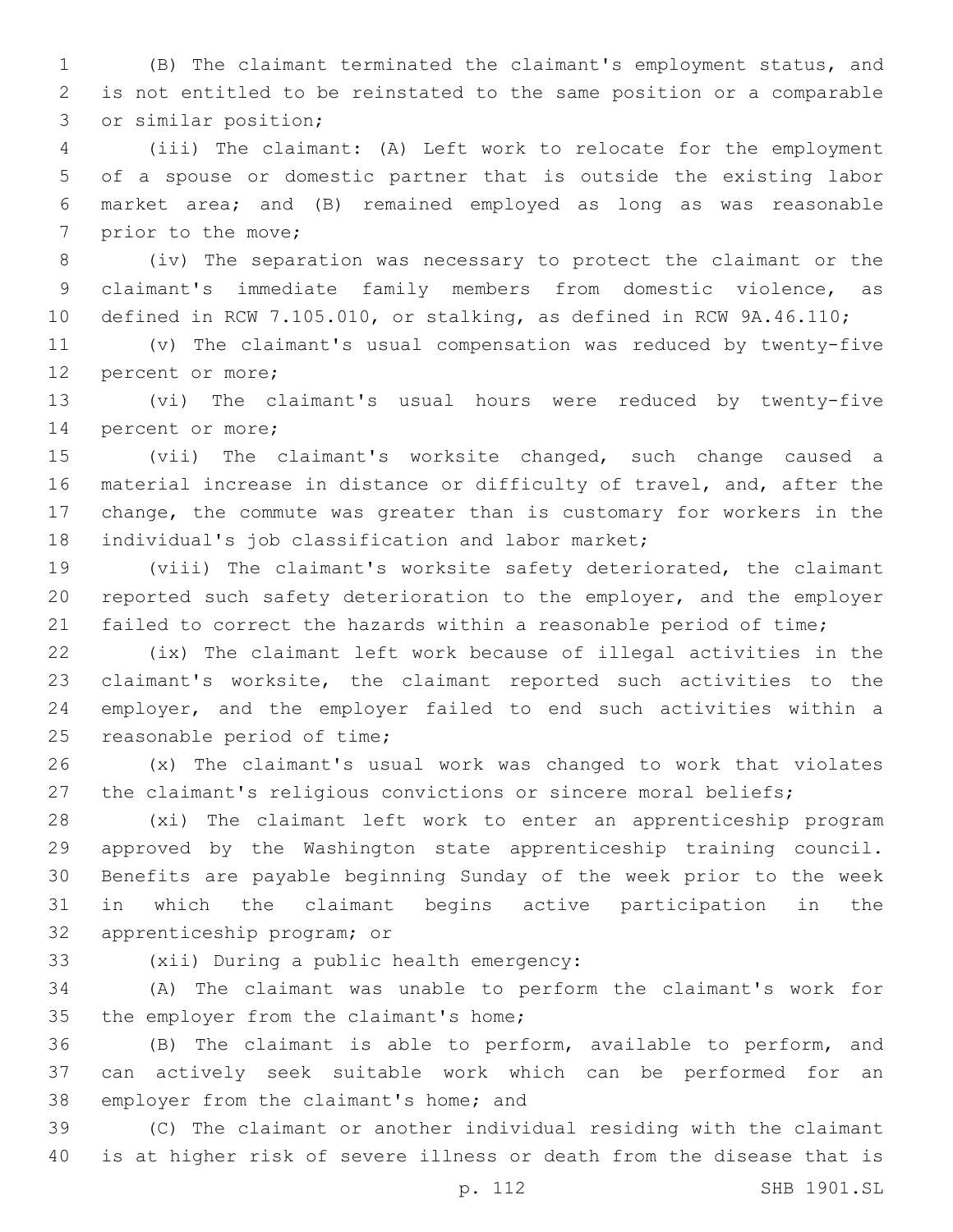the subject of the public health emergency because the higher risk individual:2

 (I) Was in an age category that is defined as high risk for the disease that is the subject of the public health emergency by the federal centers for disease control and prevention, the department of health, or the equivalent agency in the state where the individual 7 resides; or

 (II) Has an underlying health condition, verified as required by the department by rule, that is identified as a risk factor for the disease that is the subject of the public health emergency by the federal centers for disease control and prevention, the department of health, or the equivalent agency in the state where the individual 13 resides.

 (3) With respect to claims that occur on or after July 4, 2021, a claimant has good cause and is not disqualified from benefits under subsection (2)(a) of this section under the following circumstances, in addition to those listed under subsection (2)(b) of this section, if, during a public health emergency, the claimant worked at a health care facility as defined in RCW 9A.50.010, was directly involved in the delivery of health services, and left work for the period of quarantine consistent with the recommended guidance from the United States centers for disease control and prevention or subject to the direction of the state or local health jurisdiction because of exposure to or contracting the disease that is the subject of the 25 declaration of the public health emergency.

 (4) Notwithstanding subsection (1) of this section, a claimant who was simultaneously employed in full-time employment and part-time employment and is otherwise eligible for benefits from the loss of the full-time employment shall not be disqualified from benefits 30 because the claimant:

 (a) Voluntarily quit the part-time employment before the loss of 32 the full-time employment; and

 (b) Did not have prior knowledge that the claimant would be 34 separated from full-time employment.

 **Sec. 43.** RCW 70.02.230 and 2021 c 264 s 17 and 2021 c 263 s 6 36 are each reenacted to read as follows:

 (1) The fact of admission to a provider for mental health services and all information and records compiled, obtained, or maintained in the course of providing mental health services to

p. 113 SHB 1901.SL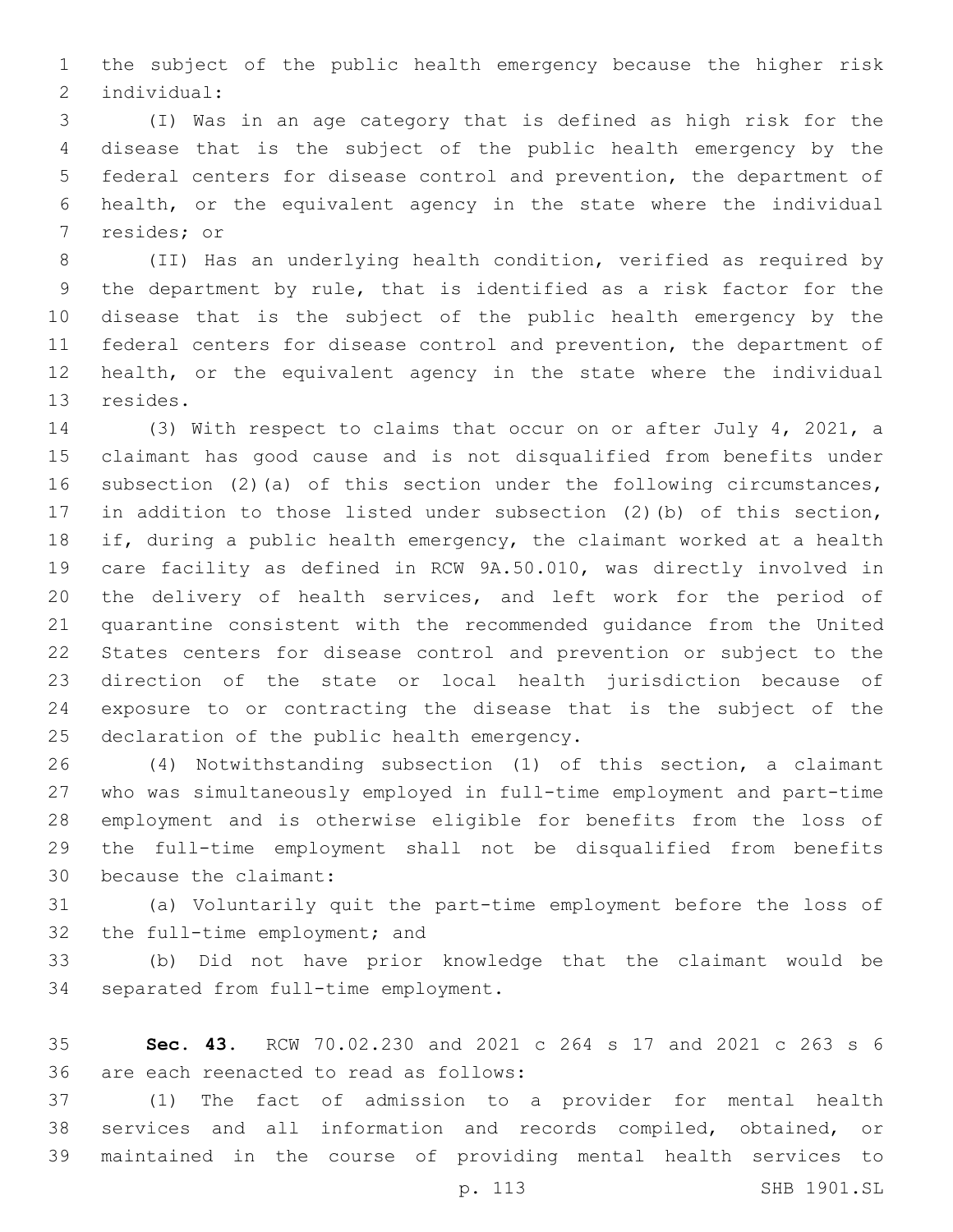either voluntary or involuntary recipients of services at public or private agencies may not be disclosed except as provided in this section, RCW 70.02.050, 71.05.445, 74.09.295, 70.02.210, 70.02.240, 70.02.250, 70.02.260, and 70.02.265, or pursuant to a valid 5 authorization under RCW 70.02.030.

 (2) Information and records related to mental health services, other than those obtained through treatment under chapter 71.34 RCW, 8 may be disclosed:

 (a) In communications between qualified professional persons to meet the requirements of chapter 71.05 RCW, including Indian health care providers, in the provision of services or appropriate referrals, or in the course of guardianship proceedings if provided 13 to a professional person:

14 (i) Employed by the facility;

(ii) Who has medical responsibility for the patient's care;

16 (iii) Who is a designated crisis responder;

(iv) Who is providing services under chapter 71.24 RCW;

 (v) Who is employed by a state or local correctional facility 19 where the person is confined or supervised; or

 (vi) Who is providing evaluation, treatment, or follow-up 21 services under chapter 10.77 RCW;

 (b) When the communications regard the special needs of a patient and the necessary circumstances giving rise to such needs and the disclosure is made by a facility providing services to the operator 25 of a facility in which the patient resides or will reside;

 (c)(i) When the person receiving services, or his or her guardian, designates persons to whom information or records may be released, or if the person is a minor, when his or her parents make 29 such a designation;

 (ii) A public or private agency shall release to a person's next of kin, attorney, personal representative, guardian, or conservator, 32 if any:

 (A) The information that the person is presently a patient in the facility or that the person is seriously physically ill;

 (B) A statement evaluating the mental and physical condition of the patient, and a statement of the probable duration of the patient's confinement, if such information is requested by the next of kin, attorney, personal representative, guardian, or conservator; 39 and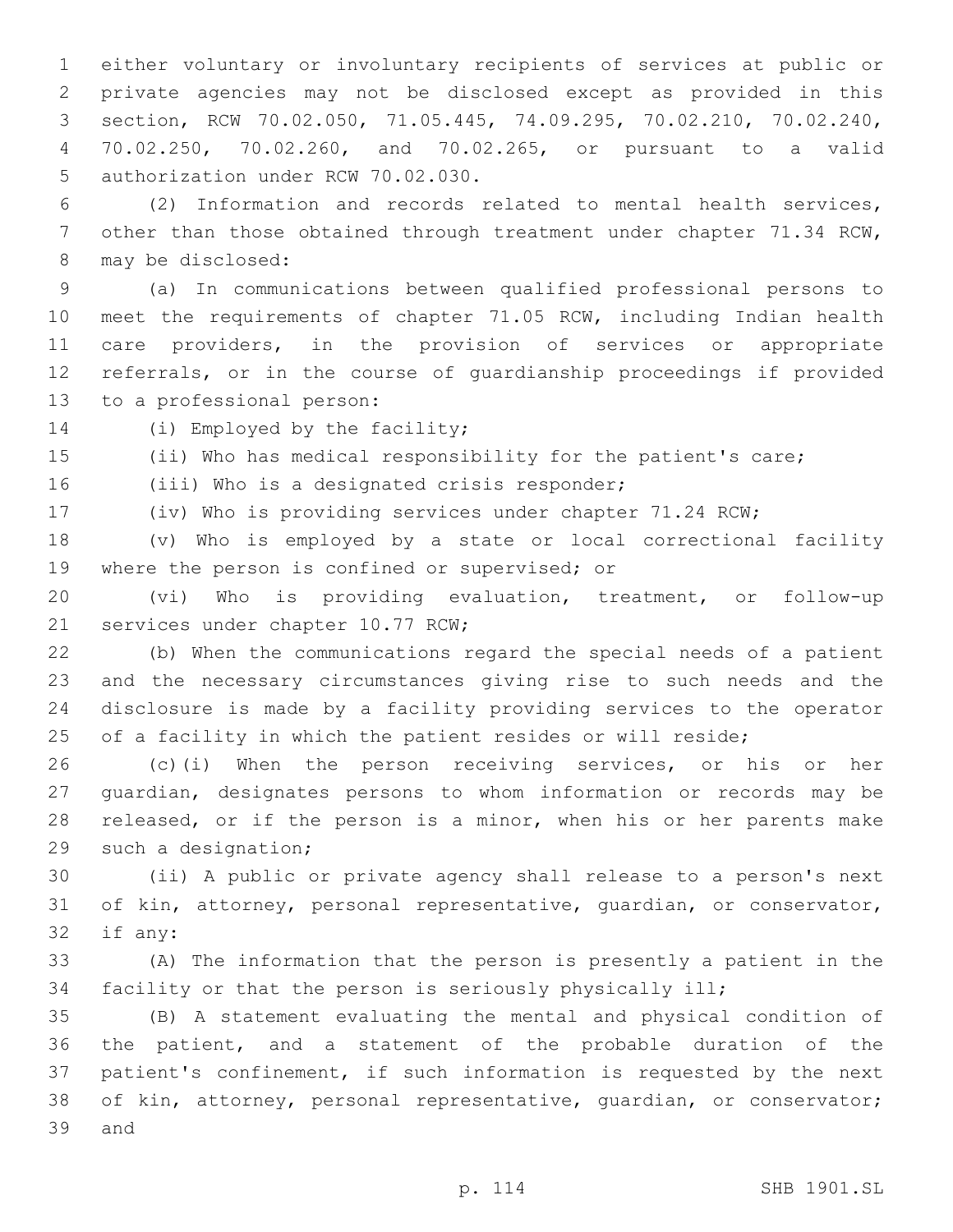(iii) Other information requested by the next of kin or attorney as may be necessary to decide whether or not proceedings should be 3 instituted to appoint a quardian or conservator;

 (d)(i) To the courts, including tribal courts, as necessary to the administration of chapter 71.05 RCW or to a court ordering an evaluation or treatment under chapter 10.77 RCW solely for the purpose of preventing the entry of any evaluation or treatment order that is inconsistent with any order entered under chapter 71.05 RCW.

 (ii) To a court or its designee in which a motion under chapter 10.77 RCW has been made for involuntary medication of a defendant for 11 the purpose of competency restoration.

 (iii) Disclosure under this subsection is mandatory for the purpose of the federal health insurance portability and 14 accountability act;

 (e)(i) When a mental health professional or designated crisis responder is requested by a representative of a law enforcement or corrections agency, including a police officer, sheriff, community corrections officer, a municipal attorney, or prosecuting attorney to undertake an investigation or provide treatment under RCW 71.05.150, 10.31.110, or 71.05.153, the mental health professional or designated crisis responder shall, if requested to do so, advise the representative in writing of the results of the investigation including a statement of reasons for the decision to detain or release the person investigated. The written report must be submitted within seventy-two hours of the completion of the investigation or the request from the law enforcement or corrections representative, 27 whichever occurs later.

 (ii) Disclosure under this subsection is mandatory for the purposes of the federal health insurance portability and 30 accountability act;

31 (f) To the attorney of the detained person;

 (g) To the prosecuting attorney as necessary to carry out the responsibilities of the office under RCW 71.05.330(2), 71.05.340(1)(b), and 71.05.335. The prosecutor must be provided access to records regarding the committed person's treatment and prognosis, medication, behavior problems, and other records relevant to the issue of whether treatment less restrictive than inpatient treatment is in the best interest of the committed person or others. Information must be disclosed only after giving notice to the 40 committed person and the person's counsel;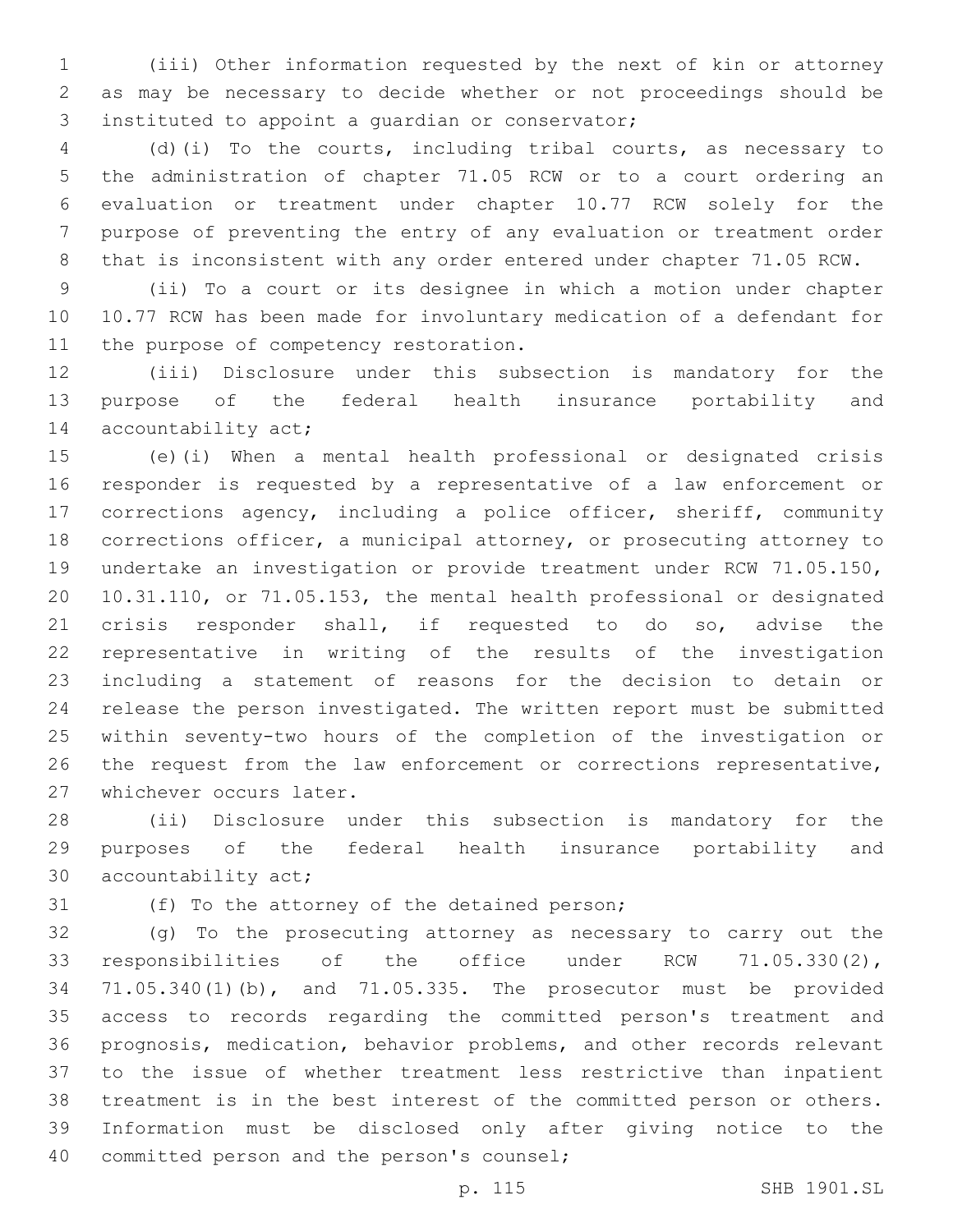(h)(i) To appropriate law enforcement agencies and to a person, when the identity of the person is known to the public or private agency, whose health and safety has been threatened, or who is known to have been repeatedly harassed, by the patient. The person may designate a representative to receive the disclosure. The disclosure must be made by the professional person in charge of the public or private agency or his or her designee and must include the dates of commitment, admission, discharge, or release, authorized or unauthorized absence from the agency's facility, and only any other information that is pertinent to the threat or harassment. The agency or its employees are not civilly liable for the decision to disclose or not, so long as the decision was reached in good faith and without 13 gross negligence.

 (ii) Disclosure under this subsection is mandatory for the purposes of the federal health insurance portability and 16 accountability act;

 (i)(i) To appropriate corrections and law enforcement agencies all necessary and relevant information in the event of a crisis or emergent situation that poses a significant and imminent risk to the public. The mental health service agency or its employees are not civilly liable for the decision to disclose or not so long as the decision was reached in good faith and without gross negligence.

 (ii) Disclosure under this subsection is mandatory for the purposes of the health insurance portability and accountability act;

 (j) To the persons designated in RCW 71.05.425 for the purposes 26 described in those sections;

 (k) By a care coordinator under RCW 71.05.585 or 10.77.175 assigned to a person ordered to receive less restrictive alternative treatment for the purpose of sharing information to parties necessary for the implementation of proceedings under chapter 71.05 or 10.77 31 RCW;

 (l) Upon the death of a person. The person's next of kin, personal representative, guardian, or conservator, if any, must be notified. Next of kin who are of legal age and competent must be notified under this section in the following order: Spouse, parents, children, brothers and sisters, and other relatives according to the degree of relation. Access to all records and information compiled, obtained, or maintained in the course of providing services to a 39 deceased patient are governed by RCW 70.02.140;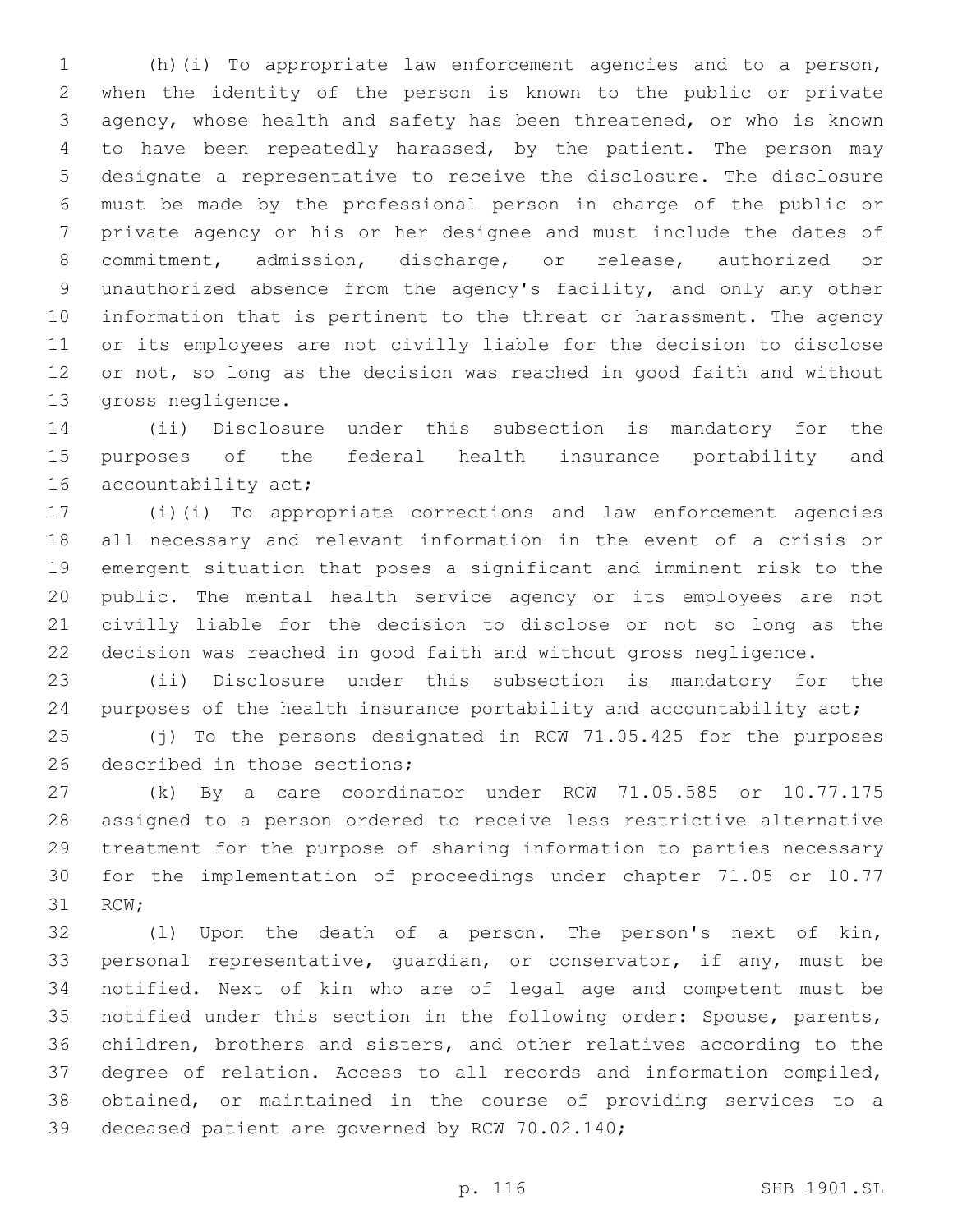(m) To mark headstones or otherwise memorialize patients interred at state hospital cemeteries. The department of social and health services shall make available the name, date of birth, and date of death of patients buried in state hospital cemeteries fifty years 5 after the death of a patient;

 (n) To law enforcement officers and to prosecuting attorneys as 7 are necessary to enforce RCW 9.41.040(2)(a)( $(\overleftrightarrow{iv})$ ) (v). The extent of information that may be released is limited as follows:

 (i) Only the fact, place, and date of involuntary commitment, an official copy of any order or orders of commitment, and an official copy of any written or oral notice of ineligibility to possess a firearm that was provided to the person pursuant to RCW 9.41.047(1), 13 must be disclosed upon request;

 (ii) The law enforcement and prosecuting attorneys may only release the information obtained to the person's attorney as required by court rule and to a jury or judge, if a jury is waived, that presides over any trial at which the person is charged with violating 18 RCW 9.41.040(2)(a)( $(\frac{iv}{})$ ) (v);

 (iii) Disclosure under this subsection is mandatory for the purposes of the federal health insurance portability and 21 accountability act;

 (o) When a patient would otherwise be subject to the provisions of this section and disclosure is necessary for the protection of the patient or others due to his or her unauthorized disappearance from 25 the facility, and his or her whereabouts is unknown, notice of the disappearance, along with relevant information, may be made to relatives, the department of corrections when the person is under the supervision of the department, and governmental law enforcement agencies designated by the physician or psychiatric advanced registered nurse practitioner in charge of the patient or the professional person in charge of the facility, or his or her 32 professional designee;

 (p) Pursuant to lawful order of a court, including a tribal 34 court;

 (q) To qualified staff members of the department, to the authority, to behavioral health administrative services organizations, to managed care organizations, to resource management services responsible for serving a patient, or to service providers designated by resource management services as necessary to determine the progress and adequacy of treatment and to determine whether the

p. 117 SHB 1901.SL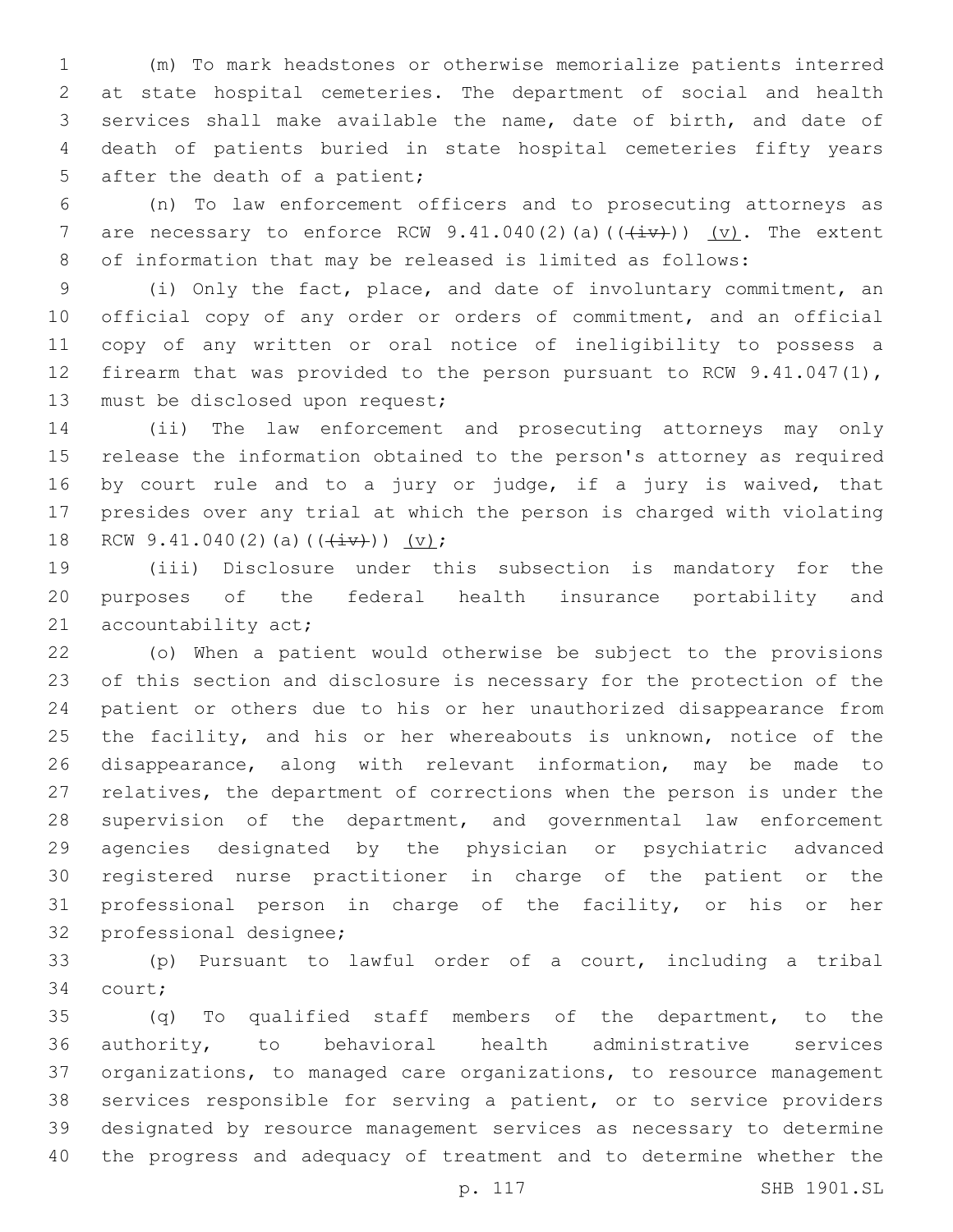person should be transferred to a less restrictive or more 2 appropriate treatment modality or facility;

 (r) Within the mental health service agency or Indian health care provider facility where the patient is receiving treatment, confidential information may be disclosed to persons employed, serving in bona fide training programs, or participating in supervised volunteer programs, at the facility when it is necessary 8 to perform their duties;

 (s) Within the department and the authority as necessary to coordinate treatment for mental illness, developmental disabilities, or substance use disorder of persons who are under the supervision of 12 the department;

 (t) Between the department of social and health services, the department of children, youth, and families, and the health care authority as necessary to coordinate treatment for mental illness, developmental disabilities, or substance use disorder of persons who are under the supervision of the department of social and health 18 services or the department of children, youth, and families;

 (u) To a licensed physician or psychiatric advanced registered nurse practitioner who has determined that the life or health of the person is in danger and that treatment without the information and records related to mental health services could be injurious to the patient's health. Disclosure must be limited to the portions of the 24 records necessary to meet the medical emergency;

 (v)(i) Consistent with the requirements of the federal health 26 insurance portability and accountability act, to:

 (A) A health care provider, including an Indian health care provider, who is providing care to a patient, or to whom a patient 29 has been referred for evaluation or treatment; or

 (B) Any other person who is working in a care coordinator role for a health care facility, health care provider, or Indian health care provider, or is under an agreement pursuant to the federal health insurance portability and accountability act with a health care facility or a health care provider and requires the information and records to assure coordinated care and treatment of that patient.

 (ii) A person authorized to use or disclose information and records related to mental health services under this subsection (2)(v) must take appropriate steps to protect the information and 39 records relating to mental health services.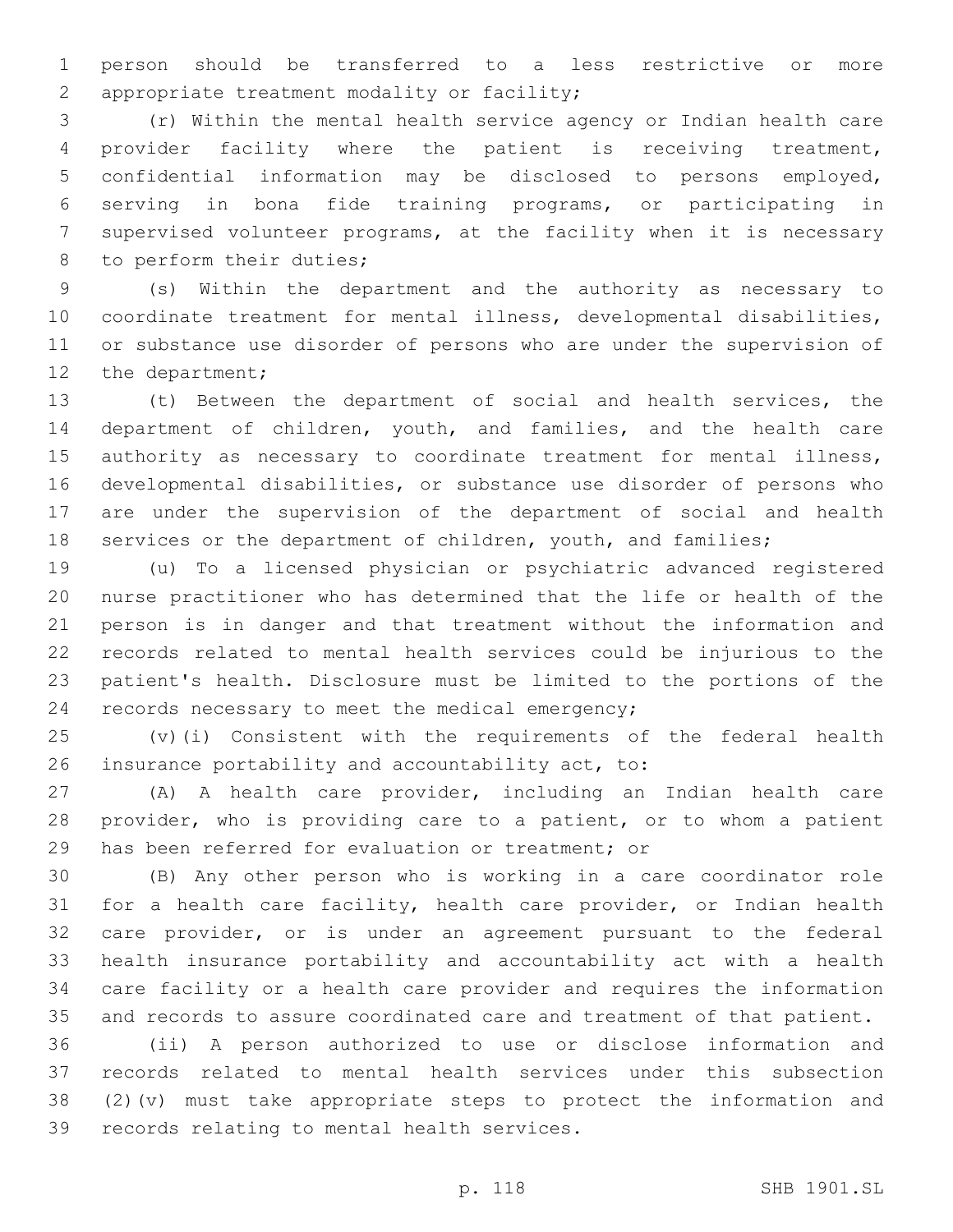(iii) Psychotherapy notes may not be released without authorization of the patient who is the subject of the request for 3 release of information;

 (w) To administrative and office support staff designated to obtain medical records for those licensed professionals listed in (v) of this subsection;6

 (x) To a facility that is to receive a person who is involuntarily committed under chapter 71.05 RCW, or upon transfer of the person from one evaluation and treatment facility to another. The release of records under this subsection is limited to the information and records related to mental health services required by law, a record or summary of all somatic treatments, and a discharge summary. The discharge summary may include a statement of the 14 patient's problem, the treatment goals, the type of treatment which 15 has been provided, and recommendation for future treatment, but may not include the patient's complete treatment record;

 (y) To the person's counsel or guardian ad litem, without modification, at any time in order to prepare for involuntary commitment or recommitment proceedings, reexaminations, appeals, or other actions relating to detention, admission, commitment, or 21 patient's rights under chapter 71.05 RCW;

 (z) To staff members of the protection and advocacy agency or to staff members of a private, nonprofit corporation for the purpose of protecting and advocating the rights of persons with mental disorders or developmental disabilities. Resource management services may limit the release of information to the name, birthdate, and county of residence of the patient, information regarding whether the patient 28 was voluntarily admitted, or involuntarily committed, the date and place of admission, placement, or commitment, the name and address of a guardian of the patient, and the date and place of the guardian's appointment. Any staff member who wishes to obtain additional information must notify the patient's resource management services in writing of the request and of the resource management services' right to object. The staff member shall send the notice by mail to the guardian's address. If the guardian does not object in writing within fifteen days after the notice is mailed, the staff member may obtain the additional information. If the guardian objects in writing within fifteen days after the notice is mailed, the staff member may not 39 obtain the additional information;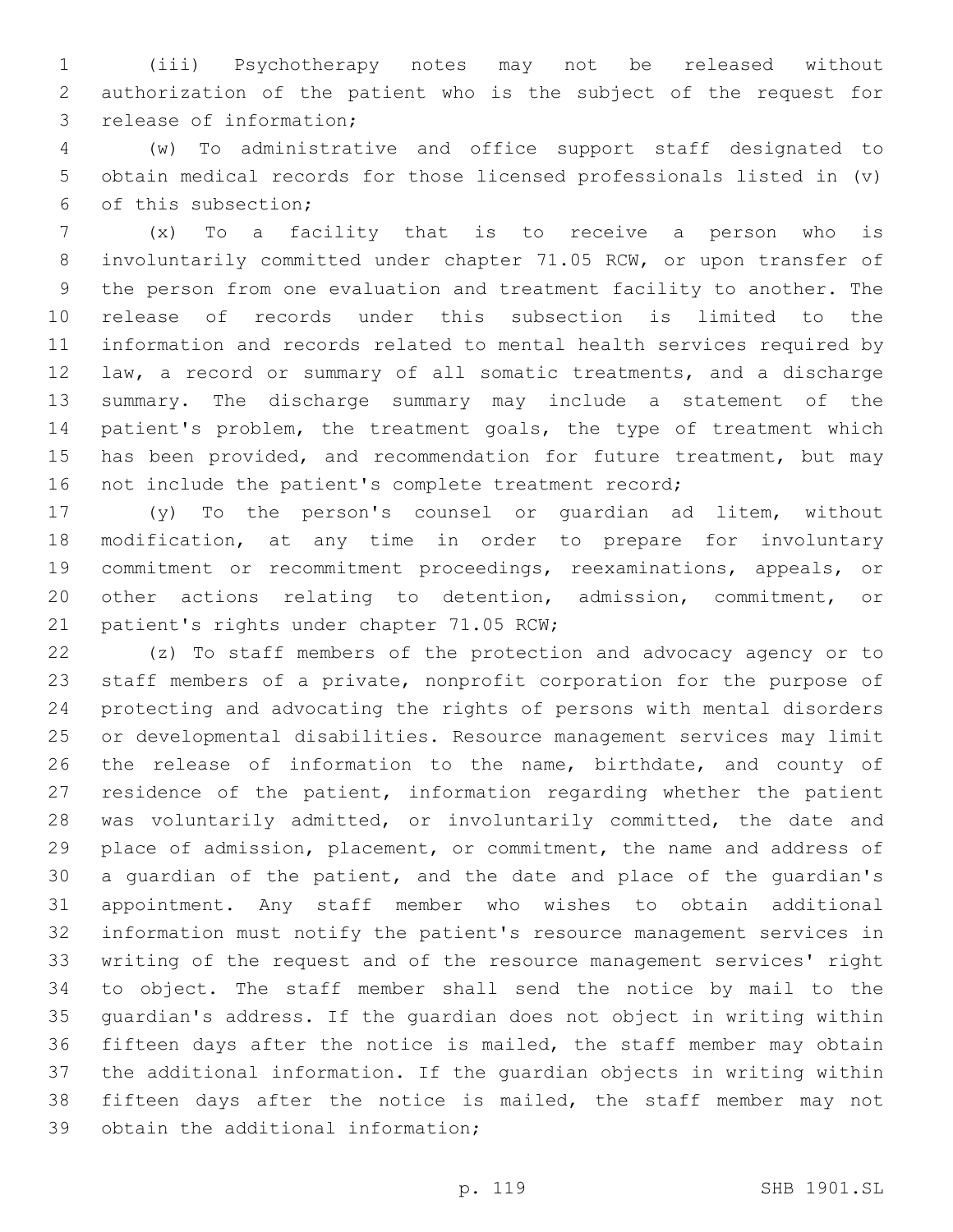(aa) To all current treating providers, including Indian health care providers, of the patient with prescriptive authority who have written a prescription for the patient within the last twelve months. For purposes of coordinating health care, the department or the authority may release without written authorization of the patient, information acquired for billing and collection purposes as described in RCW 70.02.050(1)(d). The department, or the authority, if applicable, shall notify the patient that billing and collection information has been released to named providers, and provide the substance of the information released and the dates of such release. Neither the department nor the authority may release counseling, inpatient psychiatric hospitalization, or drug and alcohol treatment information without a signed written release from the client;

 (bb)(i) To the secretary of social and health services and the director of the health care authority for either program evaluation 16 or research, or both so long as the secretary or director, where applicable, adopts rules for the conduct of the evaluation or research, or both. Such rules must include, but need not be limited to, the requirement that all evaluators and researchers sign an oath 20 of confidentiality substantially as follows:

 "As a condition of conducting evaluation or research concerning persons who have received services from (fill in the facility, 23 agency, or person) I, . . . . . . , agree not to divulge, publish, or otherwise make known to unauthorized persons or the public any information obtained in the course of such evaluation or research regarding persons who have received services such that the person who 27 received such services is identifiable.

 I recognize that unauthorized release of confidential information may subject me to civil liability under the provisions of state law. /s/ . . . . . ."

 (ii) Nothing in this chapter may be construed to prohibit the compilation and publication of statistical data for use by government or researchers under standards, including standards to assure maintenance of confidentiality, set forth by the secretary, or 35 director, where applicable;

 (cc) To any person if the conditions in RCW 70.02.205 are met; (dd) To the secretary of health for the purposes of the maternal mortality review panel established in RCW 70.54.450; or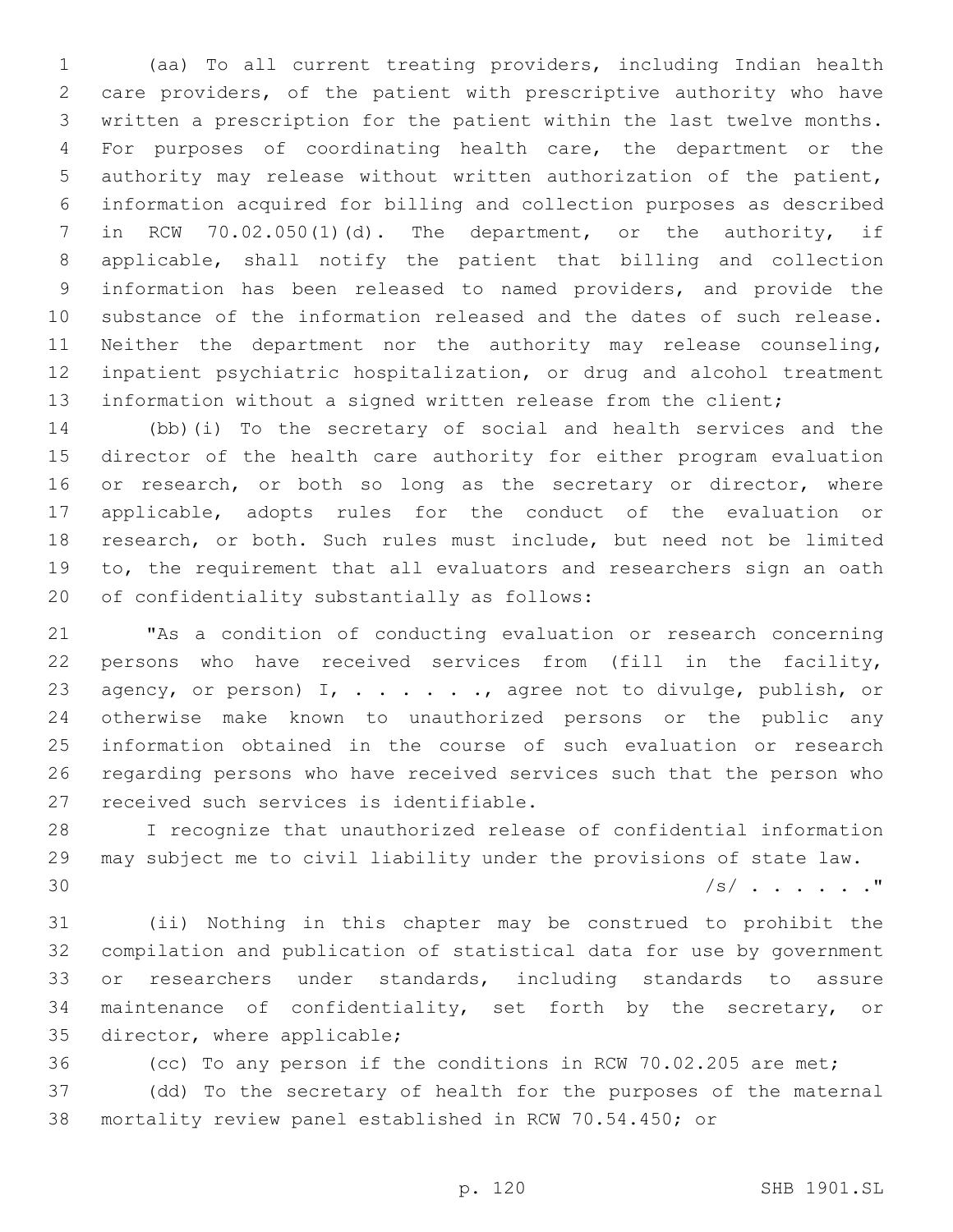(ee) To a tribe or Indian health care provider to carry out the 2 requirements of RCW 71.05.150(6).

 (3) Whenever federal law or federal regulations restrict the release of information contained in the information and records related to mental health services of any patient who receives treatment for a substance use disorder, the department or the authority may restrict the release of the information as necessary to 8 comply with federal law and regulations.

 (4) Civil liability and immunity for the release of information about a particular person who is committed to the department of social and health services or the authority under RCW 71.05.280(3) and 71.05.320(4)(c) after dismissal of a sex offense as defined in 13 RCW 9.94A.030, is governed by RCW 4.24.550.

 (5) The fact of admission to a provider of mental health services, as well as all records, files, evidence, findings, or orders made, prepared, collected, or maintained pursuant to chapter 71.05 RCW are not admissible as evidence in any legal proceeding outside that chapter without the written authorization of the person who was the subject of the proceeding except as provided in RCW 70.02.260, in a subsequent criminal prosecution of a person committed pursuant to RCW 71.05.280(3) or 71.05.320(4)(c) on charges that were dismissed pursuant to chapter 10.77 RCW due to incompetency to stand trial, in a civil commitment proceeding pursuant to chapter 71.09 RCW, or, in the case of a minor, a guardianship or dependency proceeding. The records and files maintained in any court proceeding pursuant to chapter 71.05 RCW must be confidential and available subsequent to such proceedings only to the person who was the subject 28 of the proceeding or his or her attorney. In addition, the court may order the subsequent release or use of such records or files only upon good cause shown if the court finds that appropriate safeguards for strict confidentiality are and will be maintained.

 (6)(a) Except as provided in RCW 4.24.550, any person may bring an action against an individual who has willfully released confidential information or records concerning him or her in violation of the provisions of this section, for the greater of the 36 following amounts:

- 37 (i) One thousand dollars; or
- 
- 

(ii) Three times the amount of actual damages sustained, if any.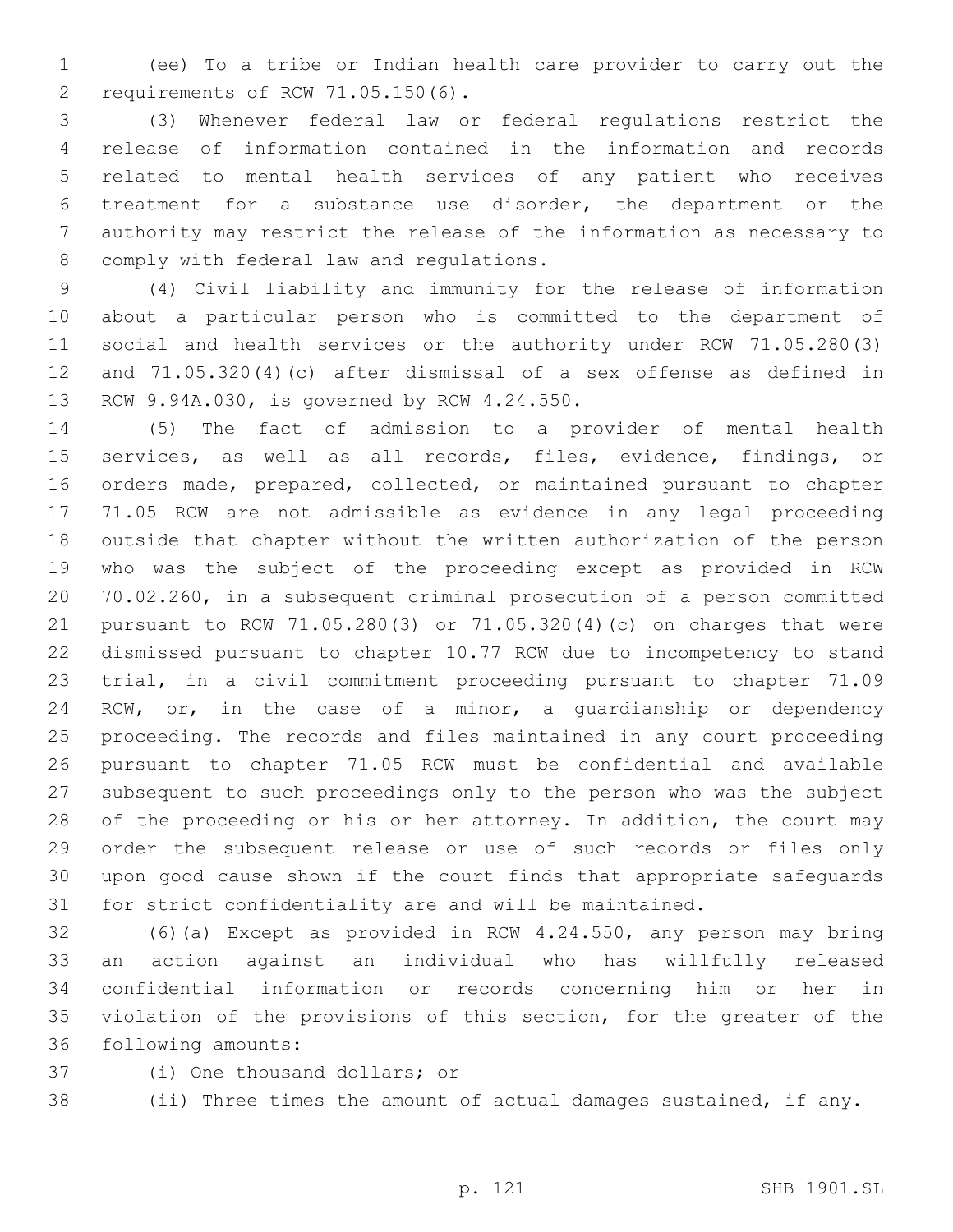(b) It is not a prerequisite to recovery under this subsection that the plaintiff suffered or was threatened with special, as 3 contrasted with general, damages.

 (c) Any person may bring an action to enjoin the release of confidential information or records concerning him or her or his or her ward, in violation of the provisions of this section, and may in the same action seek damages as provided in this subsection.

 (d) The court may award to the plaintiff, should he or she prevail in any action authorized by this subsection, reasonable attorney fees in addition to those otherwise provided by law.

 (e) If an action is brought under this subsection, no action may 12 be brought under RCW 70.02.170.

 **Sec. 44.** RCW 70.02.240 and 2021 c 264 s 18 and 2021 c 263 s 7 are each reenacted and amended to read as follows:

 The fact of admission and all information and records related to mental health services obtained through inpatient or outpatient treatment of a minor under chapter 71.34 RCW must be kept confidential, except as authorized by this section or under RCW 70.02.050, 70.02.210, 70.02.230, 70.02.250, 70.02.260, and 70.02.265. Confidential information under this section may be disclosed only:

 (1) In communications between mental health professionals to meet the requirements of chapter 71.34 RCW, in the provision of services 23 to the minor, or in making appropriate referrals;

(2) In the course of guardianship or dependency proceedings;

 (3) To the minor, the minor's parent, including those acting as a parent as defined in RCW 71.34.020 for purposes of family-initiated treatment, and the minor's attorney, subject to RCW 13.50.100;

(4) To the courts as necessary to administer chapter 71.34 RCW;

 (5) By a care coordinator under RCW 71.34.755 or 10.77.175 assigned to a person ordered to receive less restrictive alternative treatment for the purpose of sharing information to parties necessary for the implementation of proceedings under chapter 71.34 or 10.77 33 RCW:

 (6) By a care coordinator under RCW 71.34.755 assigned to a person ordered to receive less restrictive alternative treatment for the purpose of sharing information to parties necessary for the implementation of proceedings under chapter 71.34 RCW;

 (7) To law enforcement officers or public health officers as necessary to carry out the responsibilities of their office. However,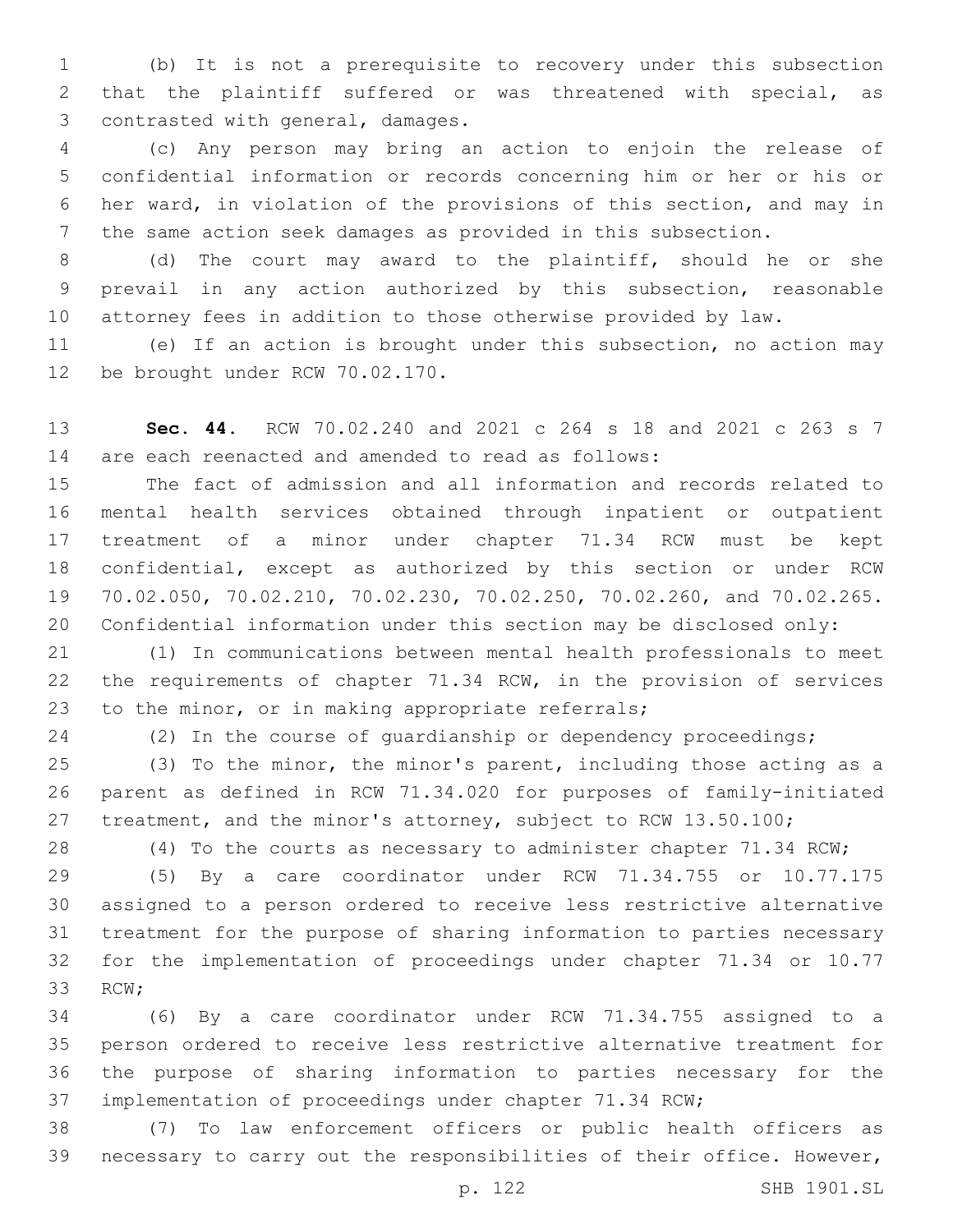only the fact and date of admission, and the date of discharge, the name and address of the treatment provider, if any, and the last 3 known address must be disclosed upon request;

 (8) To law enforcement officers, public health officers, relatives, and other governmental law enforcement agencies, if a minor has escaped from custody, disappeared from an evaluation and treatment facility, violated conditions of a less restrictive treatment order, or failed to return from an authorized leave, and then only such information as may be necessary to provide for public safety or to assist in the apprehension of the minor. The officers are obligated to keep the information confidential in accordance with 12 this chapter;

 (9) To the secretary of social and health services and the director of the health care authority for assistance in data collection and program evaluation or research so long as the secretary or director, where applicable, adopts rules for the conduct of such evaluation and research. The rules must include, but need not be limited to, the requirement that all evaluators and researchers sign an oath of confidentiality substantially as follows:

 "As a condition of conducting evaluation or research concerning persons who have received services from (fill in the facility, 22 agency, or person) I, . . . . . . , agree not to divulge, publish, or otherwise make known to unauthorized persons or the public any information obtained in the course of such evaluation or research regarding minors who have received services in a manner such that the 26 minor is identifiable.

 I recognize that unauthorized release of confidential information may subject me to civil liability under state law.

/s/ . . . . . . ";

 (10) To appropriate law enforcement agencies, upon request, all necessary and relevant information in the event of a crisis or emergent situation that poses a significant and imminent risk to the public. The mental health service agency or its employees are not civilly liable for the decision to disclose or not, so long as the decision was reached in good faith and without gross negligence;

 (11) To appropriate law enforcement agencies and to a person, when the identity of the person is known to the public or private agency, whose health and safety has been threatened, or who is known 39 to have been repeatedly harassed, by the patient. The person may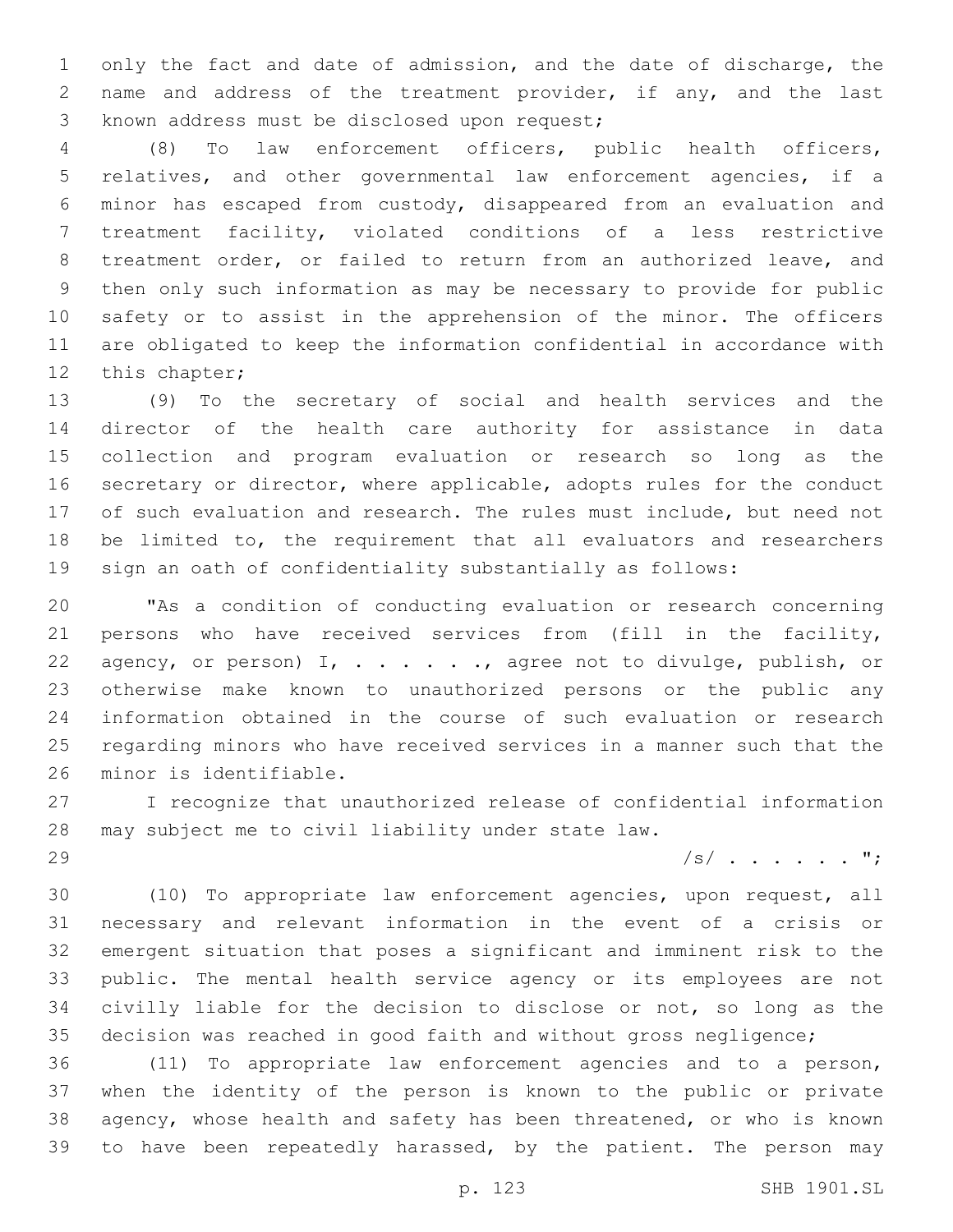designate a representative to receive the disclosure. The disclosure must be made by the professional person in charge of the public or private agency or his or her designee and must include the dates of admission, discharge, authorized or unauthorized absence from the agency's facility, and only any other information that is pertinent to the threat or harassment. The agency or its employees are not civilly liable for the decision to disclose or not, so long as the 8 decision was reached in good faith and without gross negligence;

 (12) To a minor's next of kin, attorney, guardian, or conservator, if any, the information that the minor is presently in the facility or that the minor is seriously physically ill and a statement evaluating the mental and physical condition of the minor as well as a statement of the probable duration of the minor's 14 confinement;

(13) Upon the death of a minor, to the minor's next of kin;

(14) To a facility in which the minor resides or will reside;

 (15) To law enforcement officers and to prosecuting attorneys as 18 are necessary to enforce RCW  $9.41.040(2)(a)((\overrightarrow{iv}))$  (v). The extent of information that may be released is limited as follows:

 (a) Only the fact, place, and date of involuntary commitment, an official copy of any order or orders of commitment, and an official copy of any written or oral notice of ineligibility to possess a firearm that was provided to the person pursuant to RCW 9.41.047(1), 24 must be disclosed upon request;

 (b) The law enforcement and prosecuting attorneys may only release the information obtained to the person's attorney as required by court rule and to a jury or judge, if a jury is waived, that presides over any trial at which the person is charged with violating 29 RCW 9.41.040(2)(a)( $(\frac{iv}{y})$ ) (v);

 (c) Disclosure under this subsection is mandatory for the purposes of the federal health insurance portability and 32 accountability act;

 (16) This section may not be construed to prohibit the compilation and publication of statistical data for use by government or researchers under standards, including standards to assure maintenance of confidentiality, set forth by the director of the health care authority or the secretary of the department of social and health services, where applicable. The fact of admission and all information obtained pursuant to chapter 71.34 RCW are not admissible as evidence in any legal proceeding outside chapter 71.34 RCW, except

p. 124 SHB 1901.SL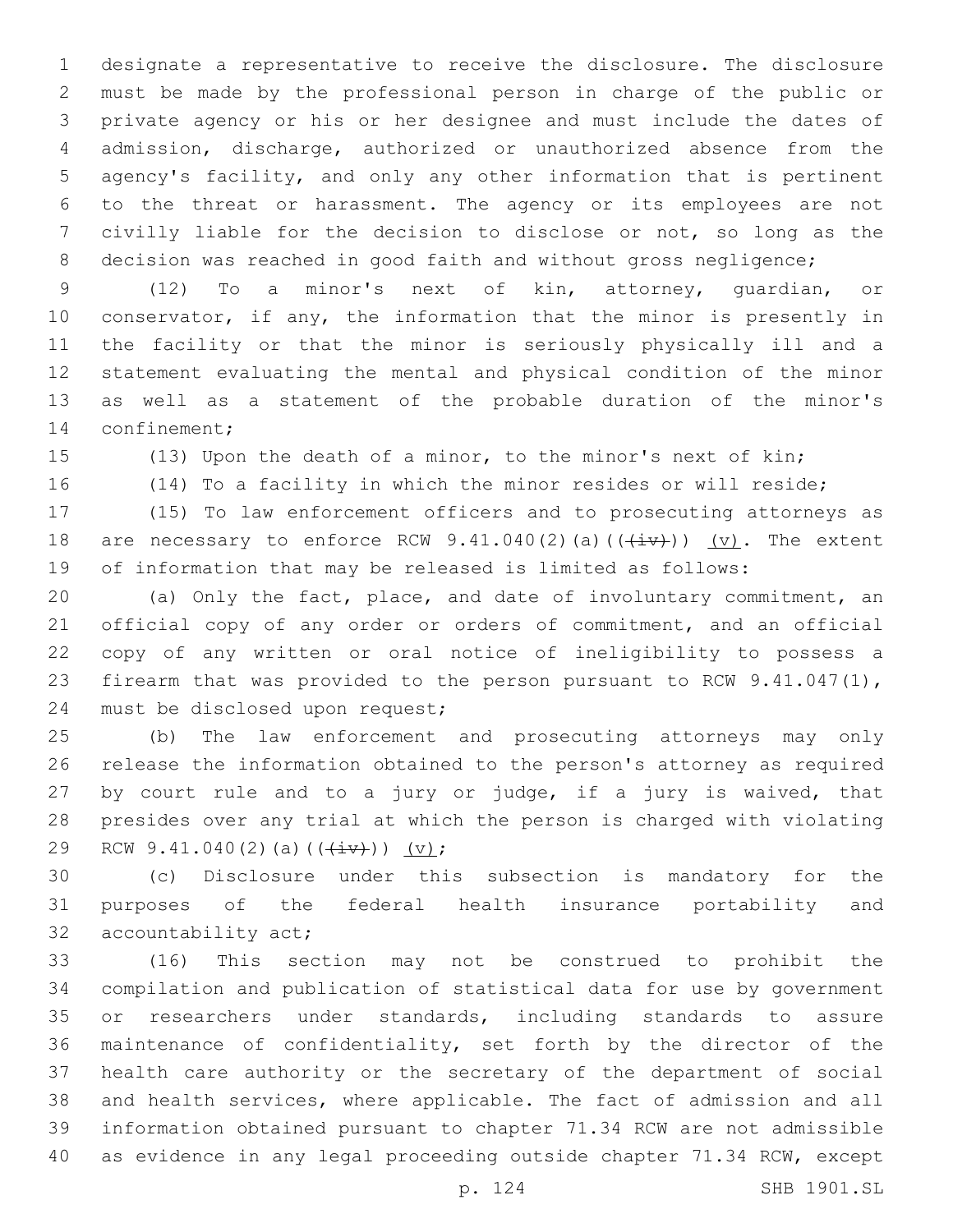guardianship or dependency, without the written consent of the minor 2 or the minor's parent;

 (17) For the purpose of a correctional facility participating in the postinstitutional medical assistance system supporting the expedited medical determinations and medical suspensions as provided 6 in RCW 74.09.555 and 74.09.295;

7 (18) Pursuant to a lawful order of a court.

 NEW SECTION. **Sec. 45.** The following acts or parts of acts are each repealed:

 (1) RCW 7.105.055 (Jurisdiction—Stalking protection orders) and 11 2021 c 215 s 5;

 (2) RCW 7.105.060 (Jurisdiction—Antiharassment protection orders) 13 and 2021 c 215 s 6;

 (3) RCW 7.105.170 (Vulnerable adult protection orders—Service when vulnerable adult is not the petitioner) and 2021 c 215 s 22; and

 (4) RCW 7.105.901 (Recommendations on jurisdiction over protection order proceedings—Report) and 2021 c 215 s 12.

 NEW SECTION. **Sec. 46.** If any provision of this act or its application to any person or circumstance is held invalid, the remainder of the act or the application of the provision to other persons or circumstances is not affected.

 **Sec. 47.** 2021 c 215 s 87 (uncodified) is amended to read as 23 follows:

24 (1) Except for sections 12, 16, 18, 19, 21, 24, 25, 34, and 36 of 25 this act, this act takes effect July 1, 2022.

 (2) Sections 19, 21, 24, and 34, chapter 215, Laws of 2021 take effect the effective date of this section.

 NEW SECTION. **Sec. 48.** Section 36 of this act expires July 1, 2023.

 NEW SECTION. **Sec. 49.** (1) Except for sections 9 through 14, 37, and 47 of this act, this act takes effect July 1, 2022.

(2) Section 37 of this act takes effect July 1, 2023.

 (3) Sections 9 through 14 and 47 of this act are necessary for the immediate preservation of the public peace, health, or safety, or